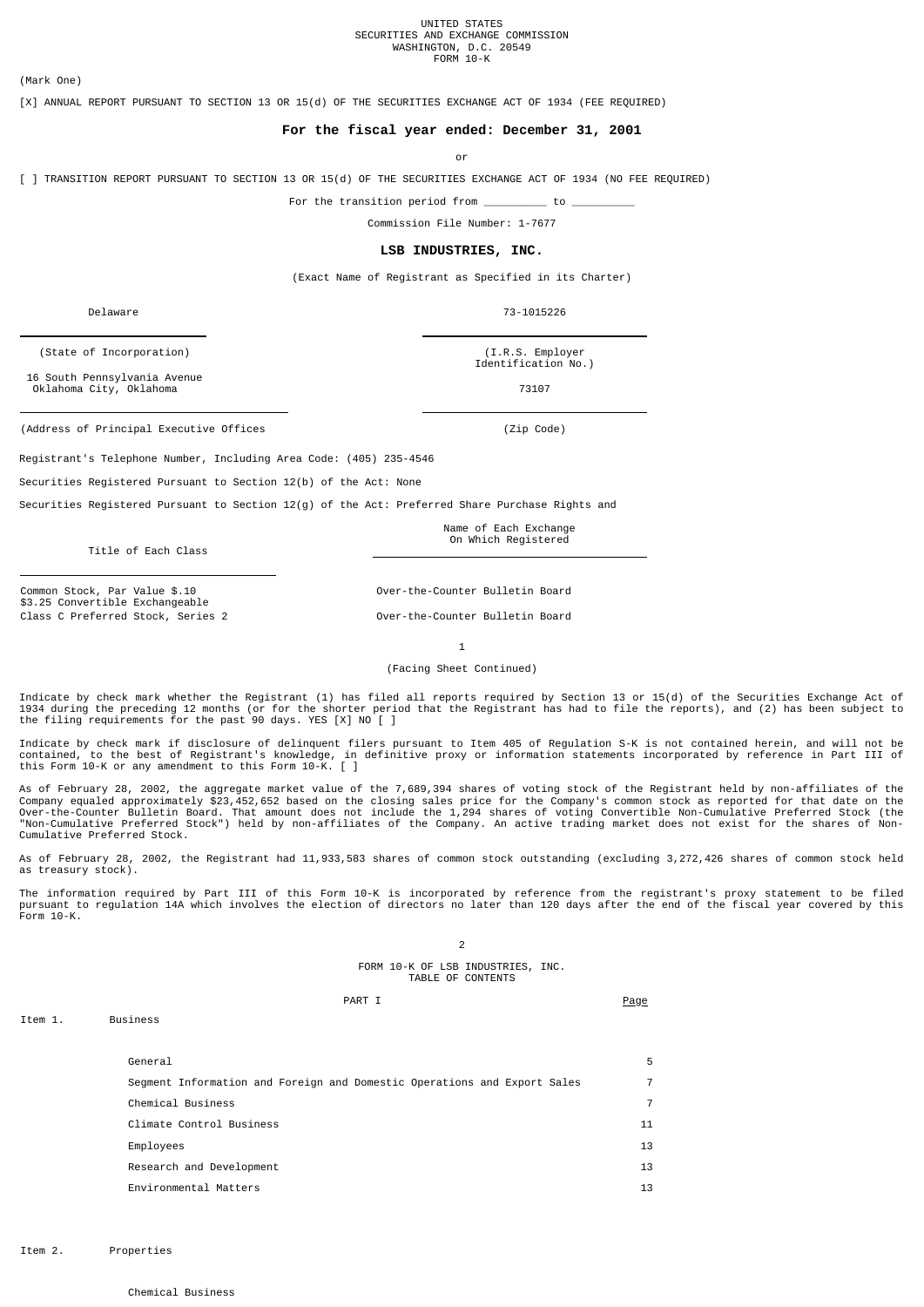|          |                                                                                                                                                                                                                                                                                                       | 15   |
|----------|-------------------------------------------------------------------------------------------------------------------------------------------------------------------------------------------------------------------------------------------------------------------------------------------------------|------|
|          | Climate Control Business                                                                                                                                                                                                                                                                              | 16   |
| Item 3.  | Legal Proceedings                                                                                                                                                                                                                                                                                     | 16   |
| Item 4.  | Submission of Matters to a Vote of                                                                                                                                                                                                                                                                    |      |
|          | Security Holders                                                                                                                                                                                                                                                                                      | 18   |
|          |                                                                                                                                                                                                                                                                                                       |      |
| Item 4A. | Executive Officers of the Company                                                                                                                                                                                                                                                                     | 19   |
|          | PART II                                                                                                                                                                                                                                                                                               |      |
| Item 5.  | Market for Company's Common Equity and Related Stockholder Matters                                                                                                                                                                                                                                    |      |
|          | Market Information                                                                                                                                                                                                                                                                                    | 20   |
|          | Stockholders                                                                                                                                                                                                                                                                                          | 20   |
|          | Sale of Unregistered Securities                                                                                                                                                                                                                                                                       | 20   |
|          | Dividends                                                                                                                                                                                                                                                                                             | 21   |
|          |                                                                                                                                                                                                                                                                                                       |      |
| Item 6.  | Selected Financial Data                                                                                                                                                                                                                                                                               | 23   |
| Item 7.  | Management's Discussion and Analysis of Financial Condition and Results of                                                                                                                                                                                                                            |      |
|          | Operations<br>Overview                                                                                                                                                                                                                                                                                | 26   |
|          | Results of Operations                                                                                                                                                                                                                                                                                 | 31   |
|          | Liquidity and Capital Resources                                                                                                                                                                                                                                                                       | 36   |
|          | 3                                                                                                                                                                                                                                                                                                     |      |
|          |                                                                                                                                                                                                                                                                                                       |      |
|          |                                                                                                                                                                                                                                                                                                       |      |
|          |                                                                                                                                                                                                                                                                                                       | Page |
| Item 7A. | Quantitative and Qualitative Disclosures About Market Risk                                                                                                                                                                                                                                            |      |
|          | General                                                                                                                                                                                                                                                                                               | 43   |
|          | Interest Rate Risk                                                                                                                                                                                                                                                                                    | 43   |
|          |                                                                                                                                                                                                                                                                                                       |      |
| Item 8.  | Financial Statements and Supplementary Data                                                                                                                                                                                                                                                           | 46   |
| Item 9.  | Changes in and Disagreements with Accountantson Accounting and Financial<br>Disclosure                                                                                                                                                                                                                | 46   |
|          |                                                                                                                                                                                                                                                                                                       |      |
|          | Special Note Regarding Forward-Looking Statements                                                                                                                                                                                                                                                     | 47   |
|          | PART III                                                                                                                                                                                                                                                                                              | 49   |
|          | The information required by Part III of this Form 10-K is incorporated by<br>reference from the registrant's proxy statement to be filed pursuant to<br>regulation 14A which involves the election of directors no later than 120 days<br>after the end of the fiscal year covered by this Form 10-K. |      |
|          | PART IV                                                                                                                                                                                                                                                                                               |      |
| Item 14. | Exhibits, Financial Statement Schedules and Reports on Form 8-K                                                                                                                                                                                                                                       | 50   |
|          |                                                                                                                                                                                                                                                                                                       |      |

**ITEM 1. BUSINESS** 

## **GENERAL**

LSB Industries, Inc. (the "Company") was formed in 1968 as an Oklahoma corporation, and in 1977 became a Delaware corporation. The Company<br>explosives, agricultural and industrial ecids markets (the "Chemical Business") and

4

**PART I**

The Company is focusing on its core businesses relating to its Chemical and Climate Control Businesses. As part of this strategy, the<br>Company sold its automotive products business in 2000. Since net sales relating to the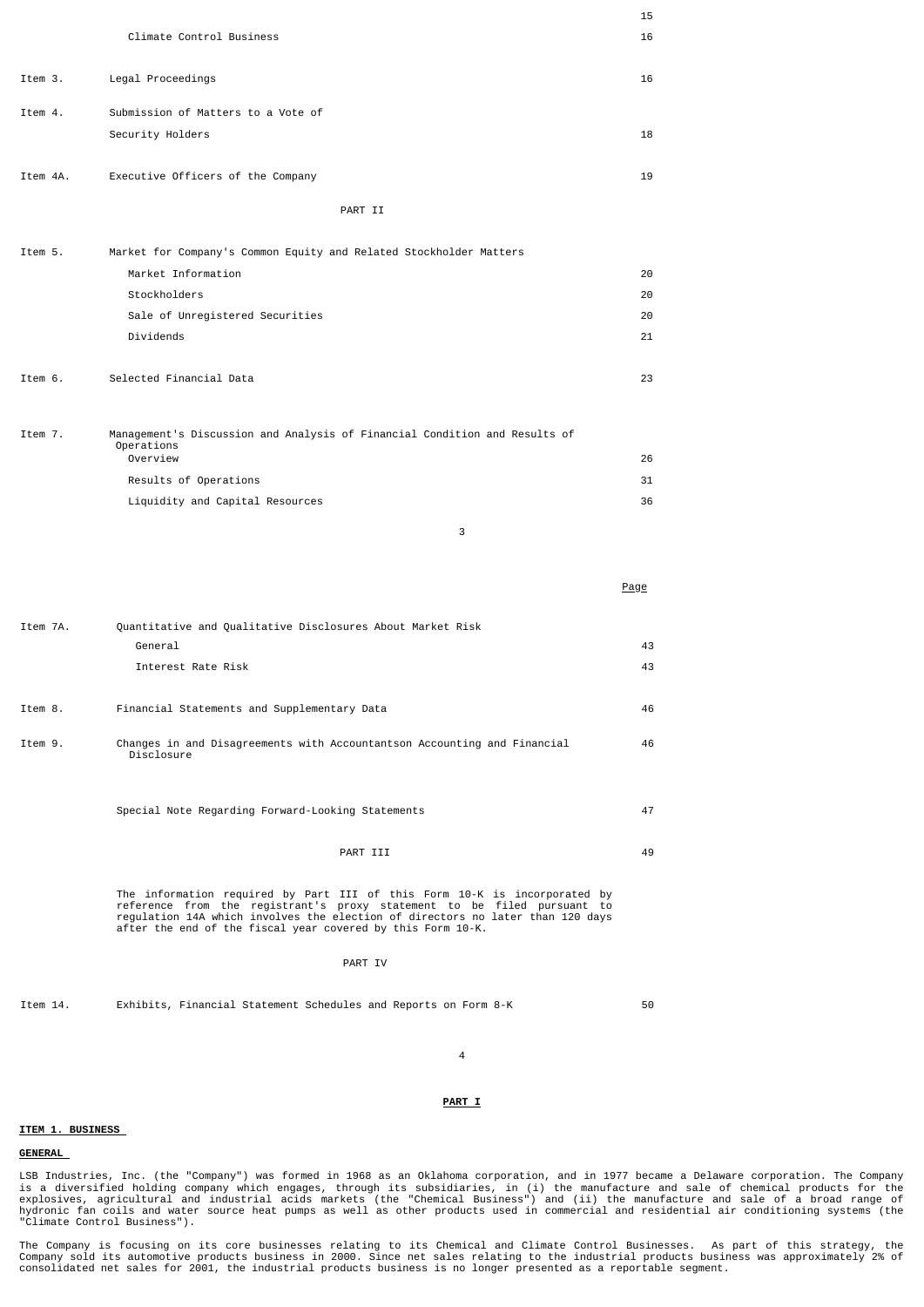The Chemical Business seeks to maximize profitability by (i) being a low cost producer, (ii) focusing on a specific geographic area where it<br>can develop a freight and distribution advantage and establish a leading regional added services. The Company has also developed a proprietary line of packaged explosives which is sold as a nationally recognized branded<br>product. Given the nature of the product, the Company believes its branding strategy

The Climate Control Business seeks to establish leadership positions in niche markets by offering extensive product lines, custom tailored<br>products and proprietary new technologies. Under this focused strategy, the Company See "Special Note Regarding Forward-Looking Stat ements."

The Company finances its working capital requirements for its wholly-owned subsidiary ClimaChem, Inc. ("ClimaChem") and its wholly-owned<br>subsidiaries through borrowings under a \$50 million credit facility with a lender (th 2005.

5

In June 2001, the Company reached an agreement with its supplier of anhydrous ammonia whereby the former long-term purchase commitment was<br>terminated effective June 30, 2001. Under the new agreement, the Chemical Business

On October 31, 2000, subsidiaries of the Company, which are not subsidiaries of ClimaChem, acquired a chemical plant for the purpose of indirectly expanding its geographical marketing area. This plant, located at Crystal City, Missouri ("Crystal City Plant"), was shut down<br>concurrent with the purchase thereof. In July 2001, the Crystal City Plant was disma

On November 1, 2001, El Dorado Chemical Company ("EDC") concluded the sale of a significant portion of its explosives distribution assets to<br>a customer ("Customer") and one of its affiliates ("Affiliate").

Effective October 1, 2001, the Company's subsidiary, Cherokee Nitrogen Company ("CNC") entered into a long-term cost-plus supply agreement<br>with the Affiliate. Under this contract, CNC will supply to the Affiliate its requi

On November 1, 2001, EDC entered into a long-term cost-plus industrial grade ammonium nitrate supply agreement ("Supply Agreement") with the<br>Customer. Under the Supply Agreement, EDC will supply from it's El Dorado, Arkans

As of October 15, 2001, Prime Financial Corporation ("Prime"), a subsidiary of the Company, had a note with an outstanding principal balance<br>of \$1,350,000 (the "Note") owed to SBL Corporation ("SBL"), a corporation wholly

On October 18, 2001, the Company and Prime entered into an agreement (the "Agreement") whereby the Company issued to SBL 1,000,000 shares of a newly created series of Series D Convertible Preferred Stock in the Company ("Series D Preferred Stock") as payment of \$1,000,000 against<br>the Note, with each share of Series D Preferred Stock having, among other things, will be paid only after accrued and unpaid dividends are paid on the Company's Series 2 \$3.25 Preferred Stock. At December 31, 2001, there was \$5.1 million in accrued but unpaid dividends due on the Series 2 \$3.25 Preferred Stock. At

6

December 31, 2001, \$350,000 remains outstanding under the Note which is payable on demand. The Company also reduced its limited guarantee to such lender to \$350,000.

During the year ended December 31, 2001, the Company repurchased Senior Unsecured Notes having a face value of approximately \$4.7 million.

Due to certain alleged violations of explosives storage and related regulations in February 2002, the government regulator of explosives componanies, Bureau of Dalcon and Firearms ("BATF"), has sissued an order revoking th

## **SEGMENT INFORMATION AND FOREIGN AND DOMESTIC OPERATIONS AND EXPORT SALES**

Schedules of the amounts of sales, operating profit and loss, and identifiable assets attributable to each of the Company's lines of<br>business and of the amount of export sales of the Company in the aggregate and by major g

All discussions below are that of the Businesses continuing and accordingly exclude the discontinued operations of the automotive products business and the Australian subsidiary's operations sold in 2000 and 1999, respectively. See Notes 4 and 5 of the Notes to the Consolidated Financial Statements.

#### **CHEMICAL BUSINESS**

### **GENERAL**

The Company's Chemical Business manufactures three principal product lines that are derived from anhydrous ammonia: (1) fertilizer grade ammonium nitrate and urea ammonia nitrate ("UAN") for the agricultural industry, (2) explosive grade ammonium nitrate and solutions for the<br>mining industry and (3) concentrated, blended and mixed nitric acid and sulfuric a The other manufacturing operations are located in Hallowell, Kansas, Wilmington, North Carolina, and Baytown,

Texas. The following discussion is that of the Businesses continuing and accordingly excludes the business disposed of in 1999.

For each of the years 2001, 2000 and 1999, approximately 32%, 27% and 26% of the respective sales of the Chemical Business consisted of sales of fertilizer and related chemical products for agricultural purposes, which represented approximately 18%, 14% and 13% of the<br>Company's consolidated sales for each respective year. For each of the years 2001, 2000,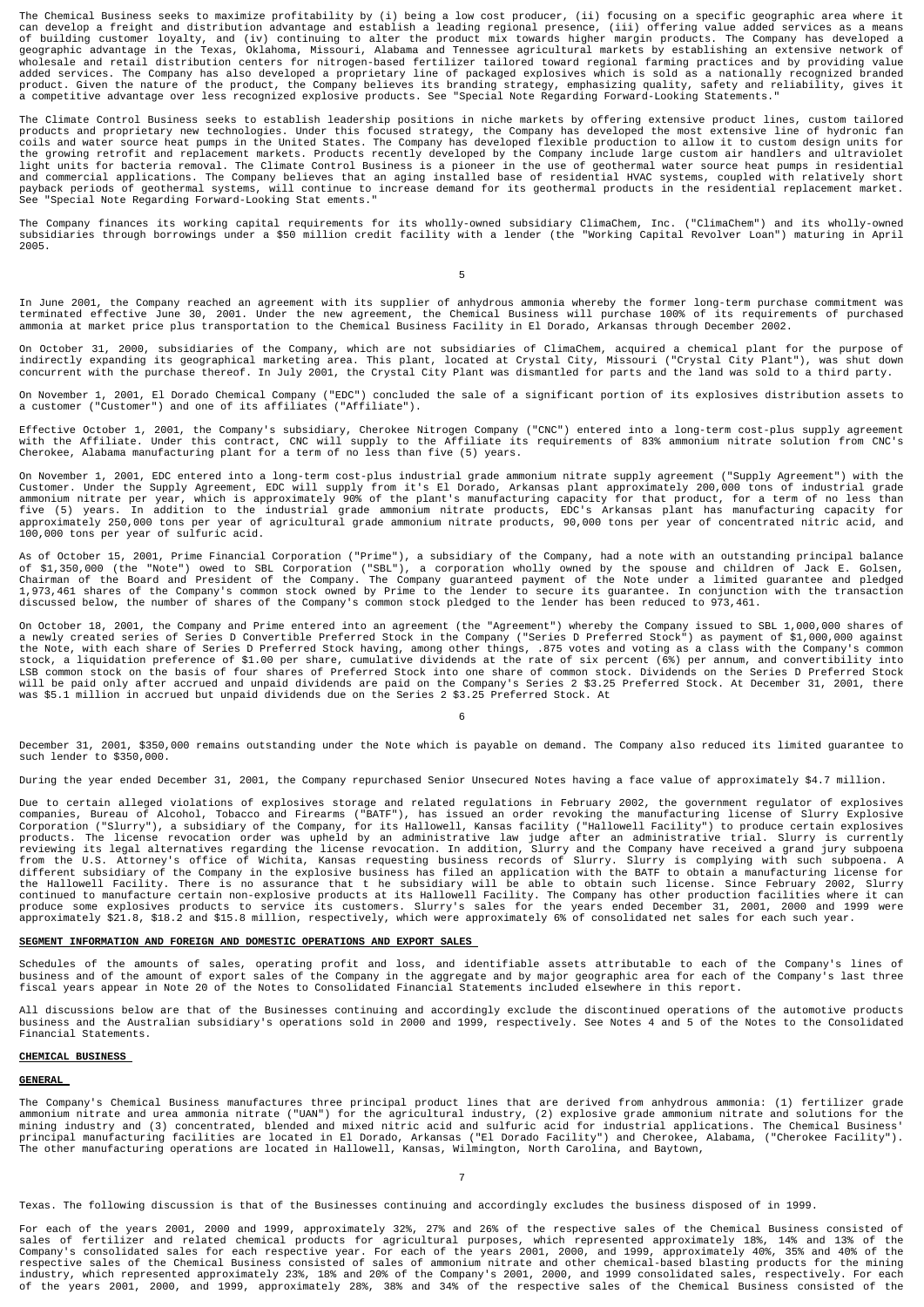industrial acids for sale in the food, paper, chemical and electronics industries, which represented approximately 16%, 19% and 17% of the<br>Company's 2001, 2000, and 1999 consolidated sales, respectively. Sales of the Chemi

### **AGRICULTURAL PRODUCTS**

The Chemical Business produces ammonium nitrate, a nitrogen-based fertilizer, at the El Dorado Facility and the Cherokee Facility and<br>produces UAN at the Cherokee Facility. Ammonium nitrate and UAN are two of several forms on the crop planted, soil and weather conditions, regional farming practices and relative nitrogen fertilizer prices. The Company sells<br>these agricultural products to farmers, fertilizer dealers and distributors located pr States.

The Chemical Business' markets are in close proximity to its El Dorado, Arkansas and Cherokee, Alabama facilities and include a high<br>concentration of pasture land at row crops which favor the Company's products. The Compan agricultural cooperative customers.

### **EXPLOSIVES**

The Chemical Business manufactures low density ammonium nitrate-based explosives. In addition, the Company manufactures and sells a branded line of packaged explosives used in construction, quarrying and other applications,

### 8

particularly where controlled explosive charges are required. Packaged explosives are used for applications requiring controlled explosive<br>charges and typically command a premium price and produce higher margins. The Compa nationally and internationally to other explosive companies and end-users.

### **INDUSTRIAL ACIDS**

The Chemical Business manufactures and sells industrial acids, primarily to the food, paper, chemical and electronics industries. The<br>Company is a major supplier to third parties of concentrated nitric acid, which is a spe reliability and distribution capabilities. The Company provides inventory management as part of the value-added services it offers to its customers.

Subsidiaries within the Company's Chemical Business entered into a series of agreements with Bayer Corporation ("Bayer") (collectively, the<br>"Bayer Agreement"). Under the Bayer Agreement, El Dorado Nitric Company ("EDNC") o

Upon expiration of the initial ten-year term, the Bayer Agreement may be renewed for up to six renewal terms of five years each; however,<br>prior to each renewal period, either party to the Bayer Agreement may opt against re

EDNC and Bayer may terminate the Bayer Agreement upon the occurrence of certain events of default if not cured. Bayer retains the right of first refusal with respect to any bona fide third-party offer to purchase any voting stock of EDNC or any portion of the EDNC Baytown Plant.

#### **MAJOR CUSTOMER**

Sales to one customer, Bayer, of the Company's Chemical Business segment represented approximately 13% of the Company's total revenues for<br>2000. There were no customers with sales of more than 10% of the Company's total re Baytown, Texas facility for an initial ten-year term ending May 2009.

### **RAW MATERIALS**

Anhydrous ammonia and natural gas represents the primary component in the production of most of the products of the Chemical Business. See<br>Item 7 "Management's Discussion and Analysis of Financial Condition and Results of

q

Under the Company's ammonia supply agreement, the Chemical Business will purchase 100% of its requirements of purchased ammonia at market<br>price plus transportation to the Chemical Business Facility in El Dorado, Arkansas t

#### **SEASONALITY**

The Company believes that the only seasonal products of the Chemical Business are fertilizer and related chemical products sold to the<br>agricultural industry. The selling seasons for those products are primarily during the beginning of each planting season.

Sales to the agricultural markets depend upon weather conditions and other circumstances beyond the control of the Company. The agricultural<br>markets serviced by the Chemical Business sustained a drought resulting in a lack

#### **REGULATORY MATTERS**

Each of the Chemical Business' packaged explosive products facilities must be licensed by the Bureau of Alcohol, Tobacco and Firearms in<br>order to manufacture and distribute blasting products. The Chemical Business is also

Due to certain alleged violations of explosives storage and related regulations in February 2002, the government regulator of explosives<br>companies, Bureau of Alcohol, Tobacco and Firearms, has issued an order revoking the

#### **COMPETITION**

The Chemical Business competes with other chemical companies in its markets, many of whom have greater financial and other resources than<br>the Company. In 2000, there were plant closures due to the high cost of natural gas based upon price, service, warranty and product performance.

### **CLIMATE CONTROL BUSINESS**

#### **GENERAL**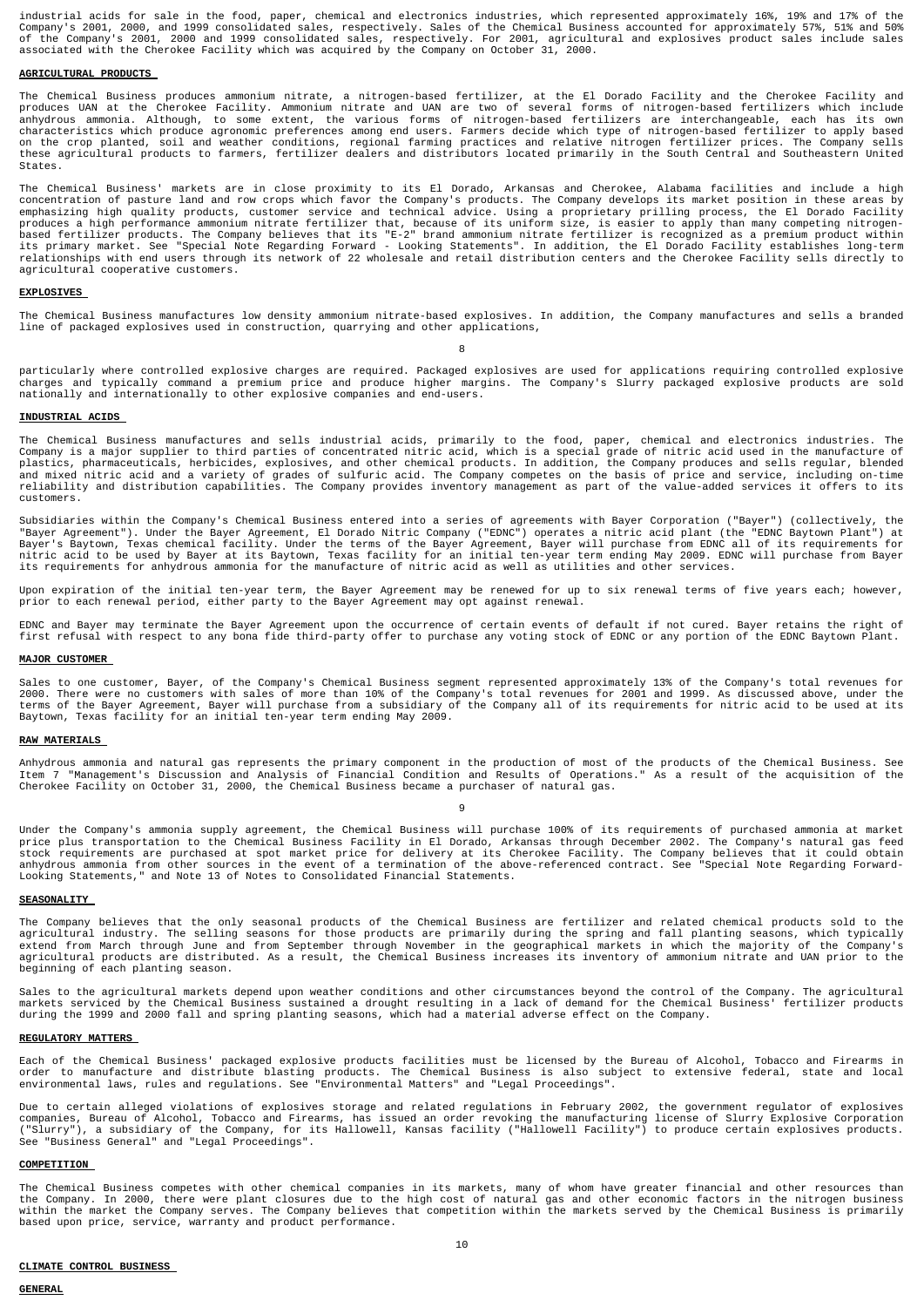The Company's Climate Control Business manufactures and sells a broad range of standard and custom designed hydronic fan coils and water source heat pumps as well as other niche products for use in commercial and residential heating ventilation and air conditioning ("HVAC")<br>systems. The construction of commercial, institutional and residential buildings, th consolidated sales, respectively.

### **HYDRONIC FAN COILS**

As a leading provider of hydronic fan coils, the Climate Control Business targets the commercial and institutional markets in the United States. Hydronic fan coils use heated or chilled water, provided by a centralized chiller or boiler through a water pipe system, to<br>condition the air and allow individual room control. Hydronic fan coil systems are quieter in the commercial and institutional renovation and replacement markets include the breadth of its product line coupled with customization capability provided by a flexible manufacturing process.

### **WATER SOURCE HEAT PUMPS**

The Company is the leading United States provider of water source heat pumps to the commercial construction and renovation markets. These highly efficient heating and cooling products enable individual room climate control Regarding Forward-Looking Statements".

### **GEOTHERMAL PRODUCTS**

The Climate Control Business has pioneered the use of geothermal water source heat pumps in residential and commercial applications.<br>Geothermal systems, which circulate water or antifreeze through an underground heat excha

11

periods of geothermal systems, as compared with air-to-air systems, will continue to increase demand for its geothermal products. The Company specifically targets new residential construction of homes exceeding \$200,000 in value. See "Special Note Regarding Forward-Looking Statements.

### **HYDRONIC FAN COIL AND WATER SOURCE HEAT PUMP MARKET**

The Company pursues a strategy of specializing in hydronic fan coils and water source heat pump products. The annual United States market for hydronic fan coils and water source heat pumps is in excess of \$300 million. Levels of repair, replacement, and new construction<br>activity generally drive demand in these markets. The United States market for fan coils

### **PRODUCTION AND BACKLOG**

Most of the Climate Control Business production of the above-described products occurs on a specific order basis. The Company manufactures<br>the units in many sizes and configurations, as required by the purchaser, to fit th December 31, 2000. See discussion in Item 7 "Management's Discussion and Analysis of Financial Condition and Results of Operations". A<br>customer generally has the right to cancel an order prior to the order being released t

### **MARKETING AND DISTRIBUTION**

### **DISTRIBUTION**

The Climate Control Business sells its products to mechanical contractors, original equipment manufacturers and distributors. The Company's sales to mechanical contractors primarily occur through independent manufacturers' representatives, who also represent complementary product<br>lines not manufactured by the Company. Original equipment manufacturers generally

## **MARKET**

The Climate Control Business depends primarily on the commercial construction industry, including new construction and the remodeling and

12

renovation of older buildings. This Business also depends primarily on the residential construction industry for both new and replacement markets relating to their geothermal products.

### **RAW MATERIALS**

Numerous domestic and foreign sources exist for the materials used by the Climate Control Business, which materials include aluminum, copper, steel, electric motors and compressors. The Company does not expect to have any difficulties in obtaining any necessary materials<br>for the Climate Control Business. See "Special Note Regarding Forward-Looking Statem

## **COMPETITION**

The Climate Control Business competes primarily with approximately eight companies, some of whom are also customers of the Company. Some of<br>the competitors have greater financial and other resources than the Company. The C as to price, service, warranty and product performance.

### **EMPLOYEES**

As of December 31, 2001, the Company employed 1,527 persons. As of that date, (i) the Chemical Business employed 591 persons, with 91<br>represented by unions under agreements expiring in July and October of 2004 and (ii) the of whom are represented by a union.

### **RESEARCH AND DEVELOPMENT**

The Company incurred approximately \$450,000 in 2001, \$391,000 in 2000, and \$713,000 in 1999 on research and development relating to the<br>development of new products or the improvement of existing products. All expenditures development of new products and improvements are expensed by the Company.

### **ENVIRONMENTAL MATTERS**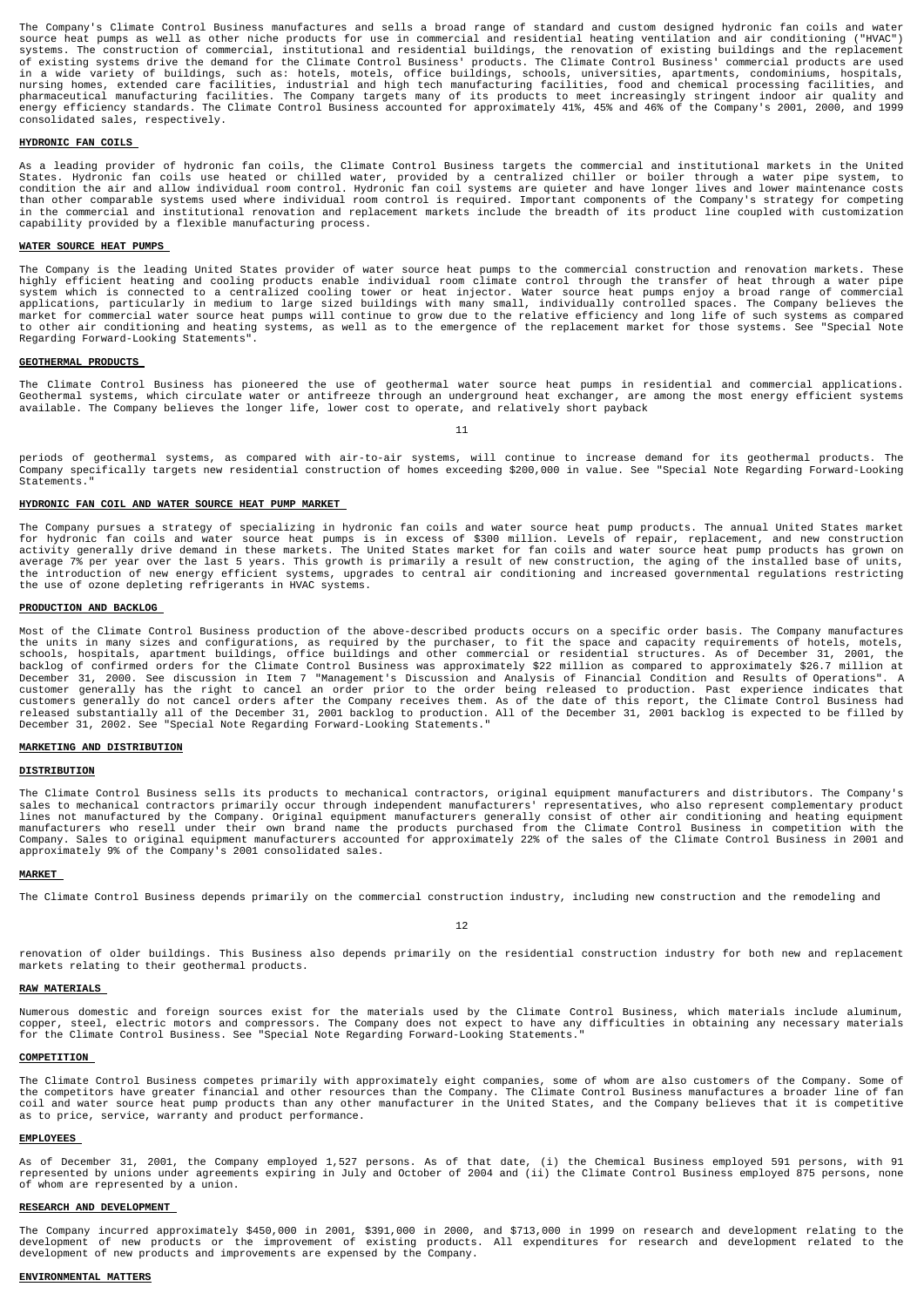The Company and its operations are subject to numerous environmental laws ("Environmental Laws") and to other federal, state and local laws<br>regarding health and safety matters ("Health Laws"). In particular, the manufactur

### 13

to make additional significant site or operational modifications at the El Dorado Facility, involving substantial expenditures. See "Special<br>Note Regarding Forward-Looking Statements"; "Management's Discussion and Analysis Business" and Legal Proceedings.

The Chemical Business entered into a consent administrative order with the Arkansas Department of Environmental Quality ("ADEQ") in August 1998 (the "Wastewater Consent Order"). The Wastewater Consent Order recognized the presence of nitrate contamination in the shallow<br>groundwater and required installation of an interim groundwater bioremediation treatment s preliminary risk assessments have not identified any risk that would require additional remediation. There can be no assurance that the risk<br>assessment will be approved by the ADEQ, or that further work w ill not be requir activities.

The Wastewater Consent Order also required certain improvements in the wastewater collection and treatment system to be completed by October 2001. In September 2001, ADEQ proposed and the Company's subsidiary agreed that in lieu of the Wastewater Consent Order, ADEQ would issue a<br>renewal permit establishing new, more restrictive effluent limits. The Company bel limits. Alternative methods for meeting these requirements are continuing to be examined by the Chemical Business. The Company believes, although there can be no assurance, that any such new effluent limits would not have a material adverse effect on the Company; however,<br>should the facility be unable to operate in compliance with the new limits, such would position and operating results of the Company and may re sult in the recognition of impairment of certain long-lived assets. The wastewater<br>program is not yet finally determined but is currently expected to require future

In September, 2001, the large equalization pond located at the Chemical Business' El Dorado, Arkansas manufacturing facility was drained to<br>accommodate repairs to a corroded underground discharge pipe. This event began whe

14

of the amount warranted and has requested further discussions with the ADEQ regarding a proposed civil penalty applicable to this discharge event.

In February, 2002, Slurry Explosive Corporation ("Slurry") received a proposed consent administrative order ("Slurry Consent Order") from<br>The Kansas Department of Health and Environment ("KDHE"), regarding Slurry's Hallowe the draft Slurry Consent Order, Slurry would be required a) to submit an environmental assessment work plan to the KDHE for review and<br>approval, b) to agree with the KDHE as to any required corrective actions to be perform adverse effect on the Company.

From March, 2001, through January, 2002, the Chemical Business experienced eleven alleged air emissions violations. One of the alleged<br>violations involved a malfunctioning continuous air emissions monitor, one of the alleg complying with testing procedures.

# **ITEM 2. PROPERTIES**

### **CHEMICAL BUSINESS**

The Chemical Business primarily conducts manufacturing operations (i) on 150 acres of a 1,400 acre tract of land located in El Dorado, Arkansas (the "El Dorado Facility"), (ii) on 120 acres of a 1,300 acre tract of land located in Cherokee, Alabama ("Cherokee Facility"),<br>(iii) in a facility of approximately 85,000 square feet located on ten acres of land As of December 31, 2001, the El Dorado Facility and Cherokee Facility

15

were utilized at approximately 82% and 55% of capacity, respectively, based on continuous operation. The Chemical Business operates its<br>Kansas Facility from buildings located on an approximate ten acre site in southeastern

Due to certain alleged violations of explosives storage and related regulations in February 2002, the government regulator of explosives<br>companies, Bureau of Alcohol, Tobacco and Firearms, has issued an order revoking the "Legal Proceedings".

In addition, the Chemical Business distributes its agricultural products through 22 distribution centers, with 16 of the centers located in<br>Texas (10 of which the Company owns and 6 of which it leases); 3 centers located i

## **CLIMATE CONTROL BUSINESS**

The Climate Control Business conducts its fan coil manufacturing operations in a facility located in Oklahoma City, Oklahoma, consisting of<br>approximately 265,000 square feet. The Company owns this facility subject to a mor departments.

The Climate Control Business manufactures most of its heat pump products in a 270,000 square foot facility ("Building") in Oklahoma City,<br>Oklahoma. Climate Master leases the Building with an option to buy the Building thro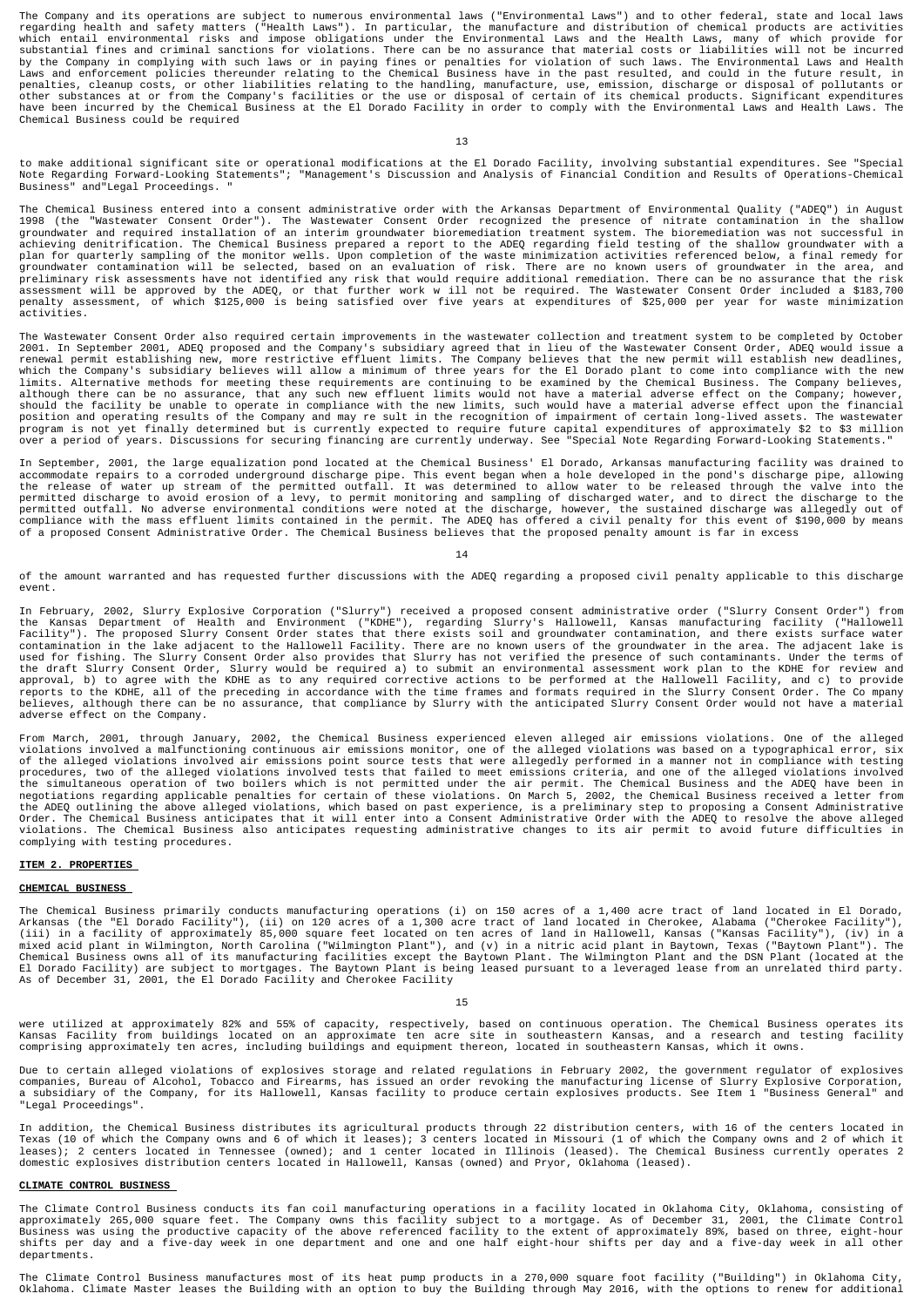five-year periods. The lease currently provides for payment of rent in the amount of \$56,750 per month. The option price for Climate Master<br>to purchase the Building, if exercised, is to be based on the amount of the mortga and a five-day week in all other departments.

All of the properties utilized by the Climate Control Business are considered by the Company management to be suitable and adequate to meet the current needs of that Business.

### **ITEM 3. LEGAL PROCEEDINGS**

In 1987, the U.S. Environmental Protection Agency ("EPA") notified one of

16

the Company's former subsidiaries, along with numerous other companies, of potential responsibility for clean-up of a waste disposal site in 0x1ahoma. In 1992 the RPA ded the site to the National Priorities List. Following alleging the total cleanup costs at the site may exceed \$22 million.

No legal action has yet been filed. The amount of the cost associated with the clean-up of the site is unknown due to continuing changes in the estimated total cost of clean-up of the site and the percentage of the total waste which was alleged to have been contributed to the<br>site by the former subsidiary of the Company. This liability was assumed as of May 4, Accordingly, the Company believes that to the extent that its former Automotive Business is ultimately determined to be a contributor to the site, if at all, the Company may again become a responsible party.

In September, 2001, the large equalization pond located at the Chemical Business' El Dorado, Arkansas manufacturing facility was drained to<br>accommodate repairs to a corroded underground discharge pipe. This event began whe compliance with the mass effluent limits contained in the permit. The ADEQ has offered a civil penalty for this event of \$190,000 by means<br>of a proposed Consent Administrative Order. The Chemical Business believes that the

Due to certain alleged violations of explosives storage and related regulations in February 2002, the government regulator of explosives<br>companies, Bureau of Alcohol, Tobacco and Firearms ("BATF"), has issued an order revo reviewing its legal alternatives

17

regarding the license revocation. In addition, Slurry and the Company have received a grand jury subpoena from the U.S. Attorney's office of<br>Wichita, Kansas requesting business records of Slurry. Slurry is complying with s

18

## **ITEM 4. SUBMISSION OF MATTERS TO A VOTE OF SECURITY HOLDERS**

Not applicable.

## **ITEM 4A. EXECUTIVE OFFICERS OF THE COMPANY**

### **IDENTIFICATION OF EXECUTIVE OFFICERS**

The following table identifies the executive officers of the Company.

| Name            | Age | <b>Position and</b><br>Offices with the<br>Company                      | Served as an<br>Officer<br>from |
|-----------------|-----|-------------------------------------------------------------------------|---------------------------------|
| Jack E. Golsen  | 73  | Board Chairman<br>and President                                         | December, 1968                  |
| Barry H. Golsen | 51  | Board Vice Chairman<br>and President of the<br>Climate Control Business | August, 1981                    |
| David R. Goss   | 61  | Senior Vice President of<br>Operations and Director                     | March, 1969                     |
| Tony M. Shelby  | 60  | Senior Vice President -<br>Chief Financial Officer, and<br>Director     | March, 1969                     |
| Jim D. Jones    | 60  | Vice President - Treasurer<br>and Corporate Controller                  | April, 1977                     |
| David M. Shear  | 42  | Vice President and General<br>Counsel                                   | March, 1990                     |

The Company's officers serve one-year terms, renewable on an annual basis by the Board of Directors. All of the individuals listed above<br>have served in substantially the same capacity with the Company and/or its subsidiari

# **FAMILY RELATIONSHIPS**

The only family relationship that exists among the executive officers of the Company is that Jack E. Golsen is the father of Barry H. Golsen.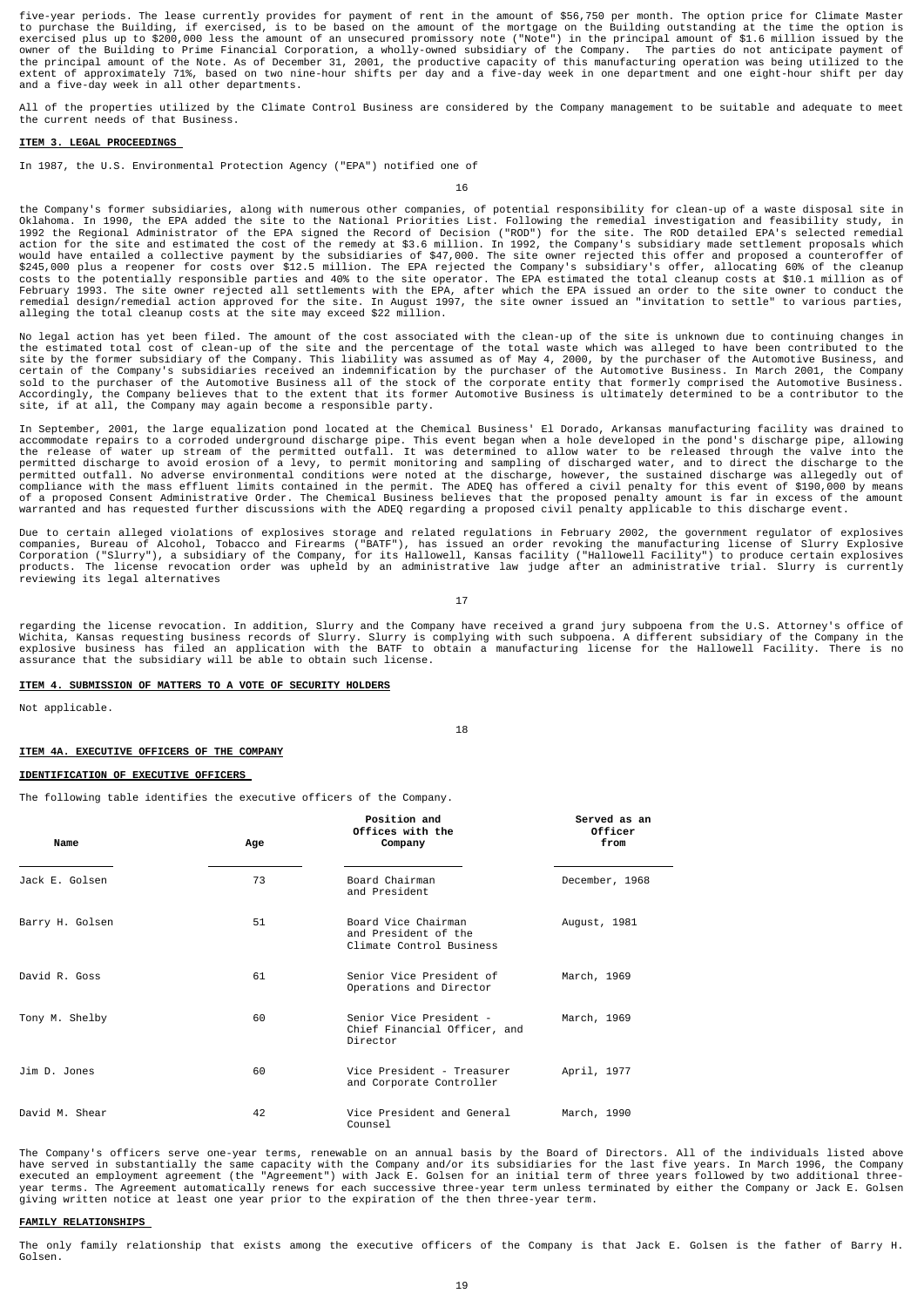### **PART II**

#### **ITEM 5. MARKET FOR THE COMPANY'S COMMON EQUITY AND RELATED STOCKHOLDER MATTERS**

### **MARKET INFORMATION**

Currently the Company's Common Stock trades on the Over-the-Counter Bulletin Board ("OTC"). The following table shows, for the periods indicated, the high and low bid information for the Company's Common Stock which reflect inter-dealer prices, without retail markup, markdown or commission, and may not represent actual transactions.

|         |      | <b>Fiscal Year Ended</b> |  |      |     |  |  |  |  |  |  |
|---------|------|--------------------------|--|------|-----|--|--|--|--|--|--|
|         |      | December 31,             |  |      |     |  |  |  |  |  |  |
|         | 2001 |                          |  | 2000 |     |  |  |  |  |  |  |
| Quarter | High | Low                      |  | High | Low |  |  |  |  |  |  |
| First   | 3.56 | 2.06                     |  | 1.50 | .75 |  |  |  |  |  |  |
| Second  | 3.85 | 3.15                     |  | 1.00 | .63 |  |  |  |  |  |  |
| Third   | 3.75 | 2.65                     |  | 1.44 | .81 |  |  |  |  |  |  |
| Fourth  | 3.10 | 2.40                     |  | 2.44 | .69 |  |  |  |  |  |  |

#### **STOCKHOLDERS**

As of February 28, 2002, the Company had 884 record holders of its Common Stock.

## **SALE OF UNREGISTERED SECURITIES**

On October 17, 1997, Prime Financial Corporation ("Prime"), a subsidiary of the Company, borrowed from SBL Corporation ("SBL"), a<br>corporation wholly owned by the spouse and children of Jack E. Golsen, Chairman of the Board additional liquidity. On October 15, 2001, the unpaid principal balance on the Prime Loan was \$1,350,000.

In order to make the Prime Loan to Prime, SBL and certain of its affiliates borrowed the \$3,000,000 from a bank (collectively, "SBL<br>Borrowings"), and as part of the collateral pledged by SBL to the bank in connection with

On October 18, 2001, the Company and Prime entered into an agreement (the "Agreement") whereby the Company issued to SBL, 1,000,000 shares<br>of a newly created series of its Class C Preferred Stock designated as "Series D Cu

 $20$ 

such new series of Preferred Stock having, among other things, .875 votes and voting as a class with the Company's common stock, a<br>liquidation preference of \$1.00 per share, cumulative dividends at the rate of six percent

As of the date of this report, \$350,000 remains outstanding from Prime to SBL, which is payable on demand. In connection with the Agreement,<br>the Company's limited guaranty to the bank has been reduced to \$350,000, and the to the lender to secure its guaranty has been reduced to 973,461 shares.

The transaction represented by the Agreement was reviewed, negotiated and approved by a Special Committee of the Board of Directors of the<br>Company comprised of three outside and independent directors. The Special Committee

## **DIVIDENDS**

The Company is a holding company and, accordingly, its ability to pay cash dividends on its Preferred Stock and its Common Stock depends in<br>large part on its ability to obtain funds from its subsidiaries. The ability of th

Under the terms of the Indenture of 10-3/4% Senior Unsecured Notes due 2007 ("Senior Unsecured Notes"), and a loan agreement to which<br>ClimaChem and its subsidiaries are party to, ClimaChem cannot transfer funds to the Comp the period for which the calculation is made for the purpose of proposing a payment, and (iii) the amount of direct and indirect costs and<br>expenses incurred by the Company on behalf of ClimaChem pursuant to a certain servi Analysis of Financial Condition and Results of Operations".

Holders of the Company's Common Stock are entitled to receive dividends only when, as, and if declared by the Board of Directors. No cash<br>dividends may be paid on the Company's Common Stock until all required dividends are dividends may be paid on the Company's Common Stock until all required dividends are paid on the outstanding shares of the Company's company has issued and outser the company has issued and outser for the company has issue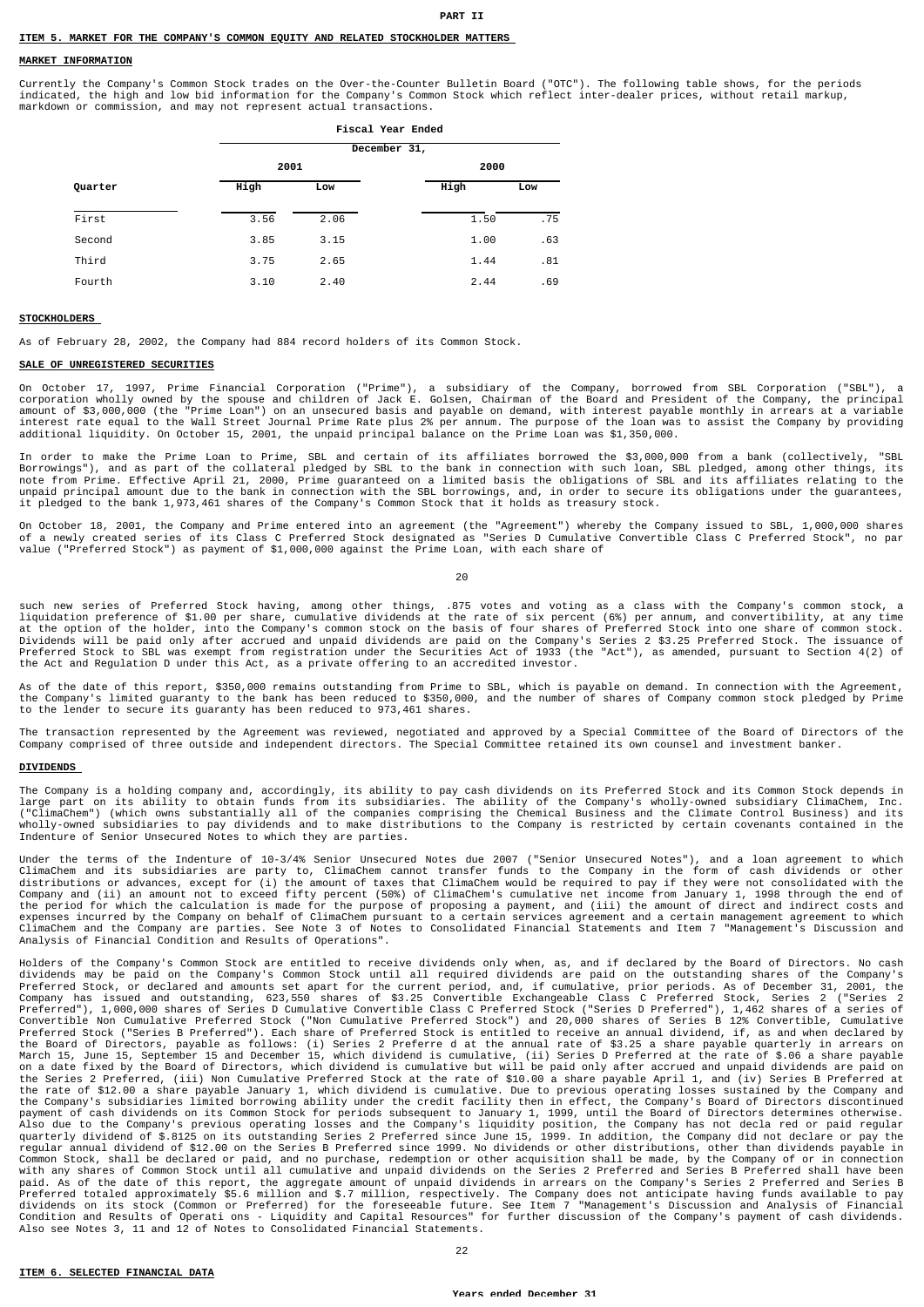|                                                                                | 2001                           | 2000                                          | 1999          | 1998           | 1997           |
|--------------------------------------------------------------------------------|--------------------------------|-----------------------------------------------|---------------|----------------|----------------|
| Selected Statement of Operations Data:                                         |                                | (Dollars in Thousands, except per share data) |               |                |                |
| Net sales $(1)$ $(2)$                                                          | \$336,630                      | \$290,620                                     | \$254,236     | \$255,858      | \$251,948      |
| Total revenues $(1)$ $(3)$                                                     | \$346,631                      | \$296, 250                                    | \$259,655     | \$261,756      | \$254,699      |
| Interest expense (1)                                                           | \$<br>14, 114                  | \$<br>15,377                                  | \$<br>15, 115 | \$<br>14,504   | \$<br>11,435   |
| Income (loss) from continuing operations<br>before extraordinary gain (charge) | \$<br>5,981                    | \$(10, 790)                                   | \$ (31, 646)  | \$<br>2,439    | \$<br>(8, 755) |
| Net income $(\text{loss})$ $(4)$                                               | \$<br>8,557                    | \$<br>6,195                                   | \$ (49, 767)  | \$<br>(1, 920) | \$(23, 065)    |
| Net income (loss) applicable to common<br>stock                                | \$<br>6,290                    | \$<br>3,424                                   | \$ (52, 995)  | \$<br>(5, 149) | \$(26, 294)    |
| Income (loss) per common share:<br>Basic:                                      |                                |                                               |               |                |                |
| Income (loss) from continuing operations<br>before extraordinary gain (charge) | \$<br>.31                      | \$<br>(1.14)                                  | \$<br>(2.95)  | \$<br>(.07)    | \$<br>(.93)    |
| Net loss from discontinued operations                                          | \$<br>÷,                       | \$<br>(.26)                                   | \$<br>(1.53)  | \$<br>(.35)    | \$<br>(.75)    |
| Net income (loss)                                                              | \$<br>.53                      | \$<br>.29                                     | \$<br>(4.48)  | \$<br>(.42)    | \$<br>(2.04)   |
| Diluted:                                                                       |                                |                                               |               |                |                |
| Income (loss) from continuing operations<br>before extraordinary gain (charge) | \$<br>.30                      | \$<br>(1.14)                                  | \$<br>(2.95)  | \$<br>(.07)    | \$<br>(.93)    |
| Net loss from discontinued operations                                          | \$<br>$\overline{\phantom{a}}$ | \$<br>(.26)                                   | \$<br>(1.53)  | \$<br>(.35)    | \$<br>(.75)    |
| Net income (loss)                                                              | \$<br>.50                      | \$<br>.29                                     | \$<br>(4.48)  | \$<br>(.42)    | \$<br>(2.04)   |
|                                                                                |                                |                                               |               |                |                |

**Years ended December 31,**

1. Amounts are shown excluding balances related to Businesses disposed of and discontinued operations.<br>2. Net sales for 2001 include \$35.9 million associated with a subsidiary's operation of the Cherokee Facility acquired

23

**ITEM 6. SELECTED FINANCIAL DATA (CONTINUED)(1)**

|                                             | Years ended December 31, |          |    |    |          |                |                                               |    |         |              |
|---------------------------------------------|--------------------------|----------|----|----|----------|----------------|-----------------------------------------------|----|---------|--------------|
|                                             |                          | 2001     |    |    | 2000     |                | 1999                                          |    | 1998    | 1997         |
|                                             |                          |          |    |    |          |                | (Dollars in thousands, except per share data) |    |         |              |
| Selected Balance Sheet Data:                |                          |          |    |    |          |                |                                               |    |         |              |
| Total assets                                | \$                       | 178,985  |    | \$ | 192,895  | \$             | 188,635                                       | \$ | 223,250 | \$244,600    |
| Long-term debt, including current portion   | \$                       | 131,711  | \$ |    | 136,005  | \$             | 158,072                                       | \$ | 150,506 | \$160,903    |
| Redeemable preferred stock                  | \$                       | 123      | \$ |    | 139      | \$             | 139                                           | \$ | 139     | \$<br>146    |
| Stockholders' equity (deficit)              | \$                       | (1, 962) | \$ |    | (9, 442) | $\mathfrak{S}$ | (14, 173)                                     | \$ | 35,059  | \$<br>44,496 |
| Selected other data:                        |                          |          |    |    |          |                |                                               |    |         |              |
| Cash dividends declared per common<br>share | \$                       |          | \$ |    |          | \$             |                                               | \$ | .02     | \$<br>.06    |
|                                             |                          |          |    |    |          |                |                                               |    |         |              |

# **ITEM 7. MANAGEMENT'S DISCUSSION AND ANALYSIS OF FINANCIAL CONDITION AND RESULTS OF OPERATIONS**

The following Management's Discussion and Analysis of Financial Condition and Results of Operations should be read in conjunction with a<br>review of the Company's December 31, 2001 Consolidated Financial Statements, Item 6 "

**24**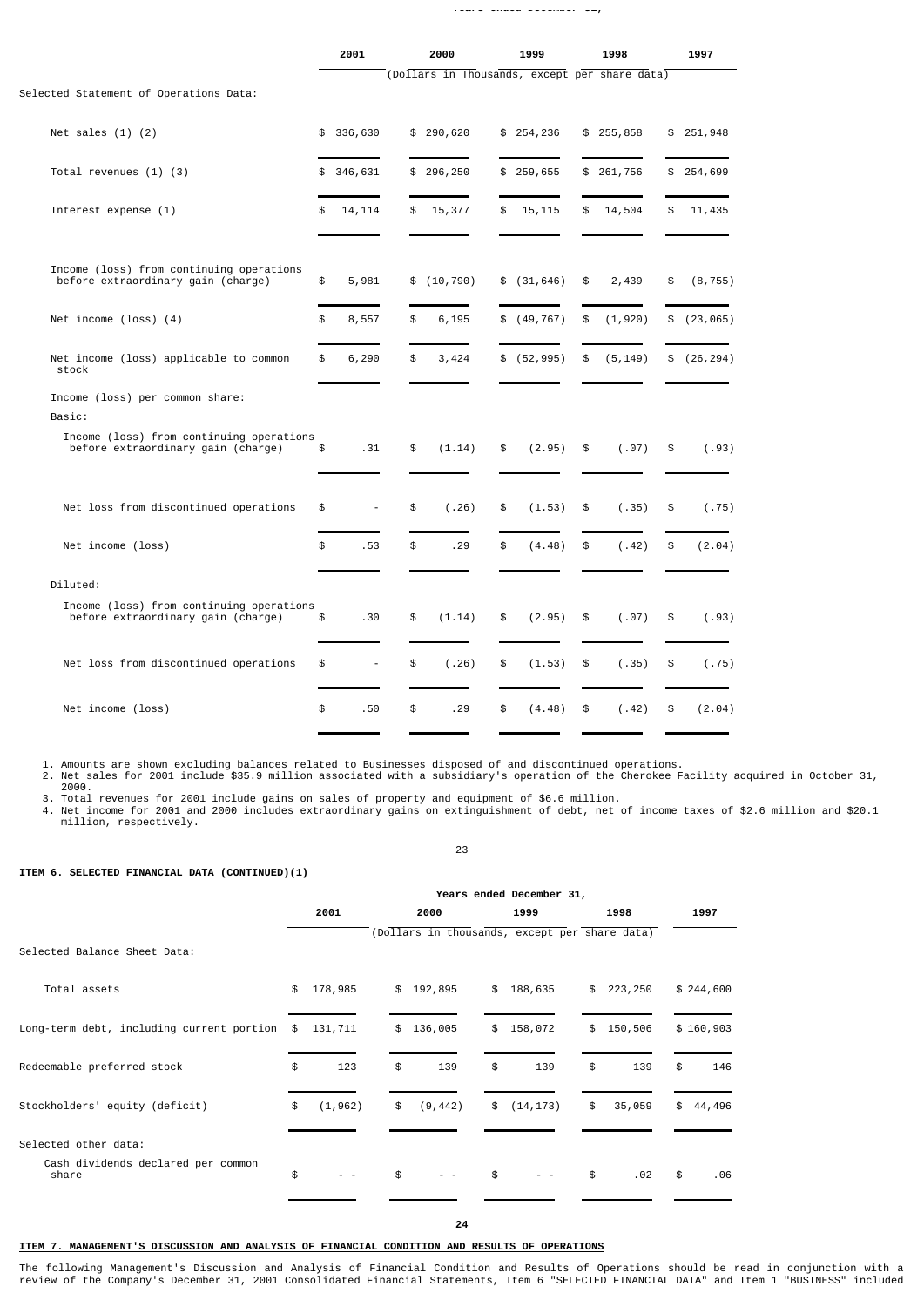elsewhere in this report.

Certain statements contained in this "Management's Discussion and Analysis of Financial Conditions and Results of Operations" may be deemed<br>forward-looking statements. See "Special Note Regarding Forward-Looking Statements

All discussions below are that of the Businesses continuing and accordingly exclude the discontinued operations of the automotive products<br>business sold in 2000 and the Australian subsidiary's operations sold in 1999. See Statements.

## **CRITICAL ACCOUNTING POLICIES**

The preparation of financial statements requires management to make estimates and assumptions that affect the reported amount of assets,<br>liabilities, revenues and expenses, and disclosures of contingent liabilities. The mo management's judgment, estimates and assumptions include the following:

Impairment of Long Lived Assets including Goodwill The Company has addressed the question of impairment related to its Chemical operations associated with its chemical operations associated with its chemical facility in El

Compliance with Long - Term Debt Covenants The revolving credit facility agreement of ClimaChem, Inc. and its subsidiaries ("ClimaChem") require that ClimaChem meet certain EBITDA and interest coverage ratios on a quarterly and/or annual basis. ClimaChem was in compliance with<br>these covenants in 2001. ClimaChem's revolving credit agreement, for which outsta respectively, on a trailing twelve month basis measured quarterly. ClimaChem forecasts for 2002 indicate that

 $25$ 

ClimaChem's operating results will be very close to this covenant in the second quarter of 2002. Should ClimaChem not achieve the minimum<br>amount, the lender has the option of waiving the requirement or demanding payment. C

Environmental and Regulatory Compliance The Company operates in the Chemical Business that is subject to specific Federal and state regulatory and environmental compliance .The Company must continually monitor whether it h

Contingencies The Company is a party to various litigation and other contingencies, the ultimate outcome of which is not presently known.<br>These contingencies include a matter in which a former operating subsidiary of the C an event of default under the ClimaChem's and LSB's revolving credit facilities and may adversely impact the Company's liquidity and capital resources.

Management's judgment and estimates in these areas are based on information available from internal and external resources at that time. Actual results could differ materially from these estimates and judgments, as additional information becomes known. The Company's<br>significant accounting policies are discussed in greater detail in Note 2 of Notes to Consol

## **OVERVIEW**

## **GENERAL**

The Company finances its working capital requirements for its wholly-owned subsidiary ClimaChem, Inc. ("ClimaChem") and its wholly-owned<br>subsidiaries through borrowings under a \$50 million credit facility with a lender (th Dorado Nitric Co.

At October 15, 2001, Prime Financial Corporation ("Prime"), a subsidiary of the Company, had a note with an outstanding principal balance of<br>\$1,350,000 (the "Note") owed to SBL Corporation ("SBL"), a corporation wholly own

26

the transaction discussed below, the number of shares of the Company's common stock pledged to the lender has been reduced to 973,461.

On October 18, 2001, the Company and Prime entered into an agreement (the "Agreement") whereby the Company issued to SBL 1,000,000 shares of a newly created series of Series D Convertible Preferred Stock in the Company ("Series D Preferred Stock") as payment of \$1,000,000 against<br>the Note, with each share of Series D Preferred Stock having, among other things, Series 2 \$3.25 Preferred Stock. At December 31, 2001, \$350,000 remains outstanding under the Note which is payable on demand. The Company<br>also reduced its limited guarantee to such lender t o \$350,000.

During the year ended December 31, 2001, the Company repurchased Senior Unsecured Notes having a face value of approximately \$4.7 million and recognized a gain of approximately \$2.6 million before income taxes.

Due to certain alleged violations of explosives storage and related regulations in February 2002, the government regulator of explosive scorpanies, Bureau of Alcohol, Tobacco and Firearms ("BATF"), has issued an order revo

The Company's Financial Statements reflect the Automotive Products Business as a discontinued operation for all periods presented. As a<br>result, the Automotive Products Business is not presented as a reportable segment. Cer forward-looking statements, and future results could differ materially from such statements. The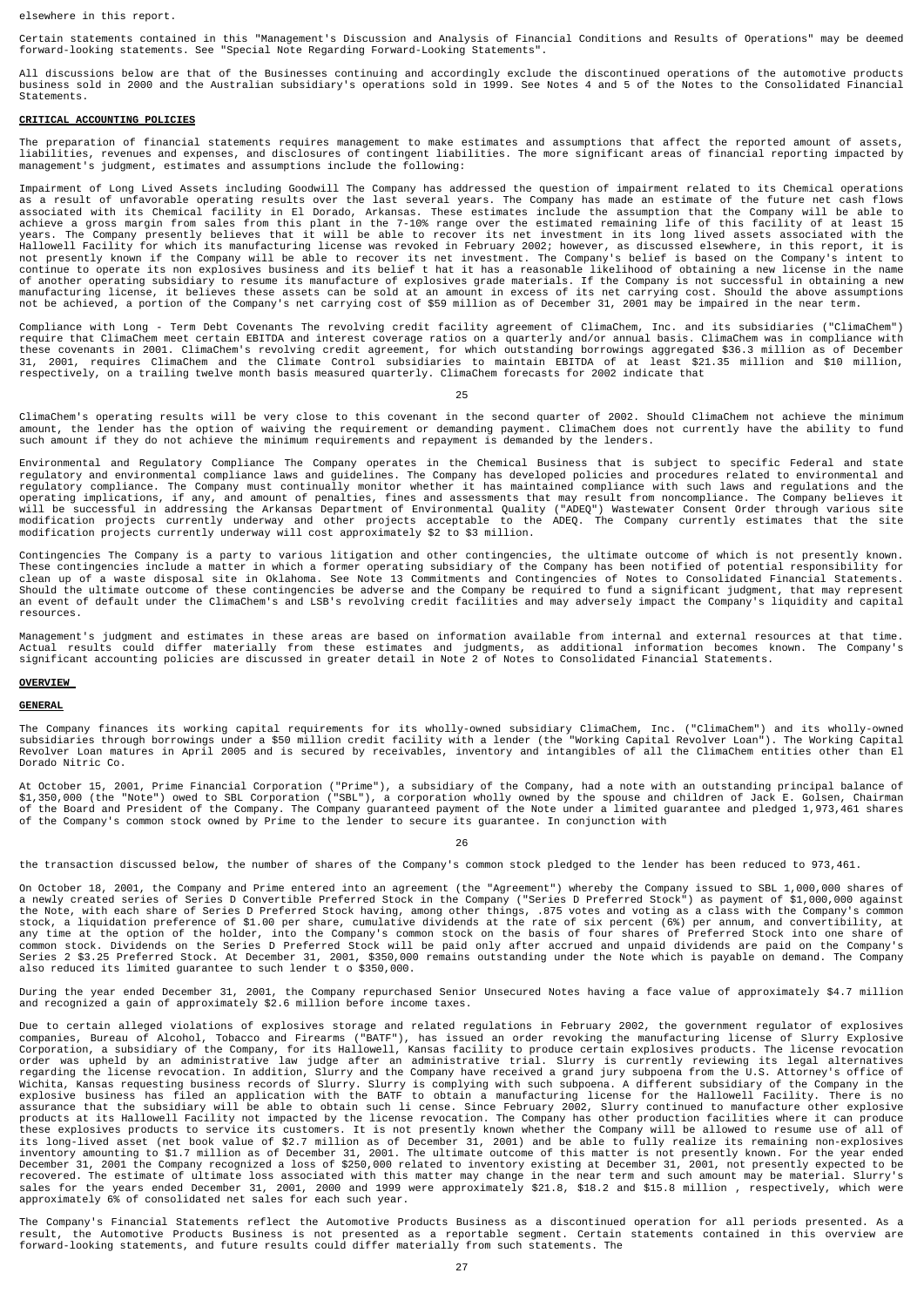following table contains certain of the information from Note 20 of Notes to the Company's Consolidated Financial Statements about the<br>Company's operations in different industry segments for each of the three years in the

|                                                                                                       | 2001          | 2000            | 1999            |
|-------------------------------------------------------------------------------------------------------|---------------|-----------------|-----------------|
|                                                                                                       |               | (In thousands)  |                 |
| Net sales:                                                                                            |               |                 |                 |
| Businesses continuing:                                                                                |               |                 |                 |
| Chemical (1)                                                                                          | \$<br>191,780 | \$<br>149,639   | 128, 154<br>\$  |
| Climate Control                                                                                       | 138,435       | 130,574         | 117,055         |
| Other $(2)$                                                                                           | 6,415         | 10,407          | 9,027           |
|                                                                                                       | 336,630       | 290,620         | 254,236         |
| Business disposed of - Chemical (3)                                                                   |               |                 | 7,461           |
|                                                                                                       | 336,630       | 290,620         | 261,697<br>\$   |
|                                                                                                       |               |                 |                 |
| Gross profit: (4)                                                                                     |               |                 |                 |
| Businesses continuing:                                                                                |               |                 |                 |
| Chemical                                                                                              | \$<br>17,564  | \$<br>15,240    | \$<br>13,532    |
| Climate Control                                                                                       | 37,890        | 34,475          | 35,467          |
| Other                                                                                                 | 1,877         | 2,839           | 1,757           |
|                                                                                                       | 57,331<br>\$  | 52,554<br>\$    | 50,756<br>\$    |
| Operating profit $(\text{loss})$ : $(5)$                                                              |               |                 |                 |
| Businesses continuing:                                                                                |               |                 |                 |
| Chemical                                                                                              | 5,901<br>\$   | \$<br>1,877     | \$<br>1,325     |
| Climate Control                                                                                       | 12,500        | 10,961          | 9,751           |
|                                                                                                       | 18,401        | 12,838          | 11,076          |
| Business disposed of - Chemical (3)                                                                   |               |                 | (1, 632)        |
|                                                                                                       | 18,401        | 12,838          | 9,444           |
| General corporate expense and otherbusiness<br>operations, net<br>Interest expense:                   | (7, 554)      | (4, 721)        | (10, 956)       |
| Business disposed of (3)                                                                              |               |                 | (326)           |
| Businesses continuing                                                                                 | (14, 114)     | (15, 377)       | (15, 115)       |
| Loss on business disposed of                                                                          |               |                 | (1, 971)        |
| Gains on sales of property and equipment                                                              | 6,615         |                 |                 |
| Benefit from termination of (provision for loss on)<br>firm sales and purchase commitments - Chemical |               |                 |                 |
| Provision for impairment on long-lived assets -                                                       | 2,688         | (3, 395)        | (8, 439)        |
| Chemical                                                                                              |               |                 | (4, 126)        |
| Income (loss) from continuing operations before<br>provision for income taxes and extraordinary gain  | \$<br>6,036   | (10, 655)<br>\$ | \$<br>(31, 489) |
| Total assets:                                                                                         |               |                 |                 |
| Businesses continuing:                                                                                |               |                 |                 |
| Chemical                                                                                              | 103,774<br>\$ | 109,672<br>\$   | \$<br>93,482    |
| Climate Control                                                                                       | 61,143        | 65,516          | 65,521          |
| Corporate assets and other                                                                            | 14,068        | 17,707          | 29,632          |
| Total assets                                                                                          | \$<br>178,985 | 192,895<br>\$   | 188,635<br>\$   |
|                                                                                                       |               |                 |                 |

28

(1) Chemical net sales for the year ended December 31, 2001 include approximately \$35.9 million associated with a subsidiary's operation of the Cherokee Facility acquired on October 31, 2000.

(2) Excludes intersegment sales to Climate Control of \$371,000, \$757,000 and \$1,076,000 for the years ended December 31, 2001, 2000 and 1999, respectively.

- (3) In August 1999, the Company sold substantially all the assets of its wholly owned Australian subsidiary. The operating results have been presented separately in the above table.
- (4) Gross profit by industry segment represents net sales less cost of sales. Chemical gross profit<br>for the year ended December 31, 2001 includes a gross profit of approximately \$1.1 million<br>associated with the Cherokee Fa
- (5) Operating profit (loss) by industry segment represents revenues less operating expenses before<br>adding or deducting general corporate expense and other business operations, interest expense,<br>loss on business disposed of above.

## **CHEMICAL BUSINESS**

The Company's Chemical Business manufactures three principal product lines that are derived from anhydrous ammonia: (1) fertilizer grade ammonium nitrate and urea ammonia nitrate for the agricultural industry, (2) explosive grade ammonium nitrate and solutions for the mining<br>industry and (3) concentrated, blended and regular nitric acid for industrial appli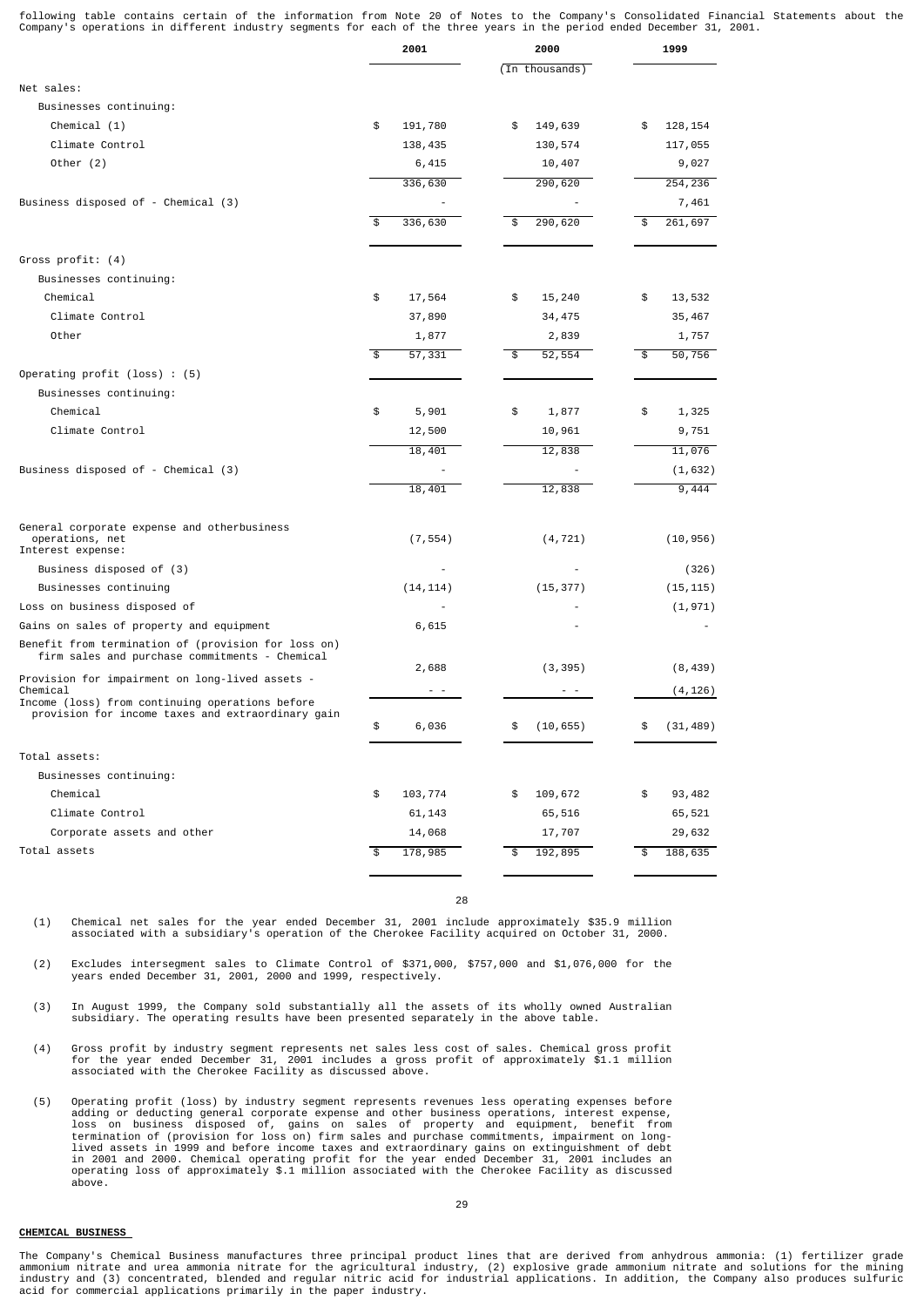In June 2001, the Company reached an agreement with its supplier of anhydrous ammonia whereby the former long-term purchase commitment was<br>terminated effective June 30, 2001. Under the new agreement, the Chemical Business ammonia at market price plus transportation to the Chemical Business Facility in El Dorado, Arkansas through December 2002.

On October 31, 2000, subsidiaries of the Company, which are not subsidiaries of ClimaChem, acquired a chemical plant for the purpose of<br>indirectly expanding its geographical marketing area. This plant, located at Crystal C

On November 1, 2001, El Dorado Chemical Company ("EDC") concluded the sale of a significant portion of its explosives distribution assets to a customer ("Customer") and one of its affiliates ("Affiliate").

Effective October 1, 2001, the Company's subsidiary, Cherokee Nitrogen Company ("CNC") entered into a long term cost-plus supply agreement<br>with the Affiliate. Under this contract, CNC will supply to the Affiliate its requi

On November 1, 2001, EDC entered into a long term cost-plus industrial grade ammonium nitrate supply agreement ("Supply Agreement") with the Customer. Under the Supply Agreement, EDC will supply from it's El Dorado, Arkansas plant approximately 200,000 tons of industrial grade<br>ammonium nitrate per year, which is approximately 90% of the plant's manufacturing ca

### **CLIMATE CONTROL**

The Climate Control Business manufactures and sells a broad range of hydronic fan coil, air handling, air conditioning, heating, water<br>source heat pumps, and dehumidification products targeted to both commercial and reside

The Climate Control Business focuses on product lines in the specific niche markets of hydronic fan coils and water source heat pumps and has established a significant market share in these specific markets.

30

As of December 31, 2001, the backlog of confirmed orders for the Climate Control Business decreased to approximately \$22 million from approximately \$26.7 million at December 31, 2000. This decrease in backlog was primarily due to an influx of orders late in the third<br>quarter of 2000. These orders represented a combination of models including engineered-t time for production. As of the date of this report, the Climate Control Business had released substantially all of the December 31, 2001<br>backlog to production. All of the December 31, 2001 backlog is expected to be filled

### **RESULTS OF OPERATIONS**

### **YEAR ENDED DECEMBER 31, 2001 COMPARED TO YEAR ENDED DECEMBER 31, 2000**

### **REVENUES**

Total revenues for 2001 and 2000 were \$346.6 million and \$296.3 million, respectively (an increase of \$50.3 million). Sales increased \$46<br>million, gain on sales of property and equipment increased \$6.6 million and other in Crystal City Plant site was sold and the Company recognized a gain on this sale of \$3.3 million. The explosives distribution sites were sold<br>and the Company recognized a gain on this sale of \$2.7 million. Other income for income for 2000 includes the recapture of prior period provision for loss on advances of \$1.6 million, the Company's equity interest in an<br>unconsolidated joint venture of \$.7 million, \$.6 million of interest income, gain o

### **NET SALES**

Consolidated net sales included in total revenues for 2001 were \$336.6 million, compared to \$290.6 million for 2000, an increase of \$46<br>million. Approximately \$28.8 million of this increase in sales resulted from the Chero Business.

## **GROSS PROFIT**

Consolidated gross profit was \$57.3 million or 17% as a percentage of net sales in 2001 compared to \$52.6 million or 18.1% in 2000. The<br>increase in gross profit was due to the increased sales. The reduction in consolidated lower profit margins in the Chemical Business due primarily to increased raw material costs

31

resulting, in part, from the extremely high cost of natural gas in late 2000 and the first two quarters of 2001 and competitive pressures on<br>sales prices of agricultural products. This decrease as a percent of net sales wa

## **SELLING, GENERAL AND ADMINISTRATIVE EXPENSES**

Selling, general and administrative ("SG&A") expenses as a percent of net sales for 2001 were 14.4% compared to 16.4% for 2000. This<br>percentage decrease is primarily the result of higher sales in the Chemical Business with compensation and expenses incurred relating to the Working Capital Revolver Loan.

### **INTEREST EXPENSE**

Interest expense was \$14.1 million for 2001, compared to \$15.4 million for 2000. The decrease of \$1.3 million primarily resulted from the<br>reduced debt outstanding resulting from the repurchase of the Senior Unsecured Notes in part, by the increase in borrowings from the Working Capital Revolver Loan.

## **OTHER EXPENSE**

Other expense for 2001 and 2000 was \$1.4 million and \$2.3 million, respectively. Other expense for 2001 includes approximately \$.3 million of estimated losses relating certain alleged violations of explosives storage and related regulations (See discussion in Item I of Part I<br>"Business-General"), expenses incurred due to mark-to-market adjustments relating to a new subsidiary in the Climate Control Business.

### **BENEFIT FROM TERMINATION OF (PROVISION FOR LOSS ON) FIRM SALES AND PURCHASE COMMITMENTS**

The Company had a gain of approximately \$2.7 million from the termination of firm purchase commitments for the year ended December 31, 2001 compared to a provision for loss on firm sales and purchase commitments of \$3.4 million for the year ended December 31, 2000. In June 2001,<br>the Company reached an agreement with its supplier of anhydrous ammonia whereby th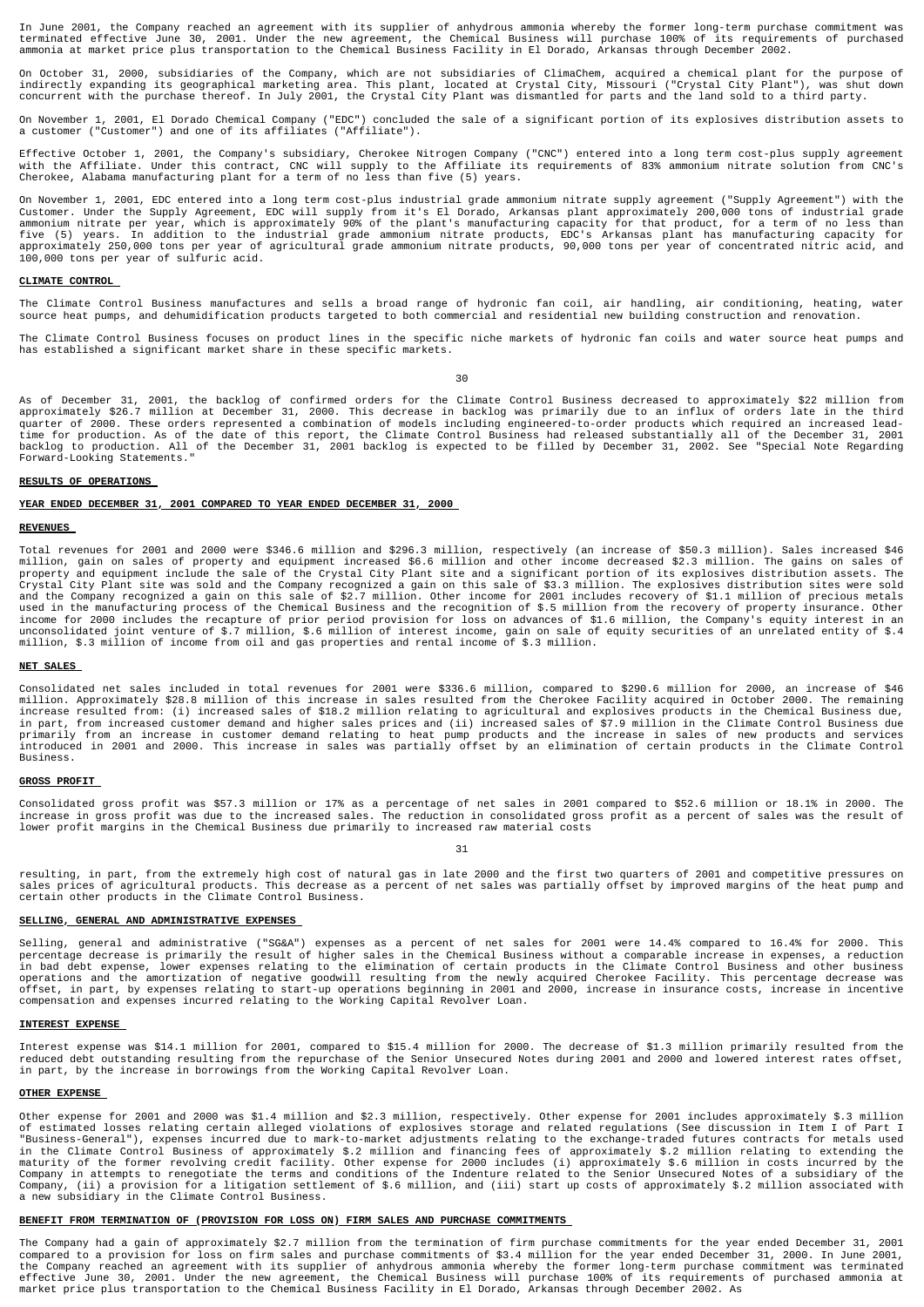consideration to terminate the prior above market priced take-or-pay purchase commitment which provided, among other things, for a market price based on natural gas and required minimum monthly purchase volumes, the Chemical Business agreed to pay the supplier a one-time<br>settlement fee. The remaining accrued liability associated with the above-market purchas Chemical Business up to \$.7 million contingent on minimum monthly purchase volumes that are expected to occur through April 2002. Therefore<br>the Chemical Business recognized an additional gain on termination of the purchase 2001. See discussion in Note 17 of the Notes to Consolidated Financial Statements.

### **INCOME (LOSS) FROM CONTINUING OPERATIONS BEFORE INCOME TAXES AND EXTRAORDINARY GAIN**

The Company had income from continuing operations before income taxes and extraordinary gain of \$6 million for 2001 compared to a loss of \$10.7 million for 2000, an improvement of \$16.7 million. Included in the 2001 income was a \$6.6 million gain from sales of property and<br>equipment as discussed above. Also included in 2001 income was an increase in gross pr termination of firm purchase commitment recognized in 2001 compared to a loss incurred in 2000.

### **PROVISION FOR INCOME TAXES**

As a result of the Company's net operating loss carry-forward for income tax purposes as discussed elsewhere herein and in Note 9 of Notes<br>to Consolidated Financial Statements, the provisions for income taxes associated wi current state income taxes.

### **EXTRAORDINARY GAIN**

During the years ended December 31, 2001 and 2000, the Company repurchased Senior Unsecured Notes having a face value of approximately \$4.7 million and \$29.7 million, respectively, and recognized a gain of approximately \$2.6 million and \$20.1 million, net of income taxes, respectively.

### **YEAR ENDED DECEMBER 31, 2000 COMPARED TO YEAR ENDED DECEMBER 31, 1999**

### **REVENUES**

Total revenues of Businesses continuing for 2000 and 1999 were \$296.3 million and \$259.7 million, respectively (an increase of \$36.6<br>million). Sales increased \$36.4 million and other income increased \$.2 million. Other inc properties and rental income of \$.3 million.

#### **NET SALES**

Consolidated net sales of Businesses continuing included in total revenues for 2000 were \$290.6 million, compared to \$254.2 million for 1999, an

33

increase of \$36.4 million. This increase in sales resulted principally from: (i) increased sales in the Chemical Business of \$21.5 million from increased sales volumes of agricultural, explosive, and industrial acid products due in part to the completion of the nitric acid plant<br>in Baytown, Texas in May 1999 and the acquisition of the Cherokee Plant and impro increased sales in the Climate Control Business of \$13.5 million due primarily from an increase in foreign sales, variation in product sales mix, increased customer demand and the expansion of new products and services, and (iii) increased sales in the other business operations due to an increase in sales of machine tools.

#### **GROSS PROFIT**

Gross profit of Businesses continuing as a percent of net sales was 18.1% for 2000, compared to 20.0% for 1999. The decrease in the gross<br>profit percentage was the result of lower profit margins in the Chemical and Climate margins relating to the Chemical Business, and (ii) increased material and labor costs relating to a new heat pump product line, start up<br>costs of the new large air handler business, lower gross margins caused by competiti relating to the Chemical Business, and (ii) improved profit margins of machine tools relating to the other business operations.

### **SELLING, GENERAL AND ADMINISTRATIVE EXPENSES**

Selling, general and administrative ("SG&A") expenses as a percent of net sales from Businesses continuing for 2000 were 16.4% compared to 20.3% for 1999. This decrease is primarily the result of higher sales without a comparable increase in expenses; however, SG&A expenses are<br>lower due to strategic efforts to reduce SG&A expenses relating to other business 1999 and 2000.

### **INTEREST EXPENSE**

Interest expense for continuing businesses of the Company was \$15.4 million for 2000, compared to \$15.1 million for 1999. The increase of<br>\$.3 million primarily resulted from increased lenders' prime rates and the rate bein

#### **OTHER EXPENSE**

Other expense of Businesses continuing for 2000 and 1999 were \$2.3 million and \$4.4 million, respectively. Other expense for 2000 includes (i) approximately \$.6 million in costs incurred by the Company in attempts to renegotiate the terms and conditions of the Indenture related<br>to the Senior Unsecured Notes of a subsidiary of the Company, (ii) a provision for up costs of

34

approximately \$.2 million associated with a new subsidiary in the Climate Control Business.

## **PROVISION FOR LOSS ON FIRM SALES AND PURCHASE COMMITMENTS**

The Company had a provision for loss on firm sales and purchase commitments of \$3.4 million and \$8.4 million for the years ended December 31, 2000 and 1999, respectively. See discussion in Note 17 of the Notes to Consolidated Financial Statements.

#### **PROVISION FOR IMPAIRMENT ON LONG-LIVED ASSETS**

The Company had a provision for impairment on long-lived assets of \$4.1 million for the year ended December 31, 1999 which includes \$3.9<br>million associated with two out of service chemical plants which are to be sold or di Consolidated financial Statements.

## **BUSINESSES DISPOSED OF**

The Company sold substantially all the assets of its wholly-owned Australian subsidiary in 1999.

## **LOSS FROM CONTINUING OPERATIONS BEFORE INCOME TAXES AND EXTRAORDINARY GAIN**

The Company had a loss from continuing operations before income taxes and extraordinary gain of \$10.7 million for 2000 compared to a loss of \$31.5 million for 1999. Approximately \$5.0 million of the reduced loss of \$20.8 million was due to the difference in loss provision on firm<br>sales and purchase commitments, approximately \$4.1 million was due to the provisio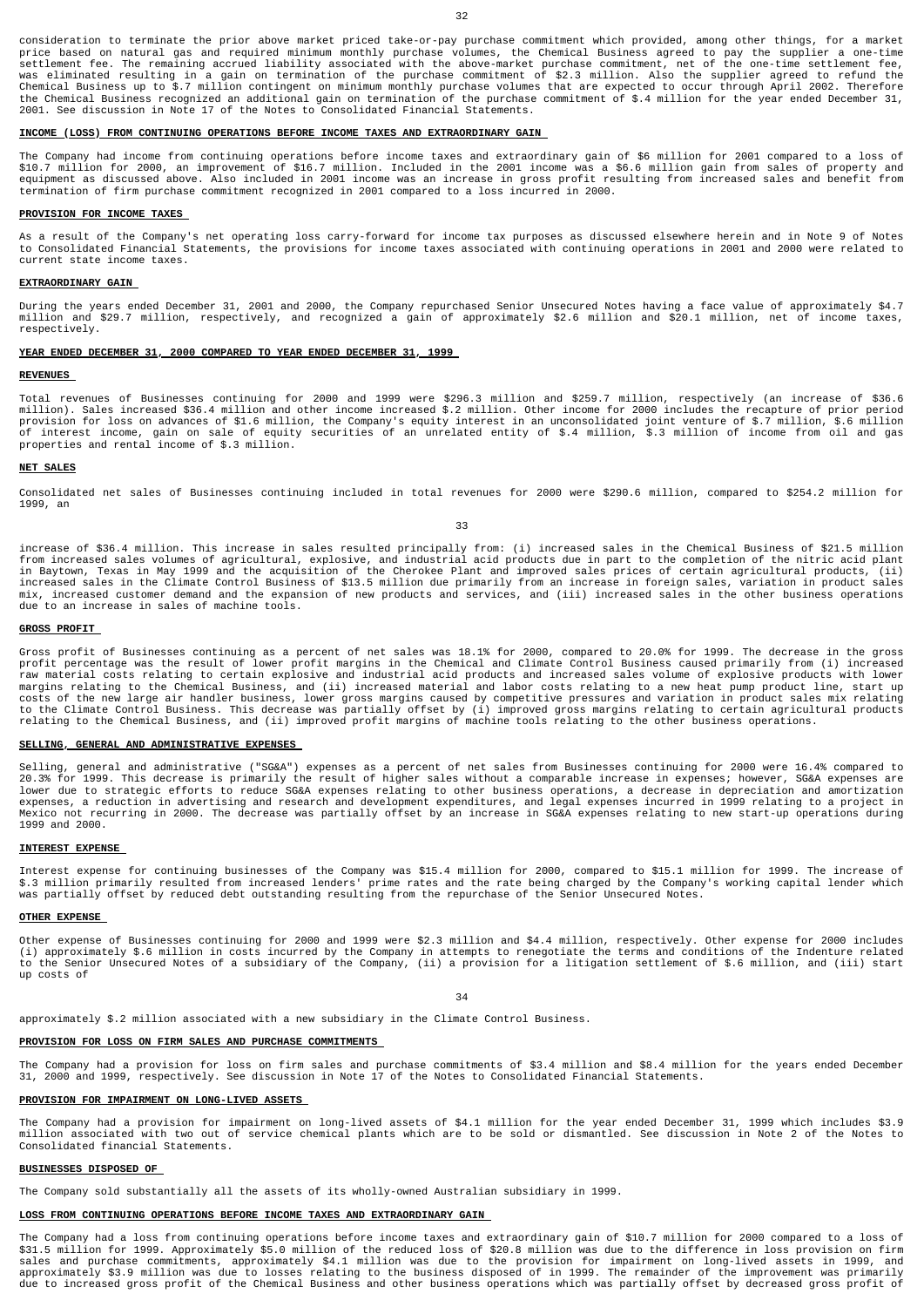the Climate Control Business and the decrease in other expenses as described above. Also SG&A expenses decreased but were partially offset<br>by increased interest expense and decreased other income as described above.

#### **PROVISION FOR INCOME TAXES**

As a result of the Company's net operating loss carry-forward for income tax purposes as discussed elsewhere herein and in Note 9 of Notes<br>to Consolidated financial Statements, the provisions for income taxes associated wi current state income taxes.

#### **EXTRAORDINARY GAIN**

During the year ended December 31, 2000, subsidiaries of the Company repurchased approximately \$29.7 million of the Senior Unsecured Notes and recognized a gain of approximately \$20.1 million.

## **DISCONTINUED OPERATIONS**

On April 5, 2000 the Board of Directors approved a plan of disposal of the Company's Automotive Products Business ("Automotive") which was completed on

35

May 4, 2000. Automotive is reflected as discontinued operations for all periods presented. An estimate of the net loss from discontinued<br>operations of Automotive for the phase-out period beginning January 1, 2000 through M on certain debt guarantees of Automotive and the ultimate operating loss of Automotive through May 2000. See discussion in Note 4 of the Notes to Consolidated Financial Statements for further information.

Following the sale of Automotive, the Company remained a guarantor on certain of Automotive's indebtedness. In the fourth quarter of 2000,<br>the Company was required to perform on certain of the equipment note guarantees and

#### **LIQUIDITY AND CAPITAL RESOURCES**

### **CASH FLOW FROM OPERATIONS**

Historically, the Company's primary cash needs have been for operating expenses, working capital and capital expenditures. The Company has<br>financed its cash requirements primarily through internally generated cash flow, bo secured equipment financing.

As previously discussed in this report, due to certain alleged violations of explosives storage and related regulations in February 2002, the Bureau of Alcohol, Tobacco and Firearms ("BATF") issued an order revoking the manufacturing license of Slurry Explosive Corporation for<br>its Hallowell, Kansas facility to produce crtain explosives products. However, a d

Net cash provided by operating activities for the year ended December 31, 2001 was \$.7 million, after certain non-cash and working capital<br>adjustments. The decrease in receivables is primarily due to: (i) a decrease in sal of certain products in the

36

Climate Control Business and other business operations and (iii) the timing of collections. This decrease was partially offset by improved sales of explosives products in the Chemical Business and heat pump and certain new products in the Climate Control Business. The increase<br>in supplies and prepaid items is primarily due to the increase in precious metals u primarily due to: a decrease in the amount of deposits held by the Chemical Business, (ii) payments on certain equipment note guarantees of the Company's former automotive products business and (iii) the reduction in accrued shut-down costs relating to the Crystal City Plant that<br>was sold in 2001. This decrease was partially offset by (i) the increase in defer

### **CASH FLOW FROM INVESTING AND FINANCING ACTIVITIES**

Net cash provided by investing activities for the year ended December 31, 2001 included the proceeds from sales of property and equipment of \$8.6 million including the sale of the Crystal City Plant and a significant portion of the Company's explosives distribution business. This<br>cash provision was partially offset by \$7.4 million for capital expenditures, cash product delivery capabilities.

Net cash used in financing activities included payments on long-term and other debt of \$8.3 million and the acquisition of the Senior<br>Unsecured Notes for \$2.1 million. These financing disbursements were partially offset by

#### **OBLIGATIONS AND COMMITMENTS**

In the normal course of business, the Company enters into contracts, leases and borrowing arrangements. The Company has no debt guarantees<br>for unrelated parties. In connection with a series of agreements with Bayer Corpora

37

Year Due

The Company's commitments and obligations as of December 31, 2001, are summarized in the following table:

|                                  |           |      |           |       |          |      | icui vuc       |      |       |      |       |              |
|----------------------------------|-----------|------|-----------|-------|----------|------|----------------|------|-------|------|-------|--------------|
| Type of Obligation               | Total     | 2002 |           | 2003  |          | 2004 |                | 2005 |       | 2006 |       | Thereafter   |
|                                  |           |      |           |       |          |      | (in thousands) |      |       |      |       |              |
| Long-term debt                   | \$131,711 | \$   | 43,696(1) | $5 -$ | 3,929 \$ |      | 3,918          | \$   | 1,527 | \$   | 2,523 | \$<br>76,118 |
| Leveraged lease-Bayer<br>Project | 64,039    |      | 7,665     |       | 7,666    |      | 13,001         |      | 2,250 |      | 8,175 | 25,282       |
| Other operating leases           | 11,733    |      | 1,855     |       | 1,600    |      | 1,324          |      | 1,019 |      | 780   | 5,155        |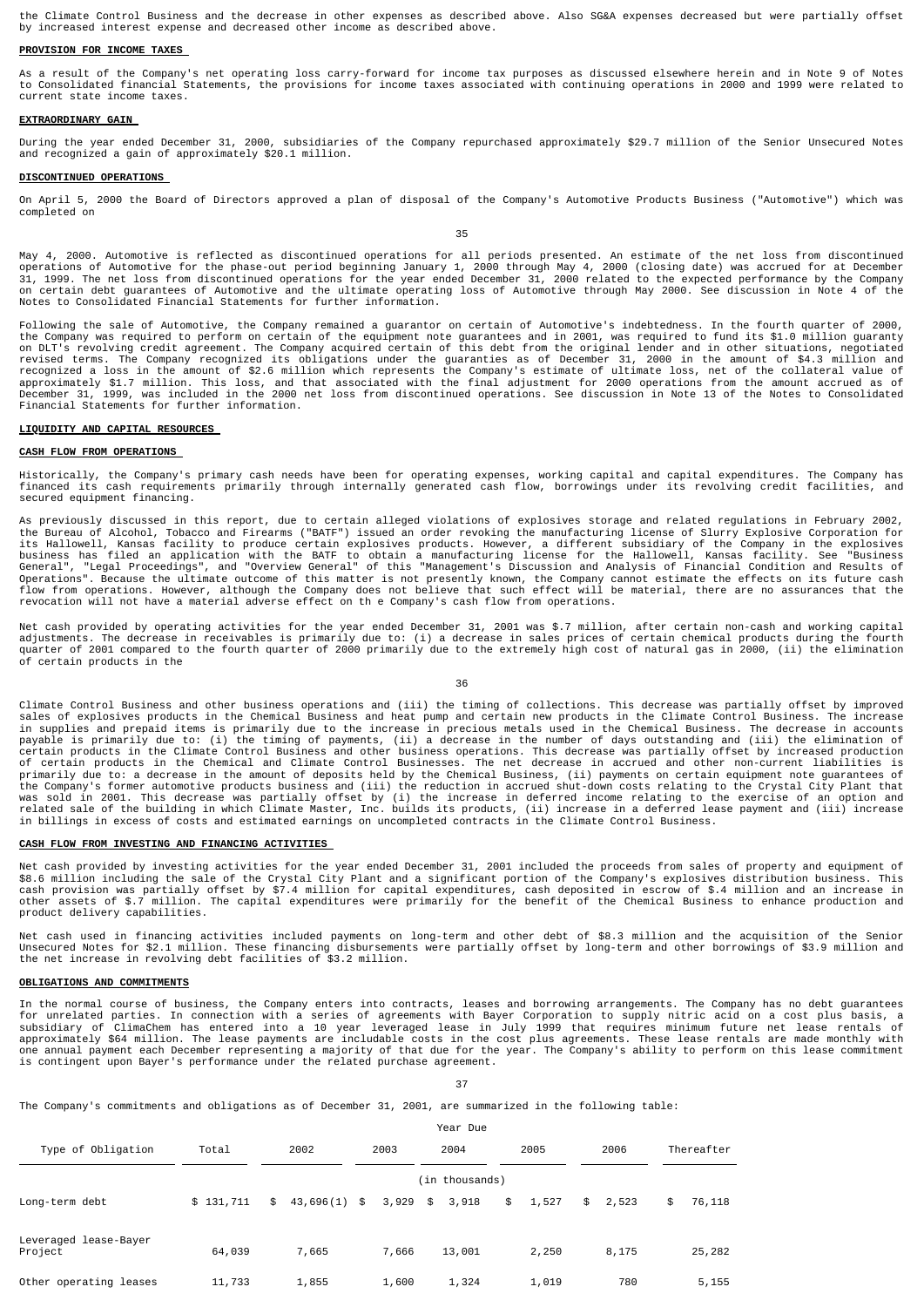| Purchase commitments | 8,145 | 949 | 949                                                         | 949 | 949 | 949 | 3,400     |
|----------------------|-------|-----|-------------------------------------------------------------|-----|-----|-----|-----------|
|                      |       |     | \$ 215,628 \$ 54,165 \$ 14,144 \$ 19,192 \$ 5,745 \$ 12,427 |     |     |     | \$109,955 |

(1) The Working Capital Revolver Loan is not due by its terms until April 2005; however, agreement contains a subjective acceleration clause<br>based on a material adverse change in operating results for financial condition a accompanying consolidated balance sheet.

38

### **SOURCE OF FUNDS**

The Company is a diversified holding company and, as a result, depends on credit agreements and its ability to obtain funds from its subsidiaries in order to pay its debts and obligations.

The Company's wholly-owned subsidiary, ClimaChem, Inc., through its subsidiaries, owns substantially all of the Company's Chemical and<br>Climate Control Businesses. ClimaChem and its subsidiaries depend on credit agreements

The Company finances its working capital requirements for ClimaChem and its subsidiaries through borrowings under a \$50 million credit<br>facility with a lender (the "Working Capital Revolver Loan"). The Working Capital Revol equivalent to the prime rate) plus 2% or LIBOR plus 4.5%. Interest is due monthly. The Working Capital Revolver Loan matures in April 2005<br>and is secured by receivables, inventories and intangibles of all the ClimaChem ent

As of December 31, 2001, ClimaChem had borrowing availability under the Working Capital Revolver Loan of \$6.8 million. The effective<br>interest rate under the Working Capital Revolver Loan was 6.75%. Borrowings under the Wor

Summit Machine Tool Manufacturing Corp., ("Summit"), a subsidiary of the Company, that is not a subsidiary of ClimaChem, finances its<br>Working Capital requirement through borrowings under a Credit facility with a different Working Capital requirement through borrowings under a Credit facility with a different lender than ClimaChem's lender, which was scheduled<br>to mature on April 1, 2002. In March 2002, Summit entered into an amendment to the

As of December 31, 2001, the Company has outstanding \$70.6 million in

39

Senior Unsecured Notes which require a semi-annual interest payment of \$3.8 million on June 1 and December 1, 2002.

ClimaChem is restricted as to the funds that it may transfer to the Company under the terms contained in an Indenture ("Indenture") covering the Senior Unsecured Notes issued by ClimaChem and the Working Capital Revolver Loan. Under the terms of the Indenture between ClimaChem,<br>the guarantors and the trustee relating to the Senior Unsecured Notes, ClimaChem is any person (including the Company), up to 50% of ClimaChem's consolidated net income for the period (taken as one accounting period),<br>commencing on the first day of the first full fiscal quarter commencing after the Issue the last day of the fiscal quarter ended immediately prior to the date of said calculation (or, in the event consolidated net income for<br>such period is a deficit, then minus 100% of such de ficit), plus (b) the aggregate n

For the year ended December 31, 2001, approximately \$1.2 million of management fees were earned by LSB under the Management Agreement;<br>is possible that ClimaChem could pay up to \$1.8 million, plus Consumer Price Index adju

Due to the Company's and ClimaChem previous operating losses and limited borrowing ability under the credit facility then in effect, the<br>Company discontinued payment of cash dividends on its Common Stock for periods subseq future.

Effective October 1, 2001, the Company's subsidiary, Cherokee Nitrogen Company ("CNC") entered into a long term cost-plus solution supply<br>agreement with a customer that is an affiliate of the customer discussed below. Unde

On November 1, 2001, the Company's subsidiary, El Dorado Chemical Company ("EDC") entered into a long-term cost-plus industrial grade ammonium nitrate supply agreement ("Supply Agreement") with a customer. Under the Supply

40

Agreement, EDC will supply from it's El Dorado, Arkansas plant approximately 200,000 tons of industrial grade ammonium nitrate per year, which is approximately 90% of the plant's manufacturing capacity for that product, for a term of no less than five (5) years. Although the<br>execution of this supply agreement will limit the upside potential of the Company's

Management's plan for 2002 anticipates a relatively stable business environment for the Climate Control Business. Based upon the projected order level, it is expected to continue to report positive results.

Management's plan for its Chemical Business is to increase the production level at the El Dorado, Arkansas, plant facility and the Cherokee,<br>Alabama, plants at near practical capacity, improving the 2002 fixed cost absorpt

The 2002 production level for Industrial Grade Ammonium Nitrate ("IGAN") at the El Dorado plant facility is planned at or near full capacity, the same as in 2001. However, the production level for Agricultural Grade Ammonium Nitrate ("AGAN") is planned at a significantly<br>higher level (50%) in 2002 than in 2001. If the planned production level is achiev Chemical Business agricultural market in the spring of 2002, compared to the same period in 2001. As a result of less competitive AGAN<br>product in the market, and an expanded geographical market due to competitor's plant cl feed stock, anhydrous ammonia, is lower and the unit sales pr ice is likewise lower than in the prior year.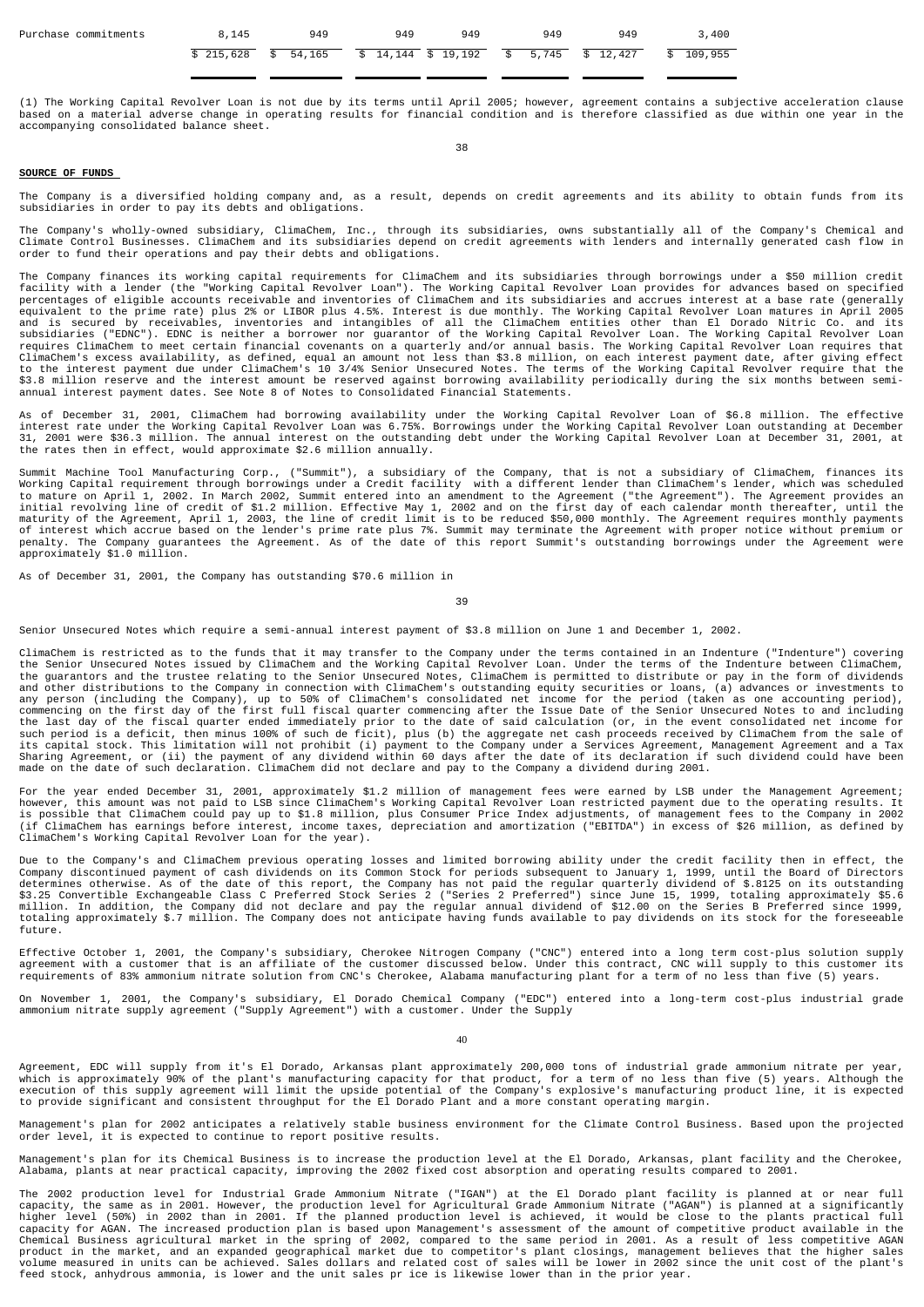The Company has planned capital expenditures for 2002 of approximately \$5 million, but such capital expenditures are dependent upon<br>obtaining acceptable financing. The Company will make these expenditures if there is suffi are currently underway.

Finally, while there are no assurances that the Company will be successful, ClimaChem, Inc. ("ClimaChem"), a wholly owned subsidiary of the<br>Company, has negotiated a term sheet with an investor who has a majority block of Unsecured Notes"). The term sheet provides that, subject to numerous conditions and agreements which are to be determined, affiliates of the<br>investor will make loans to ClimaChem (the "Loans"). If the Loans are made, Clima to fund a cash collateral account. The Loans, if made, would be secured by certain assets of the Company and certain of its subsidiaries.<br>Should the closing occur, the Company is to grant to the investor warrants to purcha million shares of common stock

41

issued and outstanding. The making of the Loans is subject to, among other things, negotiation and execution of definitive agreements,<br>approval by the credit committee of the parties making the Loans, completion of the inv

The Company presently believes it can maintain compliance with the covenants of its working capital revolving credit facilities,<br>successfully execute the above plan for 2002 and meet its obligations as they come due; howev obligations as they come due. See "Special Note Regarding Forward-Looking Statements".

## **DEBT CONVERSION AND GUARANTEE**

At October 15, 2001, Prime Financial Corporation ("Prime"), a subsidiary of the Company, had a note with outstanding principal balance of<br>\$1,350,000 (the "Note") owed to SBL Corporation ("SBL"), a corporation wholly owned

On October 18, 2001, the Company and Prime entered into an agreement (the "Agreement") whereby the Company issued to SBL 1,000,000 shares of<br>a newly created series of Series D Convertible Preferred Stock in the Company ("S the Note, with each share of Series D Preferred Stock having, among other things, .875 votes and voting as a class with the Company's common<br>stock, a liquidation preference of \$1.00 per share, cumulative dividends at the r

### **AVAILABILITY OF COMPANY'S LOSS CARRY-OVERS**

The Company's cash flow in future years may benefit from its ability to use net operating loss ("NOL") carry-overs from prior periods to<br>reduce the federal income tax payments which it would otherwise be required to make w Such benefit, if any, is

 $42$ 

dependent on the Company's ability to generate taxable income in future periods, for which there is no assurance. Such benefit, if any, will<br>be limited by the Company's reduced NOL for alternative minimum tax purposes, whi Consolidated Financial Statements.

The amount of these carry-overs has not been audited or approved by the Internal Revenue Service and, accordingly, no assurance can be given<br>that such carry-overs will not be reduced as a result of audits in the future. In Revenue Code of 1986, as amended, and the Treasury Regulations. These include, in particular, limitations imposed by Code Section 382 and the consolidated return regulations.

### **CONTINGENCIES**

The Company has several contingencies that could impact its liquidity in the event that the Company is unsuccessful in defending against the<br>claimants. Although management does not anticipate that these claims will result

### **ITEM 7A. QUANTITATIVE AND QUALITATIVE DISCLOSURES ABOUT MARKET RISK**

## **GENERAL**

The Company's results of operations and operating cash flows are impacted by changes in market interest rates and changes in market prices of anhydrous ammonia and natural gas. The Company's Chemical Business buys substantial quantities of anhydrous ammonia and natural gas as<br>feed stock for use in manufacturing processes generally at spot market prices. At De

# **INTEREST RATE RISK**

The Company's interest rate risk exposure results from its debt portfolio which is impacted by short-term rates, primarily prime rate-based<br>borrowings from commercial banks, and long-term rates, primarily fixed-rate notes, prepayment penalties.

The following table presents principal amounts and related weighted-average interest rates by maturity date for the Company's interest rate sensitive financial instruments as of December 31, 2001.

|                                        | YEARS ENDING DECEMBER 31, |           |           |           |           |                   |              |  |  |  |
|----------------------------------------|---------------------------|-----------|-----------|-----------|-----------|-------------------|--------------|--|--|--|
|                                        |                           |           |           |           |           |                   |              |  |  |  |
|                                        | 2002                      | 2003      | 2004      | 2005      | 2006      | <b>THEREAFTER</b> | <b>TOTAL</b> |  |  |  |
| Expected maturities of long-term debt: |                           |           |           |           |           |                   |              |  |  |  |
| Variable rate debt                     | \$38,184                  | 493<br>\$ | 501<br>\$ | \$<br>921 | 469<br>\$ | \$1,951           | \$42,519     |  |  |  |
| Weighted average                       |                           |           |           |           |           |                   |              |  |  |  |
| $intaract$ rate $(1)$                  | 6 45%                     | 4 77%     | 4.86%     | 4 93%     | 5 04%     | 5 16%             | 5 20%        |  |  |  |

43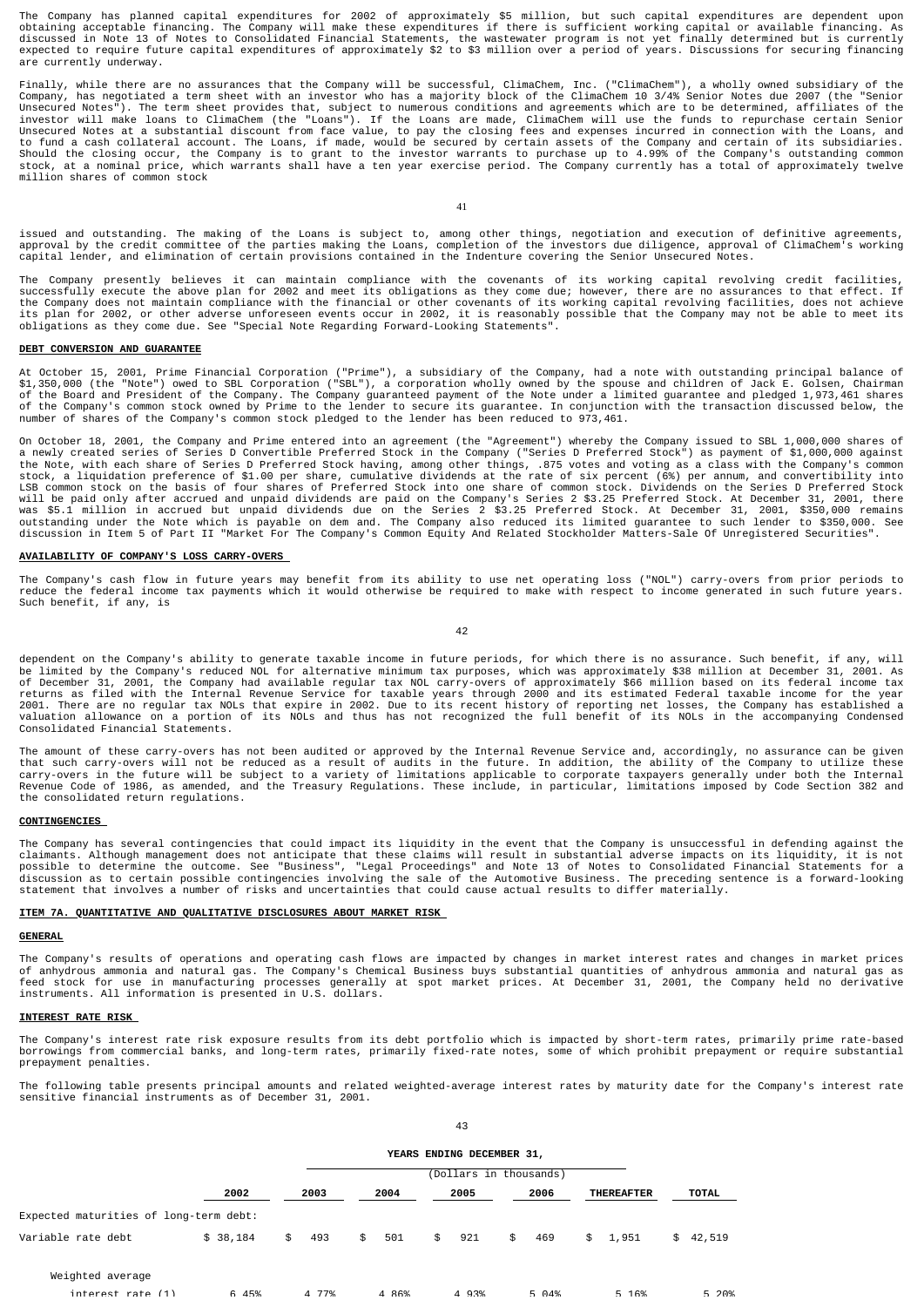| Fixed rate debt                       | \$5,512 | \$3,436 | \$3,417 | 606<br>\$ | \$2,054 | \$74,167 | \$89,192 |
|---------------------------------------|---------|---------|---------|-----------|---------|----------|----------|
| Weighted average<br>interest rate (2) | 10.32%  | 10.38%  | 10.42%  | 10.44%    | 10.49%  | 10.53%   | 10.43%   |
|                                       |         |         |         | 44        |         |          |          |

interest rate (1) 6.45% 4.77% 4.86% 4.93% 5.04% 5.16% 5.20%

(1) Interest rate is based on the aggregate rate of debt outstanding as of December 31, 2001. On ClimaChem's Working Capital Revolver Loan, the interest rate is based on the lender's prime rate plus 2% per annum, or at the Company's option, the lender's LIBOR rate plus 4.5% per annum.

(2) Interest rate is based on the aggregate rate of debt outstanding as of December 31, 2001.

|                                    |                                   | December 31, 2000            |                                |  |  |
|------------------------------------|-----------------------------------|------------------------------|--------------------------------|--|--|
| <b>Estimated Fair</b><br>Value     | Carrying<br>Value                 | Estimated<br>Fair Value      | Carrying<br>Value              |  |  |
|                                    |                                   |                              |                                |  |  |
|                                    |                                   |                              |                                |  |  |
| \$<br>42,519                       | \$<br>42,519                      | \$43,519                     | \$<br>43,519                   |  |  |
|                                    |                                   |                              |                                |  |  |
| 19,745<br>35,304<br>97,568<br>- \$ | 18,585<br>70,607<br>131,711<br>\$ | 16,749<br>26,367<br>\$86,635 | 17, 151<br>75,335<br>\$136,005 |  |  |
|                                    |                                   | December 31, 2001            | (in thousands)                 |  |  |

(1) The fair value of the Company's Senior Notes was determined based on a market quotation for such securities.

45

### **ITEM 8. FINANCIAL STATEMENTS AND SUPPLEMENTARY DATA**

The Company has included the financial statements and supplementary financial information required by this item immediately following Part<br>IV of this report and hereby incorporates by reference the relevant portions of tho

## **ITEM 9. CHANGES IN AND DISAGREEMENTS WITH ACCOUNTANTS ON ACCOUNTING AND FINANCIAL DISCLOSURE**

No disagreements between the Company and its accountants have occurred within the 24-month period prior to the date of the Company's most recent financial statements.

46

### **SPECIAL NOTE REGARDING FORWARD-LOOKING STATEMENTS**

Certain statements contained within this report may be deemed "Forward-Looking Statements" within the meaning of Section 27A of the<br>Securities Act of 1933, as amended, and Section 21E of the Securities Exchange Act of 1934 herein relate to, among other things,

- the Company's branding strategy, emphasizing quality, safety and reliability, gives it a competitive advantage,
- the demand for the Company's geothermal products will increase,
- the "E-2" brand ammonium nitrate fertilizer is recognized as a premium product,
- the agricultural products are the only seasonal products,
- competition within the Chemical Business is primarily based on price, service, warranty and product performance,
- the market for commercial water source heat pumps will continue to grow,
- the backlog of confirmed orders for Climate Control products at December 31, 2001 will be filled by December 31, 2002,  $\bullet$
- the Company will not incur difficulties obtaining necessary materials for its Chemical and Climate Control Businesses,
- availability of net operating loss carryovers,
- amount to be spent relating to compliance with federal, state and local environmental laws at the El Dorado Facility,
- liquidity and availability of funds,
- anticipated financial performance,
- adequate cash flows to meet its presently anticipated working capital requirements,
- management believes that the Company has adequate resources to meet its obligations as they come due,

ability to make planned capital improvements,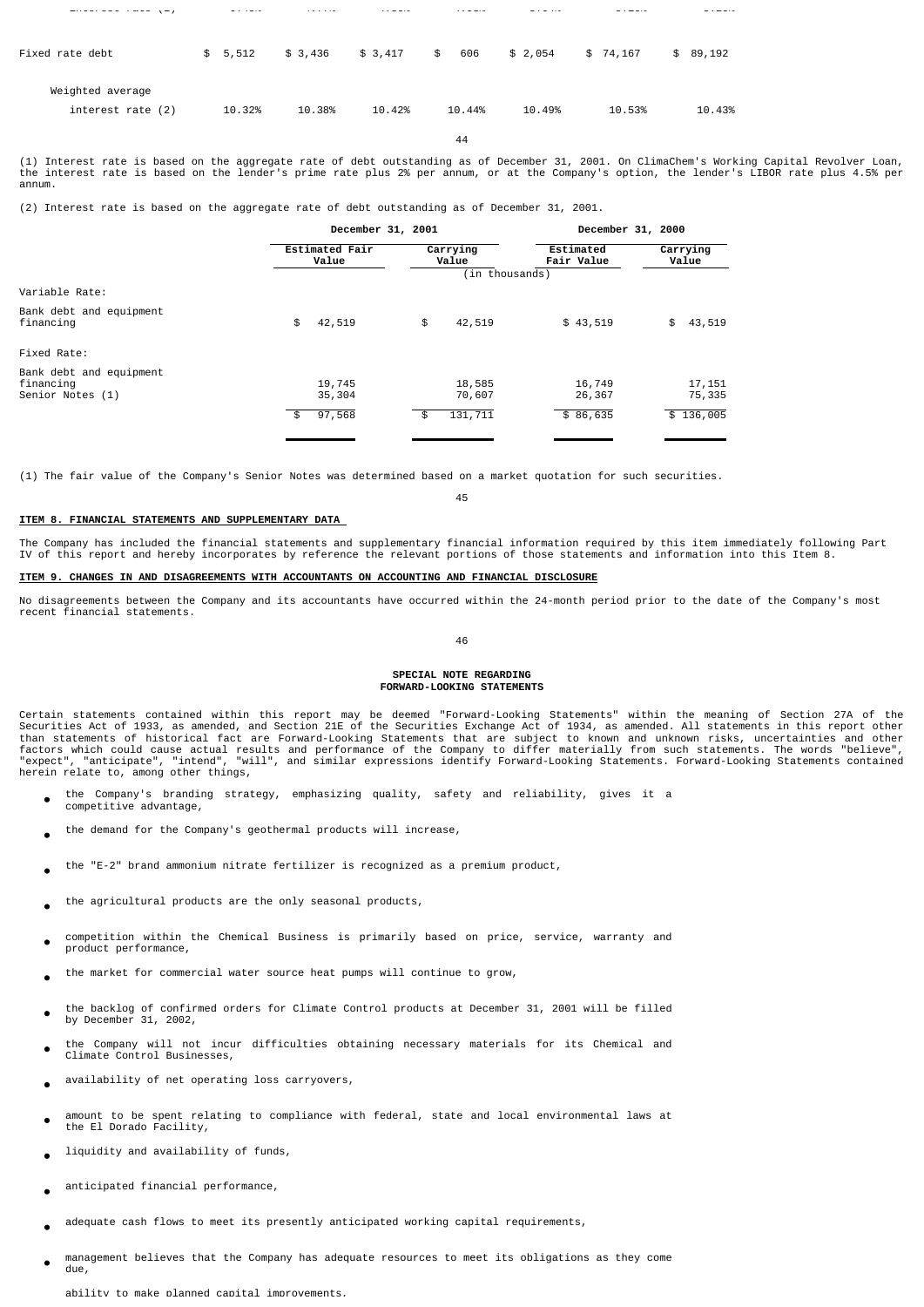- ab ty to a e p a ed cap ta p o e e ts,
- ability to obtain financing for wastewater disposal project and
- management does not anticipate that these contingent claims will result in substantial adverse impact on the Company's liquidity.
- there will be a relatively stable business environment for the Climate Control Business in 2002
- the Climate Control Business is expected to have positive results in 2002
- Chemical production levels are expected to increase for 2002
- lower costs of sales and higher sales volume in the Chemical Business
- the revocation of Slurry's explosives manufacturing license will not have a material adverse effect on the Company's cash flow
- ability of a subsidiary to obtain an explosives manufacturing license to replace Slurry's revoked license
- completion of a loan to ClimaChem from an investor in the Senior Unsecured Notes.

While the Company believes the expectations reflected in such Forward-Looking Statements are reasonable, it can give no assurance such expectations will prove to have been correct. There are a variety of factors which could cause future outcomes to differ materially from<br>those described in this report, including, but not limited to,

- decline in general economic conditions, both domestic and foreign,
- material reduction in revenues,
- material increase in interest rates,
- ability to collect in a timely manner a material amount of receivables,
- increased competitive pressures,
- changes in federal, state and local laws and regulations, especially

47

- environmental regulations, or in interpretation of such, pending, additional releases (particularly air emissions) into the environment,
- material increases in equipment, maintenance, operating or labor costs not presently anticipated by the Company,
- the requirement to use internally generated funds for purposes not presently anticipated,
- the inability to secure additional financing for planned capital expenditures,
- the cost for the purchase of anhydrous ammonia and natural gas,
- changes in competition,
- the loss of any significant customer,
- changes in operating strategy or development plans,
- inability to fund the working capital and expansion of the Company's businesses,
- adverse results in any of the Company's pending litigation,
- inability to obtain necessary raw materials and
- other factors described in "Management's Discussion and Analysis of Financial Condition and Results of Operation" contained in this report.
- inability to obtain a manufacturing license for the facility located at Hallowell, Kansas.

Given these uncertainties, all parties are cautioned not to place undue reliance on such Forward-looking Statements. The Company disclaims any obligation to update any such factors or to publicly announce the result of any revisions to any of the Forward-Looking Statements contained herein to reflect future events or developments.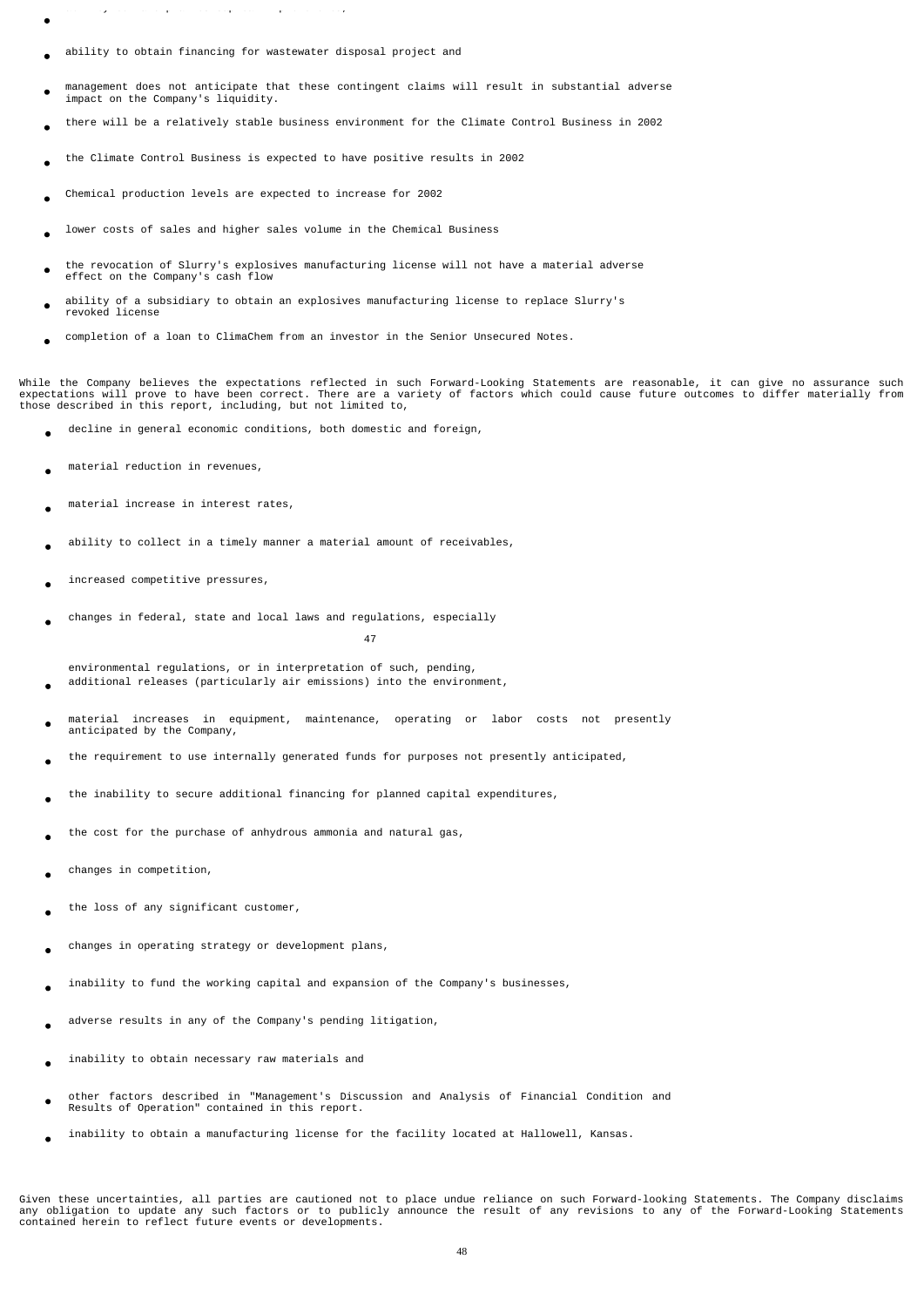### **PART III**

The Company hereby incorporates by reference the information required by Part III of this report except for the information on the Company's executive officers included under Part 4A of Part I of this report, from the definitive proxy statement which the Company intends to file<br>with the Securities and Exchange Commission on or before April 30, 2002, in connecti stockholders.

49

#### **PART IV**

**Pages**

### **ITEM 14. EXHIBITS, FINANCIAL STATEMENT SCHEDULES, AND REPORTS ON FORM 8-K**

### **(a)(1) FINANCIAL STATEMENTS**

The following consolidated financial statements of the Company appear immediately following this Part IV:

| Report of Independent Auditors                                                                                                 | $F - 1$            |
|--------------------------------------------------------------------------------------------------------------------------------|--------------------|
| Consolidated Balance Sheets at December 31, 2001 and 2000                                                                      | $F-2$ to $F-3$     |
| Consolidated Statements of Operations for each of the<br>three years in the period ended December 31, 2001                     | $F - 4$            |
| Consolidated Statements of Stockholders' Equity (Deficit) for<br>each of the three years in the period ended December 31, 2001 | $F-5$ to $F-6$     |
| Consolidated Statements of Cash Flows for each of the<br>three years in the period ended December 31, 2001                     | $F - 7$ to $F - 8$ |
| Notes to Consolidated Financial Statements                                                                                     | $F-9$ to $F-48$    |
| Quarterly Financial Data (Unaudited)                                                                                           | $F-49$ to $F-50$   |

#### **(a)(2) FINANCIAL STATEMENT SCHEDULE**

The Company has included the following schedule in this report:

II - Valuation and Qualifying Accounts F-51 to F-52

The Company has omitted all other schedules because the conditions requiring their filing do not exist or because the required information appears in the Company's Consolidated Financial Statements, including the notes to those statements.

50

### **(a)(3) EXHIBITS**

2.1. Stock Purchase Agreement and Stock Pledge Agreement between Dr. Hauri AG, a Swiss Corporation, and LSB Chemical Corp., which the Company hereby incorporates by reference from Exhibit 2.2 to the Company's Form 10-K for fiscal year ended December 31, 1994.

3.1. Restated Certificate of Incorporation, the Certificate of Designation dated February 17, 1989, and certificate of Elimination dated<br>April 30, 1993, which the Company hereby incorporates by reference from Exhibit 4.1 t incorporates by reference from Exhibit 4.6 to the Company's Registration Statement, No. 33-61640.

3.2. Bylaws, as amended, which the Company hereby incorporates by reference from Exhibit 3(ii) to the Company's Form 10-Q for the quarter ended June 30, 1998.

4.1. Specimen Certificate for the Company's Non-cumulative Preferred Stock, having a par value of \$100 per share, which the Company hereby incorporates by reference from Exhibit 4.1 to the Company's Form 10-Q for the quarter ended June 30, 1983.

4.2. Specimen Certificate for the Company's Series B Preferred Stock, having a par value of \$100 per share, which the Company hereby<br>incorporates by reference from Exhibit 4.27 to the Company's Registration Statement No. 3

4.3. Specimen Certificate for the Company's Series 2 Preferred, which the Company hereby incorporates by reference from Exhibit 4.5 to the Company's Registration Statement No. 33-61640.

4.4. Specimen Certificate for the Company's Common Stock, which the Company incorporates by reference from Exhibit 4.4 to the Company's Registration Statement No. 33-61640.

4.5. Renewed Rights Agreement, dated January 6, 1999, between the Company and Bank One, N.A., which the Company hereby incorporates by reference from Exhibit No. 1 to the Company's Form 8-A Registration Statement, dated January 27, 1999.

4.6. Indenture, dated as of November 26, 1997, by and among ClimaChem, Inc., the Subsidiary Guarantors and Bank One, NA, as trustee, which<br>the Company hereby incorporates by reference from Exhibit 4.1 to the Company's Form

4.7. Form 10 3/4% Series B Senior Notes due 2007 which the Company hereby incorporates by reference from Exhibit 4.3 to the ClimaChem Registration Statement, No. 333-44905.

4.8. First Supplemental Indenture, dated February 8, 1999, by and among ClimaChem, Inc., the Guarantors, and Bank One N.A., which the<br>Company hereby incorporates by reference from Exhibit 4.19 to the Company's Form 10-K fo

4.9. Second Amended and Restated Loan and Security Agreement dated May 10,

1999, by and between Bank of America National Trust and Savings Association and LSB Industries, Inc., Summit Machine Tool Manufacturing<br>Corp., and Morey Machinery Manufacturing Corporation, which the Company hereby incorpo Form 10-Q for the fiscal quarter ended June 30, 1999.

4.10. Specimen of Certificate of Series D 6% Cumulative, Convertible Class C Preferred Stock which the Company hereby incorporates by<br>reference from Exhibit 4.1 to the Company's Form 10-Q for the fiscal quarter ended Septe

10.1. Form of Death Benefit Plan Agreement between the Company and the employees covered under the plan, which the Company hereby incorporates by reference from Exhibit 10(c) (1) to the Company's Form 10-K for the year ended December 31, 1980.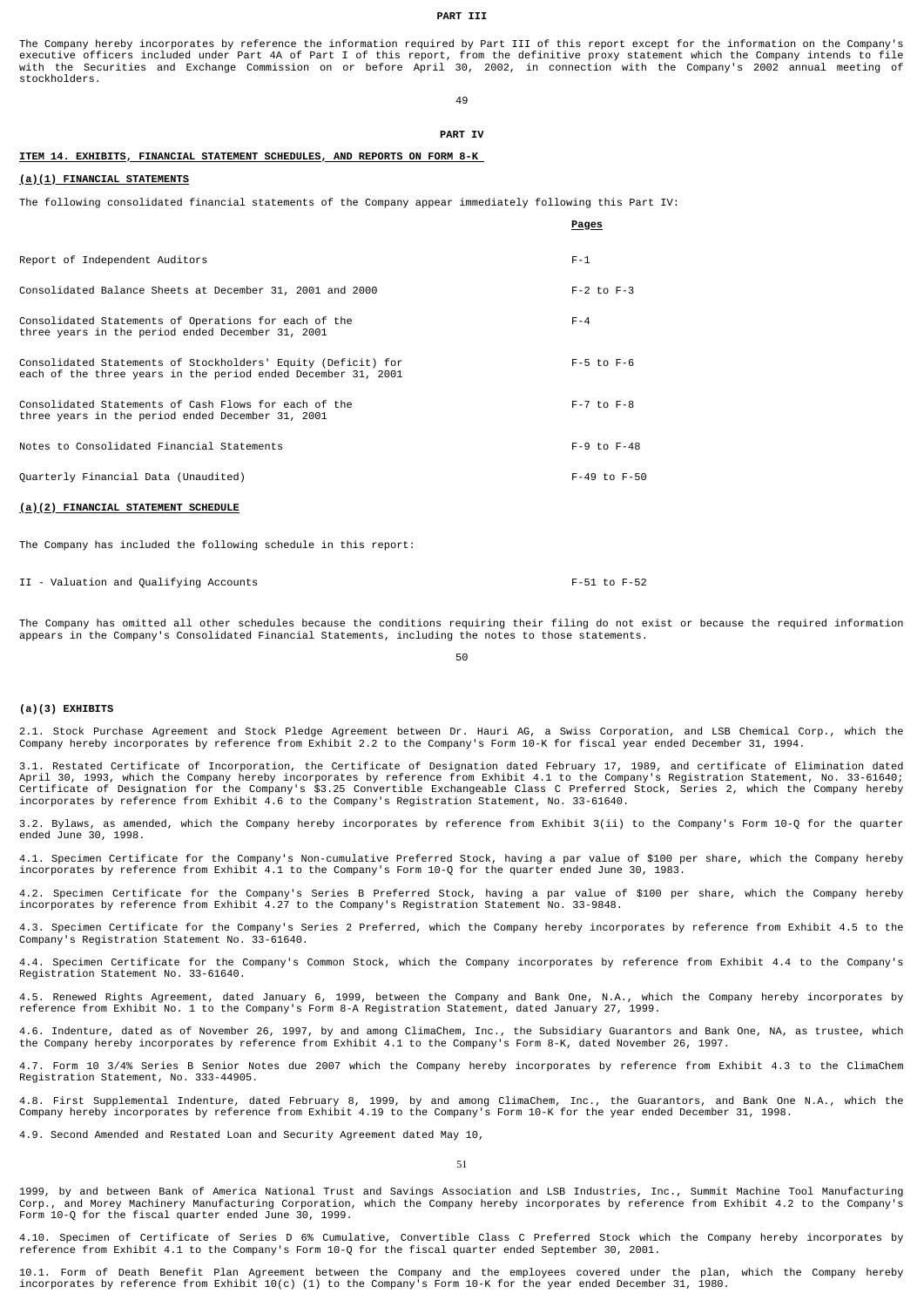10.2. The Company's 1981 Incentive Stock Option Plan, as amended, and 1986 Incentive Stock Option Plan, which the Company hereby incorporates by reference from Exhibits 10.1 and 10.2 to the Company's Registration Statement No. 33-8302.

10.3. Form of Incentive Stock Option Agreement between the Company and employees as to the Company's 1981 Incentive Stock Option Plan, which the Company hereby incorporates by reference from Exhibit 10.10 to the Company's Form 10-K for the fiscal year ended December 31, 1984.

10.4. Form of Incentive Stock Option Agreement between the Company and employees as to the Company's 1986 Incentive Stock Option Plan, which the Company hereby incorporates by reference from Exhibit 10.6 to the Company's Registration Statement No. 33-9848.

10.5. The 1987 Amendments to the Company's 1981 Incentive Stock Option Plan and 1986 Incentive Stock Option Plan, which the Company hereby incorporates by reference from Exhibit 10.7 to the Company's Form 10-K for the fiscal year ended December 31, 1986.

10.6. The Company's 1993 Stock Option and Incentive Plan which the Company hereby incorporates by reference from Exhibit 10.6 to the Company's Form 10-K for the fiscal year ended December 31, 1993.

10.7. The Company's 1993 Non-employee Director Stock Option Plan which the Company hereby incorporates by reference from Exhibit 10.7 to the Company's Form 10-K for the fiscal year ended December 31, 1993.

10.8. Lease Agreement, dated March 26, 1982, between Mac Venture, Ltd. and Hercules Energy Mfg. Corporation, which the Company hereby incorporates by reference from Exhibit 10.32 to the Company's Form 10-K for the fiscal year ended December 31, 1981.

10.9. Limited Partnership Agreement dated as of May 4, 1995, between the general partner, and LSB Holdings, Inc., an Oklahoma Corporation,<br>as limited partner which the Company hereby incorporates by reference from Exhibit ended December 31, 1995.

10.10. Severance Agreement, dated January 17, 1989, between the Company and Jack E. Golsen, which the Company hereby incorporates by reference from

52

Exhibit 10.48 to the Company's Form 10-K for fiscal year ended December 31, 1988. The Company also entered into identical agreements with<br>Tony M. Shelby, David R. Goss, Barry H. Golsen, David M. Shear, and Jim D. Jones and Commission upon request.

10.11. Third Amendment to Lease Agreement, dated as of December 31, 1987, between Mac Venture, Ltd. and Hercules Energy Mfg. Corporation,<br>which the Company hereby incorporates by reference from Exhibit 10.49 to the Company

10.12. Employment Agreement and Amendment to Severance Agreement dated January 12, 1989 between the Company and Jack E. Golsen, dated March<br>21, 1996 which the Company hereby incorporates by reference from Exhibit 10.15 to 1995.

10.13. Non-Qualified Stock Option Agreement, dated June 1, 1992, between the Company and Robert C. Brown, M.D. which the Company hereby<br>incorporates by reference from Exhibit 10.38 to the Company's Form 10-K for fiscal yea request.

10.14. Loan and Security Agreement (DSN Plant) dated October 31, 1994 between DSN Corporation and The CIT Group which the Company hereby<br>incorporates by reference from Exhibit 10.1 to the Company's Form 10-Q for the fiscal

10.15. Loan and Security Agreement (Mixed Acid Plant) dated April 5, 1995 between DSN Corporation and The CIT Group, which the Company<br>hereby incorporates by reference from Exhibit 10.25 to the Company's Form 10-K for the

10.16. First Amendment to Loan and Security Agreement (DSN Plant), dated June 1, 1995, between DSN Corporation and The CIT Group/Equipment<br>Financing, Inc. which the Company hereby incorporates by reference from Exhibit 10.

10.17. First Amendment to Loan and Security Agreement (Mixed Acid Plant), dated November 15, 1995, between DSN Corporation and The CIT<br>Group/Equipment Financing, Inc. which the Company hereby incorporates by reference from Statement, No. 333-44905.

10.18. Loan and Security Agreement (Rail Tank Cars), dated November 15, 1995, between DSN Corporation and The CIT Group/Equipment Financing, Inc. which the Company hereby incorporates by reference from Exhibit 10.16 to the ClimaChem Form S-4 Registration Statement, No. 333-44905.

10.19. First Amendment to Loan and Security Agreement (Rail Tank Cars), dated November 15, 1995, between DSN Corporation and The CIT<br>Group/Equipment Financing, Inc. which the Company hereby incorporates by reference from E Statement, No. 333-4905.

10.20. Letter Amendment, dated May 14, 1997, to Loan and Security Agreement between DSN Corporation and The CIT Group/Equipment Financing,<br>Inc. which the Company hereby incorporates by reference from Exhibit 10.1 to the Co

53

10.21. Amendment to Loan and Security Agreement, dated November 21, 1997, between DSN Corporation and The CIT Group/Equipment Financing,<br>Inc. which the Company hereby incorporates by reference from Exhibit 10.19 to the Cli

10.22. First Amendment to Non-Qualified Stock Option Agreement, dated March 2, 1994, and Second Amendment to Stock Option Agreement, dated<br>April 3, 1995, each between the Company and Jack E. Golsen, which the Company hereb

10.23. Baytown Nitric Acid Project and Supply Agreement dated June 27, 1997, by and among El Dorado Nitrogen Company, El Dorado Chemical<br>Company and Bayer Corporation which the Company hereby incorporates by reference fro **OF 1934, AS AMENDED.**

10.24. First Amendment to Baytown Nitric Acid Project and Supply Agreement, dated February 1, 1999, between El Dorado Nitrogen Company and<br>Bayer Corporation, which the Company hereby incorporates by reference from Exhibit **1934, AS AMENDED.**

10.25. Service Agreement, dated June 27, 1997, between Bayer Corporation and El Dorado Nitrogen Company which the Company hereby<br>incorporates by reference from Exhibit 10.3 to the Company's Form 10-Q for the fiscal quarter **CONFIDENTIAL TREATMENT UNDER THE FREEDOM OF INFORMATION ACT AND THE SECURITIES EXCHANGE ACT OF 1934, AS AMENDED.**

10.26. Ground Lease dated June 27, 1997, between Bayer Corporation and El Dorado Nitrogen Company which the Company hereby incorporates by<br>reference from Exhibit 10.4 to the Company's Form 10-Q for the fiscal quarter ended

10.27. Participation Agreement, dated as of June 27, 1997, among El Dorado Nitrogen Company, Boatmen's Trust Company of Texas as Owner<br>Trustee, Security Pacific Leasing corporation, as Owner Participant and a Construction **OF 1934, AS AMENDED.**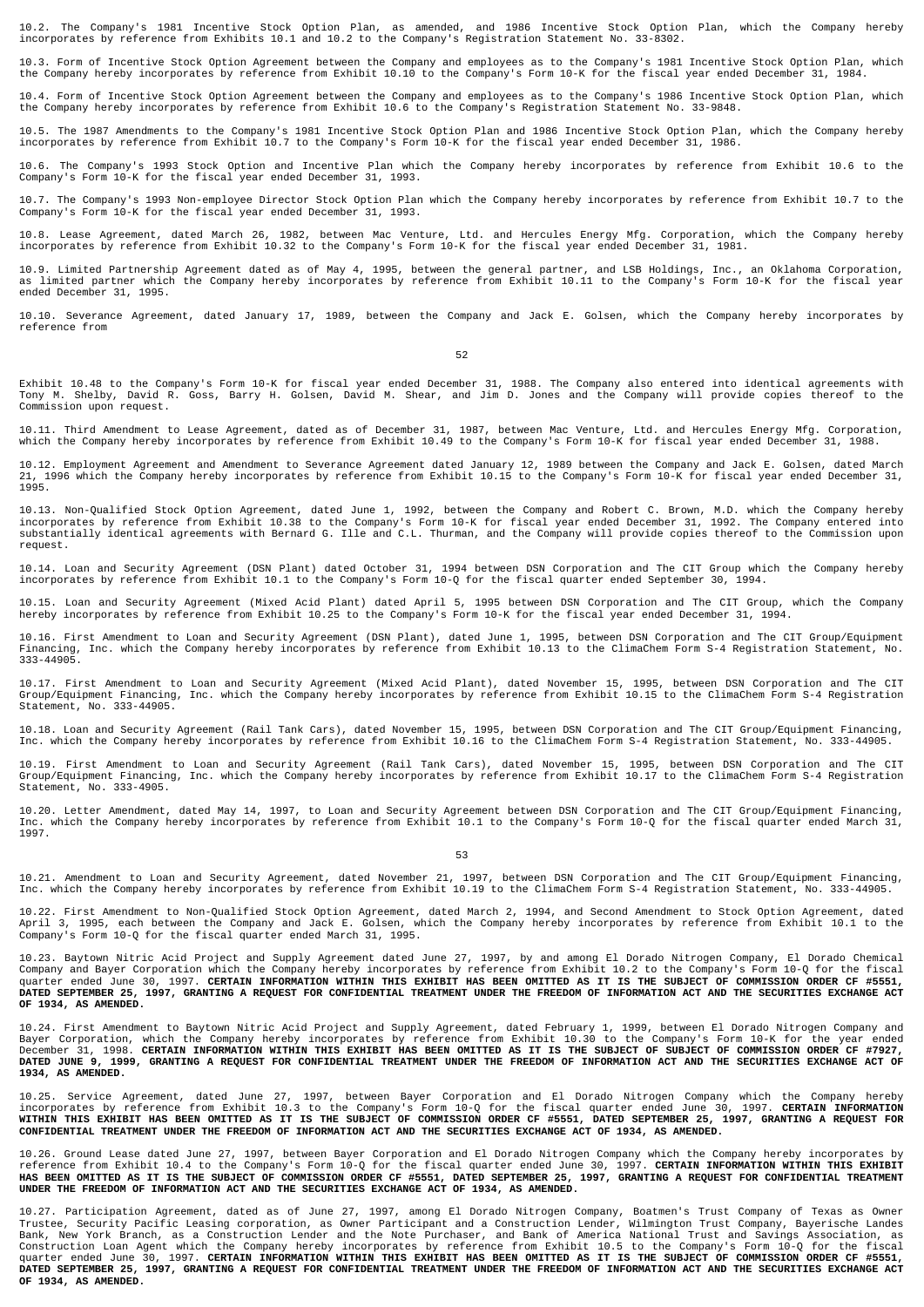10.28. Lease Agreement, dated as of June 27, 1997, between Boatmen's Trust Company of Texas as Owner Trustee and El Dorado Nitrogen Company<br>which the Company hereby incorporates by reference from Exhibit 10.6 to the Compan

10.29. Security Agreement and Collateral Assignment of Construction Documents, dated as of June 27, 1997, made by El Dorado Nitrogen Company<br>which the Company hereby incorporates by reference from Exhibit 10.7 to the Compa

10.30. Security Agreement and Collateral Assignment of Facility Documents, dated as of June 27, 1997, made by El Dorado Nitrogen Company and<br>consented to by Bayer Corporation which the Company hereby incorporates by refere fiscal quarter ended June 30, 1997.

10.31. Amendment to Loan and Security Agreement, dated March 16, 1998, between The CIT Group/Equipment Financing, Inc., and DSN Corporation<br>which the Company hereby incorporates by reference from Exhibit 10.54 to the Clima

10.32. Fifth Amendment to Lease Agreement, dated as of December 31, 1998, between Mac Venture, Ltd. and Hercules Energy Mfg. Corporation, which the Company hereby incorporates by reference from Exhibit 10.38 to the Company's Form 10-K for the year ended December 31, 1998.

10.33. Non-Qualified Stock Option Agreement, dated April 22, 1998, between the Company and Robert C. Brown, M.D. The Company entered into<br>substantially identical agreements with Bernard G. Ille, Raymond B. Ackerman, Horace

10.34. The Company's 1998 Stock Option and Incentive Plan, which the Company hereby incorporates by reference from Exhibit 10.44 to the Company's Form 10-K for the year ended December 31, 1998.

10.35. Letter Agreement, dated March 12, 1999, between Kestrel Aircraft Company and LSB Industries, Inc., Prime Financial Corporation,<br>Herman Meinders, Carlan K. Yates, Larry H. Lemon, Co-Trustee Larry H. Lemon Living Trus

10.36. LSB Industries, Inc. 1998 Stock Option and Incentive Plan which the Company hereby incorporates by reference from Exhibit "B" to the LSB Proxy Statement, dated May 24, 1999, for Annual Meeting of Stockholders.

10.37. LSB Industries, Inc. Outside Directors Stock Option Plan which the Company hereby incorporates by reference from Exhibit "C" to the LSB Proxy Statement, dated May 24, 1999, for Annual Meeting of Stockholders.

10.38. First Amendment to Second Amended and Restated Loan and Security Agreement, dated January 1, 2000, by and between Bank of America,<br>N.A. and LSB Industries, Inc., Summit Machine Tool Manufacturing Corp., and Morey Ma

55

10.39. Second Amendment to Second Amended and Restated Loan and Security Agreement, dated March 1, 2000 by and between Bank of America, N.A. and LSB Industries Inc., Summit Machine Tool Manufacturing Corp., and Morey Machinery Manufacturing Corporation, which the Company hereby incorporates by reference from Exhibit 10.3 to the Company's Form 8-K dated March 1, 2000.

10.40. Third Amendment to Second Amended and Restated Loan and Security Agreement, dated March 31, 2000 by and between Bank of America, N.A.<br>and LSB Industries Inc., Summit Machine Tool Manufacturing Corp., and Morey Machi

10.41. Loan Agreement dated December 23, 1999 between Climate Craft, Inc. and the City of Oklahoma City, which the Company hereby<br>incorporates by reference from Exhibit 10.49 to the Company's Amendment No. 2 to its 1999 Fo

10.42. Letter, dated April 1, 2000, executed by SBL to Prime amending the Promissory Note, which the Company incorporates by reference from Exhibit 10.52 to the Company's Amendment No. 2 to its 1999 Form 10-K.

10.43. Guaranty Agreement, dated as of April 21, 2000, by Prime to Stillwater National Bank & Trust relating to that portion of the SBL Borrowings borrowed by SBL, which the Company incorporates by reference from Exhibit 10.50 to the Company's Amendment No. 2 to its 1999 Form<br>10-K. Substantial similar guarantees have been executed by Prime in favor of Stil Agreement with the only material differences being the name of the debtor and the amount owing by such debtor. Copies of which will be provided to the Commission upon request.

10.44. Security Agreement, dated effective April 21, 2000, executed by Prime in favor of Stillwater National Bank and Trust, which the<br>Company incorporates by reference from Exhibit 10.54 to the Company's Amendment No. 2 t

10.45. Limited Guaranty, effective April 21, 2000, executed by Prime to Stillwater National Bank and Trust, which the Company incorporates<br>by reference from Exhibit 10.55 to the Company's Amendment No. 2 to its 1999 Form 1

10.46. Fourth Amendment to Second Amended and Restated Loan and Security Agreement dated October 10, 2000 by and between Bank of America,<br>N.A. and LSB Industries, Inc., Summit Machine Tool Manufacturing corp., and Morey Ma

10.47. Letter Agreement, dated August 23, 2000, between LSB Chemical Corp. and Orica USA, Inc., which the Company hereby incorporates by<br>reference from Exhibit 10.4 to the Company's Form 10-Q for the fiscal quarter ended

### **56**

10.48. Agreement, dated October 31, 2000, between Orica Nitrogen, L.L.C., Orica USA, Inc., and LSB Chemical Corp., which the Company hereby<br>incorporates by reference from Exhibit 10.5 to the Company's Form 10-Q for the fis

10.49. Letter, dated April 1, 2001, executed by SBL to Prime amending the Promissory Note, which the Company hereby incorporates by<br>reference from Exhibit 10.55 to the Company's Form 10-K for the fiscal year ended December

10.50. Letter of Intent, dated December 22, 2000, between El Dorado Chemical Company and ORICA USA Inc., which the Company hereby<br>incorporates by reference from Exhibit 10.56 to the Company's Form 10-K for the fiscal year

10.51. Agreement, dated April 2, 2001, between Crystal City Nitrogen Company and River Cement Company, which the Company hereby incorporates by reference from Exhibit 10.57 to the Company's Form 10-K for the fiscal year ended December 31, 2000.

10.52. Assignment, dated May 8, 2001, between Climate Master, Inc. and Prime Financial Corporation, which the Company hereby incorporates by reference from Exhibit 10.2 to the Company's Form 10-Q for the fiscal quarter ended March 31, 2001.

10.53. Agreement for Purchase and Sale, dated April 10, 2001, by and between Prime Financial Corporation and Raptor Master, L.L.C. which the Company hereby incorporates by reference from Exhibit 10.3 to the Company's Form 10-Q for the fiscal quarter ended March 31, 2001.

10.54. Amended and Restated Lease Agreement, dated May 8, 2001, between Raptor Master, L.L.C. and Climate Master, Inc. which the Company<br>hereby incorporates by reference from Exhibit 10.4 to the Company's Form 10-Q for the

10.55. Option Agreement, dated May 8, 2001, between Raptor Master, L.L.C.and Climate Master, Inc., which the Company hereby incorporates by reference from Exhibit 10.5 to the Company's Form 10-Q for the fiscal quarter ended March 31, 2001.

10.56. Stock Purchase Agreement, dated September 30, 2001, by and between Summit Machinery Company and SBL Corporation, which the Company<br>hereby incorporates by reference from Exhibit 10.1 to the Company' Form 10-Q for the

10.57. Agreement, dated October 18, 2001, by and between LSB Industries, Inc., Prime Financial Corporation, and SBL Corporation, which the<br>Company hereby incorporates by reference from Exhibit 10.2 to the Company's Form 10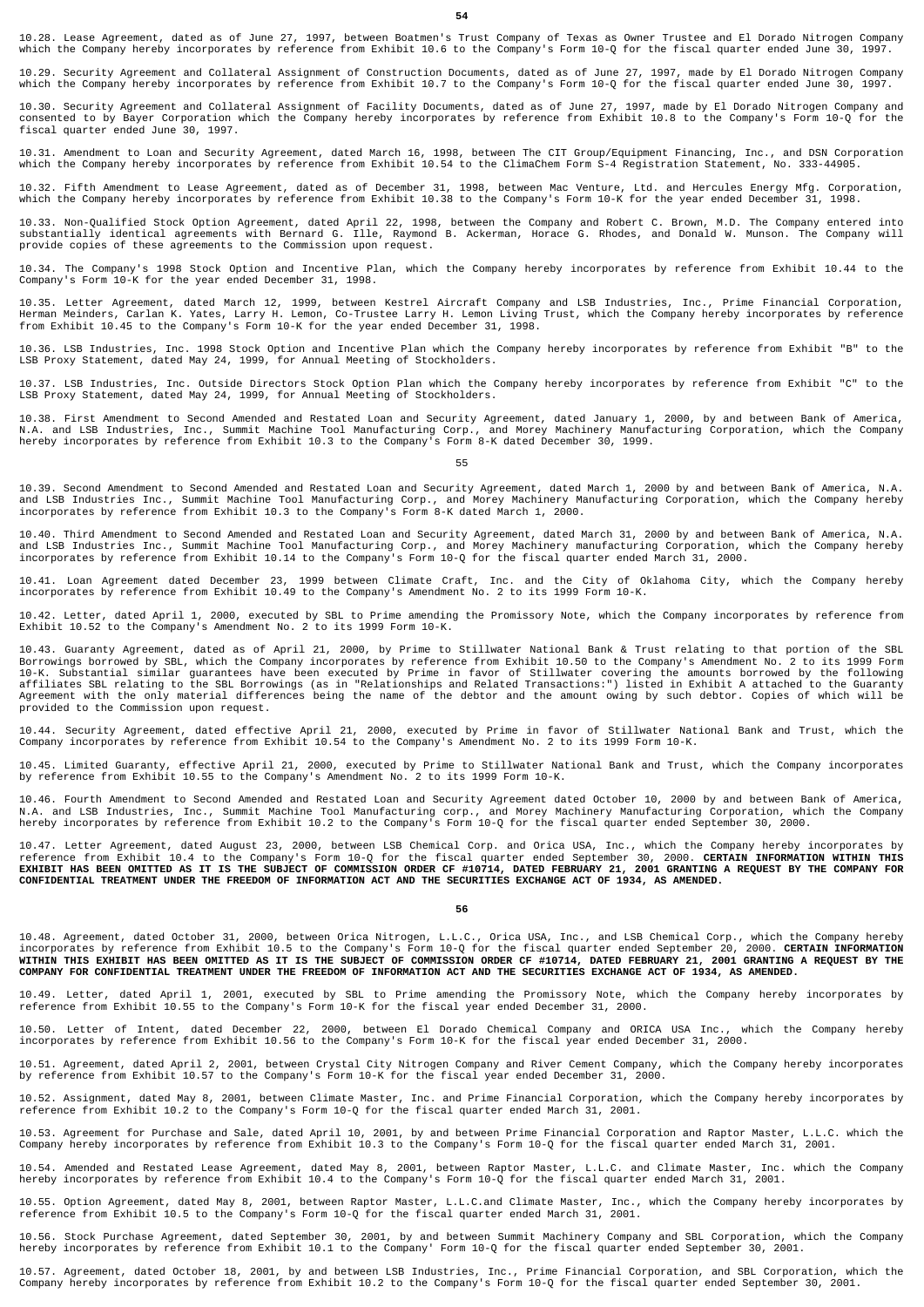10.59. Asset Purchase Agreement, dated October 22, 2001, between Orica USA, Inc. and El Dorado Chemical Company and Northwest Financial<br>Corporation, which the Company hereby incorporates by reference from Exhibit 99.1 to t **SECRETARY OF THE SECURITIES AND EXCHANGE COMMISSION FOR PURPOSES OF SUCH REQUEST.**

10.60. AN Supply Agreement, dated November 1, 2001, between Orica USA, Inc. and El Dorado Company, which the Company hereby incorporates by<br>reference from Exhibit 99.2 to the Company's Form 8-K dated December 28, 2001. **CE OF SUCH REQUEST.**

10.61. Ammonium Nitrate Sales Agreement between Nelson Brothers, L.L.C. and Cherokee Nitrogen Company, which the Company hereby incorporates<br>by reference from Exhibit 99.3 to the Company's Form 8-K dated December 28, 2001. **OF SUCH REQUEST.**

10.62. Anhydrous Ammonia Sales Agreement, dated June 30, 2001, between Koch Nitrogen Company and El Dorado Chemical Company which the<br>Company hereby incorporates by reference from Exhibit 10.2 to the Company's Form 10-Q/A **AS AMENDED.** 

10.63 Loan and Security Agreement, dated April 13, 2001 by and among LSB Industries, Inc., ClimaChem and each of its Subsidiaries that are<br>Signatories, the Lenders that are Signatories and Foothill Capital Corporation, whi

10.64. Covenant Waiver Letter, dated August 2, 2001, between The CIT Group and DSN Corporation.

10.65. Agreement, dated August 4, 2001, between El Dorado Chemical Company and Paper, Allied-Industrial, Chemical and Energy Workers International Union AFL-C10 and its Local 5-434.

58

10.66. Agreement, dated October 16, 2001, between El Dorado Chemical Company and International Association of Machinists and Aerospace Workers, AFL-C10 Local No. 224.

10.67. First Amendment to Third Amended and Restated Loan and Security Agreement, dated March 29, 2002, entered into by and between Bank of America, N.A. and Summit Machine Tool Manufacturing Corp.

21.1. Subsidiaries of the Company.

23.1. Consent of Independent Auditors.

(b) REPORTS ON FORM 8-K. The Company filed the following report on Form 8-K during the fourth quarter of 2001.

(i) Form 8-K, dated December 28, 2001. (date of earliest event: October 1, 2001). The item reported was Item 5, "Other Events and Regulation<br>FD Disclosure", discussing the sales agreement between Cherokee Nitrogen Company Brother, LLC.

59

### **SIGNATURES**

Pursuant to the requirements of Section 13 or 15(d) of the Securities Exchange Act of 1934, as amended, the Company has caused the undersigned, duly-authorized, to sign this report on its behalf of this 1st day of April, 2002.

LSB INDUSTRIES, INC.

/s/ Jack E. Golsen Jack E. Golsen Chairman of the Board and President (Principal Executive Officer /s/ Tony M. Shelby Tony M. Shelby

Senior Vice President of Finance (Principal Financial Officer)

By:

By:

By:

/s/ Jim D. Jones

Jim D. Jones Vice President, Controller and Treasurer (Principal Accounting Officer)

#### 60

Pursuant to the requirements of the Securities Exchange Act of 1934, as amended, the undersigned have signed this report on behalf of the Company, in the capacities and on the dates indicated.

| Dated:<br>April 1, 2002 | By: | /s/Jack E. Golsen<br>Jack E. Golsen, Director   |
|-------------------------|-----|-------------------------------------------------|
| Dated:<br>April 1, 2002 | By: | /s/Tony M. Shelby<br>Tony M. Shelby, Director   |
| Dated:<br>April 1, 2002 | By: | /s/David R. Goss<br>David R. Goss, Director     |
| Dated:<br>April 1, 2002 | By: | /s/Barry H. Golsen<br>Barry H. Golsen, Director |
| Dated:<br>April 1, 2002 | By: | /s/Robert C. Brown<br>Robert C. Brown, Director |
| Dated:<br>April 1, 2002 | By: | /s/Bernard G. Ille<br>Bernard G. Ille, Director |
| Dated:                  | By: | $\sqrt{2}$                                      |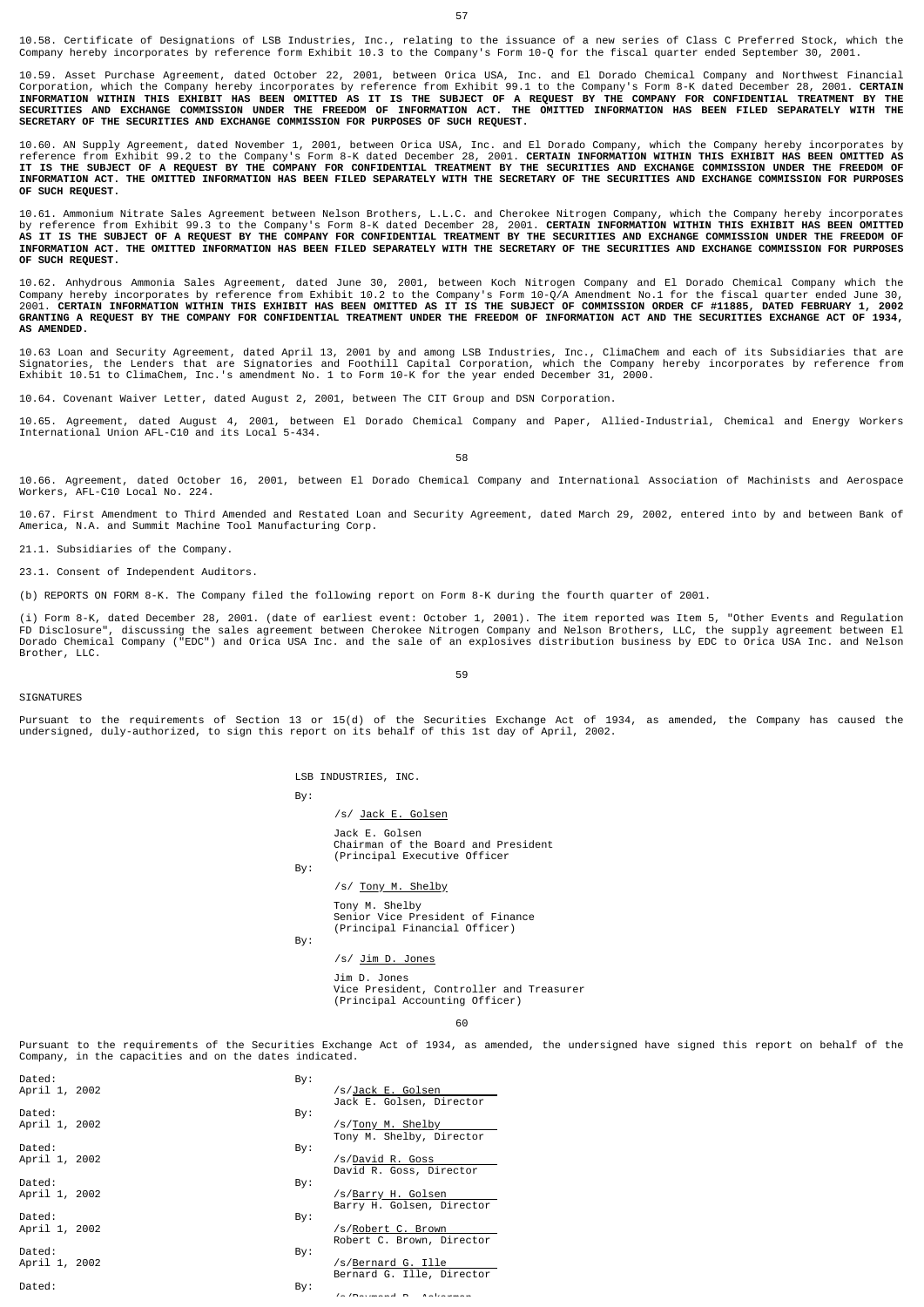April 1, 2002 Dated: By: April 1, 2002 /s/Horace G. Rhodes Dated: By April 1, 2002 Dated: By:

|  | /S/Kaymond B. ACKET man       |  |
|--|-------------------------------|--|
|  | Raymond B. Ackerman, Director |  |
|  |                               |  |

|    | /s/Horace G. Rhodes        |  |
|----|----------------------------|--|
|    | Horace G. Rhodes, Director |  |
| ٠: | /c/Donald W Muncon         |  |

Donald W. Munson, Director

April 1, 2002 /s/Charles A. Burtch Charles A. Burtch, Director

61

# LSB Industries, Inc. Consolidated Financial Statements for Inclusion in Form 10-K Years ended December 31, 2001, 2000 and 1999

## **CONTENTS**

| Report of Independent Auditors                               | $F-1$ |
|--------------------------------------------------------------|-------|
| Consolidated Financial Statements                            |       |
| Consolidated Balance Sheets                                  | $F-2$ |
| <b>Consolidated Statements of Operations</b>                 | $F-4$ |
| Consolidated Statements of Stockholders' Equity (Deficit) 9; | F-5   |
| Consolidated Statements of Cash Flows                        | $F-7$ |
| Notes to Consolidated Financial Statements                   | F-9   |
|                                                              |       |

## Report of Independent Auditors

The Board of Directors and Stockholders

LSB Industries, Inc.

We have audited the accompanying consolidated balance sheets of LSB Industries, Inc. as of December 31, 2001 and 2000, and the related consolidated statements of operations, stockholders' equity (deficit) and cash flows for each of the three years in the period ended December 31, 2001. Our audits also included the financial statement schedule listed in the index at Item 14(a)(2). These financial statements and schedule are the responsibility of the Company's management. Our responsibility is to express an opinion on these financial statements and schedule based on our audits.

We conducted our audits in accordance with auditing standards generally accepted in the United States. Those standards require that we plan and perform the audit to obtain reasonable assurance about whether the financial statements are free of material misstatement. An audit includes examining, on a test basis, evidence supporting the amounts and disclosures in the financial statements. An audit also includes exassing the acc for our opinion.

In our opinion, the consolidated financial statements referred to above present fairly, in all material respects, the consolidated financial position of LSB Industries, Inc. at December 31, 2001 and 2000, and the consolidated results of its operations and its cash flows for each of the three years in the period ended December 31, 2001, in conformity with accounting principles generally accepted in the United States. Also,<br>in our op

As discussed in Note 2 to the consolidated financial statements, in 2001 the Company changed its method of accounting for derivative financial instruments.

ERNST & YOUNG LLP

Oklahoma City, Oklahoma March 27, 2002

F-1

# LSB Industries, Inc. Consolidated Balance Sheets

|                                    |           | December 31,   |
|------------------------------------|-----------|----------------|
|                                    | 2001      | 2000           |
|                                    |           | (In Thousands) |
| Assets                             |           |                |
| Current assets:                    |           |                |
| Cash and cash equivalents          | \$<br>628 | \$<br>3,063    |
| Restricted cash                    | 350       |                |
| Trade accounts receivable, net     | 43,388    | 48,333         |
| Inventories                        | 31,067    | 31,639         |
| Supplies and prepaid items         | 7,050     | 5,977          |
| Total current assets               | 82,483    | 89,012         |
| Property, plant and equipment, net | 76,679    | 80,884         |
| Other assets, net                  | 19,823    | 22,999         |
|                                    | \$178,985 | \$192,895      |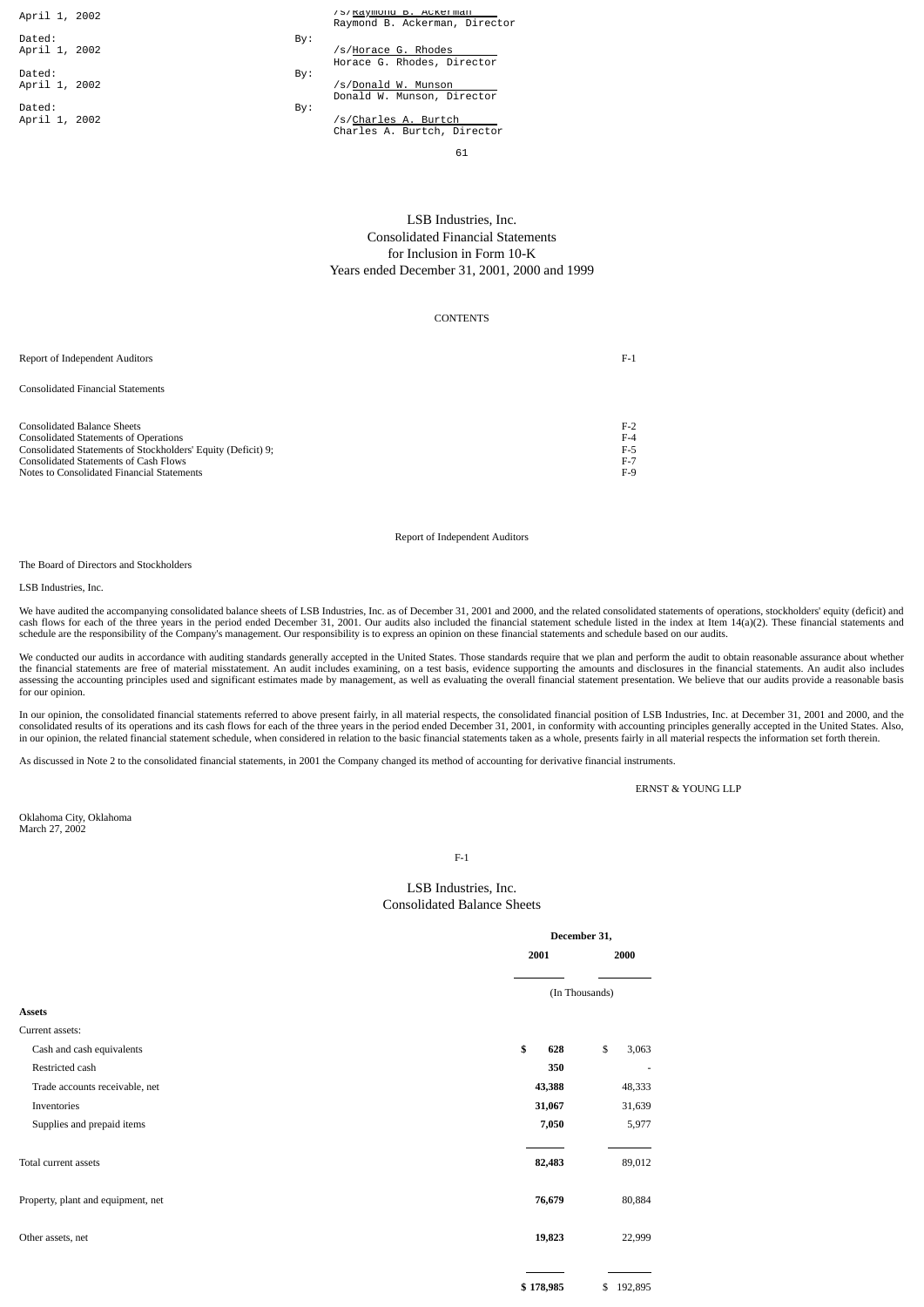# (Continued on following page)

÷.

# F-2

# LSB Industries, Inc. Consolidated Balance Sheets (continued)

|                                                                                                                                                                                                                                                                                                                |           | December 31,    |                |           |
|----------------------------------------------------------------------------------------------------------------------------------------------------------------------------------------------------------------------------------------------------------------------------------------------------------------|-----------|-----------------|----------------|-----------|
|                                                                                                                                                                                                                                                                                                                |           | 2001            |                | 2000      |
|                                                                                                                                                                                                                                                                                                                |           |                 | (In Thousands) |           |
| <b>Liabilities and Stockholders' Deficit</b>                                                                                                                                                                                                                                                                   |           |                 |                |           |
| Current liabilities:                                                                                                                                                                                                                                                                                           |           |                 |                |           |
| Drafts payable                                                                                                                                                                                                                                                                                                 | \$        | 90              | \$             | 224       |
| Accounts payable                                                                                                                                                                                                                                                                                               |           | 24,920          |                | 26,765    |
| Accrued liabilities:                                                                                                                                                                                                                                                                                           |           |                 |                |           |
| Customer deposits                                                                                                                                                                                                                                                                                              |           | 512             |                | 4,545     |
| Accrued losses on firm sales and purchase commitments                                                                                                                                                                                                                                                          |           |                 |                | 4,375     |
| Other                                                                                                                                                                                                                                                                                                          |           | 15,814          |                | 20,392    |
| Current portion of long-term debt                                                                                                                                                                                                                                                                              |           | 43,696          |                | 42,101    |
| Total current liabilities                                                                                                                                                                                                                                                                                      |           | 85,032          |                | 98,402    |
| Long-term debt                                                                                                                                                                                                                                                                                                 |           | 88,015          |                | 93,904    |
| Other non-current liabilities:                                                                                                                                                                                                                                                                                 |           |                 |                |           |
| Accrued losses on firm purchase commitments                                                                                                                                                                                                                                                                    |           |                 |                | 3,450     |
| Negative goodwill                                                                                                                                                                                                                                                                                              |           | 860             |                | 1,329     |
| Other                                                                                                                                                                                                                                                                                                          |           | 6,917           |                | 5,113     |
|                                                                                                                                                                                                                                                                                                                |           | 7,777           |                | 9,892     |
| Commitments and contingencies (Note 13)                                                                                                                                                                                                                                                                        |           |                 |                |           |
| Redeemable, noncumulative, convertible preferred stock, \$100 par value; 1,295 shares issued and outstanding<br>$(1,462 \text{ in } 2000)$                                                                                                                                                                     |           | 123             |                | 139       |
| Stockholders' deficit:                                                                                                                                                                                                                                                                                         |           |                 |                |           |
| Series B 12% cumulative, convertible preferred stock, \$100 par value; 20,000 shares issued and outstanding;<br>aggregate liquidation preference of \$2,480,000 in 2001 (\$2,240,000 in 2000)                                                                                                                  |           | 2,000           |                | 2,000     |
| Series 2 \$3.25 convertible, exchangeable Class C preferred stock, \$50 stated value; 628, 550 shares issued;<br>aggregate liquidation preference of \$36,494,000 in 2001 (\$34,467,000 in 2000)<br>Series D 6% cumulative, convertible Class C preferred stock, no par value; 1,000,000 shares issued in 2001 |           | 31,427<br>1,000 |                | 31,427    |
| Common stock, \$.10 par value; 75,000,000 shares authorized, 15,205,989 shares issued (15,163,909 in 2000)                                                                                                                                                                                                     |           | 1,521           |                | 1,516     |
| Capital in excess of par value                                                                                                                                                                                                                                                                                 |           | 52,430          |                | 52,376    |
| Accumulated other comprehensive loss                                                                                                                                                                                                                                                                           |           | (2, 149)        |                |           |
| Accumulated deficit                                                                                                                                                                                                                                                                                            |           | (71, 923)       |                | (80, 480) |
|                                                                                                                                                                                                                                                                                                                |           | 14,306          |                | 6,839     |
| Less treasury stock, at cost:                                                                                                                                                                                                                                                                                  |           |                 |                |           |
| Series 2 preferred, 5,000 shares                                                                                                                                                                                                                                                                               |           | 200             |                | 200       |
| Common stock, 3,272,426 shares in 2001 (3,285,957 in 2000)                                                                                                                                                                                                                                                     |           | 16,068          |                | 16,081    |
| Total stockholders' deficit                                                                                                                                                                                                                                                                                    |           | (1,962)         |                | (9, 442)  |
|                                                                                                                                                                                                                                                                                                                | \$178,985 |                 | \$             | 192,895   |
|                                                                                                                                                                                                                                                                                                                |           |                 |                |           |

# See accompanying notes.

F-3

# LSB Industries, Inc. Consolidated Statements of Operations

|      | Year ended December 31, |      |
|------|-------------------------|------|
| 2001 | 2000                    | 1999 |
|      |                         |      |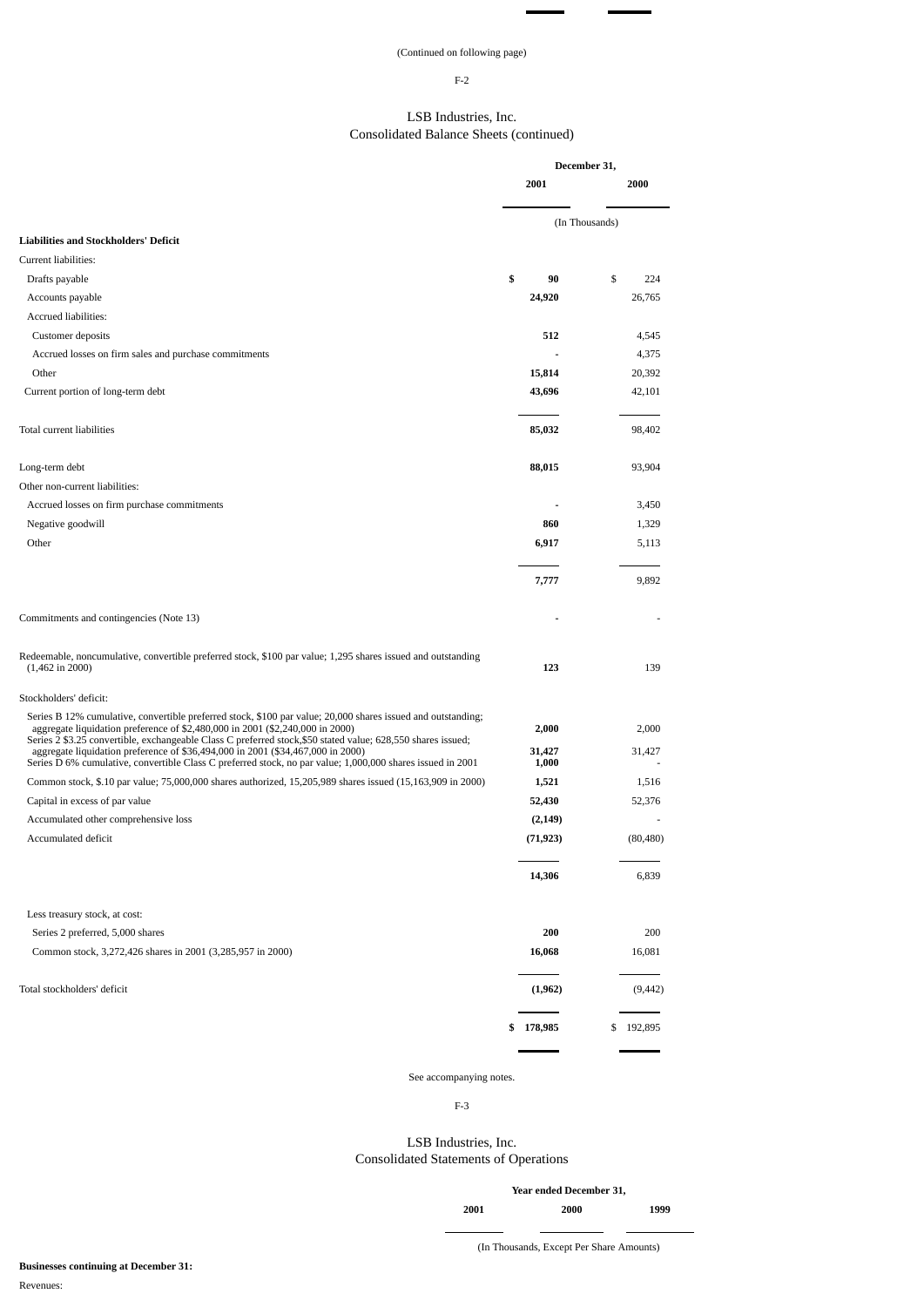| Net sales                                                                                                                   | \$<br>336,630 | \$<br>290,620 | \$<br>254,236            |
|-----------------------------------------------------------------------------------------------------------------------------|---------------|---------------|--------------------------|
| Gains on sales of property and equipment (Note 16)                                                                          | 6,615         |               |                          |
| Other                                                                                                                       | 3,386         | 5,630         | 5,419                    |
|                                                                                                                             |               |               |                          |
| Costs and expenses:                                                                                                         | 346,631       | 296,250       | 259,655                  |
| Cost of sales                                                                                                               | 279,299       | 238,066       | 203,480                  |
| Selling, general and administrative                                                                                         | 48,424        | 47,787        | 51,672                   |
| Interest                                                                                                                    | 14,114        | 15,377        | 15,115                   |
| Other                                                                                                                       | 1,446         | 2,280         | 4,383                    |
| Provision for loss on (benefit from termination of) firm sales and purchase commitments                                     | (2,688)       | 3,395         | 8,439                    |
| Provision for impairment on long-lived assets                                                                               |               |               | 4,126                    |
|                                                                                                                             |               |               |                          |
|                                                                                                                             | 340,595       | 306,905       | 287,215                  |
| Income (loss) from continuing operations before business disposed of, provision for income taxes<br>and extraordinary gains | 6,036         | (10, 655)     | (27, 560)                |
| Business disposed of:                                                                                                       |               |               |                          |
| Revenues                                                                                                                    |               |               | 7,461                    |
| Operating costs, expenses and interest                                                                                      |               |               | 9,419                    |
|                                                                                                                             |               |               | (1,958)                  |
| Loss on disposal of business                                                                                                |               |               | (1, 971)                 |
|                                                                                                                             |               |               | (3,929)                  |
| Income (loss) from continuing operations before provision for income taxes and extraordinary gains                          | 6,036         | (10, 655)     | (31, 489)                |
| Provision for income taxes                                                                                                  | (55)          | (135)         | (157)                    |
|                                                                                                                             |               |               |                          |
| Income (loss) from continuing operations before extraordinary gains                                                         | 5,981         | (10,790)      | (31, 646)                |
| Net loss from discontinued operations (Note 4)                                                                              |               | (3, 101)      | (18, 121)                |
| Extraordinary gains (Note 8 (C))                                                                                            | 2,576         | 20,086        |                          |
| Net income (loss)                                                                                                           | 8,557         | 6,195         | (49, 767)                |
| Preferred stock dividend requirements                                                                                       | 2,267         | 2,771         | 3,228                    |
| Net income (loss) applicable to common stock                                                                                | \$<br>6,290   | \$<br>3,424   | \$<br>(52, 995)          |
|                                                                                                                             |               |               |                          |
| Income (loss) per common share:                                                                                             |               |               |                          |
| Basic:                                                                                                                      |               |               |                          |
| Income (loss) from continuing operations before extraordinary gains                                                         | \$<br>.31     | \$<br>(1.14)  | \$<br>(2.95)             |
| Net loss from discontinued operations                                                                                       | ÷,            | (.26)         | (1.53)                   |
| Extraordinary gains                                                                                                         | .22           | 1.69          | $\overline{\phantom{a}}$ |
| Net income (loss)                                                                                                           | \$<br>.53     | \$<br>.29     | \$<br>(4.48)             |
| Diluted:                                                                                                                    |               |               |                          |
| Income (loss) from continuing operations before extraordinary gains                                                         | \$<br>.30     | \$<br>(1.14)  | \$<br>(2.95)             |
| Net loss from discontinued operations                                                                                       | ÷,            | (.26)         | (1.53)                   |
| Extraordinary gains                                                                                                         | .20           | 1.69          | $\overline{\phantom{a}}$ |
| Net income (loss)                                                                                                           | \$<br>.50     | \$<br>.29     | \$<br>(4.48)             |
|                                                                                                                             |               |               |                          |

# See accompanying notes.

F-4

# LSB Industries, Inc. Consolidated Statements of Stockholders' Equity (Deficit)

|        | Non        |               |                  | Accumulated   |             |           |          |       |
|--------|------------|---------------|------------------|---------------|-------------|-----------|----------|-------|
| Common | Redeemable | <b>∴ommon</b> | Capital in       | Other         |             | Treasurv  | Treasurv |       |
| Stock  | Preferred  | Stock         | <b>Excess of</b> | Comprehensive | Accumulated | Stock-    | Stock -  |       |
| Shares | Stock      | Par Value     | Par Value        | Loss          | Deficit     | Preferred | ∴ommon   | Total |
|        |            |               |                  |               |             |           |          |       |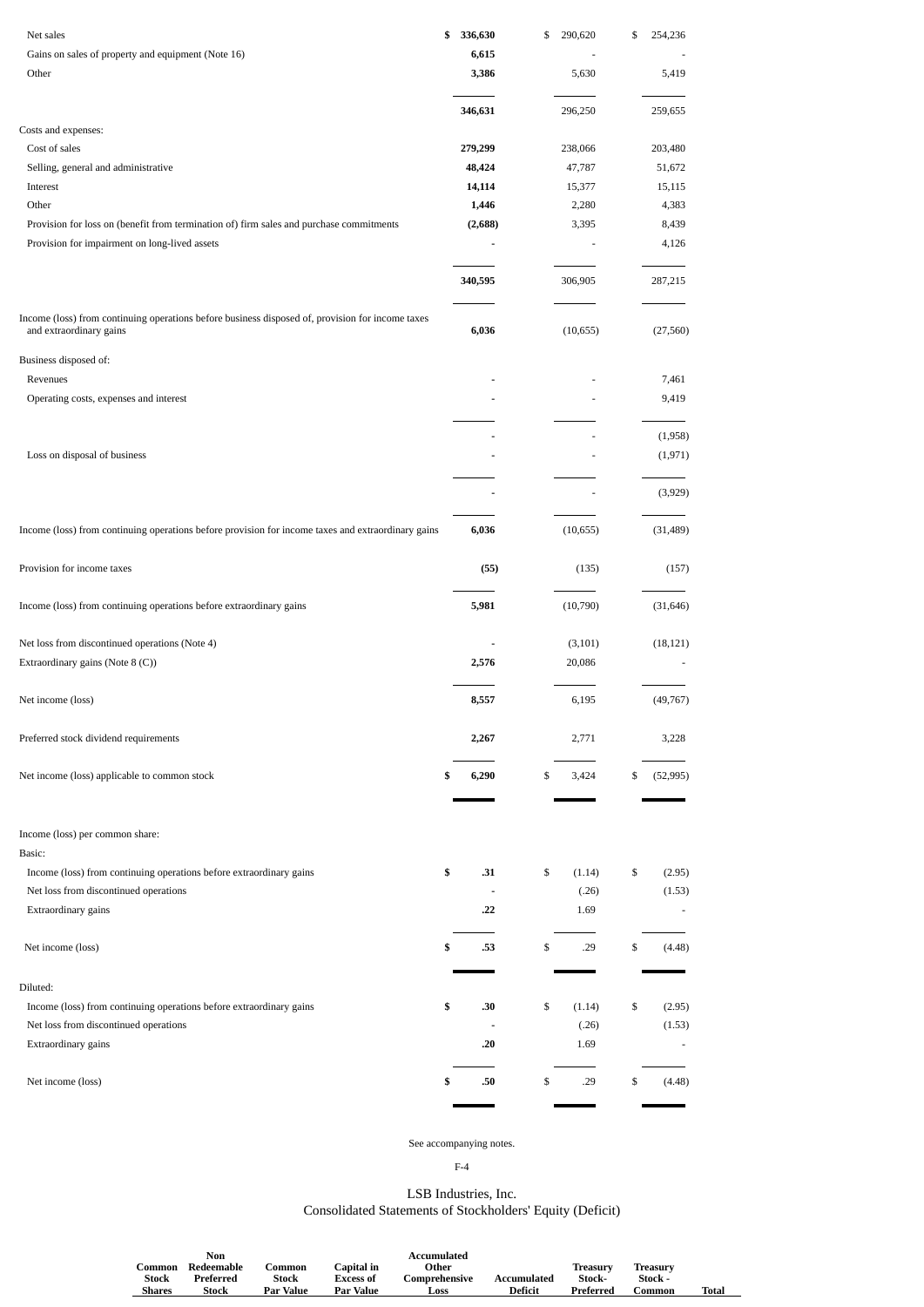|                                                                                                                |        |           |             | (In Thousands) |                |                 |             |                 |                 |
|----------------------------------------------------------------------------------------------------------------|--------|-----------|-------------|----------------|----------------|-----------------|-------------|-----------------|-----------------|
| Balance at December 31, 1998                                                                                   | 15,109 | \$48,000  | \$<br>1,511 | 38,329<br>\$   | \$<br>(1, 559) | \$<br>(35, 166) | \$<br>(200) | \$<br>(15, 856) | 35,059<br>\$    |
| Net Loss                                                                                                       |        |           |             |                |                | (49,767)        |             |                 | (49, 767)       |
| Foreign currency translation<br>adjustment<br>Total comprehensive loss                                         |        |           |             |                | 1,559          |                 |             |                 | 1,559           |
| Expiration of variable<br>employee stock option<br>without exercise<br>Dividends declared:                     |        |           |             | 948            |                |                 |             |                 | 948             |
| Series B 12% preferred<br>stock (\$12.00 per share)                                                            |        |           |             |                |                | (240)           |             |                 | (240)           |
| Redeemable preferred stock<br>$($10.00$ per share)<br>Series 2 preferred stock<br>$($1.63$ per share)          |        |           |             |                |                | (16)<br>(1,486) |             |                 | (16)<br>(1,486) |
| Purchase of treasury stock                                                                                     |        |           |             |                |                | $\sim$          |             | (230)           | (230)           |
| Ba1ance at December 31, 1999                                                                                   | 15,109 | 48,000    | 1,511       | 39,277         |                | (86, 675)       | (200)       | (16,086)        | (14, 173)       |
| Net income                                                                                                     |        |           |             |                |                | 6,195           |             |                 | (14, 173)       |
| Repurchase of 278,700 shares<br>of non-redeemable preferred<br>stock                                           |        | (13, 935) |             | 12,290         |                |                 |             | $\blacksquare$  | (1,645)         |
| Conversion of 12, 750 shares<br>of non-redeemable preferred<br>stock to common stock<br>Grant of 185,000 stock | 55     | (638)     | 5           | 633            |                |                 |             |                 |                 |
| options to a former<br>employee<br>Remeasurement of 30,000                                                     |        |           |             | 137            |                |                 |             |                 | 137             |
| stock options with<br>employer loan feature<br>Exchange of 4,000 shares of<br>common stock held in             |        |           |             | 39             |                |                 |             |                 | 39              |
| treasury for Board of<br>Directors fee                                                                         |        |           |             |                |                |                 |             | 5               | 5               |
| Balance at December 31, 2000                                                                                   | 15,164 | 33,427    | 1,516       | 52,376         |                | (80, 480)       | (200)       | (16,081)        | (9, 442)        |

(Continued on following page)

F-5

# LSB Industries, Inc. Consolidated Statements of Stockholders' Equity (Deficit) (continued)

|                                                                                                              | <b>Stock</b><br><b>Shares</b> | Non<br>Common Redeemable<br>Preferred<br><b>Stock</b> | Common<br><b>Stock</b><br>Par Value | Capital in<br><b>Excess of</b><br>Par Value | <b>Accumulated</b><br>Other<br>Comprehensive Accumulated<br>Loss | <b>Deficit</b> | <b>Treasury</b><br>Stock -<br>Preferred | <b>Treasury</b><br>Stock -<br>Common | <b>Total</b>  |
|--------------------------------------------------------------------------------------------------------------|-------------------------------|-------------------------------------------------------|-------------------------------------|---------------------------------------------|------------------------------------------------------------------|----------------|-----------------------------------------|--------------------------------------|---------------|
|                                                                                                              |                               |                                                       |                                     |                                             | (In Thousands)                                                   |                |                                         |                                      |               |
| Net income                                                                                                   |                               |                                                       |                                     |                                             |                                                                  | 8,557          |                                         |                                      | 8,557         |
|                                                                                                              |                               |                                                       |                                     |                                             |                                                                  |                |                                         |                                      |               |
| Cumulative effect of change in<br>accounting for derivative financial<br>instruments, net of taxes           |                               |                                                       |                                     |                                             |                                                                  |                |                                         |                                      |               |
|                                                                                                              |                               |                                                       |                                     |                                             | (2, 439)                                                         |                |                                         |                                      | (2, 439)      |
|                                                                                                              |                               |                                                       |                                     |                                             |                                                                  |                |                                         |                                      |               |
| Reclassification to operations, net of<br>taxes                                                              |                               |                                                       |                                     |                                             | 290                                                              |                |                                         |                                      | 290           |
|                                                                                                              |                               |                                                       |                                     |                                             |                                                                  |                |                                         |                                      |               |
| Total comprehensive income                                                                                   |                               |                                                       |                                     |                                             |                                                                  |                |                                         |                                      | 6,408         |
|                                                                                                              |                               |                                                       |                                     |                                             |                                                                  |                |                                         |                                      |               |
| Issuance of 1,000,000 shares of Series<br>D preferred stock in exchange for<br>\$1,000,000 of long-term debt |                               |                                                       |                                     |                                             |                                                                  |                |                                         |                                      |               |
|                                                                                                              |                               | 1,000                                                 |                                     |                                             |                                                                  |                |                                         |                                      | 1,000         |
|                                                                                                              |                               |                                                       |                                     |                                             |                                                                  |                |                                         |                                      |               |
| Exercise of stock options                                                                                    | 35                            |                                                       | $\overline{4}$                      | 39                                          |                                                                  |                |                                         |                                      | 43            |
|                                                                                                              |                               |                                                       |                                     |                                             |                                                                  |                |                                         |                                      |               |
| Conversion of 167 shares of<br>redeemable preferred stock to                                                 |                               |                                                       |                                     |                                             |                                                                  |                |                                         |                                      |               |
| common stock                                                                                                 | $\overline{7}$                |                                                       | $\mathbf{1}$                        | 15                                          |                                                                  |                |                                         |                                      | 16            |
| Net change in treasury stock-common                                                                          |                               |                                                       |                                     |                                             |                                                                  |                |                                         | 13                                   | 13            |
|                                                                                                              |                               |                                                       |                                     |                                             |                                                                  |                |                                         |                                      |               |
| Balance at December 31, 2001                                                                                 |                               | 15,206 \$ 34,427                                      | 1,521<br>\$                         | \$52,430                                    | \$<br>(2, 149)                                                   | \$(71,923)     | (200)<br>- \$                           | (16,068)<br>\$                       | \$<br>(1,962) |

See accompanying notes.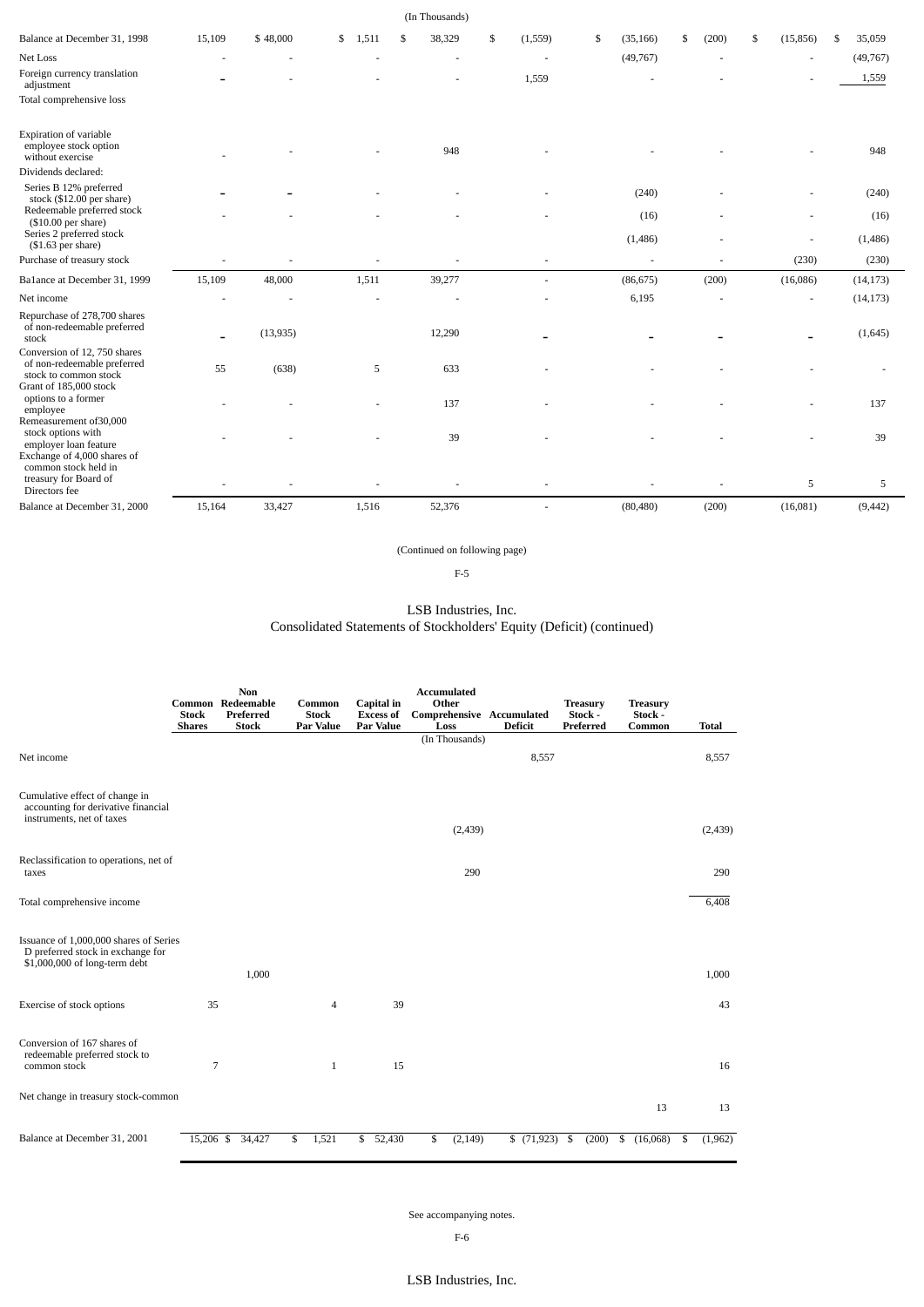# Consolidated Statements of Cash Flows

|                                                                                                               |             | Year ended December 31, |                |
|---------------------------------------------------------------------------------------------------------------|-------------|-------------------------|----------------|
|                                                                                                               | 2001        | 2000                    | 1999           |
|                                                                                                               |             | (In Thousands)          |                |
| <b>Cash flows from operating activities</b>                                                                   |             |                         |                |
| Net income (loss)                                                                                             | \$<br>8,557 | \$<br>6.195             | \$<br>(49,767) |
| Adjustments to reconcile net income (loss) to net cash provided (used) by continuing operating<br>activities: |             |                         |                |
| Net loss from discontinued operations                                                                         |             | 3,101                   | 18,121         |
| Loss on business disposed of                                                                                  |             |                         | 1,971          |
| Extraordinary gains on extinguishment of debt                                                                 | (2,631)     | (20,086)                |                |
| Gains on sales of property and equipment                                                                      | (6,615)     |                         |                |
| Provision for losses on (realization and reversal of) firm sales and purchase commitments                     | (7, 825)    | 389                     | 7,436          |
| Provision for inventory write-downs                                                                           | 554         |                         | 739            |
| Provision for impairment on long-lived assets                                                                 |             |                         | 4,126          |
| Depreciation of property, plant and equipment                                                                 | 10,105      | 9,213                   | 9,749          |
| Amortization                                                                                                  | 1,260       | 1,341                   | 1,642          |
| Provision for losses on inventory and receivables                                                             | 141         | 1,974                   | 1,772          |
| Recapture of prior period provisions for loss on advances and loans receivable                                |             | (1,576)                 | (572)          |
| Other                                                                                                         | (464)       | 176                     | 321            |
| Cash provided (used) by changes in assets and liabilities (net of effects of discontinued<br>operations):     |             |                         |                |
| Trade accounts receivable                                                                                     | 6,130       | (5,758)                 | (1, 431)       |
| Inventories                                                                                                   | (123)       | (2, 172)                | 3,934          |
| Supplies and prepaid items                                                                                    | (780)       | (2, 415)                | (179)          |
| Accounts payable                                                                                              | (2, 111)    | 8,249                   | (1,056)        |
| Accrued and other non-current liabilities                                                                     | (5, 455)    | 9,326                   | 2,812          |
| Net cash provided (used) by continuing operating activities                                                   | 743         | 7.957                   | (382)          |

(Continued on following page)

F-7

# LSB Industries, Inc. Consolidated Statements of Cash Flows (continued)

|                                                         |                | Year ended December 31, |               |  |  |  |
|---------------------------------------------------------|----------------|-------------------------|---------------|--|--|--|
|                                                         | 2001           | 2000                    | 1999          |  |  |  |
|                                                         |                | (In Thousands)          |               |  |  |  |
| <b>Cash flows from investing activities</b>             |                |                         |               |  |  |  |
| Capital expenditures                                    | \$<br>(7, 446) | \$<br>(7,736)           | \$<br>(7,645) |  |  |  |
| Principal payments received on loans receivable         |                |                         | 1,052         |  |  |  |
| Proceeds from sales of property and equipment           | 8,618          | 76                      | 1,174         |  |  |  |
| Proceeds from the sale of business disposed of          |                |                         | 9,981         |  |  |  |
| Restricted cash held in escrow                          | (350)          |                         |               |  |  |  |
| Other assets                                            | (679)          | 3,137                   | (760)         |  |  |  |
| Net cash provided (used) by investing activities        | 143            | (4,523)                 | 3,802         |  |  |  |
| <b>Cash flows from financing activities</b>             |                |                         |               |  |  |  |
| Payments on long-term and other debt                    | (8, 268)       | (5, 152)                | (6, 144)      |  |  |  |
| Long-term and other borrowings, net of origination fees | 3,891          | 5,666                   | 2,850         |  |  |  |
| Acquisition of 10 3/4% Senior Notes                     | (2,066)        | (8, 712)                |               |  |  |  |
| Net change in revolving debt facilities                 | 3,224          | 7,003                   | 6,554         |  |  |  |
| Net change in drafts payable                            | (134)          | (136)                   | (273)         |  |  |  |
| Dividends paid on preferred stocks                      |                |                         | (1,742)       |  |  |  |
| Purchases of preferred and treasury stock               | ٠              | (1,645)                 | (230)         |  |  |  |
| Net proceeds from issuance of common stock              | 32             |                         |               |  |  |  |
| Net cash provided (used) by financing activities        | (3, 321)       | (2,976)                 | 1,015         |  |  |  |
| Net cash used in discontinued operations                |                | (525)                   | (2,764)       |  |  |  |
| Net increase (decrease) in cash and cash equivalents    | (2, 435)       | (67)                    | 1,671         |  |  |  |
| Cash and cash equivalents at beginning of year          | 3,063          | 3,130                   | 1,459         |  |  |  |
| Cash and cash equivalents at end of year                | \$<br>628      | \$<br>3,063             | \$<br>3,130   |  |  |  |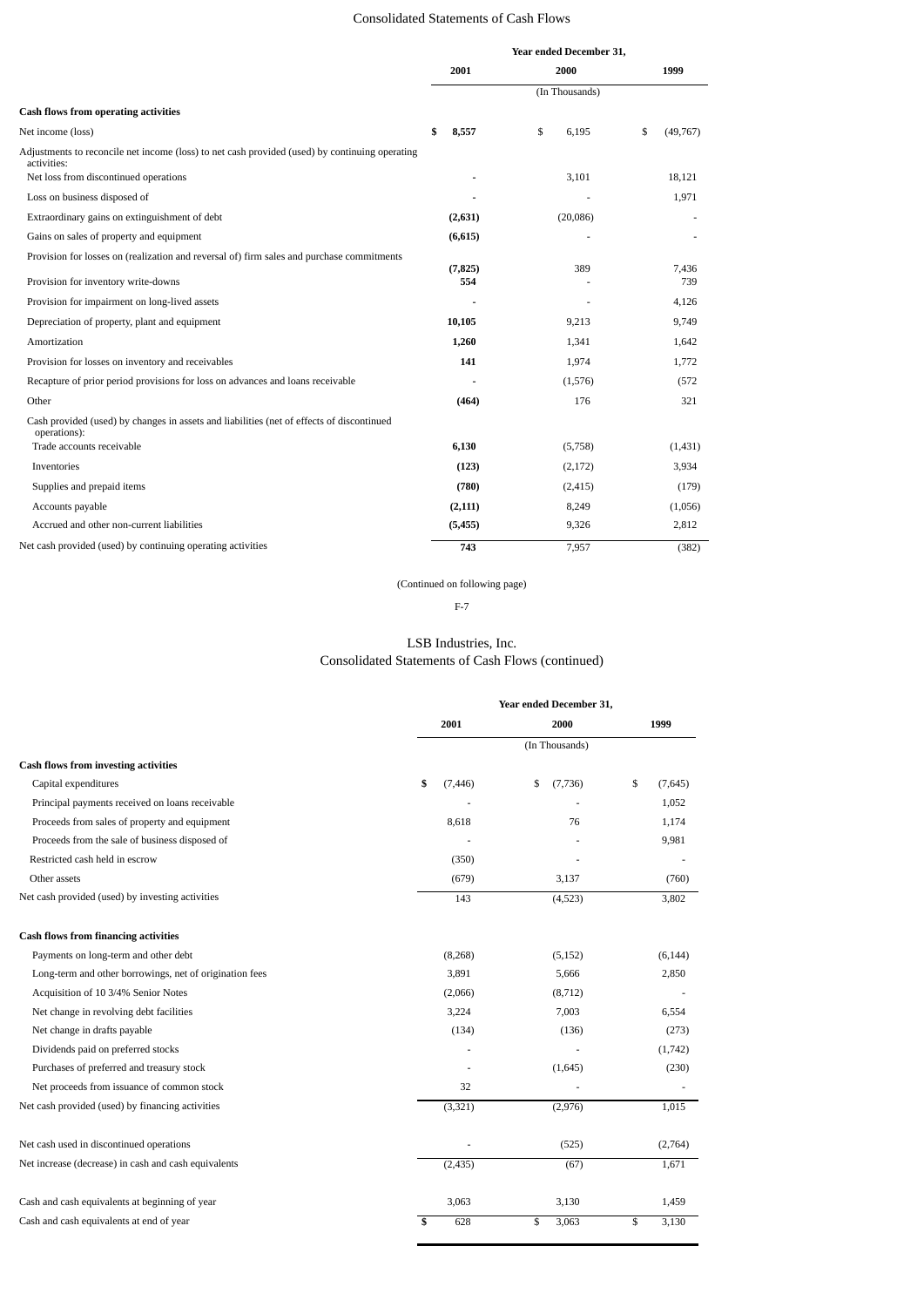#### See accompanying notes.

### F-8

# LSB Industries, Inc. Notes to Consolidated Financial Statements December 31, 2001, 2000 and 1999

## **1. Basis of Presentation**

The accompanying consolidated financial statements include the accounts of LSB Industries, Inc. (the "Company") and its subsidiaries. The Company is a diversified holding company which is engaged, through its subsidiaries, in the manufacture and sale of chemical products (the "Chemical Business") and the manufacture and sale of a broad range of air handling and heat pump products (the "Climate Control Business"). See Note 20 -- Segment Information. In May 2000, the Company sold its Automotive Products Division (See Note 4 -- Discontinued Operations). The Company's consolidated financial statements and notes reflect the Automotive Products Division as a discontinued operation for all periods presented.

All material intercompany accounts and transactions have been eliminated. Certain reclassifications have been made in the consolidated financial statements for 2000 and 1999 to conform to the consolidated financial statement presentation for 2001.

### **2. Accounting Policies**

### **Use of Estimates**

The preparation of consolidated financial statements in conformity with generally accepted accounting principles requires management to make estimates and assumptions that affect the reported amounts of assets and liabilities and disclosure of contingent assets and liabilities at the date of the financial statements and the reported amounts of revenues and expenses during the reporting period. Actual results could differ from those estimates.

#### **Inventories**

Inventory is priced at the lower of cost or market, with cost being determined using the first-in, first-out basis, except for certain heat pump products with an estimated replacement value of \$7,793,000 at December 31, 2001 (\$7,798,000 at December 31, 2000), which are carried at the lower of cost or market, with cost being determined using the last-in, first-out (LIFO) basis. The difference between the LIFO basis and current cost was \$678,000 and \$682,000 at December 31, 2001 and 2000, respectively.

## **Property, Plant and Equipment**

Property, plant and equipment are carried at cost. For financial reporting purposes, depreciation, depletion and amortization are primarily computed using the straight-line method over the estimated useful lives of the assets ranging from 3 to 30 years. Property, plant and equipment leases which are deemed to be installment purchase obligations have been capitalized and included in property, plant and equipment.<br>Maintenance, repai

 $F-9$ 

# LSB Industries, Inc.

Notes to Consolidated Financial Statements (continued)

### **2. Accounting Policies (continued)**

#### **Excess of Purchase Price Over Net Assets Acquired**

The excess of purchase price over net assets acquired, which is included in other assets in the accompanying balance sheets, was \$1,729,000 and \$2,111,000, net of accumulated amortization, of \$5,198,000 and \$4,816,000 at December 31, 2001 and 2000, respectively, and was being amortized by the straight-line method over periods of 15 to 19 years. Beginning January 1, 2002, the excess of purchase price over net<br>assets acquired w

#### **Impairment of Long-Lived Assets**

Long-lived assets and certain identifiable intangibles are reviewed for impairment whenever events or changes in circumstances indicate that the carrying amounts may not be recoverable. Recoverability of<br>assets to be held or fair values less costs to sell.

In 1999, the Company recognized impairment totaling \$4.1 million (none in 2001 and 2000) associated with two chemical plants which are to be sold or dismantled. The 1999 provision for impairment represented the difference between the net carrying cost and the estimated salvage value for the non-operating plant to be dismantled and the difference between the net carrying cost and the estimated selling price less cost to dispose for the plant to be sold.

The Company has made estimates of the future cash flows related to its Chemical Business in order to determine recoverability of the Company's carrying cost. Based on these estimates, no additional impairment was recognized at December 31, 2001; however, it is reasonably possible that the Company may recognize additional impairments in this business in the near term if the Company experiences continued or further deterioration of the Chemical Business.

### **Debt Issuance Costs**

Debt issuance costs are amortized over the term of the associated debt instrument using the straight-line method. Such costs, which are included in other assets in the accompanying balance sheets, were \$3,260,000 and \$2,173,000, net of accumulated amortization, of \$1,705,000 and \$1,104,000 as of December 31, 2001 and 2000, respectively.

#### **Revenue Recognition**

The Company recognizes revenue at the time title to the goods transfers to the buyer and there remains no significant future performance obligations by the Company.

F-10

## LSB Industries, Inc.

Notes to Consolidated Financial Statements (continued)

### **2. Accounting Policies (continued)**

### **Shipping and Handling Costs**

The Company records its shipping and handling costs in the Chemical Business in net sales and the Climate Control Business records shipping and handling costs in selling, general and administrative expense. For 2001, 2000 and 1999, the shipping and handling costs of the Chemical Business amounted to \$9,635,000, \$9,689,000 and \$6,042,000, respectively, while the costs in the Climate Control Business amounted<br>to \$3,908,000, \$4,

### **Research and Development Costs**

Costs in connection with product research and development are expensed as incurred. Such costs amounted to \$450,000 in 2001, \$391,000 in 2000 and \$713,000 in 1999.

## **Advertising Costs**

Costs in connection with advertising and promotion of the Company's products are expensed as incurred. Such costs amounted to \$597,000 in 2001, \$928,000 in 2000 and \$1,588,000 in 1999.

### **Hedging**

In 1998, the Financial Accounting Standards Board issued Statement No. 133 ("SFAS 133"), "Accounting for Derivative Instruments and Hedging Activities." The Company adopted SFAS 133, as amended, effective January 1, 2001. SFAS 133 required the Company to recognize all derivatives on the balance sheet at fair value. Derivatives that do not qualify or are not designated as hedges must be adjusted to fair value through operations. If the derivative is a hedge, depending on the nature of the hedge, changes in the fair value of derivatives will either be offset against the change in fair value of the hedged assets,<br>liabilitie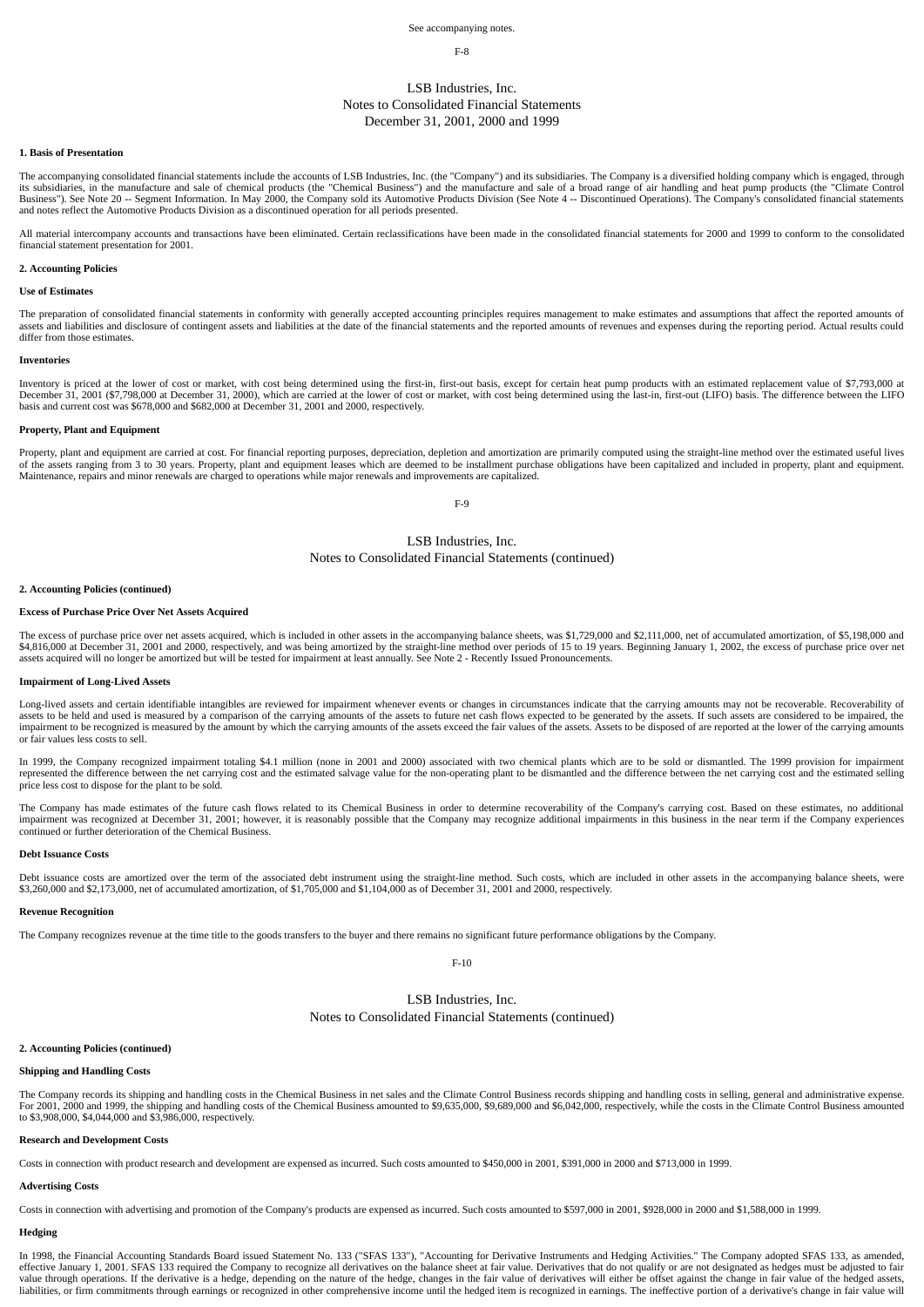In 1997, the Company entered into an interest rate forward agreement to effectively fix the interest rate of a long-term lease commitment (not for trading purposes). In 1999, the Company executed the long-term lease agreement and terminated the forward at a net cost of \$2.8 million. The Company historically accounted for this hedge under the deferral method (as an adjustment of the initial term lease rentals). At<br>January 1, 2001

F-11

# LSB Industries, Inc.

# Notes to Consolidated Financial Statements (continued)

### **2. Accounting Policies (continued)**

The Company also periodically enters into exchange-traded futures contracts for copper and aluminum (as such products are used in the Company's Climate Control Business), which contracts are currently accounted for on a ma

### **Income (Loss) per Share**

Net income (loss) applicable to common stock is computed by adjusting net income (loss) by the amount of preferred stock dividends. Basic income (loss) per common share is based upon net income (loss) applicable to common stock and the weighted average number of common shares outstanding during each year. Diluted income (loss) per share, if applicable, is based on the weighted average number of<br>common shares and dilutiv -- Stockholders' Deficit, and Note 12 -- Non-Redeemable Preferred Stock for a full description of securities which may have a dilutive effect in future years.

F-12

# LSB Industries, Inc. Notes to Consolidated Financial Statements (continued)

### **2. Accounting Policies (continued)**

The following table sets forth the computation of basic and diluted income (loss) per share:

|                                                                                                                                                                                                     | (Dollars in thousands, except per share amounts) |             |              |            |
|-----------------------------------------------------------------------------------------------------------------------------------------------------------------------------------------------------|--------------------------------------------------|-------------|--------------|------------|
|                                                                                                                                                                                                     | 2001                                             | 2000        |              | 1999       |
| Numerator:                                                                                                                                                                                          |                                                  |             |              |            |
| Net income (loss)                                                                                                                                                                                   | \$<br>8,557                                      | \$<br>6.195 | \$           | (49, 767)  |
| Preferred stock dividend requirements                                                                                                                                                               | (2,267)                                          | (2,771)     |              | (3,228)    |
| Numerator for basic earnings (loss) per share - net income (loss)<br>applicable to common stock<br>Preferred stock dividend requirements on preferred stock assumed to<br>be converted, if dilutive | 6,290<br>240                                     | 3,424       |              | (52, 995)  |
| Numerator for diluted earnings (loss) per share                                                                                                                                                     | \$<br>6,530                                      | \$<br>3.424 | $\mathbb{S}$ | (52, 995)  |
| Denominator:                                                                                                                                                                                        |                                                  |             |              |            |
| Denominator for basic earnings (loss) per share - weighted average<br>shares                                                                                                                        | 11,913,031                                       | 11,871,211  |              | 11,838,277 |
| Effect of dilutive securities:                                                                                                                                                                      |                                                  |             |              |            |
| Employee stock options                                                                                                                                                                              | 380,078                                          |             |              |            |
| Convertible preferred stock                                                                                                                                                                         | 784,681                                          |             |              |            |
| Convertible note payable                                                                                                                                                                            | 4,000                                            |             |              |            |
| Dilutive potential common shares                                                                                                                                                                    | 1,168,759                                        |             |              |            |
| Denominator for dilutive earnings (loss) per share - adjusted weighted<br>average shares and assumed conversions                                                                                    | 13,081,790                                       | 11,871,211  |              | 11,838,277 |
| Basic earnings (loss) per share                                                                                                                                                                     | \$<br>.53                                        | \$<br>.29   | \$           | (4.48)     |
| Diluted earnings (loss) per share                                                                                                                                                                   | \$<br>.50                                        | \$<br>.29   | \$           | (4.48)     |

#### **Recently Issued Pronouncements**

In July 2001, the FASB issued Statements No. 141 ("SFAS 141"), "Business Combinations," and No. 142 ("SFAS 142"), "Goodwill and Other Intangible Assets". SFAS 141 is effective for all business combinations initiated after June 30, 2001 and SFAS 142 will require that goodwill and intangible assets with indefinite lives no longer be amortized but be tested for impairment at least annually. SFAS 142 was effective for the Company on January 1, 2002. Upon adoption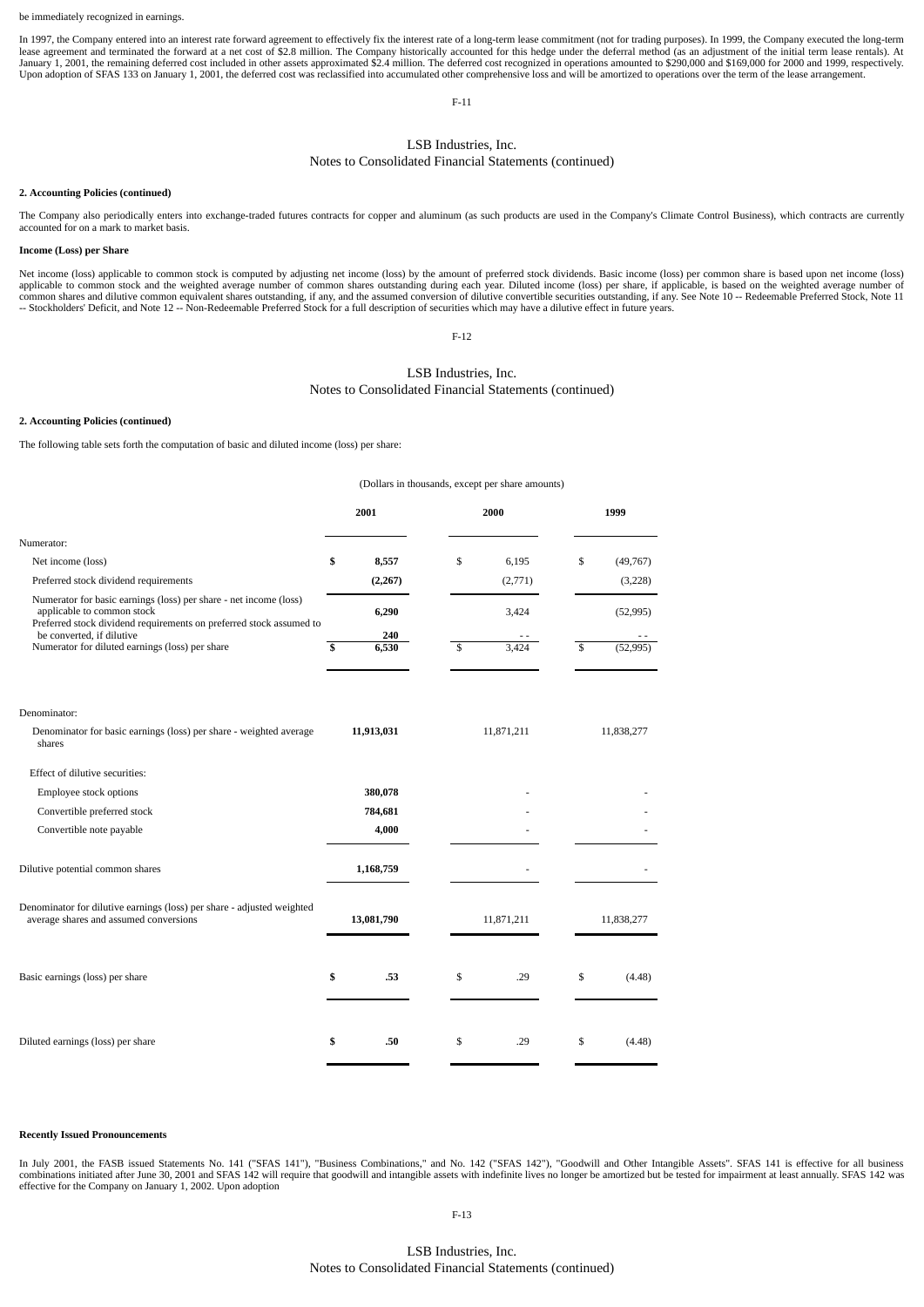## **2. Accounting Policies (continued)**

of SFAS 142, the Company will recognize \$860,000 of negative goodwill as a cumulative effect of accounting change. For the 2001, 2000 and 1999, goodwill amortization was not material.

Also in July 2001, the FASB issued Statement No. 143 ("SFAS 143"), "Accounting for Asset Retirement Obligation" which will require liability recognition for legal or contractual retirement obligations associated with tangible long-lived assets. The Company will adopt SFAS 143, using a cumulative effect, effective January 1, 2003. The Company cannot currently reasonably estimate the effect, if any, the adoption of this standard will have on its financial statements.

In August 2001, the FASB issued Statement No. 144 ("SFAS 144") "Accounting for the Impairment or Disposal of Long-Lived Assets" which will modify the accounting for and potentially the financial statement presentation of assets held for disposal. The Company will adopt SFAS 144 effective January 1, 2002. The adoption of SFAS 144 is not presently expected to have a material impact upon the Company's financial position or results of operations.

### **Statements of Cash Flows**

For purposes of reporting cash flows, cash and cash equivalents include cash, overnight funds and interest bearing deposits with maturities when purchased by the Company of 90 days or less.

Supplemental cash flow information includes:

|                                                                                |                | 2001                     | 2000 |                          |     | 1999   |
|--------------------------------------------------------------------------------|----------------|--------------------------|------|--------------------------|-----|--------|
|                                                                                | (In Thousands) |                          |      |                          |     |        |
| Cash payments for:                                                             |                |                          |      |                          |     |        |
| Interest on long-term debt and other                                           | \$             | 14,342                   | \$   | 15,435                   | \$. | 16,114 |
| Income taxes, net of refunds                                                   | \$             | 81                       | \$   | 136                      | \$  | (36)   |
|                                                                                |                |                          |      |                          |     |        |
| Noncash financing and investing activities--                                   |                |                          |      |                          |     |        |
| Long-term debt issued for property, plant and equipment                        | \$             |                          | \$   | 81                       | \$  | 3,327  |
| Accrued liability assumed in connection with debt guarantee performance        | \$             | $\overline{\phantom{a}}$ | \$   | 4,266                    | \$  |        |
| Preferred stock issued in exchange for long-term debt                          | \$             | 1,000                    | \$   |                          | \$  |        |
| Cumulative effect of change in accounting for derivative financial instruments | S              | 2,439                    | \$   | $\overline{\phantom{a}}$ | \$  |        |

### **3. Liquidity and Management's Plan**

The Company is a diversified holding company and, as a result, depends on credit agreements and its ability to obtain funds from its subsidiaries in order to pay its debts and obligations.

The Company's wholly-owned subsidiary, ClimaChem, Inc. ("ClimaChem"), through its

### F-14

# LSB Industries, Inc. Notes to Consolidated Financial Statements (continued)

## **3. Liquidity and Management's Plan (continued)**

subsidiaries, owns substantially all of the Company's Chemical and Climate Control Businesses.

ClimaChem and its subsidiaries depend on credit agreements with lenders and internally generated cash flow in order to fund their operations and pay their debts and obligations.

The Company finances its working capital requirements for ClimaChem and its subsidiaries through borrowings under a \$50 million credit facility with a lender (the "Working Capital Revolver Loan"). The Working Capital Revolver Loan provides for advances based on specified percentages of eligible accounts receivable and inventories of ClimaChem and its subsidiaries and accrues interest at a base rate<br>(generally equivalent intangibles of all the ClimaChem entities other than El Dorado Nitric Co. and its subsidiaries ("EDNC"). EDNC is neither a borrower nor guarantor of the Working Capital Revolver Loan. The Working Capital Revolver Loan requires ClimaChem to meet certain financial covenants on a quarterly and/or annual basis. The Working Capital Revolver Loan requires that ClimaChem's excess availability, as defined, equal an<br>amount not less the \$3.8 million reserve and the interest amount be reserved against borrowing availability periodically during the six months between semi-annual interest payment dates.

As of December 31, 2001, ClimaChem had borrowing availability under the Working Capital Revolver Loan of \$6.8 million. The effective interest rate under the Working Capital Revolver Loan was 6.75%. Borrowings under the Working Capital Revolver Loan outstanding at December 31, 2001 were \$36.3 million. The annual interest on the outstanding debt under the Working Capital Revolver Loan at December 31, 2001, at the rates then in effect would approximate \$2.6 million annually.

Summit Machine Tool Manufacturing Corp., ("Summit"), a subsidiary of the Company, that is not a subsidiary of ClimaChem, finances its Working Capital requirement through borrowings under a Credit facility with a different lender than ClimaChem's lender, which was scheduled to mature on April 1, 2002. In March 2002, Summit entered into an amendment to the Agreement ("the Agreement"). The<br>Agreement provides an initia credit limit is to be reduced \$50,000 monthly. The Agreement requires monthly payments of interest which accrue based on the lender's prime rate plus 7%. Summit may terminate the Agreement with proper notice without premium or penalty. The Company guarantees the Agreement. As of the date of this report Summit's outstanding borrowings under the Agreement were approximately \$1.0 million.

As of December 31, 2001, the Company has outstanding \$70.6 million in Senior Unsecured Notes which require a semi-annual interest payment of \$3.8 million on June 1 and December 1, 2002.

#### F-15

## LSB Industries, Inc.

## Notes to Consolidated Financial Statements (continued)

### **3. Liquidity and Management's Plan (continued)**

ClimaChem is restricted as to the funds that it may transfer to the Company under the terms contained in an Indenture ("Indenture") covering the Senior Unsecured Notes issued by ClimaChem and the Working Capital Revolver Loan. Under the terms of the Indenture between ClimaChem, the guarantors and the trustee relating to the Senior Notes, ClimaChem is permitted to distribute or pay in the form of dividends and other distrib day of the fiscal quarter ended immediately prior to the date of said calculation (or, in the event consolidated net income for such period is a deficit, then minus 100% of such def icit), plus (b) the aggregate net cash proceeds received by ClimaChem from the sale of its capital stock. This limitation will not prohibit (i) payment to the Company under a Services Agreement, Management Agreement and a Tax Sharing<br>Agreement, or (ii) the Company a dividend during 2001.

For the year ended December 31, 2001, approximately \$1.2 million of management fees were earned by LSB under the Management Agreement; however, this amount was not paid to LSB since ClimaChem's Working Capital Revolver Loan restricted payment due to the operating results. It is possible that ClimaChem could pay up to \$1.8 million, plus Consumer Price Index adjustments, of management fees to the Company in 2002 (if ClimaChem has earnings before interest, income taxes, depreciation and amortization ("EBITDA") in excess of \$26 million, as defined by ClimaChem's Working Capital Revolver Loan for the year).

Due to the Company's and ClimaChem previous operating losses and limited borrowing ability under the credit facility then in effect, the Company discontinued payment of cash dividends on its Common Stock for periods subsequent to January 1, 1999, until the Board of Directors determines otherwise. As of the date of this report, the Company has not paid the regular quarterly dividend of \$.8125 on its outstanding \$3.25 Convertible Exchangeable Class C Preferred Stock Series 2 ("Series 2 Preferred") since June 15, 1999, totaling approximately \$5.6 million. In addition, the Company did not declare and pay the regular annual dividend

Effective October 1, 2001, the Company's subsidiary, Cherokee Nitrogen Company ("CNC") entered into a long term cost-plus solution supply agreement with a customer that is an affiliate of the customer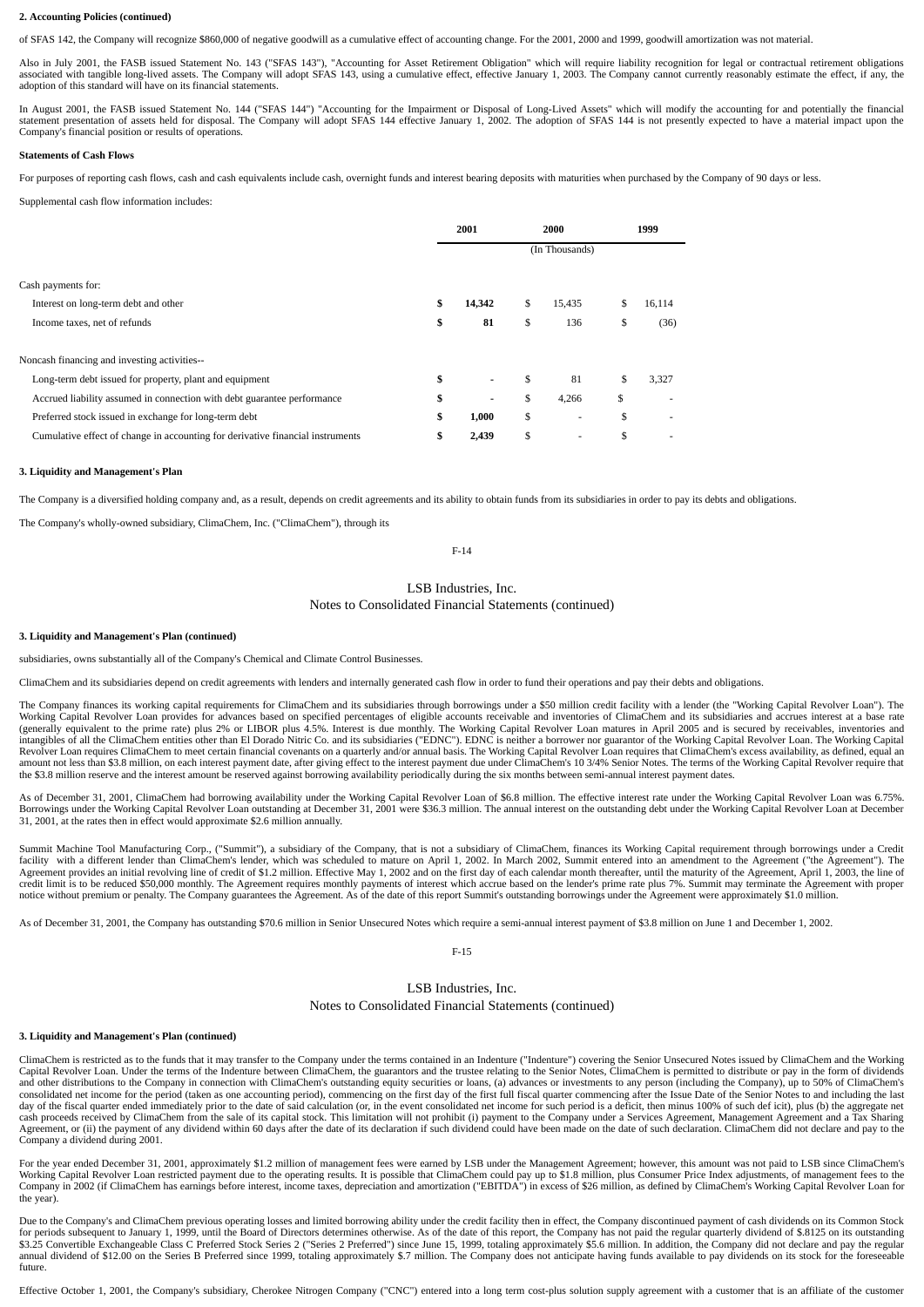discussed below. Under this contract, CNC will supply to this customer its requirements of 83% ammonium nitrate solution from CNC's Cherokee, Alabama manufacturing plant for a term of no less than five (5) years.

F-16

## LSB Industries, Inc.

# Notes to Consolidated Financial Statements (continued)

### **3. Liquidity of Management's Plan (continued)**

On November 1, 2001, the Company's subsidiary, El Dorado Chemical Company ("EDC") entered into a long-term cost-plus industrial grade ammonium nitrate supply agreement ("Supply Agreement") with a customer. Under the Supply Agreement, EDC will supply from it's El Dorado, Arkansas plant approximately 200,000 tons of industrial grade ammonium nitrate per year, which is approximately 90% of the<br>plant's manufacturing ca manufacturing product line, it is expected to provide significant and consistent throughput for the El Dorado Plant and a more constant operating margin.

Management's plan for 2002 anticipates a relatively stable business environment for the Climate Control Business. Based upon the projected order level, it is expected to continue to report positive results.

Management's plan for its Chemical Business is to increase the production level at the El Dorado, Arkansas, plant facility and the Cherokee, Alabama, plants at near practical capacity, improving the 2002 fixed cost absorption and operating results compared to 2001.

The 2002 production level for Industrial Grade Ammonium Nitrate ("IGAN") at the El Dorado plant facility is planned at or near full capacity, the same as in 2001. However, the production level for Agricultural<br>Grade Ammoni AGAN. The increased production plan is based upon Management's assessment of the amount of competitive product available in the Chemical Business agricultural market in the spring of 2002, compared to the same period in 2001. As a result of less competitive AGAN product in the market, and an expanded geographical market due to competitor's plant closings, management believes that the higher sales volume measured in units can be achieved. Sales dollars and related cost of sales will be lower in 2002 since the unit cost of the plant's feed stock, anhydrous ammonia, is lower and the unit sales pr ice is likewise lower than in the prior year.

The Company has planned capital expenditures for 2002 of approximately \$5 million, but such capital expenditures are dependent upon obtaining acceptable financing. The Company will make these expenditures if there is sufficient working capital or available financing. As discussed in Note 13 of Notes to Consolidated Financial Statements, the wastewater program is not yet finally determined but is<br>currently expec

Finally, while there are no assurances that the Company will be successful, ClimaChem, Inc. ("ClimaChem"), a wholly owned subsidiary of the Company, has negotiated a term sheet with

### F-17

# LSB Industries, Inc. Notes to Consolidated Financial Statements (continued)

#### **3. Liquidity of Management's Plan (continued)**

an investor who has a majority block of the ClimaChem 10 3/4% Senior Notes due 2007 (the "Senior Unsecured Notes"). The term sheet provides that, subject to numerous conditions and agreements which are to be determined, af Company and certain of its subsidiaries. Should the closing occur, the Company is to grant to the investor warrants to purchase up to 4.99% of the Company's outstanding common stock, at a nominal price,<br>which warrants shal among other things, negotiation and execution of definitive agreements, approval by the credit committee of the parties making the Loans, completion of the investors due diligence, approval of ClimaChem's working capital lender, and elimination of certain provisions contained in the Indenture covering the Senior Unsecured Notes.

The Company presently believes it can maintain compliance with the covenants of its working capital revolving credit facilities, successfully execute the above plan for 2002 and meet its obligations as they come due; however, there are no assurances to that effect. If the Company does not maintain compliance with the financial or other covenants of its working capital revolving facilities, does not achieve its plan<br>for 2002,

#### **4. Discontinued Operations**

On April 5, 2000, the Board of Directors approved a plan of disposal of the Company's Automotive Products Business ("Automotive"). The sale of Automotive was concluded on May 4, 2000, to Drive Line Technologies ("DLT"). The Company received notes for its net investment of approximately \$8.7 million, and the buyer assumed substantially all of Automotive's liabilities. The operating losses associated with<br>the discontin

The terms of the notes received in the sale called for no payments of principal for the first two years following the close. Interest was to accrue at Wall Street Journal Prime plus 1.0% but was not to be paid until<br>DLT's

F-18

# LSB Industries, Inc.

# Notes to Consolidated Financial Statements (continued)

### **4. Discontinued Operations (continued)**

Due to the terms of the notes received by the Company in connection with the sale of Automotive and the possibility of non-collectibility of those notes, the Company fully reserved the total amount of the notes at the time of sale. In May 2001, DLT agreed to allow its lenders to complete a peaceful repossession of its collateral.

Following the sale of Automotive, the Company remained a guarantor on certain of Automotive's indebtedness. In the fourth quarter of 2000, the Company performed on certain of the equipment note guarantees and in 2001, was required to fund its \$1.0 million guaranty on DLT's revolving credit agreement. The Company acquired certain of this debt from the original lender and in other situations, negotiated revised<br>terms. The Com loss, and that associated with the final adjustment for 2000 operations from the amount accrued as of December 31, 1999, is included in the 2000 net loss from discontinued operations (see Note 13 -Commitments and Contingencies).

Operating results of the discontinued operations for 1999, were as follows (in thousands):

| Revenues                                                  | \$<br>33,405 |
|-----------------------------------------------------------|--------------|
|                                                           |              |
| Cost of sales                                             | 28,915       |
| Selling, general and administrative                       | 10,168       |
| Interest                                                  | 2,449        |
| Loss from discontinued operations before loss on disposal | (8,127)      |
| Loss on disposal                                          | (9,994)      |
| Loss from discontinued operations                         | (18, 121)    |
|                                                           |              |

Revenues of Automotive of \$10.3 million through May 4, 2000 have been excluded from revenues in the accompanying consolidated statement of operations for 2000.

#### **5. Business Disposed Of**

On August 2, 1999, the Company sold substantially all the assets of its wholly owned subsidiary, Total Energy Systems Limited and its subsidiaries ("TES"), of the Chemical Business. Pursuant to the sale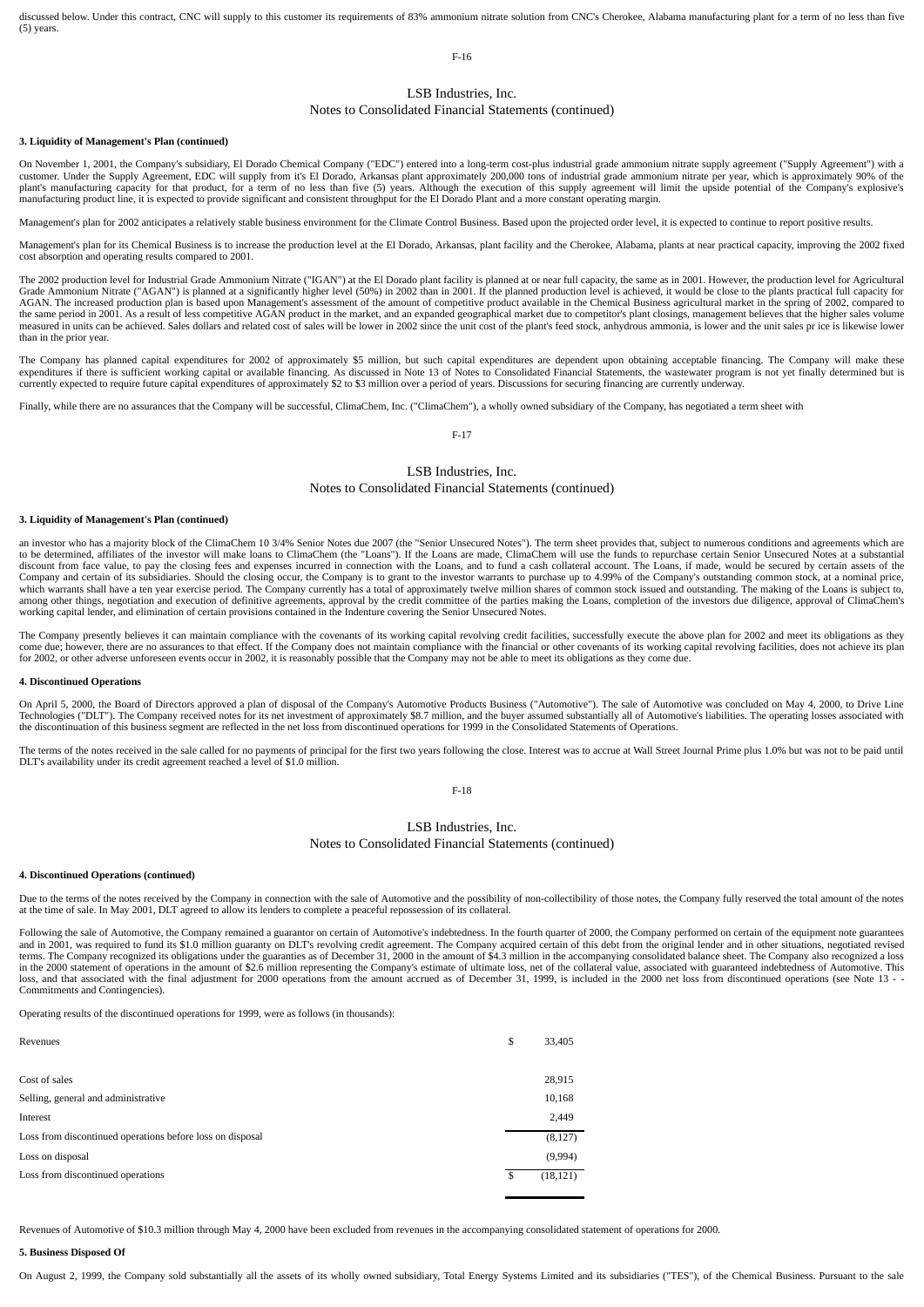agreement, TES retained certain of its liabilities which were liquidated from the proceeds of the sale and the collection of its accounts receivables which were retained. The loss associated with the disposition included i

F-19

# LSB Industries, Inc. Notes to Consolidated Financial Statements (continued)

### **6. Inventories**

Inventories at December 31, 2001 and 2000 consist of:

|                                                         |    | Finished<br>(or Purchased) Goods | <b>Work-in-Process</b><br>(In Thousands) | Raw<br><b>Materials</b> | <b>Total</b> |
|---------------------------------------------------------|----|----------------------------------|------------------------------------------|-------------------------|--------------|
| 2001:                                                   |    |                                  |                                          |                         |              |
| Chemical products                                       | \$ | 11,608                           | \$                                       | \$<br>2,874             | \$<br>14,482 |
| Climate Control products                                |    | 5,459                            | 2,613                                    | 7,405                   | 15,477       |
| Machinery and industrial supplies                       |    | 1,939                            | ٠                                        |                         | 1,939        |
|                                                         |    | 19,006                           | 2,613                                    | 10,279                  | 31,898       |
| Less amount not expected to be realized within one year |    | 831                              | ٠                                        | -                       | 831          |
|                                                         | S  | 18,175                           | \$<br>2,613                              | \$<br>10,279            | \$<br>31,067 |
| 2000 total                                              | \$ | 20,599                           | \$<br>2,962                              | \$<br>9,687             | \$<br>33,248 |
| Less amount not expected to be realized within one year |    | 1,609                            | ۰                                        |                         | 1,609        |
|                                                         | \$ | 18,990                           | \$<br>2,962                              | \$<br>9,687             | \$<br>31,639 |

### **7. Property, Plant and Equipment**

Property, plant and equipment consists of:

|                                                           |    | December 31,   |    |         |  |
|-----------------------------------------------------------|----|----------------|----|---------|--|
|                                                           |    | 2001           |    | 2000    |  |
|                                                           |    | (In Thousands) |    |         |  |
| Land and improvements                                     | \$ | 3,105          | \$ | 3,546   |  |
| Buildings and improvements                                |    | 22,704         |    | 19,295  |  |
| Machinery, equipment and automotive                       |    | 119,796        |    | 132,592 |  |
| Furniture, fixtures and store equipment                   |    | 5,979          |    | 8,632   |  |
| Producing oil and gas properties                          |    | -              |    | 2,391   |  |
|                                                           |    | 151,584        |    | 166,456 |  |
| Less accumulated depreciation, depletion and amortization |    | 74,905         |    | 85,572  |  |
|                                                           |    | 76,679         | \$ | 80,884  |  |

F-20

# LSB Industries, Inc. Notes to Consolidated Financial Statements (continued)

# **8. Long-Term Debt**

### Long-term debt consists of the following:

|                                                                                                                             | December 31.      |                |                   |  |
|-----------------------------------------------------------------------------------------------------------------------------|-------------------|----------------|-------------------|--|
|                                                                                                                             | 2001              | 2000           |                   |  |
|                                                                                                                             |                   | (In Thousands) |                   |  |
| Secured revolving credit facility - ClimaChem (A)                                                                           | \$<br>36,348      | \$             | 32,747            |  |
| Secured revolving credit facility - LSB (B)                                                                                 | 1,342             |                | 1,719             |  |
| 10-3/4% Senior Notes due 2007 (C)                                                                                           | 70,607            |                | 75,335            |  |
| Secured loan with interest payable monthly (D)                                                                              | 1,553             |                | 4,463             |  |
| Other, with interest at rates of 3.45% to 12.80%, most of which is secured by machinery, equipment and real<br>estate $(E)$ | 21,861<br>131,711 |                | 21,741<br>136,005 |  |
| Less current portion of long-term debt                                                                                      | 43,696            |                | 42,101            |  |
| Long-term debt due after one year                                                                                           | \$<br>88,015      | \$             | 93,904            |  |

(A) In April 2001, ClimaChem and its subsidiaries, ("the borrowers"), entered into a new \$50 million credit facility with a new lender (the "Working Capital Revolver Loan") replacing the existing revolving credit facility. The Working Capital Revolver Loan provides for advances based on specified percentages of eligible accounts receivable and inventories of ClimaChem and its subsidiaries and accrues interest at a base rate (generally equivalent to the prime rate) plus 2% or LIBOR plus 4.5%. The effective rate at December 31, 2001 was 6.75%. Interest is due monthly. The facility provides for up to \$8.5 million of letters of credit valuation charges. The Working Capital Revolver Loan matures in April 2005 and is secured by receivables, inventories and intangibles of all the ClimaChem entities other than El Dorado Nitric Co. and its subsidiaries ("EDN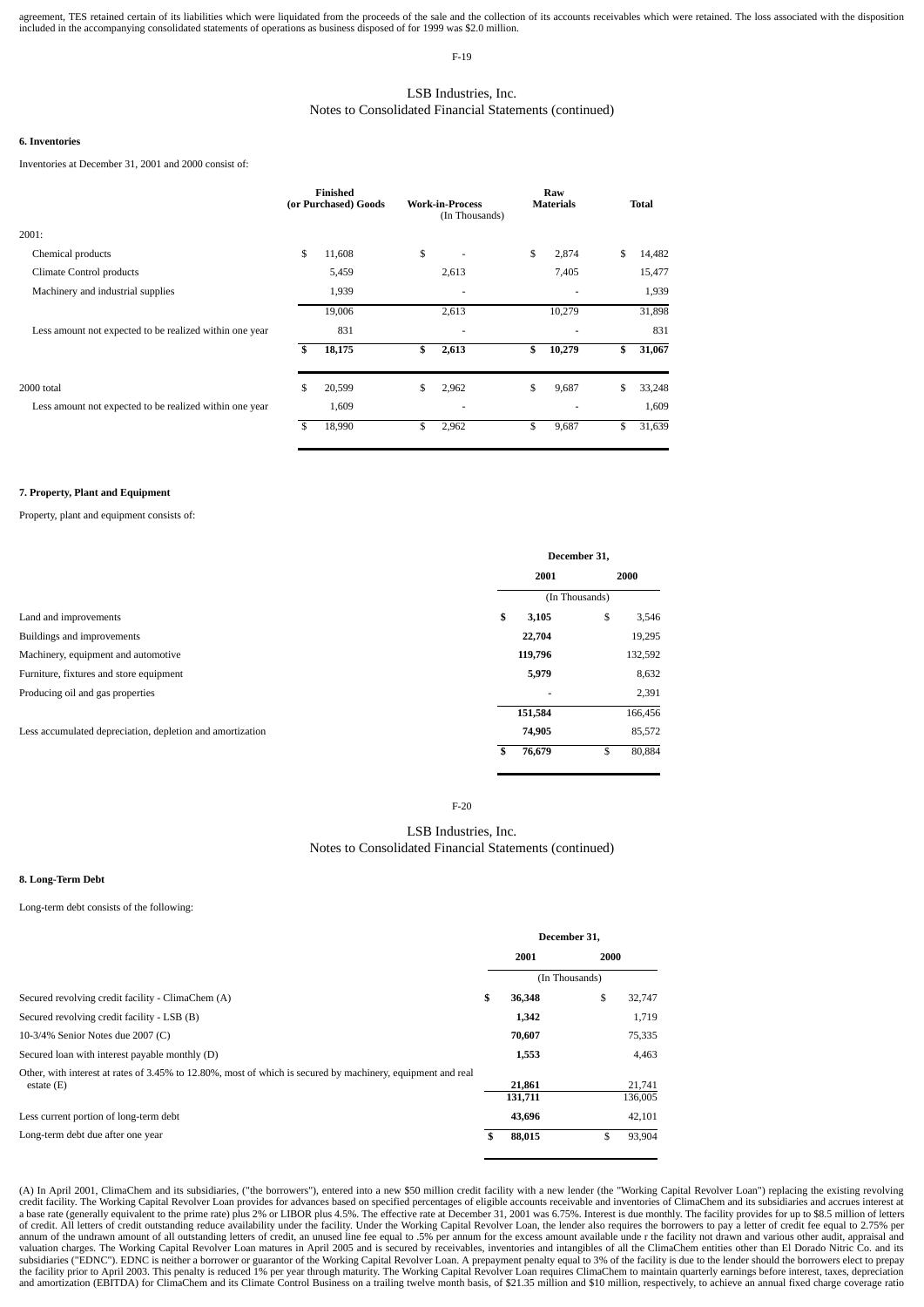of at least 1 to 1 and limits capital expenditures to \$11.1 million annually. The Working Capital Revolver Loan requires the borr owers to have varying minimum amounts of availability under the revolver, prior to and following certain events. These amounts generally increase prior to interest payment due dates of the Senior Notes discussed in (B) below. The Working Capital Revolver Loan also contains covenants<br>that, among other

F-21

# LSB Industries, Inc.

# Notes to Consolidated Financial Statements (continued)

### **8. Long-Term Debt (continued)**

engage in mergers, consolidations or other forms of recapitalization, (v) dispose of assets, and (vi) repurchase ClimaChem's 10-3/4% Senior Notes. The Working Capital Revolver Loan also requires all collections on accounts receivable be made through an account in the name of the lender or their agent and gives the lender the sole discretion to determine whether there has been any material adverse change; as defined, in the financial condition of the borrowers or LSB Industries, Inc., as guarantor, prior to granting additional advances. The lender may, upon an event of default as defined, terminate the Working Capital<br>Revolver

(B) Summit Machine Tool Manufacturing Corp., ("Summit"), a subsidiary of the Company, that is not a subsidiary of ClimaChem, finances its Working Capital requirement through borrowings under a Credit facility with a different lender than ClimaChem's lender, which was scheduled to mature on April 1, 2002. In March 2002, Summit entered into an amendment to the Agreement ("the Agreement"). The<br>Agreement provides an initia credit limit is to be reduced \$50,000 monthly. The Agreement requires monthly payments of interest which accrue based on the lender's prime rate plus 7% (5.5% in December 2001 for an effective rate of 10.25%). Summit may terminate the Agreement with proper notice without premium or penalty. The Company guarantees the Agreement.

(C) In 1997, ClimaChem completed the sale of \$105 million principal amount of 10-3/4% Senior Notes due 2007 (the "Notes"). The Notes bear interest at an annual rate of 10-3/4% payable semiannually in arrears on June 1 and December 1 of each year. The Notes are senior unsecured obligations of ClimaChem and rank equal in right of payment to all existing senior unsecured indebtedness of ClimaChem and its subsidiaries. The Notes are effectively subordinated to all existing and future senior secured indebtedness of ClimaChem.

The Notes were issued pursuant to an Indenture, which contains certain covenants that, among other things, limit the ability of ClimaChem and its subsidiaries to: (i) incur additional indebtedness; (ii) incur additional in

# F-22

# LSB Industries, Inc.

### Notes to Consolidated Financial Statements (continued)

### **8. Long-Term Debt (continued)**

engage in unrelated lines of business; or (vii) engage in mergers, consolidations or the transfer of all or substantially all of the assets of ClimaChem to another person. In addition, in the event of certain asset sales, ClimaChem is required to use the proceeds to reinvest in the Company's business, to repay certain debt or to offer to purchase Notes at 100% of the principal amount thereof, plus accrued and unpaid interest, if any,

Under the terms of the Indenture, ClimaChem cannot transfer funds to subsidiaries of the Company that are not subsidiaries of ClimaChem in the form of cash dividends or other distributions or advances, except for (i) the amount of taxes that ClimaChem would be required to pay if they were not consolidated with the Company, (ii) an amount not to exceed fifty percent (50%) of ClimaChem's cumulative net income from January 1, 1998 through the end of the period for which the calculation is made for the purpose of proposing a dividend payment, and (iii) the amount of direct and indirect costs and expenses incurred by the Company on behalf of ClimaChem pursuant to a certain services agreement and a certain management agreement to which ClimaChem and the Company are parties.

Except as described below, the Notes are not redeemable at ClimaChem's option prior to December 1, 2002. After December 1, 2002, the Notes will be subject to redemption at the option of ClimaChem, in whole or in part, at the redemption prices set forth in the Indenture, plus accrued and unpaid interest thereon, plus liquidated damages, if any, to the applicable redemption date.

In the event of a change of control of the Company or ClimaChem, holders of the Notes will have the right to require ClimaChem to repurchase the Notes, in whole or in part, at a redemption price of 101% of the principal amount thereof, plus accrued and unpaid interest, if any, thereon, plus liquidated damages, if any, to the date of repurchase.

During 2001 and 2000, subsidiaries of the Company repurchased Notes having a face value of approximately \$4.7 million and \$29.7 million, respectively, on the open market for approximately \$2.1 million and \$8.7 million and recognized gains, after writing off approximately \$.1 million and \$.9 million of loan origination costs, of approximately \$2.6 million and \$20.1 million before income taxes, respectively.

ClimaChem is a holding company with no significant assets (other than that related to the notes receivable from LSB and affiliates, specified below), or operations other than its investments in its subsidiaries, and each of its subsidiaries is wholly owned, directly or indirectly. ClimaChem's payment obligations under the Notes are fully, unconditionally and joint and severally guaranteed by all of the existing subsidiaries of ClimaChem, except for EDNC.

## F-23

## LSB Industries, Inc. Notes to Consolidated Financial Statements (continued)

### **8. Long-Term Debt (continued)**

Summarized, consolidated financial information of ClimaChem and its subsidiaries as of December 31, 2001 and 2000 and the results of operations for each of the three years in the period ended December 31, 2001 is as follows:

|                                                       | December 31,   |               |
|-------------------------------------------------------|----------------|---------------|
|                                                       | 2001           | 2000          |
|                                                       | (In Thousands) |               |
| <b>Balance sheet data:</b>                            |                |               |
| Cash and cash equivalents                             | \$<br>309      | \$<br>2,838   |
| Trade accounts receivable, net                        | 41,613         | 45,981        |
| Inventories                                           | 29,959         | 29,020        |
| Supplies and prepaid items                            | 6,014          | 5,989         |
| Deferred income taxes                                 | 2,000          |               |
| Due from LSB and affiliates (1)                       |                | 1,103         |
| Total current assets                                  | 79,895         | 84,931        |
| Property, plant and equipment, net                    | 70,122         | 72,825        |
| Due from LSB and affiliates (1)                       | 14,407         | 14,166        |
| Other assets, net                                     | 14,706         | 17,245        |
| <b>Total assets</b>                                   | \$<br>179,130  | 189,167<br>\$ |
|                                                       |                |               |
| Accounts payable                                      | \$<br>23,530   | \$<br>25,865  |
| Accrued liabilities:                                  |                |               |
| Customer deposits                                     | 512            | 4,545         |
| Accrued losses on firm sales and purchase commitments |                | 4,375         |
|                                                       | 19.944         |               |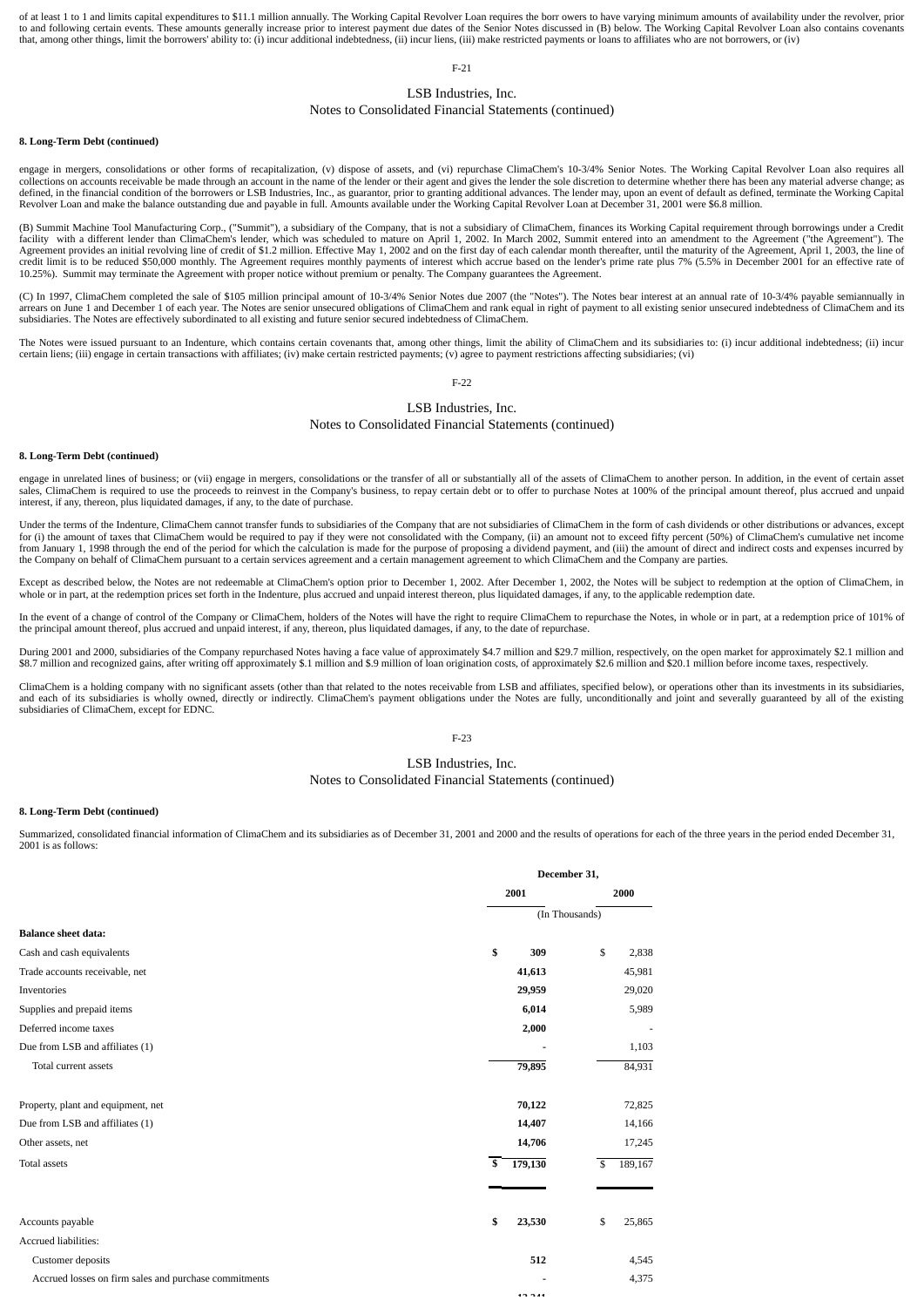| Other                                       | 15,441        | 12,727        |
|---------------------------------------------|---------------|---------------|
| Due to LSB and affiliates (1)               | 1,310         | ۰             |
| Current-portion of long-term debt           | 39,601        | 37,092        |
| Total current liabilities                   | 78,194        | 84,604        |
| Long-term debt                              | 82,301        | 89,064        |
| Other non-current liabilities:              |               |               |
| Accrued losses on firm purchase commitments |               | 3,450         |
| Deferred income taxes                       | 3,120         |               |
| Due to LSB (1)                              | 1,200         | ٠             |
| Other                                       | 5,572         | 2,666         |
|                                             | 9,892         | 6,116         |
| Stockholders' equity                        | 8,743         | 9,383         |
| Total liabilities and stockholders' equity  | 179,130<br>\$ | 189,167<br>\$ |

1.Due from/to LSB and affiliates is eliminated when consolidated with the Company.

F-24

# LSB Industries, Inc. Notes to Consolidated Financial Statements (continued)

## **8. Long-Term Debt (continued)**

|                                                                                            |      | Year Ended December 31, |         |               |                 |
|--------------------------------------------------------------------------------------------|------|-------------------------|---------|---------------|-----------------|
|                                                                                            | 2001 | 2000                    | 1999    |               |                 |
|                                                                                            |      | (In Thousands)          |         |               |                 |
| <b>Operations data:</b>                                                                    |      |                         |         |               |                 |
| Revenues:                                                                                  |      |                         |         |               |                 |
| Net sales                                                                                  |      | \$                      | 330,215 | \$<br>279,972 | \$<br>244,462   |
| Gain on sales of property and equipment                                                    |      |                         | 2,898   | ٠             |                 |
| Interest and other income, net                                                             |      |                         | 1,086   | 1,894         | 2,493           |
|                                                                                            |      |                         | 334,199 | 281,866       | 246,955         |
| Costs and expenses:                                                                        |      |                         |         |               |                 |
| Cost of sales                                                                              |      |                         | 277,797 | 232,495       | 196,095         |
| Selling, general and administrative                                                        |      |                         | 46,014  | 45,932        | 45,618          |
| Interest                                                                                   |      |                         | 13,078  | 13,882        | 14,260          |
| Provision for loss on (benefit from termination of) firm sales and purchase<br>commitments |      |                         | (2,688) | 3,395         | 8,439           |
| Loss on sale and operations of business disposed of                                        |      |                         |         |               | 3,929           |
| Provision for impairment on long-lived assets                                              |      |                         |         |               | 3,913           |
|                                                                                            |      |                         | 334,201 | 295,704       | 272,254         |
| Loss before provision (benefit) for income taxes and extraordinary gains                   |      |                         | (2)     | (13, 838)     | (25, 299)       |
| Provision (benefit) for income taxes                                                       |      |                         |         | 235           | (6, 117)        |
| Loss before extraordinary gains                                                            |      |                         | (2)     | (14,073)      | (19, 182)       |
| Extraordinary gains, net of income taxes                                                   |      |                         | 1,511   | 17,321        |                 |
| Net income (loss)                                                                          |      | \$                      | 1,509   | \$<br>3,248   | \$<br>(19, 182) |

During 2001 and 2000, ClimaChem and certain of its subsidiaries repurchased Senior Unsecured Notes having a face value of approximately \$4.7 million and \$25.2 million and recognized gains of approximately \$1.5 million and \$17.3 million, net of income taxes, respectively.

(D) This agreement, as amended, between a subsidiary of the Company and an institutional lender provided for a loan, the proceeds of which were used in the construction of a nitric acid plant, in the aggregate amount of \$1

This agreement, as amended, contains covenants (i) requiring maintenance of an escalating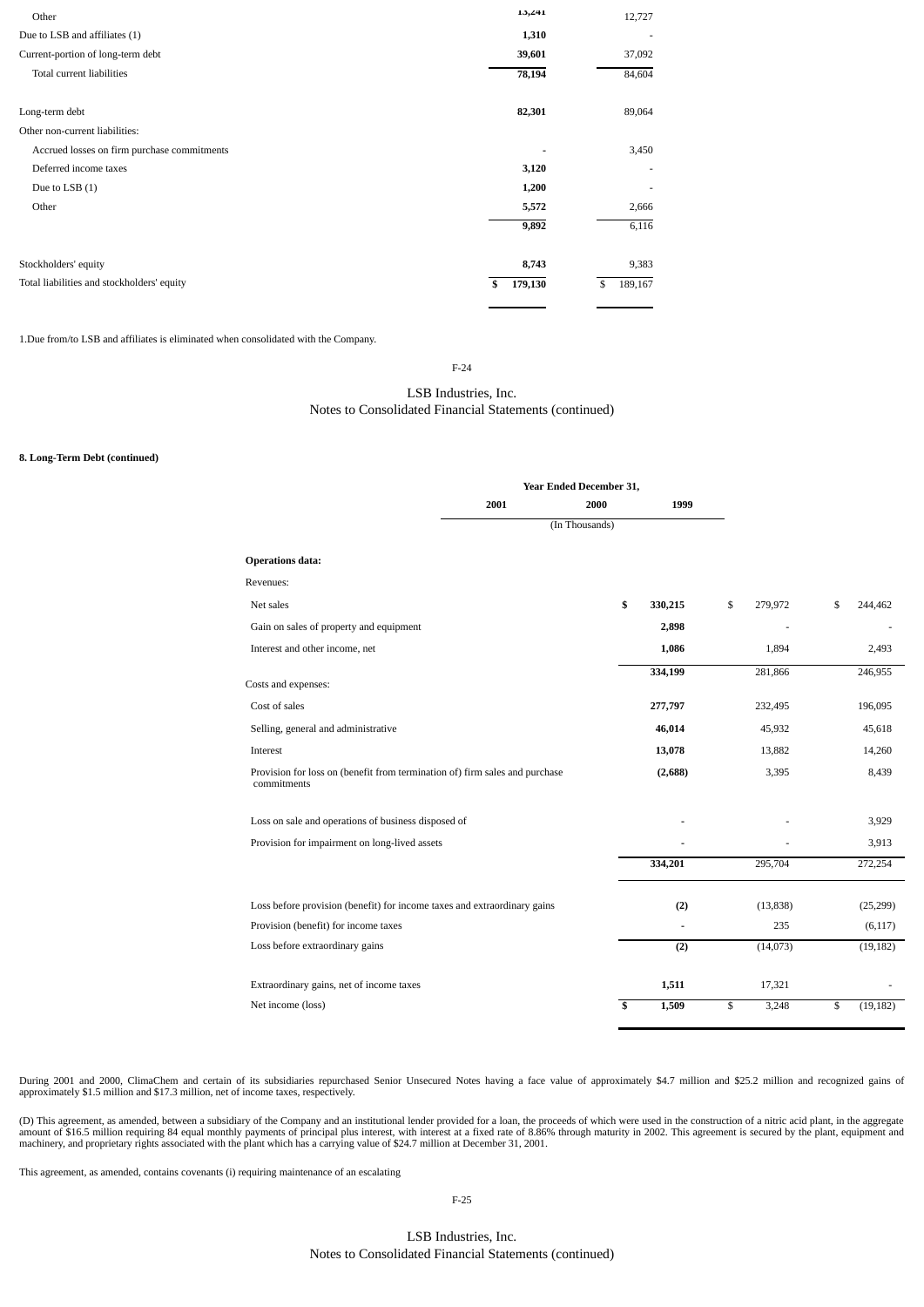## **8. Long-Term Debt (continued)**

tangible net worth, (ii) restricting distributions and dividends, (iii) restricting a change of control of the subsidiary and the Company and (iv) requiring maintenance of a reducing debt to tangible net worth ratio. In August 2001, the lender waived compliance of financial covenants through December 31, 2002.

(E) Includes a \$.4 million note payable (\$1.8 million at December 31, 2000), to an unconsolidated related party. In October 2001, the Company and one of its subsidiaries entered into an agreement whereby the Company issued to the unconsolidated related party 1,000,000 shares of a created series of Series D Convertible Preferred Stock in the Company ("Series D Preferred Stock") as payment of \$1,000,000 against<br>the note, with ea Stock will be paid only after accrued and unpaid dividends are paid on the Company's Series 2 \$3.25 Preferred Stock. The note is unsecured, bears interest at 10.75% per annum payable monthly, and requires repayment in 2002.

Maturities (in thousands) of long-term debt for each of the five years after December 31, 2001 are: 2002--\$43,696; 2003--\$3,929; 2004--\$3,918; 2005--\$1,527; 2006--\$2,523 and thereafter--\$76,118.

## **9. Income Taxes**

The provision for income taxes attributable to continuing operations before extraordinary gains consists of the following:

|          | December 31,                   |    |                          |      |                          |  |  |
|----------|--------------------------------|----|--------------------------|------|--------------------------|--|--|
|          | 2001<br>2000                   |    |                          | 1999 |                          |  |  |
|          | (In Thousands)                 |    |                          |      |                          |  |  |
| Current: |                                |    |                          |      |                          |  |  |
| Federal  | \$<br>$\overline{\phantom{a}}$ | \$ | $\overline{\phantom{a}}$ | \$   | $\overline{\phantom{a}}$ |  |  |
| State    | 55                             |    | 135                      |      | 157                      |  |  |
|          | \$<br>55                       | \$ | 135                      | \$   | 157                      |  |  |
|          |                                |    |                          |      |                          |  |  |

The tax effects of each type of temporary difference and carry forward that are used in computing deferred tax assets and liabilities and the valuation allowance related to deferred tax assets at December 31, 2001 and 2000 are as follows:

F26

# LSB Industries, Inc. Notes to Consolidated Financial Statements (continued)

### **9. Income Taxes (continued)**

|                                                                  | December 31, |                |        |
|------------------------------------------------------------------|--------------|----------------|--------|
|                                                                  | 2001         |                | 2000   |
|                                                                  |              | (In Thousands) |        |
| Deferred tax assets                                              |              |                |        |
| Amounts not deductible for tax purposes:                         |              |                |        |
| Allowance for doubtful accounts                                  | \$<br>2,255  | \$             | 3,532  |
| Asset impairment                                                 | 6,461        |                | 6,363  |
| <b>Accrued liabilities</b>                                       | 1,118        |                | 3,789  |
| Other                                                            | 1,207        |                | 1,071  |
| Capitalization of certain costs as inventory for tax purposes    | 1,236        |                | 1,396  |
| Net operating loss carry forwards                                | 25,861       |                | 25,313 |
| Investment tax and alternative minimum tax credit carry forwards | 793          |                | 793    |
| Total deferred tax assets                                        | 38,931       |                | 42,257 |
| Less valuation allowance on deferred tax assets                  | 28,240       |                | 31,512 |
| Net deferred tax assets                                          | \$<br>10,691 | \$             | 10,745 |
| <b>Deferred tax liabilities</b>                                  |              |                |        |
| Accelerated depreciation used for tax purposes                   | \$<br>8,552  | \$             | 8,606  |
| Inventory basis difference resulting from a business combination | 2,139        |                | 2,139  |
| Total deferred tax liabilities                                   | \$<br>10,691 | \$             | 10,745 |

The Company is able to realize deferred tax assets up to an amount equal to the future reversals of existing taxable temporary differences. The taxable temporary differences will turn around in the loss carry forward period as the differences are depreciated or amortized. Other differences will turn around as the assets are disposed of in the normal course of business.

The differences between the amount of the provision for income taxes and the amount which would result from the application of the federal statutory rate to "Income (loss) from continuing operations before provision for in

F-27

# LSB Industries, Inc. Notes to Consolidated Financial Statements (continued)

**9. Income Taxes (continued)**

|                                                                                                                                                           | <b>Year Ended December 31.</b> |             |   |                |  |                 |  |  |  |
|-----------------------------------------------------------------------------------------------------------------------------------------------------------|--------------------------------|-------------|---|----------------|--|-----------------|--|--|--|
|                                                                                                                                                           |                                | 2001        |   | 2000           |  | 1999            |  |  |  |
|                                                                                                                                                           |                                |             |   | (In Thousands) |  |                 |  |  |  |
| Provision (benefit) for income taxes at federal statutory rate                                                                                            | S                              | 2,113       | S | (3,379)        |  | (11, 021)       |  |  |  |
| Changes in the valuation allowance related to deferred tax assets, net of rate differential                                                               |                                | (3,272)     |   | (12,049)       |  | 16,492          |  |  |  |
| Effect of discontinued operations, extraordinary gains, NOL expirations and other on<br>valuation allowance<br>State income taxes, net of federal benefit |                                | 1.256<br>55 |   | 15.238<br>135  |  | (7, 156)<br>157 |  |  |  |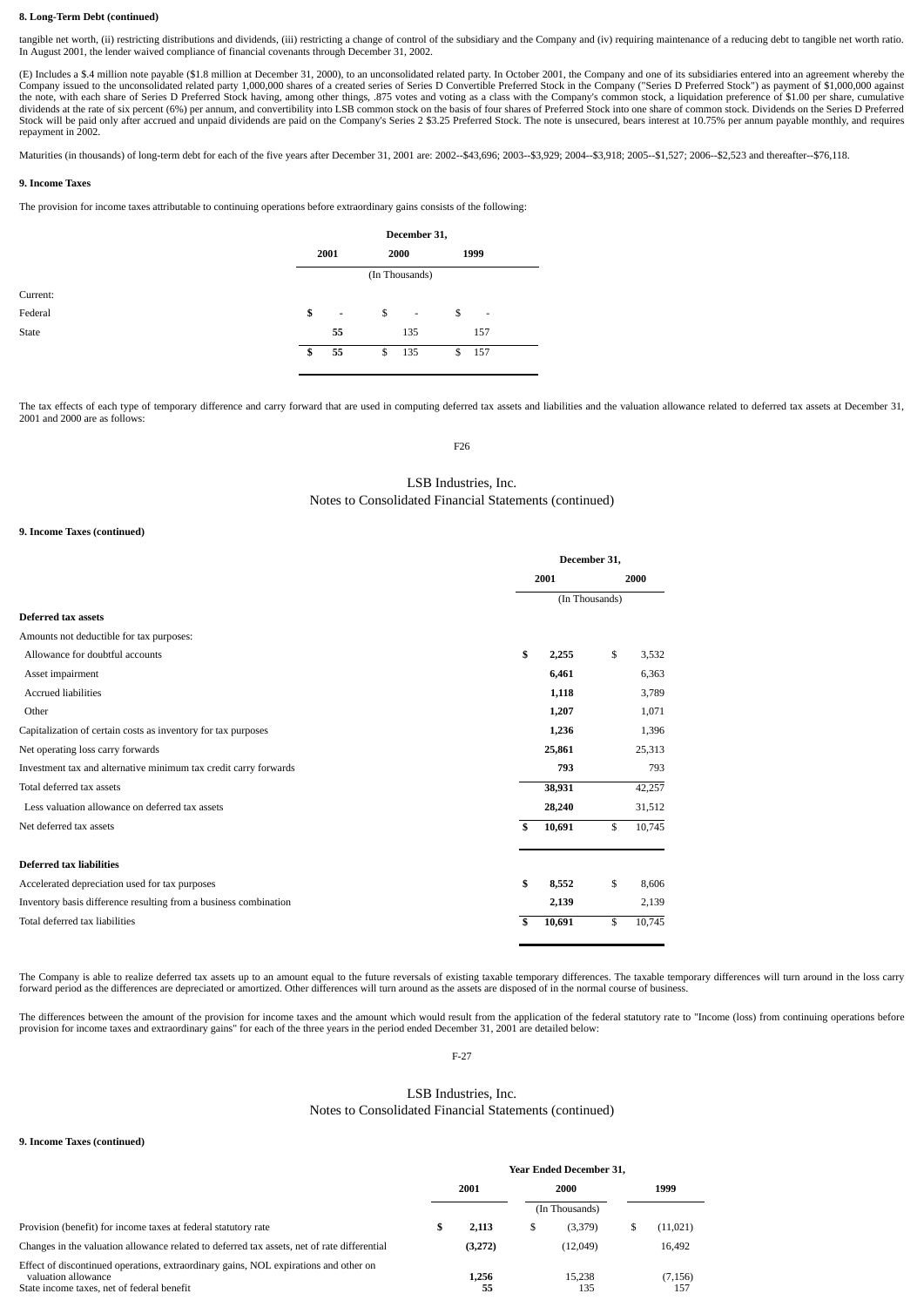| Permanent differences      | (97)                     | 190 | 310   |
|----------------------------|--------------------------|-----|-------|
| Foreign subsidiary loss    | $\overline{\phantom{0}}$ |     | 1.375 |
| Provision for income taxes | 55                       | 135 | 157   |

At December 31, 2001, the Company has regular-tax net operating loss ("NOL") carry forwards of approximately \$66 million (approximately \$38 million alternative minimum tax NOLs).

### **10. Redeemable Preferred Stock**

Each share of the noncumulative redeemable preferred stock, \$100 par value, is convertible into 40 shares of the Company's common stock at any time at the option of the holder; entitles the holder to one vote; and is redeemable at par. The redeemable preferred stock provides for a noncumulative annual dividend of 10%, payable when and as declared.

### **11. Stockholders' Deficit**

### **Stock Options**

The Company has elected to follow Accounting Principles Board Opinion No. 25, "Accounting for Stock Issued to Employees" ("APB 25") and related interpretations in accounting for its employee stock<br>options because, as discu were not developed for use in valuing employee stock options. Under APB 25, because the exercise price of the Company's employee stock options equals the market price of the underlying stock on the date of grant, no compensation expense is generally recognized.

Pro forma information regarding net income and earnings per share is required by Statement 123, which also requires that the information be determined as if the Company has accounted for its employee stock options granted under the fair value method of that Statement. The fair value for these options was estimated at the date of grant using a Black-Scholes option pricing model with the following weighted average assumptions for 2001, 2000 and 1999, respectively: risk-free

F-28

# LSB Industries, Inc.

# Notes to Consolidated Financial Statements (continued)

#### **11. Stockholders' Deficit (continued)**

interest rates of 4.31%, 6.13% and 6.04%; a dividend yield of 0%; volatility factors of the expected market price of the Company's common stock of .95, .55 and .48; and a weighted average expected life of the option of 9.7, 8.1 and 6.9 years.

The Black-Scholes option valuation model was developed for use in estimating the fair value of traded options which have no vesting restrictions and are fully transferable. In addition, option valuation models require the input of highly subjective assumptions including the expected stock price volatility. Because the Company's employee stock options have characteristics significantly different from those of traded options, and because changes in the subjective input assumptions can materially affect the fair value estimate, in management's opinion, the existing models do not necessarily provide a reliable single measure of options, the fair value of its employee stock options.

For purposes of pro forma disclosures, the estimated fair value of the qualified and non-qualified stock options is amortized to expense over the options' vesting period. The Company's pro forma information follows:

|                                              | <b>Year Ended December 31,</b>        |       |    |         |    |          |  |  |
|----------------------------------------------|---------------------------------------|-------|----|---------|----|----------|--|--|
|                                              | 2001                                  |       |    | 2000    |    | 1999     |  |  |
|                                              | (In Thousands, Except Per Share Data) |       |    |         |    |          |  |  |
| Net income (loss) applicable to common stock | \$.                                   | 5.919 |    | \$2,838 | S. | (53,608) |  |  |
| Income (loss) per common share               | \$                                    | .50   | S. | .24     |    | (4.53)   |  |  |

## **Qualified Stock Option Plans**

In 1981, the Company adopted the 1981 Incentive Stock Option Plan (1,350,000 shares), in 1986, the Company adopted the 1986 Incentive Stock Option Plan (1,500,000 shares), in 1993, the Company adopted the 1993 Stock Option and Incentive Plan (850,000 shares) and in 1998 the Company's adopted the 1998 Stock Option Plan (1,000,000 shares). Under these plans, the Company is authorized to grant options to purchase up to 4,700,000 shares of the Company's common stock to key employees of the Company and its subsidiaries. The 1981 and 1986 Incentive Stock Option Plans have expired and, accordingly, no additional options may be 108,000 options outstanding related to these two plans. At December 31, 2001, there are 560,000 options outstanding related to the 1993 Stock Option and Incentive Plan and 987,800 options outstanding relating to the 1998 stock Option and Incentive Plan which continue to be effective. These options become exercisable 20% after one year from date of grant, 40% after two years, 70% after three years, 100% after three year who own 10% or more of the

## F-29

# LSB Industries, Inc. Notes to Consolidated Financial Statements (continued)

## **11. Stockholders' Deficit (continued)**

Company's common stock at the date of grant, the option price is 110% of the market value at the date of grant and the options lapse after five years from the date of grant.

Activity in the Company's qualified stock option plans during each of the three years in the period ended December 31, 2001 is as follows:

|                                                               | 2001       |                                              |      | 2000          |    |                                              | 1999      |                                                 |      |  |
|---------------------------------------------------------------|------------|----------------------------------------------|------|---------------|----|----------------------------------------------|-----------|-------------------------------------------------|------|--|
|                                                               | Shares     | Weighted<br>Average<br><b>Exercise Price</b> |      | <b>Shares</b> |    | Weighted<br>Average<br><b>Exercise Price</b> | Shares    | Weighted<br>Average<br><b>Exercise</b><br>Price |      |  |
| Outstanding at beginning of year                              | 1,740,500  | \$                                           | 2.69 | 1,985,500     | \$ | 2.73                                         | 987,500   | \$                                              | 4.23 |  |
| Granted                                                       | 232,500    |                                              | 2.75 |               |    | ٠                                            | 1,015,500 |                                                 | 1.29 |  |
| Exercised                                                     | (20, 400)  |                                              | 1.19 |               |    |                                              |           |                                                 |      |  |
| Canceled, forfeited or expired                                | (296, 800) |                                              | 4.51 | (245,000)     |    | 3.02                                         | (17,500)  |                                                 | 3.38 |  |
| Outstanding at end of year                                    | 1,655,800  | S.                                           | 2.39 | 1,740,500     | S  | 2.69                                         | 1,985,500 | \$                                              | 2.73 |  |
| Exercisable at end of year                                    | 879,100    | \$                                           | 2.98 | 1,010,100     | \$ | 3.71                                         | 756,250   | \$                                              | 4.01 |  |
| Weighted average fair value of options granted<br>during year |            |                                              | 2.40 |               |    | NA                                           |           | \$                                              | .71  |  |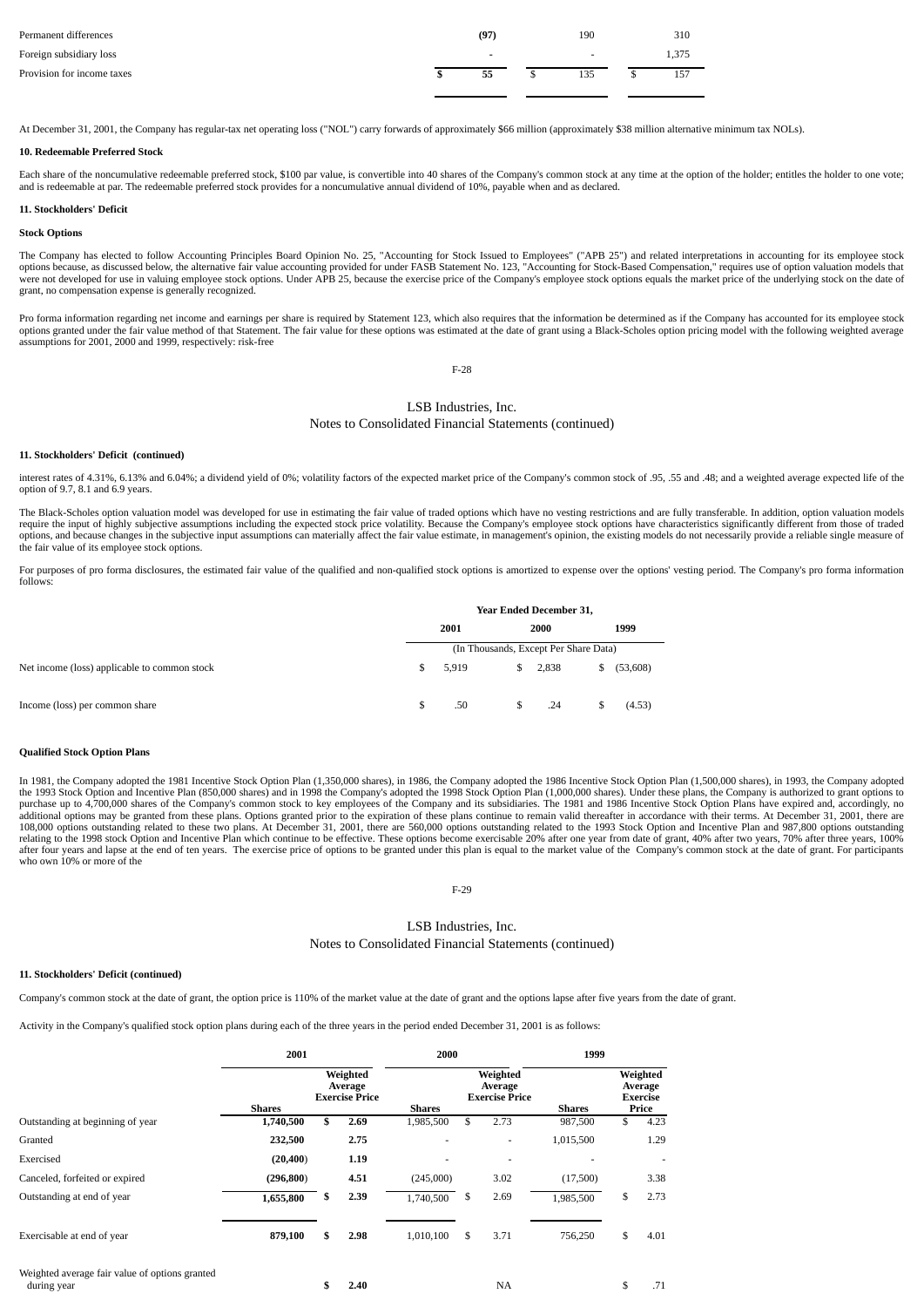Outstanding options to acquire 1,641,800 shares of stock at December 31, 2001 had exercise prices ranging from \$1.25 to \$4.88 per share (865,100 of which are exercisable at a weighted average price of \$2.88 per share) and had a weighted average exercise price of \$2.33 and remaining contractual life of 6.1 years. The balance of options outstanding at December 31, 2001 had an exercise price of \$9.00 per share (all of<br>which are

F-30

#### LSB Industries, Inc.

#### Notes to Consolidated Financial Statements (continued)

#### **11. Stockholders' Deficit (continued)**

#### **Non-Qualified Stock Option Plans**

The Company's Board of Directors approved the grants of non-qualified stock options to the Company's outside directors, the President and certain key employees, as detailed below. The option prices are generally based on the market value of the Company's common stock at the dates of grants.

These options have vesting terms and lives specific to each grant but generally vest over 48 months and expire five or ten years from the grant date. In 1993, the Company adopted the 1993 non-employee Director Stock Option Plan (the "Outside Director Plan"). The Outside Director Plan authorizes the grant of non-qualified stock options to each member of the Company's Board of Directors who is not an officer or employee of the Company or its subsidiaries. The maximum number of shares of common stock of the Company that may be issued under the Outside Director Plan is 150,000 shares (subject to adjustment as provided in the Outside Director Plan).

The Company shall automatically grant to each outside director an option to acquire 5,000 shares of the Company's common stock on April 30 following the end of each of the Company's fiscal years in which the Company realizes net income of \$9.2 million or more for such fiscal year. The exercise price for an option granted under this plan shall be the fair market value of the shares of common stock at the time the the the te the date such option was granted. During 2001 and 2000, there were no options granted under this plan. During 1999, the Company granted 120,000 options under the Outside Director Plan.

In 1999, the Board of Directors granted 596,500 stock options that vest over 48 months and have contractual lives of either five or ten years. In 2000, the Board of Directors granted 185,000 to a former employee of the Company to replace the options this individual held prior to leaving the Company. These options were fully vested at the date of grant and 100,000 of these options expire nine years from the date of grant a

F-31

#### LSB Industries, Inc. Notes to Consolidated Financial Statements (continued)

#### **11. Stockholders' Deficit (continued)**

Activity in the Company's non-qualified stock option plans during each of the three years in the period ended December 31, 2001 is as follows:

|                                                               | 2001          |                                              |      |           | 2000 |                                              | 1999      |    |                                              |  |
|---------------------------------------------------------------|---------------|----------------------------------------------|------|-----------|------|----------------------------------------------|-----------|----|----------------------------------------------|--|
|                                                               | <b>Shares</b> | Weighted<br><b>Average Exercise</b><br>Price |      |           |      | Weighted<br><b>Average Exercise</b><br>Price | Shares    |    | Weighted<br><b>Average Exercise</b><br>Price |  |
| Outstanding at beginning of year                              | 1,175,500     |                                              | 2.46 | 1,103,500 | \$   | 2.36                                         | 560,000   | \$ | 3.82                                         |  |
| Granted                                                       | 102,500       |                                              | 2.73 | 185,000   |      | 2.82                                         | 716,500   |    | 1.30                                         |  |
| Exercised                                                     | (15,000)      |                                              | 1.25 |           |      |                                              |           |    |                                              |  |
| Surrendered, forfeited, or expired                            | (55,000)      |                                              | 6.37 | (113,000) |      | 2.06                                         | (173,000) |    | 2.70                                         |  |
| Outstanding at end of year                                    | 1,208,000     | \$                                           | 2.32 | 1,175,500 | \$   | 2.46                                         | 1,103,500 | S  | 2.36                                         |  |
| Exercisable at end of year                                    | 694,400       |                                              | 2.47 | 617.900   | \$   | 2.90                                         | 210,900   | \$ | 3.57                                         |  |
| Weighted average fair value of<br>options granted during year |               |                                              | 2.44 |           | J.   | .64                                          |           | J. | .69                                          |  |

Outstanding options to acquire 1,203,000 shares of stock at December 31, 2001 had exercise prices ranging from \$1.25 to \$4.54 per share (689,400 of which are exercisable at a weighted average price of \$2.45 per share) and had a weighted average exercise price of \$2.31 and remaining contractual life of 6.6 years. The balance of options outstanding at December 31, 2001 had an exercise price of \$5.36 per share (all of<br>which are

#### **Preferred Share Purchase Rights**

In January 1999, the Company's Board of Directors approved the renewal (the "Renewed Rights Plan") of the Company's existing Preferred Share Purchase Rights Plan ("Existing Rights Plan") and declared a<br>dividend distributio expiration date. The Renewed Preferred Rights are designed to ensure that all of the Company's stockholders receive fair and equal treatment in the event of a proposed takeover or abusive tender offer

The Renewed Preferred Rights are generally exercisable when a person or group, other than the Company's Chairman and his affiliates, acquire beneficial ownership of 20% or more of the Company's common<br>stock (such a person (1/100) of a share of a new series of participating preferred stock at an exercise price of \$20. Following the acquisition by the Acquirer of

F-32

#### LSB Industries, Inc.

Notes to Consolidated Financial Statements (continued)

#### **11. Stockholders' Deficit (continued)**

beneficial ownership of 20% or more of the Company's common stock, and prior to the acquisition of 50% or more of the Company's common stock by the Acquirer, the Company's Board of Directors may exchange all or a portion of the Renewed Preferred Rights (other than Renewed Preferred Rights owned by the Acquirer) for the Company's common stock at the rate of one share of common stock per Renewed<br>Preferred Right. Fol entitle its holder to purchase a number of the Company's common shares having a market value of two times the Renewed Preferred Right's exercise price in lieu of the new preferred stock.

If the Company is acquired, each Renewed Preferred Right (other than the Renewed Preferred Rights owned by the Acquirer) will entitle its holder to purchase a number of the Acquirer's common shares having a market value at the time of two times the Renewed Preferred Right's exercise price.

Prior to the acquisition by the Acquirer of beneficial ownership of 20% or more of the Company's stock, the Company's Board of Directors may redeem the Renewed Preferred Rights for \$.01 per Renewed Preferred Right.

#### **12. Non-Redeemable Preferred Stock**

The 20,000 shares of Series B cumulative, convertible preferred stock, \$100 par value, are convertible, in whole or in part, into 666,666 shares of the Company's common stock (33.3333 shares of common stock for each share of preferred stock) at any time at the option of the holder and entitles the holder to one vote per share. The Series B preferred stock provides for annual cumulative dividends of 12% from date of issue, payable when and as declared. At December 31, 2001, \$.5 million of dividends (\$24 per share) on the Series B preferred stock were in arrears.

The Class C preferred stock, designated as a \$3.25 convertible exchangeable Class C preferred stock, Series 2, has no par value ("Series 2 Preferred"). The Series 2 Preferred has a liquidation preference of \$50.00 per share plus accrued and unpaid dividends and is convertible at the option of the holder at any time, unless previously redeemed, into common stock of the Company at an initial conversion price of \$11.55 per share (equivalent to a conversion rate of approximately 4.3 shares of common stock for each share of Series 2 Preferred), subject to adjustment under certain conditions. Upon the mailing of notice of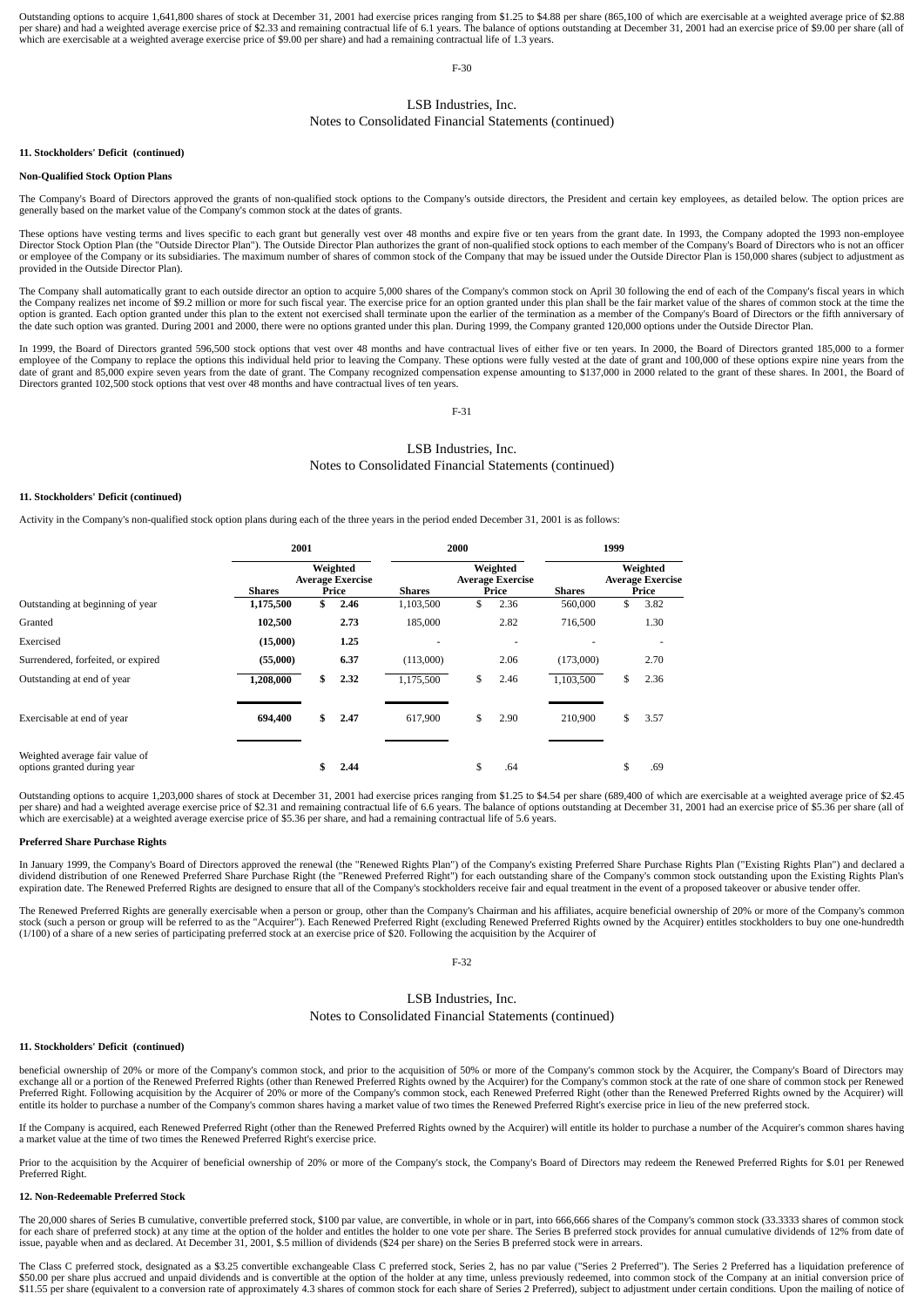certain corporate actions, holders will have special conversion rights for a 45-day period.

The Series 2 Preferred is redeemable at the option of the Company, in whole or in part, at prices decreasing annually to \$50.00 per share on or after June 15, 2003, plus accrued and unpaid dividends to the redemption date. The redemption price at December 31, 2001 was \$50.65 per share. Dividends on the Series 2 Preferred are cumulative and are payable quarterly in arrears. At December 31, 2001, \$5.1 million of dividends (\$8.125 per share) on the Series 2 Preferred were in arrears.

F-33

#### LSB Industries, Inc.

#### Notes to Consolidated Financial Statements (continued)

#### **12. Non-Redeemable Preferred Stock (continued)**

The Series 2 Preferred also is exchangeable in whole, but not in part, at the option of the Company on any dividend payment date for the Company's 6.50% Convertible Subordinated Debentures due 2018 (the "Debentures") at the rate of \$50.00 principal amount of Debentures for each share of Series 2 Preferred. Interest on the Debentures, if issued, will be payable semiannually in arrears. The Debentures will, if<br>issued, conta Debentures initially issued, commencing June 15, 2003 (or the June 15 following their issuance, if later).

The 1,000,000 shares of Class C preferred stock, designated as Series D 6% cumulative, convertible Class C preferred stock ("Series D Preferred"), have no par value and are convertible, in whole or in part, into 250,000 shares of the Company's common stock (1 share of common stock for 4 shares of preferred stock) at any time at the option of the holder. Dividends on the Series D Preferred are cumulative and payable annually in arr

At December 31, 2001, the Company is authorized to issue an additional 3,200 shares of \$100 par value preferred stock and an additional 3,371,450 shares of no par value preferred stock. Upon issuance, the Board of Directors of the Company will determine the specific terms and conditions of such preferred stock.

As of December 31, 2001, the Company had reserved approximately \$3.6 million shares of common stock issuable upon conversion upon conversion of preferred stock.

#### **13. Commitments and Contingencies**

#### **Operating Leases**

The Company leases certain property, plant and equipment under non-cancelable operating leases. Future minimum payments on operating leases, including the Nitric Acid Project and Purchase Commitment discussed below with initial or remaining terms of one year or more at December 31, 2001 are as follows:

|            | (In Thousands) |
|------------|----------------|
| 2002       | \$<br>10,469   |
| 2003       | 10,215         |
| 2004       | 15,274         |
| 2005       | 4,218          |
| 2006       | 9,904          |
| Thereafter | 33,837         |
|            | \$<br>83,917   |
|            |                |

F-34

#### LSB Industries, Inc. Notes to Consolidated Financial Statements (continued)

#### **13. Commitments and Contingencies (continued)**

Rent expense under all operating lease agreements, including month-to-month leases, was \$15,909,000 in 2001, \$12,436,000 in 2000 and \$8,247,000 in 1999. Renewal options are available under certain of the lease agreements for various periods at approximately the existing annual rental amounts. Rent expense paid to related parties was \$45,000 in 2001, 2000 and 1999.

#### **Nitric Acid Project**

The Company's wholly owned subsidiary, EDNC, operates a nitric acid plant (the "Baytown Plant") at Bayer's Baytown, Texas chemical facility in accordance with a series of agreements with Bayer Corporation ("Bayer") (collectively, the "Bayer Agreement"). Under the Bayer Agreement, EDNC converts ammonia supplied by Bayer into nitric acid based on a cost plus arrangement. Under the terms of the Bayer Agreement, EDNC is leasing the Baytown Plant pursuant to a leveraged lease from an unrelated third party with an initial lease term of ten years. The schedule of future minimum payments on operating leases<br>above includes \$ against renewal. EDNC's ability to perform on its lease commitments is contingent upon Bayer's performance under the Bayer Agreement. A subsidiary of the Company has guaranteed the performance of<br>EDNC's obligations under t

#### **Purchase and Sales Commitments**

In June 2001, the Company reached an agreement with its supplier of anhydrous ammonia whereby the former long-term purchase commitment was terminated effective June 30, 2001. Under the new agreement, the Chemical Business will purchase 100% of its requirements, whatever the Company may determine them to be, excluding any amounts supplied by others for tolling at market price plus<br>transportation to the Chemic also enters into agreements with suppliers of raw materials which require the Company to provide finished goods in exchange therefore. The Company did not have a significant commitment to provide finished goods with its suppliers under these exchange agreements at December 31, 2001.

In 1995, a subsidiary of the Company entered into a product supply agreement with a third party whereby the subsidiary is required to make monthly facility fee and other payments which aggregate \$79,068. In return for this payment, the subsidiary is entitled to certain quantities of compressed oxygen produced by the third party. Except in circumstances as defined by the agreement, the monthly payment is payable regardless of however, the subsidiary can currently terminate the agreement without cause at a cost of approximately \$4.5 million. Based on the subsidiary's estimate of compressed oxygen demands of the plant, the cost of the oxygen

F-35

LSB Industries, Inc. Notes to Consolidated Financial Statements (continued)

#### **13. Commitments and Contingencies (continued)**

under this agreement is expected to be favorable compared to floating market prices. Purchases under this agreement aggregated \$959,000, \$933,000, and \$912,000 in 2001, 2000, and 1999, respectively. At December 31, 2001, the Company has a standby letter of credit outstanding related to its Climate Control Business of approximately \$1 million.

Effective October 1, 2001, the Company's subsidiary, Cherokee Nitrogen Company ("CNC") entered into a long term 83% ammonium nitrate solution supply agreement with a third party ("Solution<br>Agreement"). Under the Solution A than five (5) years on a cost plus basis.

On November 1, 2001, the Company's subsidiary, El Dorado Chemical Company ("EDC") entered into a long term cost-plus industrial grade ammonium nitrate supply agreement ("Supply Agreement") with a third party. Under the Supply Agreement, EDC will supply from it's El Dorado, Arkansas plant approximately 200,000 tons of industrial grade ammonium nitrate per year, which is approximately 90% of the plant's manufacturing capacity for that product, for a term of no less than five (5) years.

#### **Legal Matters**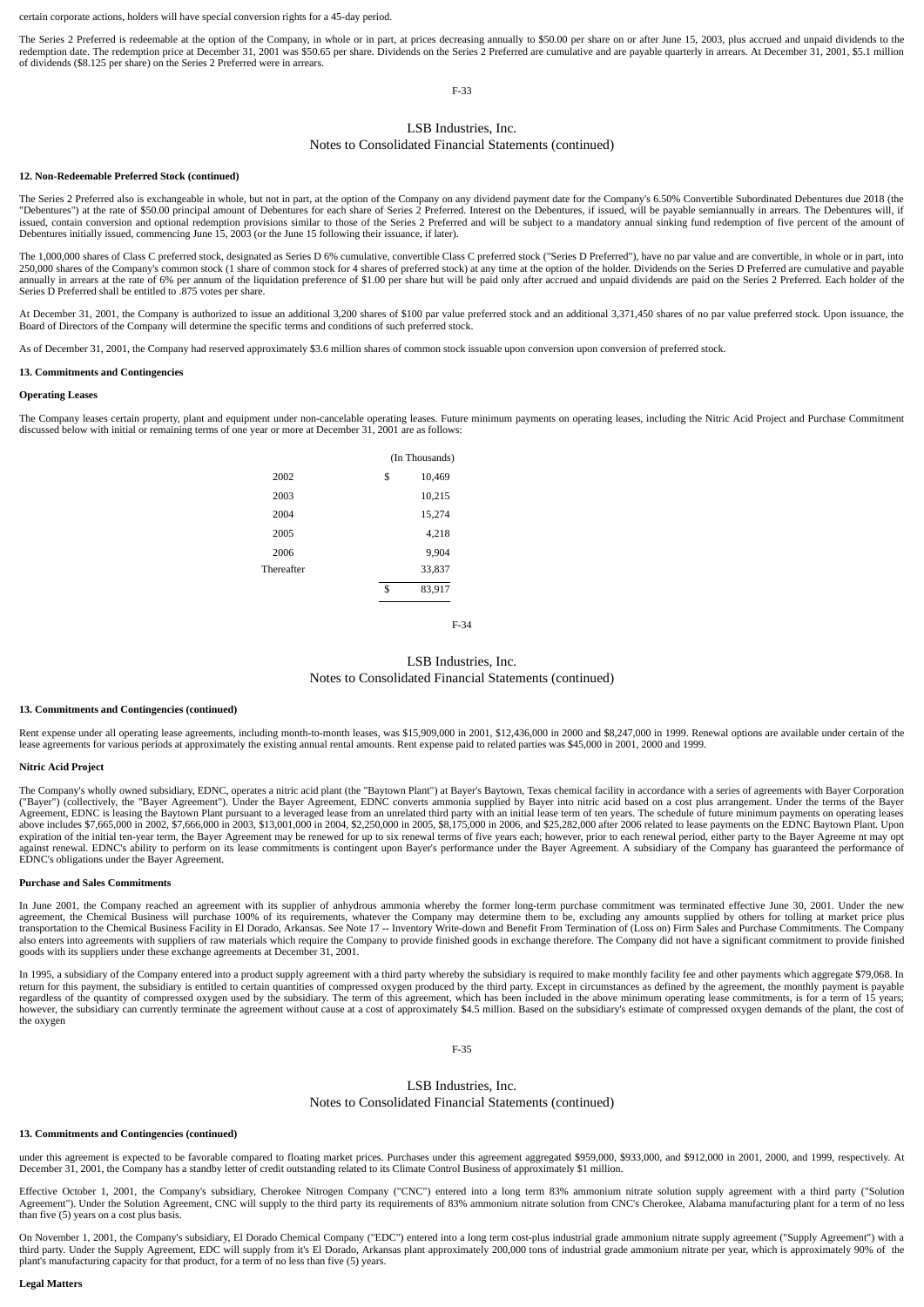#### Following is a summary of certain legal actions involving the Company:

A. In 1987, the U.S. Environmental Protection Agency ("EPA") notified one of the Company's former subsidiaries, along with numerous other companies, of potential responsibility for clean-up of a waste disposal site in Oklahoma. In 1990, the EPA added the site to the National Priorities List. Following the remedial investigation and feasibility study, in 1992 the Regional Administrator of the EPA signed the<br>Record of Dec proposals which would have entailed a collective payment by the subsidiaries of \$47,000. The site owner rejected this offer and proposed a counteroffer of \$245,000 plus a reopener for costs over \$12.5 million. The EPA rejected the Company's subsidiary's offer, allocating 60% of the cleanup costs to the potentially responsible parties and 40% to the site operator. The EPA estimated the total cleanup cost s at \$10.1<br>million as of August 1997, the site owner issued an "invitation to settle" to various parties, alleging the total cleanup costs at the site may exceed \$22 million. No legal action has yet been filed. The amount of the cost associated with the clean-up of the site is unknown due to continuing changes in the estimated total cost of clean-up of the site and the percentage of the total waste which was alleged to have been contributed to the Site indemnification by the purchaser

F-36

#### LSB Industries, Inc. Notes to Consolidated Financial Statements (continued)

#### **13. Commitments and Contingencies (continued)**

of the Automotive Business. In March, 2001, the Company sold to the purchaser of the Automotive Business all of the stock of the corporate entity that formerly comprised the Automotive Business. Accordingly, the Company believes that to the extent that its former Automotive Business is ultimately determined to be a contributor to the site, if at all, the Company may again become a responsible party.

B. The Company and its operations are subject to numerous environmental laws ("Environmental Laws") and to other federal, state and local laws regarding health and safety matters ("Health Laws"). In particular, the manufacture and distribution of chemical products are activities which entail environmental risks and impose obligations under the Environmental Laws and the Health Laws, many of which<br>provide for substanti or penalties for violation of such laws. The Environmental Laws and Health Laws and enforcement policies thereunder relating to the Chemical Business have in the past resulted, and could in the future result, in penalties, cleanup costs, or other liabilities relating to the handling, manufacture, use, emission, discharge or disposal of pollutants or other substances at or from the Company's facilities or th e use or disposal<br>of Chemical Business could be required to make significant additional site or operational modifications at the El Dorado Facility, involving substantial expenditures.

The Chemical Business entered into a consent administrative order with the Arkansas Department of Environmental Quality ("ADEQ") in August, 1998 (the "Wastewater Consent Order"). The Wastewater Consent Order recognized the presence of nitrate contamination in the shallow groundwater and required installation of an interim groundwater bioremediation treatment system. The bioremediation was not successful in achieving denitrification. The Chemical Business prepared a report to the ADEQ regarding field testing of the shallow groundwater with a plan for quarterly sampling of the monitor wells. Upon completion of th minimization activities.

The Wastewater Consent Order also required certain improvements in the wastewater collection and treatment system to be completed by October 2001. In September 2001, ADEQ proposed and the Company's subsidiary agreed that in lieu of the Wastewater Consent Order, ADEQ will issue a renewal permit establishing new, more restrictive effluent limits. The Company believes that the new permit will establish new deadlines, which the Company's subsidiary believes will allow a minimum of three years for the El Dorado plant to come into compliance with the new

F-37

#### LSB Industries, Inc. Notes to Consolidated Financial Statements (continued)

#### **13. Commitments and Contingencies (continued)**

limits. Alternative methods for meeting these requirements are continuing to be examined by the Chemical Business. The Company believes, although there can be no assurance, that any such new effluent limits would not have a material adverse effect on the Company; however, should the facility be unable to operate in compliance with the new limits, such would have a material adverse effect upon the financial position and operating results of the Company and may result in the recognition of impairment of certain long-lived assets.

The wastewater program is not yet finally determined but is currently expected to require future capital expenditures of approximately \$2 to \$3 million over a period of years. Discussions for securing financing are currently underway.

In September, 2001, the large equalization pond located at the Chemical Business' El Dorado, Arkansas manufacturing facility was drained to accommodate repairs to a corroded underground discharge pipe.<br>This event began whe discharge, however, the sustained discharge was allegedly out of compliance with the mass effluent limits curtained in the permit. The ADEQ has offered a civil penalty for this event of \$190,000 by means of a proposed Consent Administrative Order. The Chemical Business believes that the proposed penalty amount is far in excess of the amount warranted and has requested further discussions with the ADEQ regarding a proposed civil penalty applicable to this discharge event.

In February, 2002, Slurry Explosive Corporation ("Slurry") received a proposed consent administrative order ("Slurry Consent Order") from the Kansas Department of Health and Environment ("KDHE"),<br>regarding Slurry's Hallowe contamination in the lake adjacent to the Hallowell Facility. There are no known users of the groundwater in the area. The adjacent lake is used for fishing. The Slurry Consent Order also provides that Slurry has not verified the presence of such contaminants. Under the terms of the draft Slurry Consent Order, Slurry would be required a) to submit an environmental assessment work plan to the KDHE for review and approval, b) to agree with the KDHE as to any required corrective actions to be performed at the Hallowell Facility, and c) to provide reports to the KDHE, all of the preceding in accordance with the time frames<br>and format adverse effect on the Company.

From March, 2001, through January, 2002, the Chemical Business experienced eleven alleged air emissions violations. One of the alleged violations involved a malfunctioning continuous air emissions monitor,<br>one of the alleg

F-38

#### LSB Industries, Inc.

Notes to Consolidated Financial Statements (continued)

#### **13. Commitments and Contingencies (continued)**

alleged violations involved air emissions point source tests that were allegedly performed in a manner not in compliance with testing procedures, two of the alleged violations involved tests that failed to meet<br>emissions c negotiations regarding applicable penalties for certain of these violations. On March 5, 2002, the Chemical Business received a letter from the ADEQ outlining the above alleged violations which based on past experience, is, as a preliminary step to proposing a Consent Administrative Order. The Chemical Business anticipates that it will enter into a Consent Administrative Order with the ADEQ to resolve the above<br>alleged violati

C. Due to certain alleged violations of explosives storage and related regulations, in February 2002, the government regulator of explosives companies, Bureau of Alcohol, Tobacco and Firearms ("BATF"), the state of Alcohol certain explosives products and confiscated certain high explosives inventory. The license revocation order was upheld by an administrative law judge after an administrative trial. Slurry is currently reviewing its<br>legal a Slurry. Slurry is complying with such subpoena. A different subsidiary of the Company in the explosive business has filed an application with the BATF to obtain a manufacturing license for the Hallowell Slurry. Slurry is c Facility. There is no assurance that the subsidiary will be able to obtain such license. Since February 2002, Slurry continued to manufacture certain non-explosive products at its Hallowell Facility. The Company has other production facilities where it can produce some explosives products to service its customers. It is not presently known whether the Company will be allowed to resume use of all of its long-lived asset<br>(net book v matter is not presently known. For the year ended December 31, 2001 the Company recognized a loss of \$250,000 related to inventory existing at December 31, 2001, not presently expected to be recovered. The<br>estimate of ulti \$21.8, \$18.2 and \$15.8 million, respectively.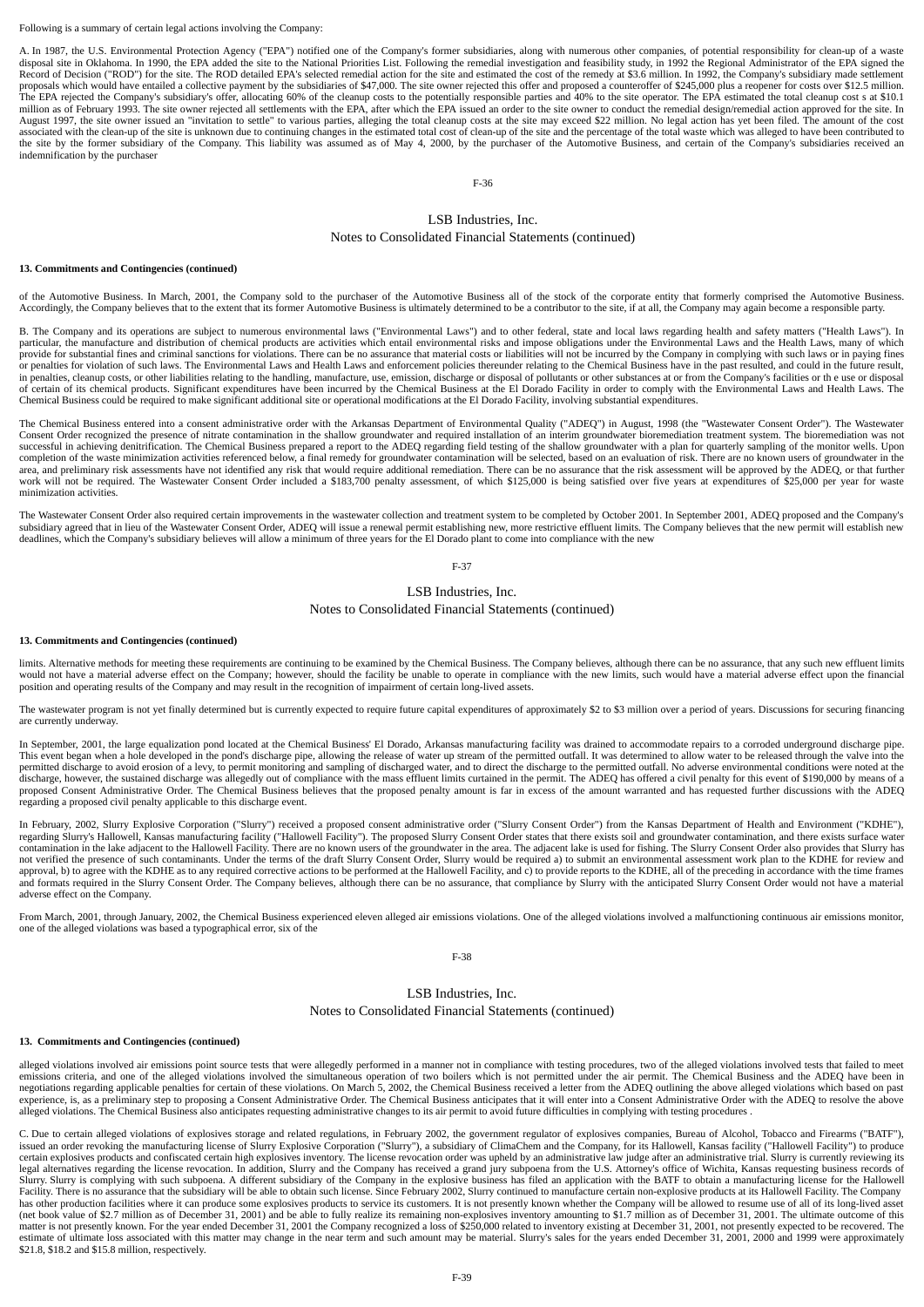#### LSB Industries, Inc. Notes to Consolidated Financial Statements (continued)

#### **13. Commitments and Contingencies (continued)**

The Company has several contingencies, including those set forth above, that could impact its liquidity in the event that the Company is unsuccessful in defending against the claimants or possible claimants. Although management does not anticipate that these claims or possible claims will result in substantial adverse impacts on its liquidity, it is not possible to determine the ultimate outcome.

#### **Other**

In 1989 and 1991, the Company entered into severance agreements with certain of its executive officers that become effective after the occurrence of a change in control, as defined, if the Company substantially changes or terminates the officer's employment or if the officer becomes incapacitated. These agreements require the Company to pay the executive officers an amount equal to 2.9 times their average annual to 2.9 times thei base compensation, as defined, upon such termination. As of December 31, 2001, severance payments required would amount to \$4.3 million.

The Company has retained certain risks associated with its operations, choosing to self-insure up to various specified amounts under its health program. The Company reviews the program on at least a quarterly basis to bala

#### **14. Employee Benefit Plan**

The Company sponsors a retirement plan under Section 401(k) of the Internal Revenue Code under which participation is available to substantially all full-time employees. The Company does not presently contribute to this plan except for EDC union employees and EDNC employees.

#### **15. Fair Value of Financial Instruments**

The following discussion of fair values is not indicative of the overall fair value of the Company's assets and liabilities since the provisions of the SFAS No. 107, "Disclosures About Fair Value of Financial Instruments," do not apply to all assets, including intangibles.

As of December 31, 2001 and 2000, due to their short term nature, the carrying values of cash and cash equivalents, accounts receivable, accounts payable, and accrued liabilities approximated their estimated fair values.

Carrying values for variable rate borrowings of \$42.5 million and \$43.5 million are believed to approximate their fair value as of December 31, 2001 and 2000, respectively. As of December 31, 2001 and 2000, carrying values of fixed rate debt which aggregated \$89.2 million and \$92.5 million, respectively, had estimated fair values of approximately \$55 million and \$43.1 million, respectively. Fair values for fixed rate borrowings, other than the Notes, are estimated using a

discounted cash flow analysis that applies interest rates currently being offered on borrowings of similar amounts and terms to those currently outstanding while also taking into consideration the Company's current credit worthiness. Fair value of the Notes is based on market quotations obtained at December 31.

#### F-40

#### LSB Industries, Inc.

#### Notes to Consolidated Financial Statements (continued)

#### **16. Gains on Sales of Property and Equipment**

On October 31, 2000 a subsidiary of the Company, which is not a subsidiary of ClimaChem, acquired a chemical plant for the purpose of indirectly expanding its geographical marketing area. This plant, located at Crystal City, Missouri ("Crystal City Plant"), was shut down concurrent with the purchase thereof. In July 2001, the Crystal City Plant was dismantled for parts and the land was sold to a third party for approximately \$4 million. The Company recognized a gain on the sale of the Crystal City Plant of approximately \$3.3 million.

On November 1, 2001, a subsidiary of the Company sold a significant portion of its explosives distribution assets. The total sales price for the distribution sites was \$3.5 million. The Company recognized a gain on the sale of these assets of approximately \$2.7 million.

#### **17. Inventory Write-Down and Benefit From Termination of (Loss on) Firm Sales and Purchase Commitments**

In June 2001, the Company reached an agreement with its supplier of anhydrous ammonia whereby the former long-term purchase commitment was terminated effective June 30, 2001. Under the new agreement, the Chemical Business purchases 100% of its requirements of purchased ammonia at market price plus transportation to the Chemical Business Facility in El Dorado, Arkansas through December 2002.

As consideration to terminate the prior above-market priced take-or-pay purchase commitment which provided, among other things, for a market price based on natural gas and required minimum monthly purchase volumes, the Chemical Business agreed to pay the supplier a one-time settlement fee. The remaining accrued liability as of June 30, 2001, associated with the above-market purchase commitment, net<br>of the one-time s million contingent on minimum monthly purchase volumes for which the Chemical Business recognized an additional gain on termination of the purchase commitment of \$.4 million during the six-month period ended December 31, 2001. For the first six months of 2001, the Company realized, through cost of goods sold, approximately \$2.1 million of the accrued liability previously established for loss on the former firm purchase commitment.

Prior to the termination discussed above, the Chemical Business had a firm commitment to purchase anhydrous ammonia pursuant to the terms of a supply contract that were higher than the then current market spot price. As a result, in 2000 and 1999, a subsidiary of the Company recorded loss provisions for anhydrous ammonia required to be purchased during the remainder of the contract aggregating approximately \$2.5 and \$8.4 million, respectively. During 2001 and 1999, the Company's Chemical Business also wrote down the carrying value of certain nitrate- based inventories by approximately \$1 million and \$1.6 million, respectively which is included in cost of sales in the accompanying consolidated statement of operations.

Also in 2000, the Company entered into forward sales commitments with customers for deliveries in 2001 which ultimately were at prices below the Company's costs as of December 31, 2000. In connection therewith, the Company

#### F-41

#### LSB Industries, Inc.

#### Notes to Consolidated Financial Statements (continued)

#### **18. Business Interruption Insurance Recovery**

In 2000, a nitric acid plant ("Baytown Plant") operated by El Dorado Nitric Company ("EDNC"), a subsidiary of ClimaChem and the Company, experienced a mechanical failure resulting in an interruption of<br>production. To suppl third party producers. The repairs to the Baytown Plant were completed in January 2001.

Because EDC increased its production in nitric acid to supply EDNC during the interruption, this increase negatively impacted its capability to produce agricultural products to be sold during 2001 spring season. Therefore the Company received and recognized a business interruption insurance recovery of approximately \$1.6 million during 2001 which is classified as a reduction of cost of sales in the accompanying consolidated statement of operations for 2001.

#### **19. Business Combination**

On October 31, 2000, the Company acquired two plants previously owned and operated by LaRoche Industries, Inc. ("LaRoche") through an asset purchase agreement involving Orica, USA, who acquired other operating assets of La Plant, which produces solid and liquid fertilizer products and anhydrous ammonia, had unaudited sales for thenine months ended September 30, 2000, and the year ended December 31, 1999, of \$30.0 million and \$32.3 million, respectively. The Cherokee Plant also had an unaudited operating loss before selling, general and administrative expense for the nine months ended September 30, 2000 and for the year ended<br>December 31, 1 would have reported the following operating results for the years ended December 31, 2000 and 1999: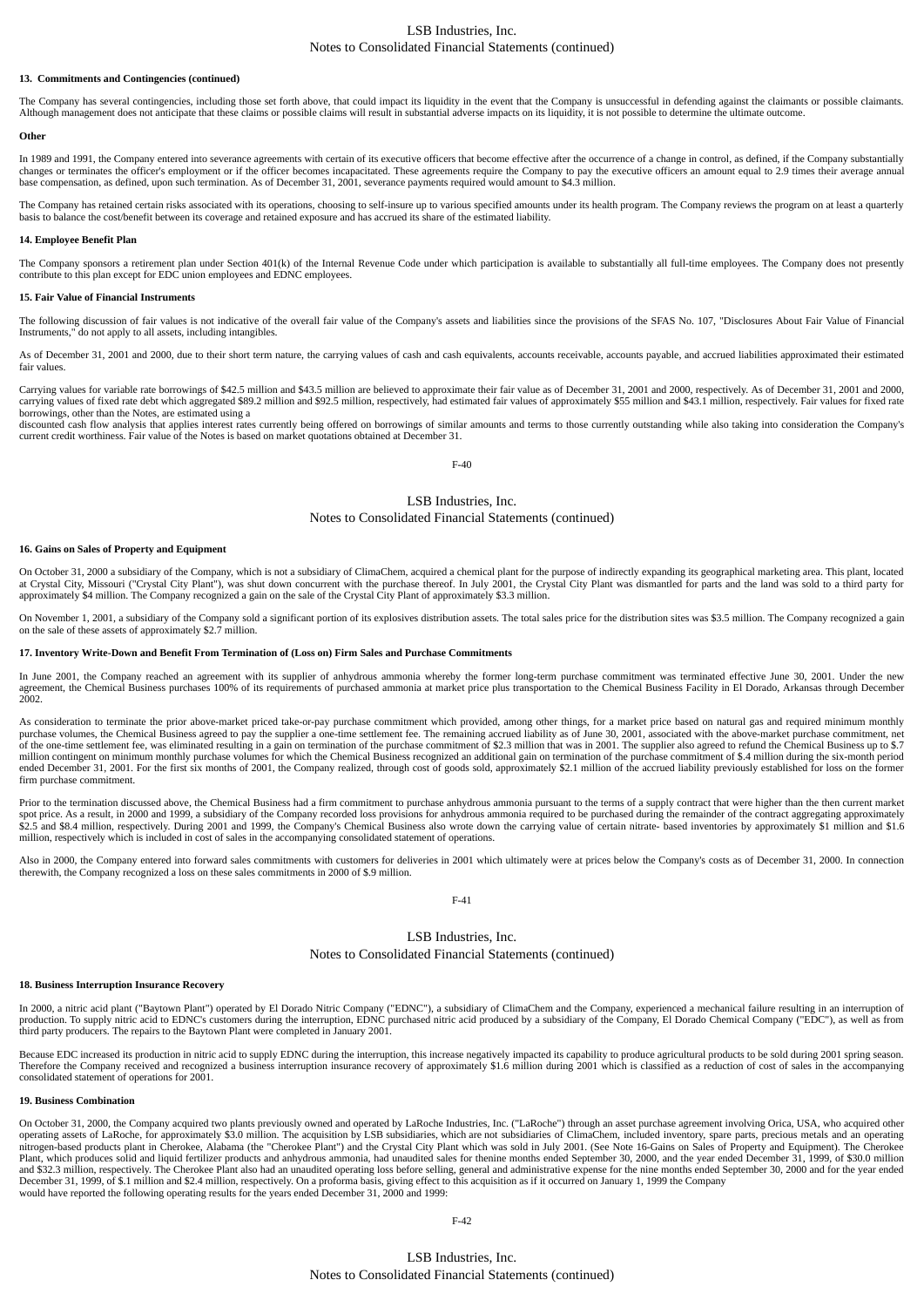|                                                                                                          | 2000                                        | 1999        |        |  |  |  |
|----------------------------------------------------------------------------------------------------------|---------------------------------------------|-------------|--------|--|--|--|
|                                                                                                          |                                             | (unaudited) |        |  |  |  |
|                                                                                                          | (in millions, except per share)<br>amounts) |             |        |  |  |  |
| Revenues from businesses continuing                                                                      | \$<br>329.9                                 | \$          | 287.5  |  |  |  |
| Loss from continuing operations<br>before extraordinary item                                             | \$<br>(10.9)                                | \$          | (33.9) |  |  |  |
| Earnings per share from continuing operations<br>before extraordinary item applicable to common<br>stock | \$<br>(1.14)                                | S           | (3.15) |  |  |  |

#### **20. Segment Information**

**Factors used by Management to Identify the Enterprise's Reportable Segments and Measurement of Segment Profit or Loss and Segment Assets**

LSB Industries, Inc. has two continuing reportable segments: the Chemical Business and Climate Control Business. The Company's reportable segments are based on business units that offer similar products and services. The reportable segments are each managed separately because they manufacture and distribute distinct products with different production processes.

Since total assets and net sales relating to the Industrial Products Business have been less than 5% of consolidated amounts for 2001, 2000 and 1999, the Industrial Products Business is no longer presented as a reportable segment.

The Company evaluates performance and allocates resources based on operating profit or loss. The accounting policies of the reportable segments are the same as those described in the summary of significant accounting policies.

#### **Description of each Reportable Segment**

#### **Chemical**

This segment manufactures and sells fertilizer grade ammonium nitrate and urea ammonia nitrate for the agriculture industry, explosive grade ammonium nitrate and solutions for the mining industry and concentrated, blended and mixed nitric acid for industrial applications. The Company's primary manufacturing facilities are located in El Dorado, Arkansas, Baytown, Texas and Cherokee, Alabama. Sales to customers of this segment primarily include farmers, ranchers and dealers in the Central, South Central and Southeast regions of the United States, explosives distributors in Kentucky, Missouri, Texas, Oklahoma and West Virginia and industrial users of acids in the South and East regions of the United States. In addition to the industrial grade ammonium nitrate products, EDC's Arkansas plant has manufacturing capacity for approximately 250,000 tons per year of agricultural grade ammonium nitrate products, 90,000 tons per year of concentrated nitric acid, and 100,000 tons pe r year of sulfuric acid.

The Chemical Business is subject to various federal, state and local environmental regulations. Although the Company has designed policies and procedures to help reduce or minimize the likelihood of significant chemical accidents and/or environmental contamination, there can be no assurances that the Company will not sustain a significant future operating loss related thereto.

F-43

## LSB Industries, Inc.

Notes to Consolidated Financial Statements (continued)

#### **20. Segment Information (continued)**

#### **Climate Control**

This business segment manufactures and sells, primarily from its various facilities in Oklahoma City, a variety of hydronic fan coil, water source heat pump products and other HVAC products for use in commercial and residential air conditioning and heating systems. The Company's various facilities in Oklahoma City comprise substantially all of the Climate Control segment's operations. Sales to customers of<br>this segment

#### **Credit Risk**

Sales to contractors and independent sales representatives are generally secured by a mechanics lien in the Climate Control Business. Other sales are generally unsecured. Credit is extended to customers based on an evaluation of the customer's financial condition and other factors. Credit losses are provided for in the financial statements based on historical experience and periodic assessment of outstanding accounts<br>receivable recoverable. Concentrations of credit risk with respect to trade receivables are limited due to the large number of customers comprising the Company's customer bases, and their dispersion across many different<br>industries a receivable included in other assets are shown net of allowance for doubtful accounts of \$13.7 million and \$13.8 million as of December 31, 2001 and 2000, respectively.

F-44

#### LSB Industries, Inc. Notes to Consolidated Financial Statements (continued)

#### **20. Segment Information (continued)**

Information about the Company's continuing operations in different industry segments for each of the three years in the period ended December 31, 2001 is detailed below.

|                              | 2001          |    | 2000           | 1999 |         |
|------------------------------|---------------|----|----------------|------|---------|
|                              |               |    | (In Thousands) |      |         |
| Net sales:                   |               |    |                |      |         |
| Businesses continuing:       |               |    |                |      |         |
| Chemical:                    |               |    |                |      |         |
| <b>Agricultural Products</b> | \$<br>60,742  | \$ | 40,671         | \$   | 33,398  |
| Explosives                   | 76,632        |    | 51,679         |      | 50,712  |
| <b>Industrial Acids</b>      | 54,406        |    | 57,289         |      | 44,044  |
| <b>Total Chemical</b>        | \$<br>191,780 | \$ | 149,639        | \$   | 128,154 |
| Climate Control:             |               |    |                |      |         |
| Water Source heat pumps      | 61,134        |    | 54,242         |      | 51,292  |
| Hydronic fan coils           | 61,397        |    | 61,111         |      | 57,133  |
| Other HVAC products          | 15,904        |    | 15,221         |      | 8,630   |
| Total Climato Control        | 100 40E       |    | 120E74         |      | 117 OEE |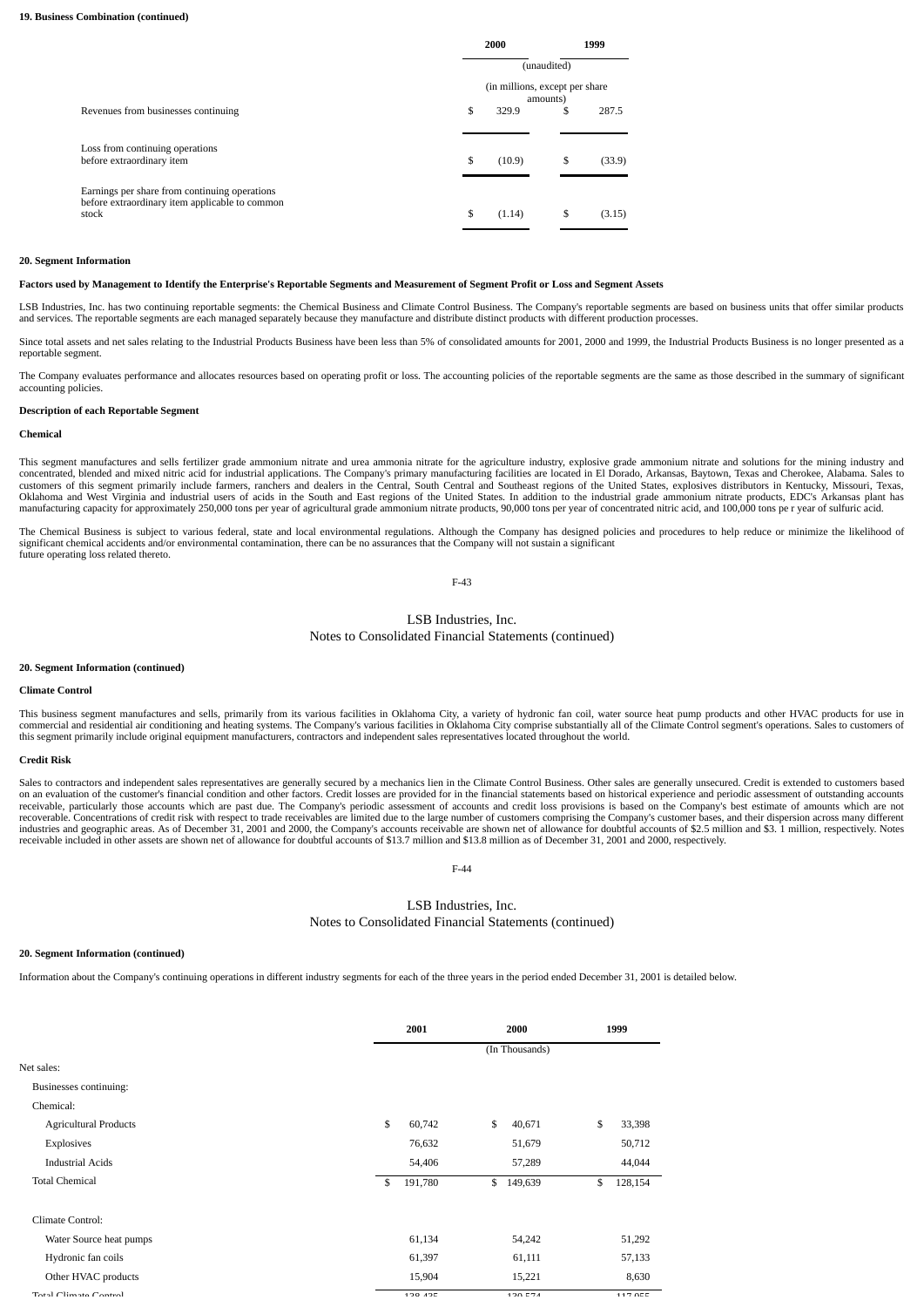| roun Cimina Comron                                                                                                                          | 100,400       | 130,374         | 11/100              |
|---------------------------------------------------------------------------------------------------------------------------------------------|---------------|-----------------|---------------------|
| Other                                                                                                                                       | 6,415         | 10,407          | 9,027               |
| Business disposed of - Chemical                                                                                                             |               |                 | 7,461               |
|                                                                                                                                             | \$<br>336,630 | \$<br>290,620   | \$<br>261,697       |
| Gross profit:                                                                                                                               |               |                 |                     |
| Businesses continuing:                                                                                                                      |               |                 |                     |
| Chemical                                                                                                                                    | \$<br>17,564  | \$<br>15,240    | \$<br>13,532        |
| Climate Control                                                                                                                             | 37,890        | 34,475          | 35,467              |
| Other                                                                                                                                       | 1,877         | 2,839           | 1,757               |
|                                                                                                                                             | \$<br>57,331  | \$<br>52,554    | \$<br>50,756        |
| Operating profit (loss):                                                                                                                    |               |                 |                     |
| Businesses continuing:                                                                                                                      |               |                 |                     |
| Chemical                                                                                                                                    | \$<br>5,901   | \$<br>1,877     | \$<br>1,325         |
| Climate Control                                                                                                                             | 12,500        | 10,961          | 9,751               |
|                                                                                                                                             | 18,401        | 12,838          | 11,076              |
| Business disposed of-- Chemical                                                                                                             |               |                 | (1,632)             |
|                                                                                                                                             | 18.401        | 12,838          | 9,444               |
| General corporate expenses and other business operations, net                                                                               | (7, 554)      | (4, 721)        | (10, 956)           |
| Interest expense:                                                                                                                           |               |                 |                     |
| Business disposed of                                                                                                                        |               |                 | (326)               |
| <b>Businesses continuing</b>                                                                                                                | (14, 114)     | (15, 377)       | (15, 115)           |
| Loss on business disposed of                                                                                                                |               |                 | (1, 971)            |
| Gains on sales of property and equipment                                                                                                    | 6,615         |                 |                     |
| Benefit from termination of (provision for loss on) firm sales and purchase<br>commitments<br>Provision for impairment on long-lived assets | 2,688         | (3,395)         | (8,439)<br>(4, 126) |
| Income (loss) from continuing operations before provision for income taxes and<br>extraordinary gain                                        | \$<br>6,036   | \$<br>(10, 655) | \$<br>(31, 489)     |

F-45

LSB Industries, Inc. Notes to Consolidated Financial Statements (continued)

#### **20. Segment Information (continued)**

|                                                     |                         | 2001    |    | 2000           |    | 1999    |  |  |
|-----------------------------------------------------|-------------------------|---------|----|----------------|----|---------|--|--|
|                                                     |                         |         |    | (In Thousands) |    |         |  |  |
| Depreciation of property, plant and equipment:      |                         |         |    |                |    |         |  |  |
| Businesses continuing:                              |                         |         |    |                |    |         |  |  |
| Chemical                                            | \$                      | 7.013   | \$ | 6,576          | \$ | 7,102   |  |  |
| Climate Control                                     |                         | 2,421   |    | 2,174          |    | 1,901   |  |  |
| Corporate assets and other                          |                         | 671     |    | 463            |    | 746     |  |  |
| Total depreciation of property, plant and equipment | $\overline{\mathbf{s}}$ | 10,105  | \$ | 9,213          | \$ | 9,749   |  |  |
| Additions to property, plant and equipment:         |                         |         |    |                |    |         |  |  |
| Businesses continuing:                              |                         |         |    |                |    |         |  |  |
| Chemical                                            | \$                      | 6,245   | \$ | 4,191          | \$ | 3,670   |  |  |
| Climate Control                                     |                         | 1,144   |    | 3,180          |    | 7,147   |  |  |
| Corporate assets and other                          |                         | 57      |    | 365            |    | 155     |  |  |
| Total additions to property, plant and equipment    | $\mathbf S$             | 7,446   | \$ | 7,736          | \$ | 10,972  |  |  |
| Total assets:                                       |                         |         |    |                |    |         |  |  |
| Businesses continuing:                              |                         |         |    |                |    |         |  |  |
| Chemical                                            | \$                      | 103,774 | \$ | 109,672        | \$ | 93,482  |  |  |
| Climate Control                                     |                         | 61,143  |    | 65,516         |    | 65,521  |  |  |
| Corporate assets and other                          |                         | 14,068  |    | 17,707         |    | 29,632  |  |  |
| <b>Total assets</b>                                 | \$                      | 178,985 | \$ | 192,895        | \$ | 188,635 |  |  |

F-46

# LSB Industries, Inc.

Notes to Consolidated Financial Statements (continued)

Revenues by industry segment include revenues from unaffiliated customers, as reported in the consolidated financial statements. Intersegment revenues, which are accounted for at transfer prices ranging from<br>the cost of pr

Gross profit by industry segment represents net sales less cost of sales. Operating profit by industry segment represents revenues less operating expenses. In computing operating profit from continuing operations, none of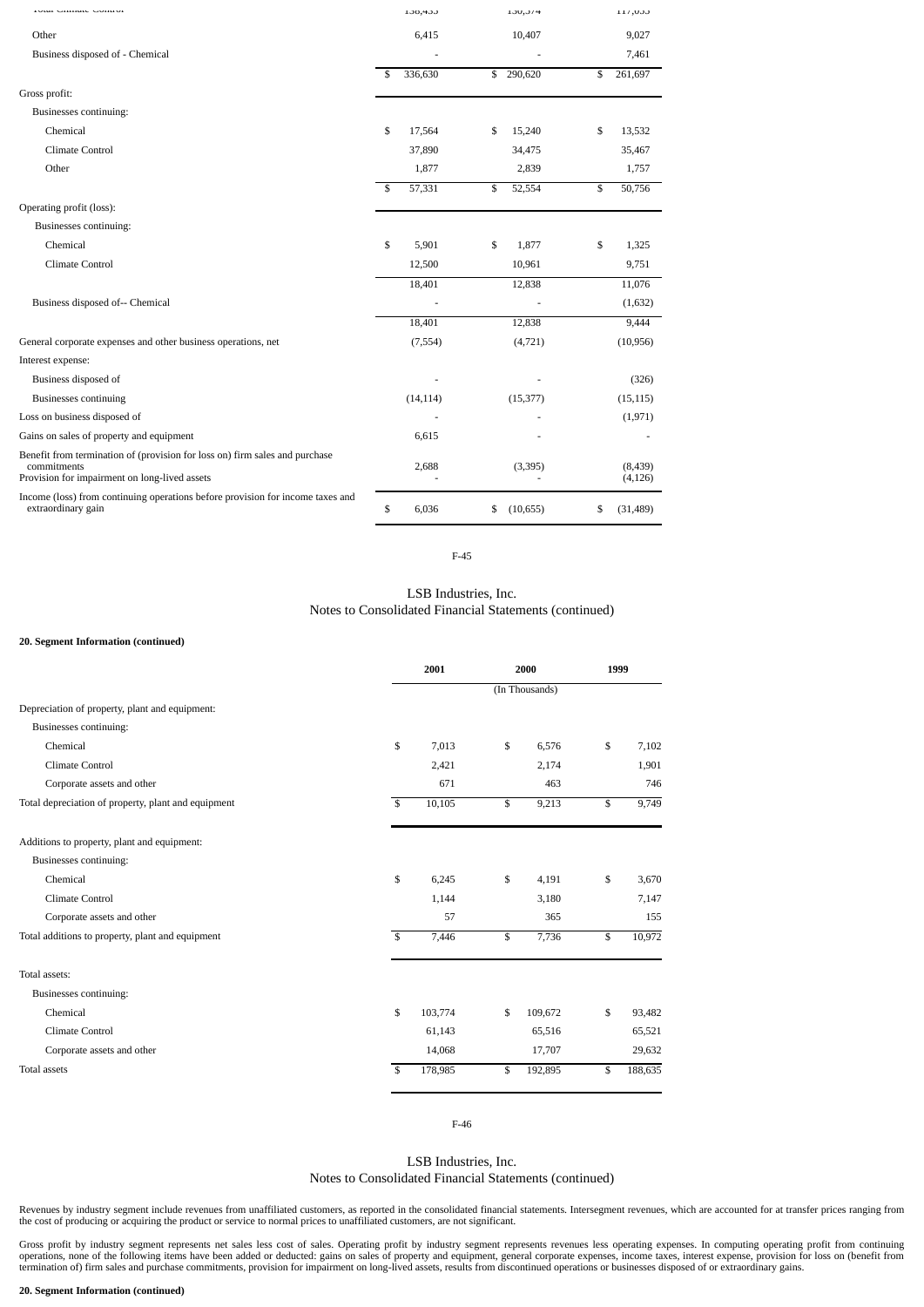Identifiable assets by industry segment are those assets used in the operations of each industry. Corporate assets are those principally owned by the parent company or by subsidiaries not involved in the three identified industries.

Information about the Company's domestic and foreign operations from continuing operations for each of the three years in the period ended December 31, 2001 is detailed below:

| <b>Geographic Region</b>                                                                                                        |                         | 2001           |    | 2000                     | 1999 |           |  |
|---------------------------------------------------------------------------------------------------------------------------------|-------------------------|----------------|----|--------------------------|------|-----------|--|
|                                                                                                                                 |                         |                |    | (In Thousands)           |      |           |  |
| Sales:                                                                                                                          |                         |                |    |                          |      |           |  |
| Businesses continuing:                                                                                                          |                         |                |    |                          |      |           |  |
| Domestic                                                                                                                        | \$                      | 333,569        | \$ | 283,916                  | \$   | 250,625   |  |
| Foreign                                                                                                                         |                         | 3,061          |    | 6,704                    |      | 3,611     |  |
|                                                                                                                                 |                         | 336,630        |    | 290,620                  |      | 254,236   |  |
| Foreign business disposed of                                                                                                    |                         |                |    | ä,                       |      | 7,461     |  |
|                                                                                                                                 | $\mathbf{s}$            | 336,630        | \$ | 290,620                  | \$   | 261,697   |  |
| Income (loss) from continuing operations before provision for income taxes and<br>extraordinary gain:<br>Businesses continuing: |                         |                |    |                          |      |           |  |
| Domestic                                                                                                                        | \$                      | 6,107          | \$ | (10, 323)                | \$   | (27, 113) |  |
| Foreign                                                                                                                         |                         | (71)           |    | (332)                    |      | (447)     |  |
|                                                                                                                                 |                         | 6,036          |    | (10, 655)                |      | (27, 560) |  |
| Foreign business disposed of                                                                                                    |                         |                |    |                          |      | (1,958)   |  |
| Gain (loss) on disposal of businesses                                                                                           |                         |                |    |                          |      | (1, 971)  |  |
|                                                                                                                                 |                         | $\blacksquare$ |    | $\overline{\phantom{a}}$ |      | (3,929)   |  |
|                                                                                                                                 | $\mathbf{s}$            | 6,036          | \$ | (10, 655)                | \$   | (31, 489) |  |
| Long-lived assets:                                                                                                              |                         |                |    |                          |      |           |  |
| Businesses continuing:                                                                                                          |                         |                |    |                          |      |           |  |
| Domestic                                                                                                                        | \$                      | 76,677         | \$ | 80,882                   | \$   | 83,811    |  |
| Foreign                                                                                                                         |                         | $\overline{2}$ |    | 2                        |      | 3         |  |
|                                                                                                                                 | $\overline{\mathbf{s}}$ | 76,679         | \$ | 80,884                   | \$   | 83,814    |  |
|                                                                                                                                 |                         |                |    |                          |      |           |  |

F-47

LSB Industries, Inc. Notes to Consolidated Financial Statements (continued)

#### **20. Segment Information (continued)**

Revenues by geographic region include revenues from unaffiliated customers, as reported in the consolidated financial statements. Revenues earned from sales or transfers between affiliates in different geographic regions are shown as revenues of the transferring region and are eliminated in consolidation.

Revenues from unaffiliated customers include foreign export sales as follows:

| Geographic Area        | 2001         |    | 2000           | 1999 |        |  |
|------------------------|--------------|----|----------------|------|--------|--|
|                        |              |    | (In Thousands) |      |        |  |
| Mexico and Central and |              |    |                |      |        |  |
| South America          | \$<br>1,331  | \$ | 862            | \$   | 1,261  |  |
| Canada                 | 7,504        |    | 5,953          |      | 6,125  |  |
| Middle East            | 1,609        |    | 3,697          |      | 4,431  |  |
| Other                  | 3,936        |    | 3,592          |      | 4,816  |  |
|                        | \$<br>14,380 | S  | 14,104         | \$   | 16,633 |  |

#### **Major Customer**

Sales to one customer, Bayer Corporation ("Bayer") of the Company's Chemical Business segment represented approximately 13% of total revenues of the Company for 2000. There were no customers with<br>sales of more than 10% of

F-48

# LSB Industries, Inc. Supplementary Financial Data Quarterly Financial Data (Unaudited) (In Thousands, Except Per Share Amounts)

|  | (in Thousanus, Except Fer Share Amounts) |  |  |
|--|------------------------------------------|--|--|
|  |                                          |  |  |
|  |                                          |  |  |

| March 31 |          |    | June 30 |    |         | December 31                        |        |  |  |
|----------|----------|----|---------|----|---------|------------------------------------|--------|--|--|
|          |          |    |         |    |         |                                    |        |  |  |
| \$       | 87,017   | \$ | 98,846  | S  | 80.661  | \$                                 | 80,107 |  |  |
|          | 14.416   | S  | 19,146  |    | 10.490  | D                                  | 13,279 |  |  |
|          | (1, 123) | \$ | 5,233   |    | (1,833) | S                                  | 3,704  |  |  |
|          | 30       | S  | ۰       |    | 2.566   | \$                                 | (20)   |  |  |
|          | (1,093)  | \$ | 5,233   | \$ | 733     | \$                                 | 3,684  |  |  |
|          |          |    |         |    |         | Three months ended<br>September 30 |        |  |  |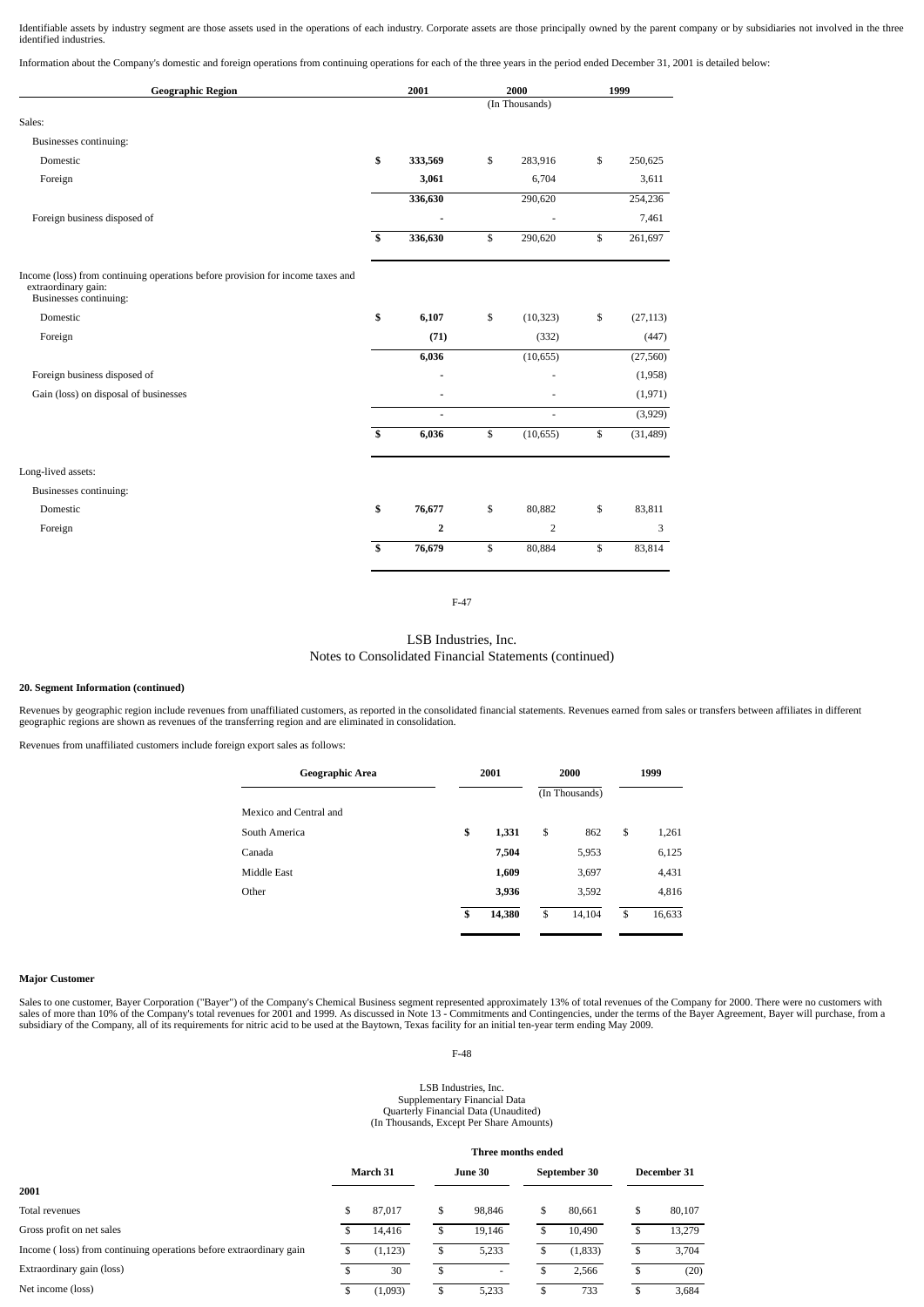| Net income (loss) applicable to common stock                       | \$                       | (1,660)                  | \$                      | 4,666                    | \$                       | 166     | \$                      | 3,118    |
|--------------------------------------------------------------------|--------------------------|--------------------------|-------------------------|--------------------------|--------------------------|---------|-------------------------|----------|
| Earnings (loss) per common share:                                  |                          |                          |                         |                          |                          |         |                         |          |
| Basic:                                                             |                          |                          |                         |                          |                          |         |                         |          |
| Income (loss) from continuing operations before extraordinary gain | \$                       | (.14)                    | \$                      | .39                      | \$                       | (.21)   | \$                      | .26      |
| Extraordinary gain                                                 | \$                       | ä,                       | \$                      | $\overline{\phantom{a}}$ | \$                       | .22     | \$                      |          |
| Net income (loss) applicable to common stock                       | \$                       | (.14)                    | \$                      | .39                      | \$                       | .01     | \$                      | .26      |
| Diluted:                                                           |                          |                          |                         |                          |                          |         |                         |          |
| Income (loss) from continuing operations before extraordinary gain | \$                       | (.14)                    | \$                      | .33                      | \$                       | (.21)   | \$                      | .23      |
| Extraordinary gain                                                 | $\overline{s}$           | ÷.                       | $\overline{\mathbf{s}}$ | $\mathcal{L}$            | $\overline{\mathbb{S}}$  | .22     | $\overline{\mathbb{S}}$ | $\sim$   |
| Net income (loss) applicable to common stock                       | $\overline{\mathbf{s}}$  | (.14)                    | $\overline{\mathbf{s}}$ | .33                      | $\overline{\mathcal{S}}$ | .01     | \$                      | .23      |
| 2000                                                               |                          |                          |                         |                          |                          |         |                         |          |
| <b>Total revenues</b>                                              | \$                       | 70,883                   | \$                      | 77,483                   | \$                       | 69,951  | \$                      | 77,933   |
| Gross profit on net sales                                          | $\overline{\mathcal{S}}$ | 15,930                   | \$                      | 15,039                   | \$                       | 11,246  | \$                      | 10,339   |
| Income (loss) from continuing operations before extraordinary gain | $\overline{\mathbf{s}}$  | 252                      | ${\mathbb S}$           | (2,679)                  | \$                       | (2,952) | $\overline{\mathbb{S}}$ | (5, 411) |
| Net loss from discontinued operations                              | $\overline{\mathbf{s}}$  | $\overline{\phantom{a}}$ | \$                      |                          | $\mathbb{S}$             | (579)   | \$                      | (2,522)  |
| Extraordinary gain                                                 | $\overline{\mathcal{S}}$ | $\mathbf{r}$             | $\overline{\mathbf{s}}$ | 13,244                   | \$                       | 3,952   | $\overline{\mathsf{s}}$ | 2,890    |
| Net income (loss)                                                  | $\overline{\mathbb{S}}$  | 252                      | $\overline{\mathbf{s}}$ | 10,565                   | $\mathbb{S}$             | 421     | $\overline{\mathbb{S}}$ | (5,043)  |
| Net income (loss) applicable to common stock                       | $\mathbf{s}$             | (543)                    | $\overline{\mathbf{s}}$ | 9,772                    | $\overline{\mathbf{s}}$  | (195)   | \$                      | (5,610)  |
| Earnings (loss) per common share:                                  |                          |                          |                         |                          |                          |         |                         |          |
| Basic and diluted:                                                 |                          |                          |                         |                          |                          |         |                         |          |
| Loss from continuing operations before extraordinary gain          | \$                       | (.05)                    | \$                      | (.30)                    | \$                       | (.32)   | \$                      | (.47)    |
| Net loss from discontinued operations                              | $\overline{\mathbb{S}}$  | ÷.                       | $\overline{\mathbb{S}}$ |                          | $\overline{\mathbb{S}}$  | (0.05)  | $\overline{\mathsf{s}}$ | (.21)    |
| Extraordinary gain                                                 | $\overline{\mathbb{S}}$  |                          | $\overline{\mathbb{S}}$ | 1.12                     | $\overline{\mathsf{s}}$  | .35     | $\overline{\mathbb{S}}$ | .22      |
| Net income (loss) applicable to common stock                       | \$                       | (.05)                    | \$                      | .82                      | \$                       | (.02)   | \$                      | (.46)    |
|                                                                    |                          |                          |                         |                          |                          |         |                         |          |

F-49

#### LSB Industries, Inc. Supplementary Financial Data

Quarterly Financial Data (Unaudited) (continued)

In the third quarter of 2001, the Company sold certain property and equipment including a chemical plant site located at Crystal City, Missouri and recognized a gain of approximately \$3.3 million. In the fourth quarter of 2001, the Company also sold certain property and equipment including a significant portion of its explosives distribution business and recognized a gain of approximately \$2.7 million.

During the fourth quarter of 2001, the Company received approximately \$1.2 million from its supplier of anhydrous ammonia relating to excess pipeline charges previously billed to the Company. This amount is classified as a reduction of cost of sales.

During the third and fourth quarters of 2001, the Company wrote down the carrying value of certain nitrate-based inventories by approximately \$.7 million and \$.3 million, respectively.

The Company recorded a benefit from termination of firm purchase commitments of \$2.3 million and \$.4 million in the second and fourth quarters of 2001, respectively compared to provisions for losses on firm sales and purchase commitments of \$1.5 million, \$1.0 million and \$.9 million in the first, second and fourth quarters of 2000, respectively.

In the third and fourth quarters of 2000, the Company recognized a loss from discontinued operations of approximately \$.6 million and \$2.5 million, respectively. These losses relate to the recognition of the Company's obligation to perform on certain note guarantees and a letter of credit, net of the collateral value and the final adjustment for 2000 from the amount accrued as of December 31, 1999.

The Company repurchased approximately \$4.5 million of Senior Notes in the third quarter of 2001 and recognized a gain of approximately \$2.6 million. The Company repurchased approximately \$19.2 million, in the Songhorn and

F-50

#### LSB Industries, Inc. Schedule II - Valuation and Qualifying Accounts Years ended December 31, 2001, 2000 and 1999 (Dollars in Thousands)

|                                                               |      | <b>Balance</b> at<br><b>Beginning of Year</b> |    |       |  | <b>Additions Charges</b><br>(Recoveries) to Costs<br>and Expenses | <b>Deductions Write-</b><br>offs/ Costs Incurred |  | <b>Balance at End</b><br>of Year |       |    |       |
|---------------------------------------------------------------|------|-----------------------------------------------|----|-------|--|-------------------------------------------------------------------|--------------------------------------------------|--|----------------------------------|-------|----|-------|
| <b>Description</b>                                            |      |                                               |    |       |  |                                                                   |                                                  |  |                                  |       |    |       |
| Accounts receivable - allowance<br>for doubtful accounts (1): |      |                                               |    |       |  |                                                                   |                                                  |  |                                  |       |    |       |
|                                                               | 2001 |                                               | \$ | 3,077 |  | \$                                                                | 81                                               |  | \$                               | 617   | \$ | 2,541 |
|                                                               |      |                                               |    |       |  |                                                                   |                                                  |  |                                  |       |    |       |
|                                                               | 2000 |                                               | \$ | 1,713 |  | \$                                                                | 1,974                                            |  | \$                               | 610   | \$ | 3,077 |
|                                                               | 1999 |                                               | \$ | 2,085 |  | \$                                                                | 812                                              |  | \$                               | 1,184 | \$ | 1,713 |
| Inventory-reserve for                                         |      |                                               |    |       |  |                                                                   |                                                  |  |                                  |       |    |       |
| slow-moving items (1):                                        | 2001 |                                               | \$ | 1,291 |  | \$                                                                | 60                                               |  | \$                               | 119   | \$ | 1,232 |
|                                                               | 2000 |                                               | \$ | 1,450 |  | \$                                                                | ٠                                                |  | \$                               | 159   | \$ | 1,291 |
|                                                               | 1999 |                                               | \$ | 814   |  | \$                                                                | 695                                              |  | \$                               | 59    | \$ | 1,450 |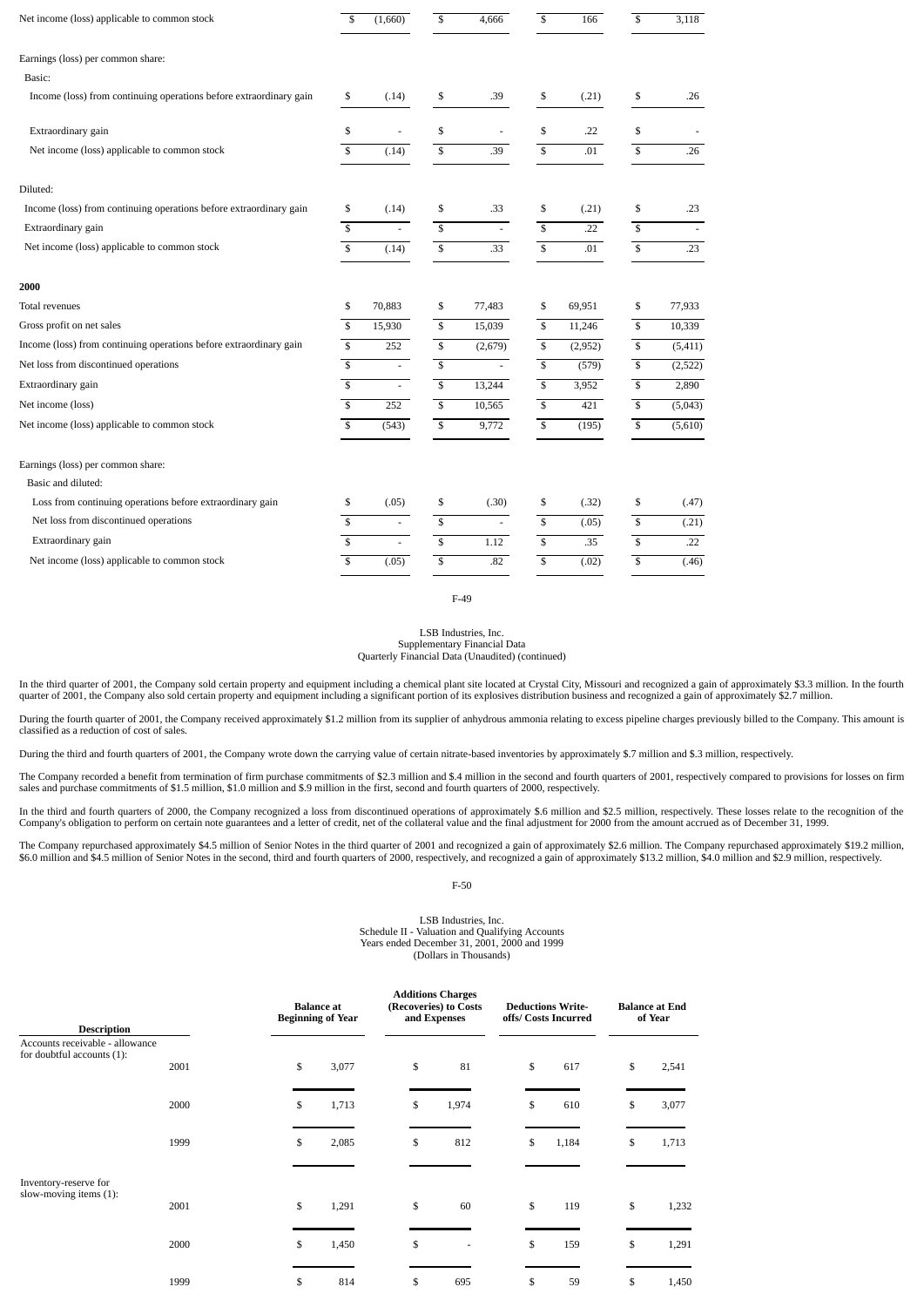| Notes receivable-allowance |
|----------------------------|
| for doubtful accounts (1): |

| 2001 | \$<br>13,787 | \$ | $\overline{\phantom{a}}$ | \$<br>132   | \$ | 13,655 |
|------|--------------|----|--------------------------|-------------|----|--------|
| 2000 | \$<br>15,414 | \$ | 1,001(2)                 | \$<br>2,628 | \$ | 13,787 |
| 1999 | \$<br>6,502  | \$ | 8,931                    | \$<br>19    | \$ | 15,414 |

#### F-51

#### LSB Industries, Inc. Schedule II - Valuation and Qualifying Accounts (continued) Years ended December 31, 2001, 2000 and 1999 (Dollars in Thousands)

| <b>Description</b><br>Accrual for plant turnaround: | <b>Balance</b> at<br><b>Beginning of</b><br>Year | <b>Additions</b><br><b>Charged to</b><br>(Recoveries) to<br><b>Costs and</b><br><b>Expenses</b> | <b>Deductions</b><br><b>Write-offs/Costs</b><br><b>Incurred</b> | <b>Balance at End of Year</b> |
|-----------------------------------------------------|--------------------------------------------------|-------------------------------------------------------------------------------------------------|-----------------------------------------------------------------|-------------------------------|
| 2001                                                | \$                                               | \$                                                                                              | \$                                                              | \$                            |
|                                                     | 1,848                                            | 2,946                                                                                           | 3,052                                                           | 1,742                         |
| 2000                                                | \$                                               | \$                                                                                              | \$                                                              | \$                            |
|                                                     | 1,299                                            | 1,922                                                                                           | 1,373                                                           | 1,848                         |
| 1999                                                | \$                                               | \$                                                                                              | \$                                                              | 1,299                         |
|                                                     | 1,104                                            | 1,421                                                                                           | 1,226                                                           | S                             |
|                                                     |                                                  |                                                                                                 |                                                                 |                               |

(1). Deducted in the balance sheet from the related assets to which the reserve applies.

(2). Amount includes \$2.6 million in allowance for the notes received from DLT related to the debt guarantees that the Company was required to fund and is included in loss on discontinued operations.

Other valuation and qualifying accounts are detailed in the Company's notes to consolidated Financial statements.

F-52

#### **(a)(3) Exhibits**

2.1. Stock Purchase Agreement and Stock Pledge Agreement between Dr. Hauri AG, a Swiss Corporation, and LSB Chemical Corp., which the Company hereby incorporates by reference from Exhibit 2.2 to the Company's Form 10-K for fiscal year ended December 31, 1994.

3.1. Restated Certificate of Incorporation, the Certificate of Designation dated February 17, 1989, and certificate of Elimination dated April 30, 1993, which the Company hereby incorporates by reference from Exhibit 4.1 to the Company's Registration Statement, No. 33-61640; Certificate of Designation for the Company's \$3.25 Convertible Exchangeable Class C Preferred Stock, Series 2, which the Company hereby incorporates by ref

3.2. Bylaws, as amended, which the Company hereby incorporates by reference from Exhibit 3(ii) to the Company's Form 10-Q for the quarter ended June 30, 1998.

4.1. Specimen Certificate for the Company's Non-cumulative Preferred Stock, having a par value of \$100 per share, which the Company hereby incorporates by reference from Exhibit 4.1 to the Company's Form 10-Q for the quarter ended June 30, 1983.

4.2. Specimen Certificate for the Company's Series B Preferred Stock, having a par value of \$100 per share, which the Company hereby incorporates by reference from Exhibit 4.27 to the Company's Registration Statement No. 33-9848.

4.3. Specimen Certificate for the Company's Series 2 Preferred, which the Company hereby incorporates by reference from Exhibit 4.5 to the Company's Registration Statement No. 33-61640.

4.4. Specimen Certificate for the Company's Common Stock, which the Company incorporates by reference from Exhibit 4.4 to the Company's Registration Statement No. 33-61640.

4.5. Renewed Rights Agreement, dated January 6, 1999, between the Company and Bank One, N.A., which the Company hereby incorporates by reference from Exhibit No. 1 to the Company's Form 8-A Registration Statement, dated January 27, 1999.

4.6. Indenture, dated as of November 26, 1997, by and among ClimaChem, Inc., the Subsidiary Guarantors and Bank One, NA, as trustee, which the Company hereby incorporates by reference from Exhibit 4.1 to the Company's Form 8-K, dated November 26, 1997.

4.7. Form 10 3/4% Series B Senior Notes due 2007 which the Company hereby incorporates by reference from Exhibit 4.3 to the ClimaChem Registration Statement, No. 333-44905.

4.8. First Supplemental Indenture, dated February 8, 1999, by and among ClimaChem, Inc., the Guarantors, and Bank One N.A., which the Company hereby incorporates by reference from Exhibit 4.19 to the Company's Form 10-K for the year ended December 31, 1998.

4.9. Second Amended and Restated Loan and Security Agreement dated May 10, 1999, by and between Bank of America National Trust and Savings Association and LSB Industries, Inc., Summit Machine Tool Manufacturing Corp., and Morey Machinery Manufacturing Corporation, which the Company hereby incorporates by reference from Exhibit 4.2 to the Company's Form 10-Q for the fiscal quarter ended June 30, 1999.

4.10. Specimen of Certificate of Series D 6% Cumulative, Convertible Class C Preferred Stock which the Company hereby incorporates by reference from Exhibit 4.1 to the Company's Form 10-Q for the fiscal quarter ended September 30, 2001.

10.1. Form of Death Benefit Plan Agreement between the Company and the employees covered under the plan, which the Company hereby incorporates by reference from Exhibit 10(c) (1) to the Company's Form 10-K for the year ended December 31, 1980.

10.2. The Company's 1981 Incentive Stock Option Plan, as amended, and 1986 Incentive Stock Option Plan, which the Company hereby incorporates by reference from Exhibits 10.1 and 10.2 to the Company's Registration Statement No. 33-8302.

10.3. Form of Incentive Stock Option Agreement between the Company and employees as to the Company's 1981 Incentive Stock Option Plan, which the Company hereby incorporates by reference from Exhibit 10.10 to the Company's Form 10-K for the fiscal year ended December 31, 1984.

10.4. Form of Incentive Stock Option Agreement between the Company and employees as to the Company's 1986 Incentive Stock Option Plan, which the Company hereby incorporates by reference from Exhibit 10.6 to the Company's Registration Statement No. 33-9848.

10.5. The 1987 Amendments to the Company's 1981 Incentive Stock Option Plan and 1986 Incentive Stock Option Plan, which the Company hereby incorporates by reference from Exhibit 10.7 to the Company's Form 10-K for the fiscal year ended December 31, 1986.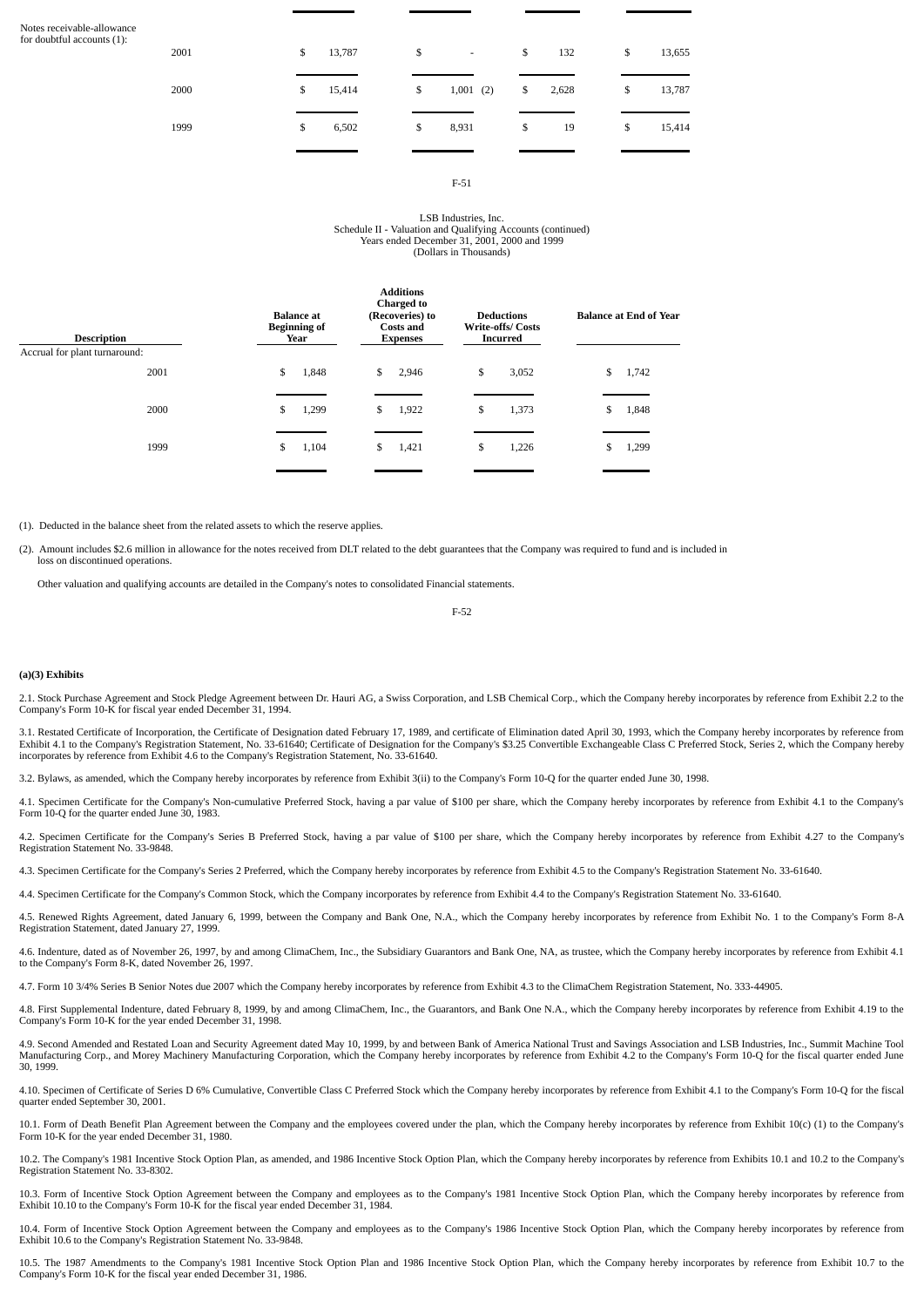10.6. The Company's 1993 Stock Option and Incentive Plan which the Company hereby incorporates by reference from Exhibit 10.6 to the Company's Form 10-K for the fiscal year ended December 31, 1993.

10.7. The Company's 1993 Non-employee Director Stock Option Plan which the Company hereby incorporates by reference from Exhibit 10.7 to the Company's Form 10-K for the fiscal year ended December 31, 1993.

10.8. Lease Agreement, dated March 26, 1982, between Mac Venture, Ltd. and Hercules Energy Mfg. Corporation, which the Company hereby incorporates by reference from Exhibit 10.32 to the Company's Form 10-K for the fiscal year ended December 31, 1981.

10.9. Limited Partnership Agreement dated as of May 4, 1995, between the general partner, and LSB Holdings, Inc., an Oklahoma Corporation, as limited partner which the Company hereby incorporates by reference from Exhibit 10.11 to the Company's Form 10-K for the fiscal year ended December 31, 1995.

#### F-53

10.10. Severance Agreement, dated January 17, 1989, between the Company and Jack E. Golsen, which the Company hereby incorporates by reference from Exhibit 10.48 to the Company's Form 10-K for fiscal<br>year ended December 31 copies thereof to the Commission upon request.

10.11. Third Amendment to Lease Agreement, dated as of December 31, 1987, between Mac Venture, Ltd. and Hercules Energy Mfg. Corporation, which the Company hereby incorporates by reference from Exhibit 10.49 to the Company's Form 10-K for fiscal year ended December 31, 1988.

10.12. Employment Agreement and Amendment to Severance Agreement dated January 12, 1989 between the Company and Jack E. Golsen, dated March 21, 1996 which the Company hereby incorporates by reference from Exhibit 10.15 to the Company's Form 10-K for fiscal year ended December 31, 1995.

10.13. Non-Qualified Stock Option Agreement, dated June 1, 1992, between the Company and Robert C. Brown, M.D. which the Company hereby incorporates by reference from Exhibit 10.38 to the Company's Form 10-K for fiscal year ended December 31, 1992. The Company entered into substantially identical agreements with Bernard G. Ille and C.L. Thurman, and the Company will provide copies thereof to the Commission upon request.

10.14. Loan and Security Agreement (DSN Plant) dated October 31, 1994 between DSN Corporation and The CIT Group which the Company hereby incorporates by reference from Exhibit 10.1 to the Company's Form 10-Q for the fiscal quarter ended September 30, 1994.

10.15. Loan and Security Agreement (Mixed Acid Plant) dated April 5, 1995 between DSN Corporation and The CIT Group, which the Company hereby incorporates by reference from Exhibit 10.25 to the Company's Form 10-K for the fiscal year ended December 31, 1994.

10.16. First Amendment to Loan and Security Agreement (DSN Plant), dated June 1, 1995, between DSN Corporation and The CIT Group/Equipment Financing, Inc. which the Company hereby incorporates by reference from Exhibit 10.13 to the ClimaChem Form S-4 Registration Statement, No. 333-44905.

10.17. First Amendment to Loan and Security Agreement (Mixed Acid Plant), dated November 15, 1995, between DSN Corporation and The CIT Group/Equipment Financing, Inc. which the Company hereby incorporates by reference from Exhibit 10.15 to the ClimaChem Form S-4 Registration Statement, No. 333-44905.

#### F-54

10.18. Loan and Security Agreement (Rail Tank Cars), dated November 15, 1995, between DSN Corporation and The CIT Group/Equipment Financing, Inc. which the Company hereby incorporates by reference from Exhibit 10.16 to the ClimaChem Form S-4 Registration Statement, No. 333-44905.

10.19. First Amendment to Loan and Security Agreement (Rail Tank Cars), dated November 15, 1995, between DSN Corporation and The CIT Group/Equipment Financing, Inc. which the Company hereby incorporates by reference from Exhibit 10.17 to the ClimaChem Form S-4 Registration Statement, No. 333-4905.

10.20. Letter Amendment, dated May 14, 1997, to Loan and Security Agreement between DSN Corporation and The CIT Group/Equipment Financing, Inc. which the Company hereby incorporates by reference from Exhibit 10.1 to the Company's Form 10-Q for the fiscal quarter ended March 31, 1997.

10.21. Amendment to Loan and Security Agreement, dated November 21, 1997, between DSN Corporation and The CIT Group/Equipment Financing, Inc. which the Company hereby incorporates by reference from Exhibit 10.19 to the ClimaChem Form S-4 Registration Statement, No. 333-44905.

10.22. First Amendment to Non-Qualified Stock Option Agreement, dated March 2, 1994, and Second Amendment to Stock Option Agreement, dated April 3, 1995, each between the Company and Jack E.<br>Golsen, which the Company hereb

10.23. Baytown Nitric Acid Project and Supply Agreement dated June 27, 1997, by and among El Dorado Nitrogen Company, El Dorado Chemical Company and Bayer Corporation which the Company hereby<br>incorporates by reference from **INFORMATION ACT AND THE SECURITIES EXCHANGE ACT OF 1934, AS AMENDED.**

10.24. First Amendment to Baytown Nitric Acid Project and Supply Agreement, dated February 1, 1999, between El Dorado Nitrogen Company and Bayer Corporation, which the Company hereby incorporates by reference from Exhibit 10.30 to the Company's Form 10-K for the year ended December 31, 1998. CERTAIN INFORMATION WITHIN THIS EXHIBIT HAS BEEN OMITTED AS IT IS THE<br>SUBJECT OF SUBJECT OF COMMISSION ORDER CF #7927, DATED **INFORMATION ACT AND THE SECURITIES EXCHANGE ACT OF 1934, AS AMENDED.**

10.25. Service Agreement, dated June 27, 1997, between Bayer Corporation and El Dorado Nitrogen Company which the Company hereby incorporates by reference from Exhibit 10.3 to the Company's Form 10-Q for the fiscal quarter ended June 30, 1997. **CERTAIN INFORMATION WITHIN THIS EXHIBIT HAS BEEN OMITTED AS IT IS THE SUBJECT OF COMMISSION ORDER CF #5551, 10-Q for the fiscal quarter ended June 30, 1997. <b>CERTAIN INFORM DATED SEPTEMBER 25, 1997, GRANTING A REQUEST FOR CONFIDENTIAL TREATMENT UNDER THE FREEDOM OF INFORMATION ACT AND THE SECURITIES EXCHANGE ACT OF 1934, AS AMENDED.**

#### F-55

10.26. Ground Lease dated June 27, 1997, between Bayer Corporation and El Dorado Nitrogen Company which the Company hereby incorporates by reference from Exhibit 10.4 to the Company's Form 10-Q for the fiscal quarter ended June 30, 1997. **CERTAIN INFORMATION WITHIN THIS EXHIBIT HAS BEEN OMITTED AS IT IS THE SUBJECT OF COMMISSION ORDER CF #5551, DATED SEPTEMBER 25, 1997, GRANTING A REQUEST FOR CONFIDENTIAL TREATMENT UNDER THE FREEDOM OF INFORMATION ACT AND THE SECURITIES EXCHANGE ACT OF 1934, AS AMENDED.**

10.27. Participation Agreement, dated as of June 27, 1997, among El Dorado Nitrogen Company, Boatmen's Trust Company of Texas as Owner Trustee, Security Pacific Leasing corporation, as Owner<br>Participant and a Construction Savings Association, as Construction Loan Agent which the Company hereby incorporates by reference from Exhibit 10.5 to the Company's Form 10-Q for the fiscal quarter ended June 30, 1997. **CERTAIN**<br>INFORMATION WITHIN THIS **FOR CONFIDENTIAL TREATMENT UNDER THE FREEDOM OF INFORMATION ACT AND THE SECURITIES EXCHANGE ACT OF 1934, AS AMENDED.**

10.28. Lease Agreement, dated as of June 27, 1997, between Boatmen's Trust Company of Texas as Owner Trustee and El Dorado Nitrogen Company which the Company hereby incorporates by reference from Exhibit 10.6 to the Company's Form 10-Q for the fiscal quarter ended June 30, 1997.

10.29. Security Agreement and Collateral Assignment of Construction Documents, dated as of June 27, 1997, made by El Dorado Nitrogen Company which the Company hereby incorporates by reference from Exhibit 10.7 to the Company's Form 10-Q for the fiscal quarter ended June 30, 1997.

10.30. Security Agreement and Collateral Assignment of Facility Documents, dated as of June 27, 1997, made by El Dorado Nitrogen Company and consented to by Bayer Corporation which the Company hereby incorporates by reference from Exhibit 10.8 to the Company's Form 10-Q for the fiscal quarter ended June 30, 1997.

10.31. Amendment to Loan and Security Agreement, dated March 16, 1998, between The CIT Group/Equipment Financing, Inc., and DSN Corporation which the Company hereby incorporates by reference from Exhibit 10.54 to the ClimaChem Form S-4 Registration Statement, No. 333-44905.

10.32. Fifth Amendment to Lease Agreement, dated as of December 31, 1998, between Mac Venture, Ltd. and Hercules Energy Mfg. Corporation, which the Company hereby incorporates by reference from Exhibit 10.38 to the Company's Form 10-K for the year ended December 31, 1998.

10.33. Non-Qualified Stock Option Agreement, dated April 22, 1998, between the Company and Robert C. Brown, M.D. The Company entered into substantially identical agreements with Bernard G. Ille, Raymond B. Ackerman, Horace G. Rhodes, and Donald W. Munson. The Company will provide copies of these agreements to the Commission upon request.

10.34. The Company's 1998 Stock Option and Incentive Plan, which the Company hereby incorporates by reference from Exhibit 10.44 to the Company's Form 10-K for the year ended December 31, 1998.

10.35. Letter Agreement, dated March 12, 1999, between Kestrel Aircraft Company and LSB Industries, Inc., Prime Financial Corporation, Herman Meinders, Carlan K. Yates, Larry H. Lemon, Co-Trustee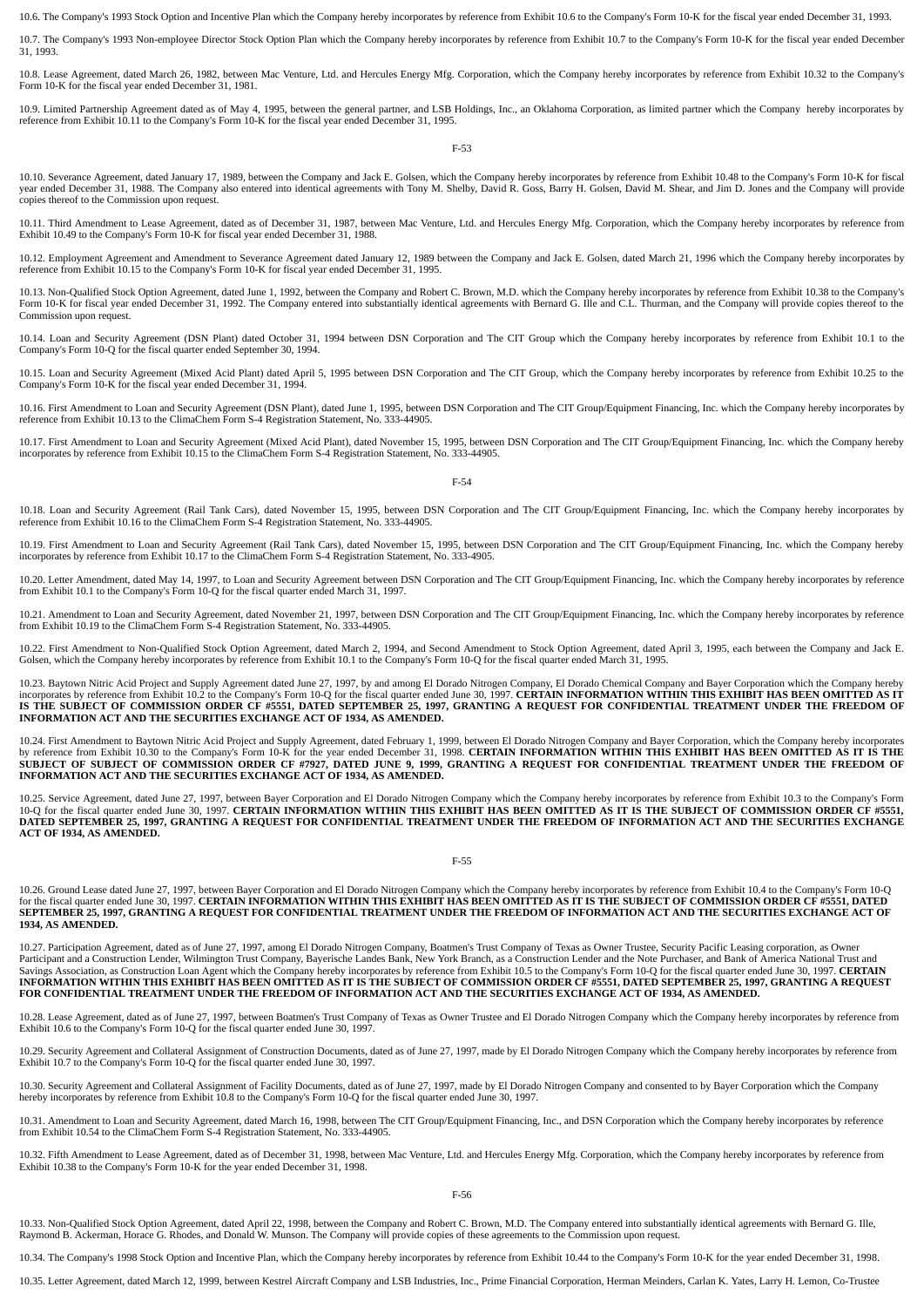Larry H. Lemon Living Trust, which the Company hereby incorporates by reference from Exhibit 10.45 to the Company's Form 10-K for the year ended December 31, 1998.

10.36. LSB Industries, Inc. 1998 Stock Option and Incentive Plan which the Company hereby incorporates by reference from Exhibit "B" to the LSB Proxy Statement, dated May 24, 1999, for Annual Meeting of Stockholders.

10.37. LSB Industries, Inc. Outside Directors Stock Option Plan which the Company hereby incorporates by reference from Exhibit "C" to the LSB Proxy Statement, dated May 24, 1999, for Annual Meeting of **Stockholders** 

10.38. First Amendment to Second Amended and Restated Loan and Security Agreement, dated January 1, 2000, by and between Bank of America, N.A. and LSB Industries, Inc., Summit Machine Tool Manufacturing Corp., and Morey Machinery Manufacturing Corporation, which the Company hereby incorporates by reference from Exhibit 10.3 to the Company's Form 8-K dated December 30, 1999.

10.39. Second Amendment to Second Amended and Restated Loan and Security Agreement, dated March 1, 2000 by and between Bank of America, N.A. and LSB Industries Inc., Summit Machine Tool Manufacturing Corp., and Morey Machinery Manufacturing Corporation, which the Company hereby incorporates by reference from Exhibit 10.3 to the Company's Form 8-K dated March 1, 2000.

10.40. Third Amendment to Second Amended and Restated Loan and Security Agreement, dated March 31, 2000 by and between Bank of America, N.A. and LSB Industries Inc., Summit Machine Tool Manufacturing Corp., and Morey Machinery manufacturing Corporation, which the Company hereby incorporates by reference from Exhibit 10.14 to the Company's Form 10-Q for the fiscal quarter ended March 31, 2000.

10.41. Loan Agreement dated December 23, 1999 between Climate Craft, Inc. and the City of Oklahoma City, which the Company hereby incorporates by reference from Exhibit 10.49 to the Company's Amendment No. 2 to its 1999 Form 10-K.

F-57

10.42. Letter, dated April 1, 2000, executed by SBL to Prime amending the Promissory Note, which the Company incorporates by reference from Exhibit 10.52 to the Company's Amendment No. 2 to its 1999 Form 10-K.

10.43. Guaranty Agreement, dated as of April 21, 2000, by Prime to Stillwater National Bank & Trust relating to that portion of the SBL Borrowings borrowed by SBL, which the Company incorporates by reference from Exhibit 10.50 to the Company's Amendment No. 2 to its 1999 Form 10-K. Substantial similar guarantees have been executed by Prime in favor of Stillwater covering the amounts borrowed by the<br>following affiliat name of the debtor and the amount owing by such debtor. Copies of which will provided to the Commission upon request.

10.44. Security Agreement, dated effective April 21, 2000, executed by Prime in favor of Stillwater National Bank and Trust, which the Company incorporates by reference from Exhibit 10.54 to the Company's Amendment No. 2 to its 1999 Form 10-K.

10.45. Limited Guaranty, effective April 21, 2000, executed by Prime to Stillwater National Bank and Trust, which the Company incorporates by reference from Exhibit 10.55 to the Company's Amendment No. 2 to its 1999 Form 10-K.

10.46. Fourth Amendment to Second Amended and Restated Loan and Security Agreement dated October 10, 2000 by and between Bank of America, N.A. and LSB Industries, Inc., Summit Machine Tool Manufacturing corp., and Morey Machinery Manufacturing Corporation, which the Company hereby incorporates by reference from Exhibit 10.2 to the Company's Form 10-Q for the fiscal quarter ended September 30, 2000.

10.47. Letter Agreement, dated August 23, 2000, between LSB Chemical Corp. and Orica USA, Inc., which the Company bereby incorporates by reference from Exhibit 10.4 to the Company's Form 10-Q for the<br>fiscal quarter ended S **FILED SEPARATELY WITH THE SECRETARY OF THE SECURITIES AND EXCHANGE COMMISSION FOR PURPOSES OF SUCH REQUEST.**

10.48. Agreement, dated October 31, 2000, between Orica Nitrogen, L.L.C., Orica USA, Inc., and LSB Chemical Corp., which the Company hereby incorporates by reference from Exhibit 10.5 to the Company's Form 10-Q for the fiscal quarter ended September 20, 2000. CERTAIN INFORMATION WITHIN THIS EXHIBIT HAS BEEN OMITTED AS IT IS THE SUBJECT OF A REQUEST BY THE<br>COMPANY FOR CONFIDENTIAL TREATMENT BY THE SECURITIES AND EXCHANGE **INFORMATION HAS BEEN FILED SEPARATELY WITH THE SECRETARY OF THE SECURITIES AND EXCHANGE COMMISSION FOR PURPOSES OF SUCH REQUEST.**

F-58

10.49. Letter, dated April 1, 2001, executed by SBL to Prime amending the Promissory Note, which the Company hereby incorporates by reference from Exhibit 10.55 to the Company's Form 10-K for the fiscal year ended December 31, 2000.

10.50. Letter of Intent, dated December 22, 2000, between El Dorado Chemical Company and ORICA USA Inc., which the Company hereby incorporates by reference from Exhibit 10.56 to the Company's Form 10-K for the fiscal year ended December 31, 2000.

10.51. Agreement, dated April 2, 2001, between Crystal City Nitrogen Company and River Cement Company, which the Company hereby incorporates by reference from Exhibit 10.57 to the Company's Form 10-K for the fiscal year ended December 31, 2000.

10.52. Assignment, dated May 8, 2001, between Climate Master, Inc. and Prime Financial Corporation, which the Company hereby incorporates by reference from Exhibit 10.2 to the Company's Form 10-Q for the fiscal quarter ended March 31, 2001.

10.53. Agreement for Purchase and Sale, dated April 10, 2001, by and between Prime Financial Corporation and Raptor Master, L.L.C. which the Company hereby incorporates by reference from Exhibit 10.3 to the Company's Form 10-Q for the fiscal quarter ended March 31, 2001.

10.54. Amended and Restated Lease Agreement, dated May 8, 2001, between Raptor Master, L.L.C. and Climate Master, Inc. which the Company hereby incorporates by reference from Exhibit 10.4 to the Company's Form 10-Q for the fiscal quarter ended March 31, 2001.

10.55. Option Agreement, dated May 8, 2001, between Raptor Master, L.L.C.and Climate Master, Inc., which the Company hereby incorporates by reference from Exhibit 10.5 to the Company's Form 10-Q for the fiscal quarter ended March 31, 2001.

10.56. Stock Purchase Agreement, dated September 30, 2001, by and between Summit Machinery Company and SBL Corporation, which the Company hereby incorporates by reference from Exhibit 10.1 to the Company' Form 10-Q for the fiscal quarter ended September 30, 2001.

10.57. Agreement, dated October 18, 2001, by and between LSB Industries, Inc., Prime Financial Corporation, and SBL Corporation, which the Company hereby incorporates by reference from Exhibit 10.2 to the Company's Form 10-Q for the fiscal quarter ended September 30, 2001.

10.58. Certificate of Designations of LSB Industries, Inc., relating to the issuance of a new series of Class C Preferred Stock, which the Company hereby incorporates by reference form Exhibit 10.3 to the Company's Form 10-Q for the fiscal quarter ended September 30, 2001.

F-59

10.59. Asset Purchase Agreement, dated October 22, 2001, between Orica USA, Inc. and El Dorado Chemical Company and Northwest Financial Corporation, which the Company hereby incorporates by reference from Exhibit 99.1 to the Company's Form 8-K dated December 28, 2001. CERTAIN INFORMATION WITHIN THIS EXHIBIT HAS BEEN OMITTED AS IT IS THE SUBJECT OF A<br>REQUEST BY THE COMPANY FOR CONFIDENTIAL TREATMENT BY THE SEC **OMITTED INFORMATION HAS BEEN FILED SEPARATELY WITH THE SECRETARY OF THE SECURITIES AND EXCHANGE COMMISSION FOR PURPOSES OF SUCH REQUEST.**

10.60. AN Supply Agreement, dated November 1, 2001, between Orica USA, Inc. and El Dorado Company, which the Company hereby incorporates by reference from Exhibit 99.2 to the Company's Form 8-K dated December 28, 2001. **CERTAIN INFORMATION WITHIN THIS EXHIBIT HAS BEEN OMITTED AS IT IS THE SUBJECT OF A REQUEST BY THE COMPANY FOR CONFIDENTIAL** TREATMENT BY THE SECURITIES AND EXCHANGE COMMISSION UNDER THE FREEDOM OF INFORMATION ACT. THE OMITTED INFORMATION HAS BEEN FILED<br>SEPARATELY WITH THE SECRETARY OF THE SECURITIES AND EXCHANGE COMMISSION FOR PURPOSES OF SUCH

10.61. Ammonium Nitrate Sales Agreement between Nelson Brothers, L.L.C. and Cherokee Nitrogen Company, which the Company hereby incorporates by reference from Exhibit 99.3 to the Company's Form<br>8-K dated December 28, 2001. CONFIDENTIAL TREATMENT BY THE SECURITIES AND EXCHANGE COMMISSION UNDER THE FREEDOM OF INFORMATION ACT. THE OMITTED INFORMATION HAS BEEN<br>FILED SEPARATELY WITH THE SECRETARY OF THE SECURITIES AND EXCHANGE COMMISSION FOR PURP

10.62. Anhydrous Ammonia Sales Agreement, dated June 30, 2001, between Koch Nitrogen Company and El Dorado Chemical Company which the Company hereby incorporates by reference from Exhibit<br>10.2 to the Company's Form 10-Q/A **THE OMITTED INFORMATION HAS BEEN FILED SEPARATELY WITH THE SECRETARY OF THE SECURITIES AND EXCHANGE COMMISSION FOR PURPOSES OF SUCH REQUEST.**

10.63 Loan and Security Agreement, dated April 13, 2001 by and among LSB Industries, Inc., ClimaChem and each of its Subsidiaries that are Signatories, the Lenders that are Signatories and Foothill Capital Corporation, which the Company hereby incorporates by reference from Exhibit 10.51 to ClimaChem, Inc.'s amendment No. 1 to Form 10-K for the year ended December 31, 2000.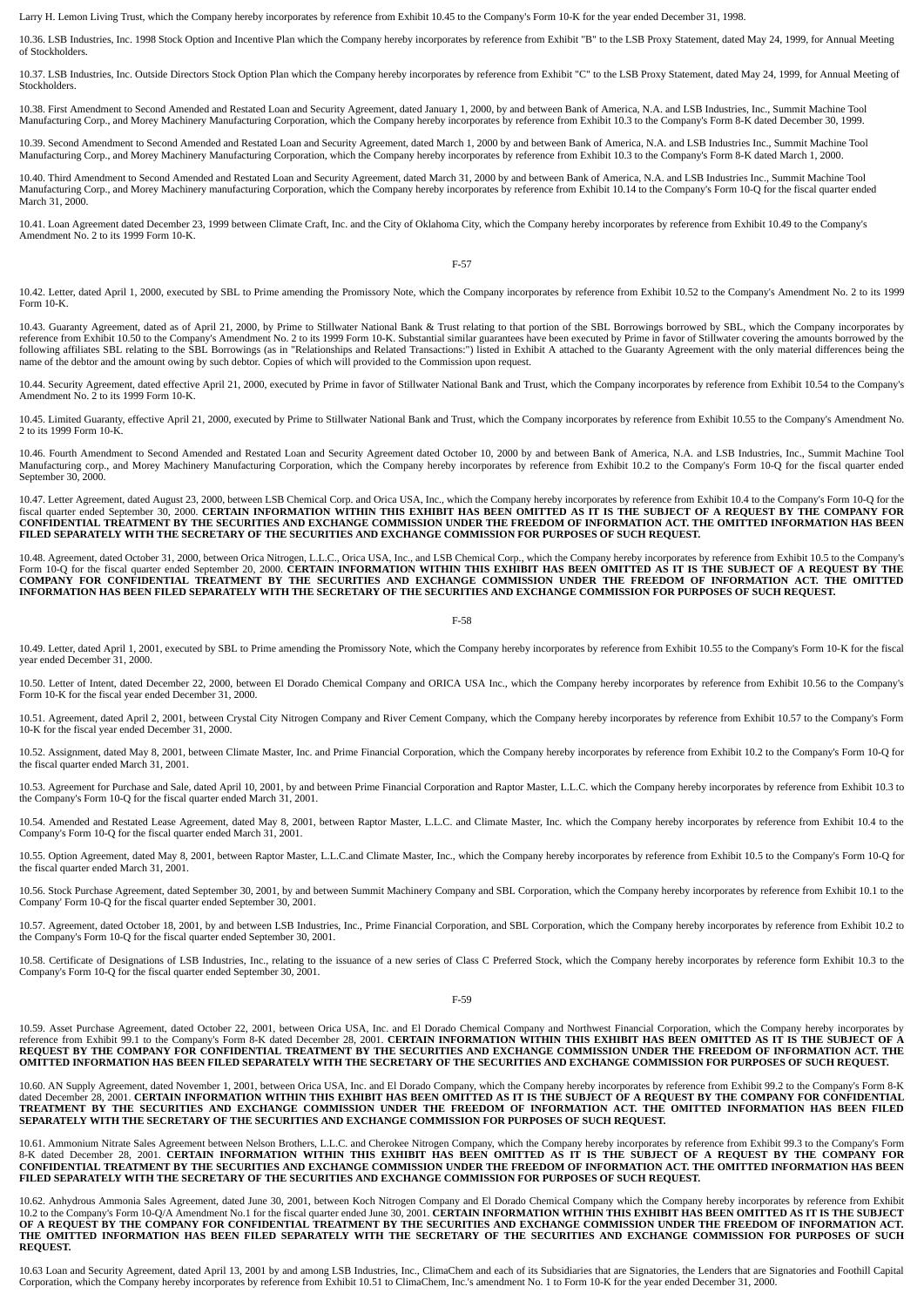F-60

10.64. Covenant Waiver Letter, dated August 2, 2001, between The CIT Group and DSN Corporation.

10.65. Agreement, dated August 4, 2001, between El Dorado Chemical Company and Paper, Allied-Industrial, Chemical and Energy Workers International Union AFL-C10 and its Local 5-434.

10.66. Agreement, dated October 16, 2001, between El Dorado Chemical Company and International Association of Machinists and Aerospace Workers, AFL-C10 Local No. 224.

10.67. First Amendment to Third Amended and Restated Loan and Security Agreement, dated March 29, 2002, entered into by and between Bank of America, N.A. and Summit Machine Tool Manufacturing Corp.

21.1. Subsidiaries of the Company.

23.1. Consent of Independent Auditors.

(b) REPORTS ON FORM 8-K. The Company filed the following report on Form 8-K during the fourth quarter of 2001.

(i) Form 8-K, dated December 28, 2001. (date of earliest event: October 1, 2001). The item reported was Item 5, "Other Events and Regulation FD Disclosure", discussing the sales agreement between Cherokee<br>Nitrogen Company

F-61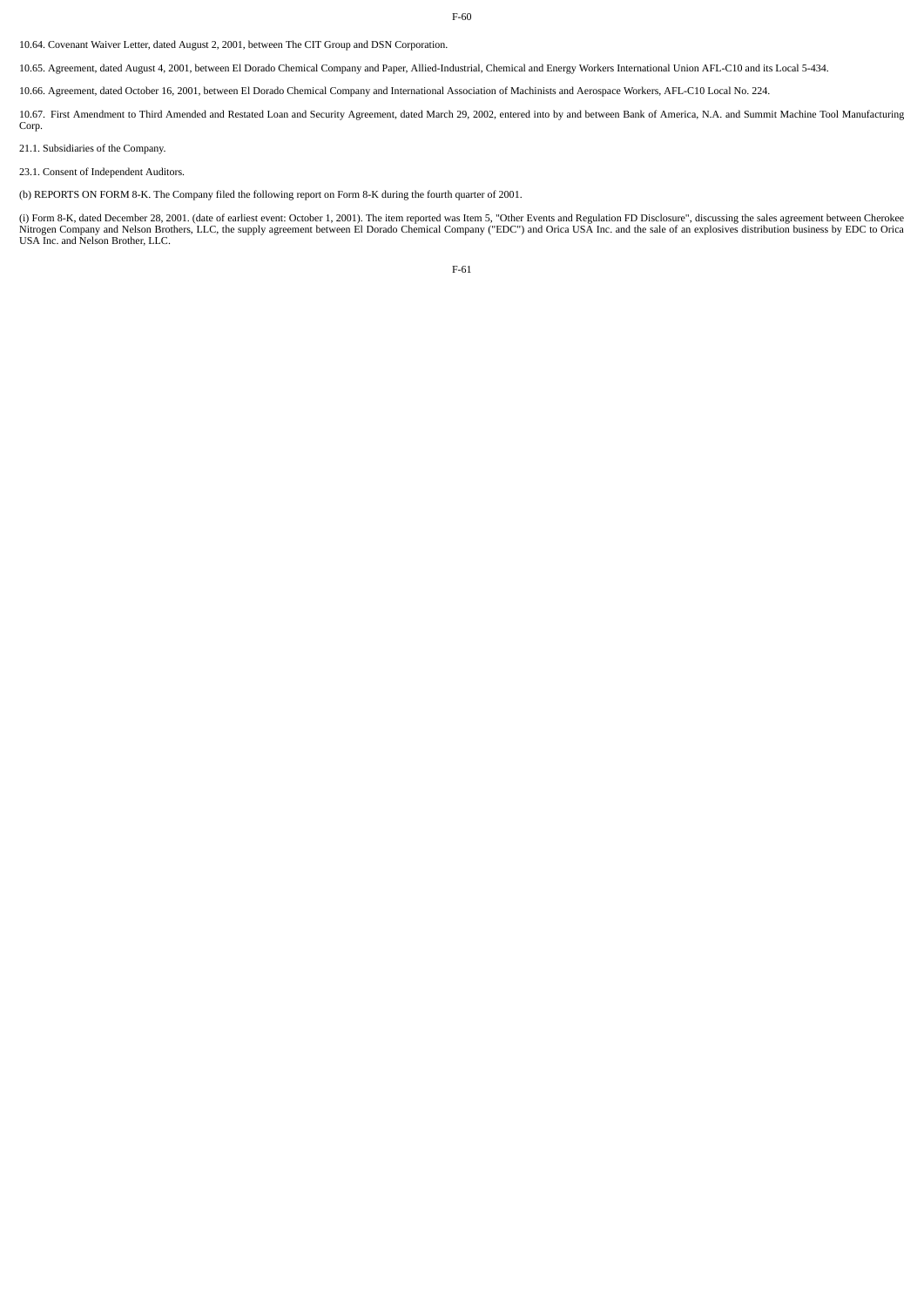# **CIT**

August 2, 2001

Mr. Jim D. Jones Vice President and Treasurer LSB Industries, Inc. 16 South Pennsylvania Oklahoma City, OK 73101

Via Fax # (405) 236-0728 Re: Covenant Violation

Dear Mr. Jones:

This letter is to inform you that The CIT Group/Equipment Financing, Inc. ("CIT") hereby agrees to waive any covenant violation under that certain Loan and Security Agreement dated October 31, 1994, including any amendments and guaranties thereto, between DSN Corporation, as Borrower, and CIT, as Lender, for the period from April 1, 2002 and December 31, 2002, subject to the following:

1. Continued receipt of annual and quarterly financial statements.

2. Receipt of \$15,000.00 waiver fee.

If you have any questions, please call me at (770) 551-7892.

Very Truly,

The CIT Group/Equipment Financing, Inc.

 $\text{By:}\_\_\_\_\_\_\_\$ 

Herb Ballard, Senior Credit Analyst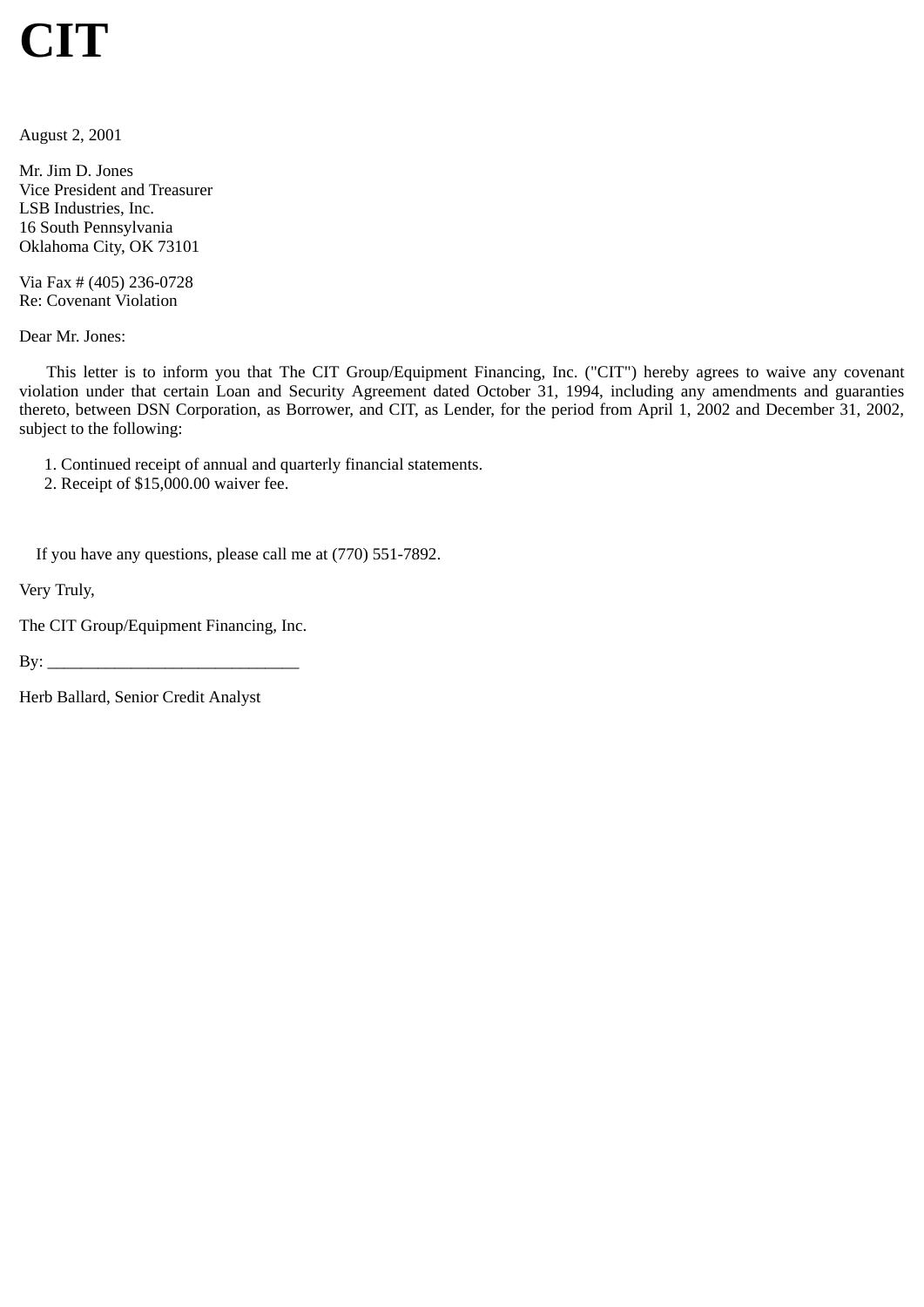AGREEMENT

between

# EL DORADO CHEMICAL COMPANY

and

# PAPER, ALLIED-INDUSTRIAL, CHEMICAL & ENERGY WORKERS INTERNATIONAL UNION AFL-CIO AND ITS LOCAL 5-434

Effective: August 4, 2001

EL DORADO CHEMICAL COMPANY El Dorado, Arkansas

# **TABLE OF CONTENTS**

| <b>PREAMBLE</b>    |                                                               | $\mathbf{1}$                                                                |
|--------------------|---------------------------------------------------------------|-----------------------------------------------------------------------------|
| <b>ARTICLE I</b>   | TERM OF AGREEMENT                                             | $\mathbf{1}$                                                                |
| <b>ARTICLE II</b>  | MANAGEMENT RIGHTS CLAUSE                                      | $\mathbf{1}$                                                                |
| <b>ARTICLE III</b> | <b>RIGHT TO ARBITRATE</b>                                     | $\overline{2}$                                                              |
| <b>ARTICLE IV</b>  | <b>GRIEVANCE PROCEDURE AND ARBITRATION</b>                    | 2                                                                           |
|                    | Section 1<br>Section 2<br>Section 3                           | $\overline{2}$<br>$\overline{4}$<br>$\overline{4}$                          |
| <b>ARTICLE V</b>   | <b>CLASSIFICATION CHANGES</b>                                 | $\overline{4}$                                                              |
|                    | Section 1<br>Section 2<br>Section 3<br>Section 4<br>Section 5 | $\overline{4}$<br>$\overline{4}$<br>5<br>5<br>6                             |
| <b>ARTICLE VI</b>  | <b>HOURS OF WORK</b>                                          | 6                                                                           |
|                    | Section 1<br>Section 2<br>Section 3<br>Section 4<br>Section 5 | 6<br>$\overline{7}$<br>$\boldsymbol{7}$<br>$\overline{7}$<br>$\overline{7}$ |
| <b>ARTICLE VII</b> | CALL-OUT OVERTIME AND LOCAL NOTIFICATION                      | 7                                                                           |
|                    | Section 1<br>Section 2                                        | 7<br>$\, 8$                                                                 |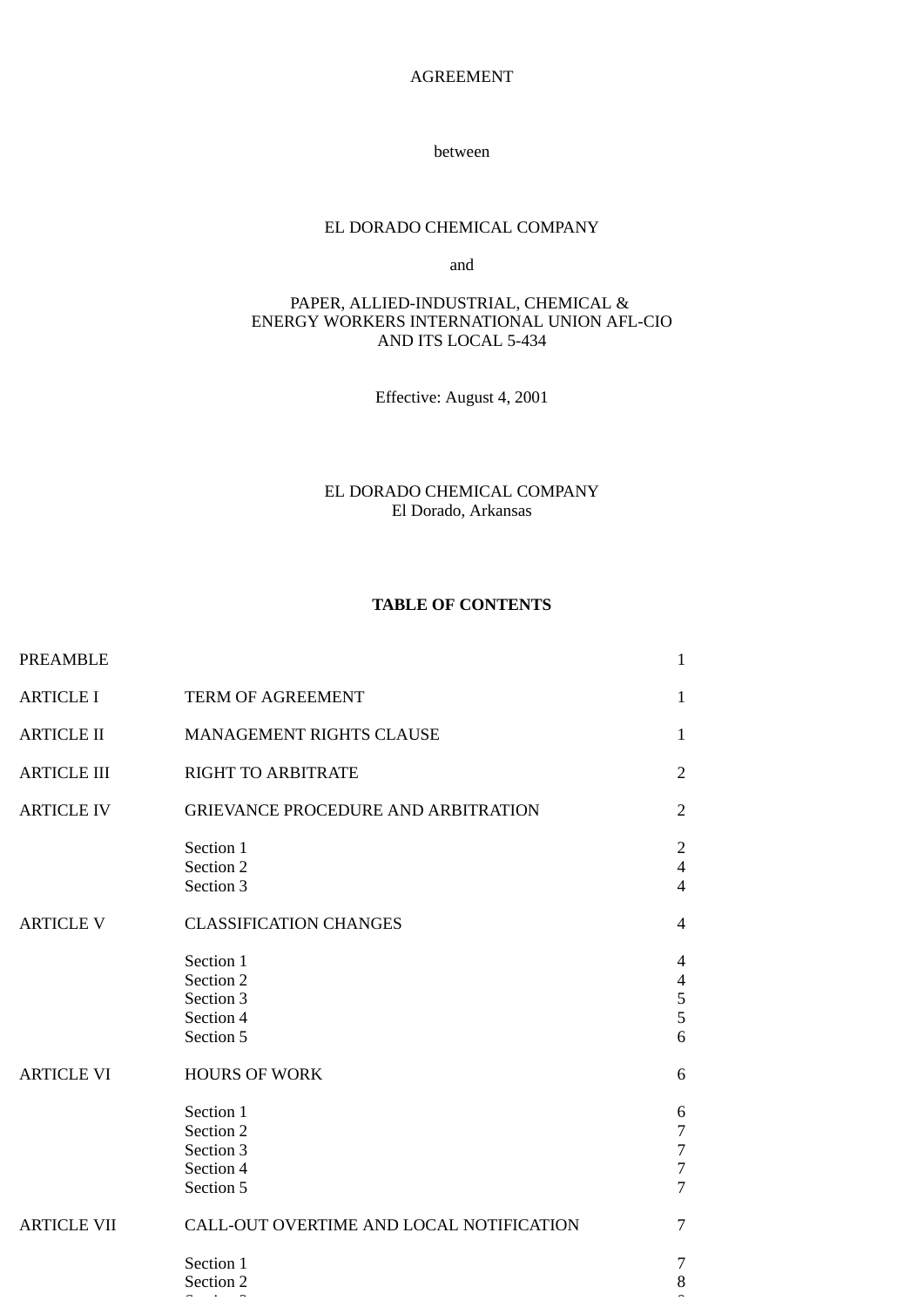|                     | Section 3                  |                                                                                    | ୪         |
|---------------------|----------------------------|------------------------------------------------------------------------------------|-----------|
|                     | Section 4                  |                                                                                    | 9         |
|                     |                            |                                                                                    |           |
| <b>ARTICLE VIII</b> | <b>SHIFT MEN - DAY MEN</b> |                                                                                    | 9         |
| <b>ARTICLE IX</b>   | <b>HOLIDAY PAY</b>         |                                                                                    | 9         |
|                     |                            |                                                                                    |           |
| <b>ARTICLE X</b>    | <b>VACATIONS</b>           |                                                                                    | 10        |
|                     |                            |                                                                                    |           |
|                     | Section 1                  |                                                                                    | 10        |
|                     | Section 2                  |                                                                                    | 11        |
|                     | Section 3                  |                                                                                    | 11        |
|                     | Section 4<br>Section 5     |                                                                                    | 11<br>12  |
|                     | Section 6                  |                                                                                    | 12        |
|                     | Section 7                  |                                                                                    | 12        |
|                     |                            |                                                                                    |           |
| <b>ARTICLE XI</b>   | <b>SENIORITY</b>           |                                                                                    | 12        |
|                     |                            |                                                                                    |           |
|                     | Section 1                  | <b>Eligibility for Seniority</b>                                                   | 13        |
|                     | Section 2                  | <b>Seniority Credits</b>                                                           | 13        |
|                     | Section 3                  | <b>Progression Chart</b>                                                           | 13        |
|                     | Section 4                  | Bargaining Unit and Area Seniority                                                 | 13        |
|                     | Section 5                  | Vacancies of More than Ninety (90) Days                                            | 14        |
|                     | Section 6                  | Vacancy Posting and Bidding Procedure                                              | 14        |
|                     | Section 7                  | Filling Vacancies of Ninety (90) Days or Less<br><b>Classifications and Shifts</b> | 15<br>18  |
|                     | Section 8<br>Section 9     | <b>Reduction in Forces</b>                                                         | 19        |
|                     | Section 10                 | <b>Status of Employees Laid Off</b>                                                | 21        |
|                     | Section 11                 | <b>Seniority Lists</b>                                                             | 21        |
|                     | Section 12                 | Seniority - Outside Assignments                                                    | 21        |
|                     | Section 13                 | Layoffs and Reemployment                                                           | 21        |
|                     | Section 14                 | New Operations and Existing Operations                                             | 22        |
|                     | Section 15                 | <b>Promotional Requirements</b>                                                    | 22        |
|                     |                            |                                                                                    |           |
| ARTICLE XII         |                            | PHYSICAL EXAMINATIONS                                                              | 22        |
|                     |                            |                                                                                    |           |
|                     | Section 1                  | <b>Periodical Examinations</b>                                                     | 22        |
|                     | Section 2                  |                                                                                    | 22        |
|                     | Section 3                  |                                                                                    | 23        |
|                     |                            |                                                                                    |           |
| <b>ARTICLE XIII</b> |                            | <b>AUTHORIZED DEDUCTIONS</b>                                                       | 23        |
|                     |                            |                                                                                    |           |
|                     | Section 1                  | <b>Union Dues</b>                                                                  | 23        |
|                     | Section 2                  | <b>Political Contributions</b>                                                     | 23        |
|                     |                            |                                                                                    |           |
| <b>ARTICLE XIV</b>  | <b>DISCHARGE</b>           |                                                                                    | 24        |
|                     | Section 1                  |                                                                                    | 24        |
|                     | Section 2                  |                                                                                    | 24        |
|                     | Section 3                  |                                                                                    | 24        |
|                     |                            |                                                                                    |           |
| <b>ARTICLE XV</b>   | MILITARY LEAVE             |                                                                                    | 24        |
|                     |                            |                                                                                    |           |
|                     | Section 1                  | <b>Leave of Absence</b>                                                            | 24        |
|                     | Section 2                  |                                                                                    | 24        |
|                     |                            |                                                                                    |           |
| <b>ARTICLE XVI</b>  | <b>BULLETIN BOARDS</b>     |                                                                                    | 25        |
| <b>ARTICLE XVII</b> | <b>SAFETY &amp; HEALTH</b> |                                                                                    | 25        |
|                     |                            |                                                                                    |           |
|                     | Section 1                  |                                                                                    | 25        |
|                     | Section 2<br>Section 3     |                                                                                    | 25<br>25. |
|                     |                            |                                                                                    |           |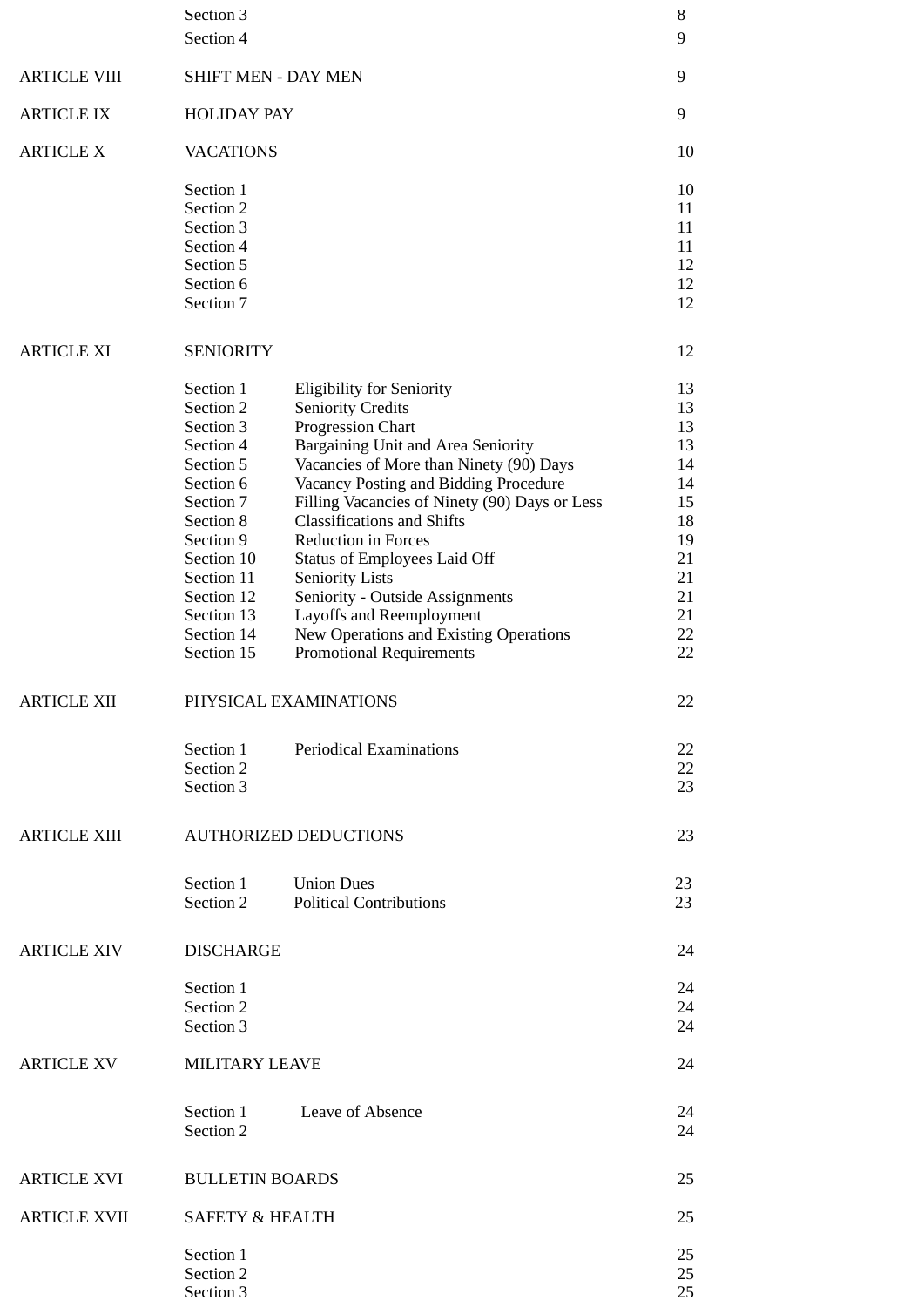|                                           | --------                    |                                                         | --       |
|-------------------------------------------|-----------------------------|---------------------------------------------------------|----------|
|                                           | Section 4                   |                                                         | 26       |
|                                           | Section 5<br>Section 6      |                                                         | 26<br>26 |
|                                           | Section 7                   |                                                         | 26       |
|                                           | Section 8                   |                                                         | 26       |
|                                           | Section 9<br>Section 10     |                                                         | 27<br>27 |
|                                           |                             |                                                         |          |
| <b>ARTICLE XVIII</b>                      |                             | WORKMEN'S COMMITTEE CONFERENCES                         | 27       |
| <b>ARTICLE XIX</b>                        | <b>SEVERANCE PAY</b>        |                                                         | 28       |
| <b>ARTICLE XX</b>                         | <b>CONTRACT WORK</b>        |                                                         | 28       |
| <b>ARTICLE XXI</b>                        | <b>DISCRIMINATION</b>       |                                                         | 28       |
| <b>ARTICLE XXII</b>                       | <b>LEAVE OF ABSENCE</b>     |                                                         | 28       |
|                                           | Section 1                   | <b>Personal Business</b>                                | 28       |
|                                           | Section 2<br>Section 3      | <b>Union Business</b><br><b>Sickness or Accident</b>    | 29<br>30 |
|                                           |                             |                                                         |          |
| <b>ARTICLE XXIII</b>                      | <b>JURY DUTY</b>            |                                                         | 30       |
| <b>ARTICLE XXIV</b>                       |                             | WAGE RATES AND CLASSIFICATIONS                          | 30       |
| <b>ARTICLE XXV</b>                        | <b>VALIDITY</b>             |                                                         | 31       |
| <b>ARTICLE XXVI</b>                       | <b>NOTICES</b>              |                                                         | 31       |
| <b>ARTICLE XXVII</b>                      | <b>FUNERAL LEAVE</b>        |                                                         | 31       |
| <b>ARTICLE</b><br><b>XXVIII</b>           | <b>SICKNESS BENEFITS</b>    |                                                         | 32       |
|                                           | Group Insurance and Pension |                                                         | 32       |
| <b>ARTICLE XXIX</b>                       | NO LOCKOUT - NO STRIKE      |                                                         | 33       |
| <b>ARTICLE XXX</b>                        | <b>RETIREMENT AGE</b>       |                                                         | 33       |
| <b>EXHIBIT "A"</b>                        |                             | OPERATING DEPARTMENT PROGRESSION CHART                  | 35       |
| <b>EXHIBIT "B"</b>                        |                             | <b>WAGE RATES AND CLASSIFICATIONS</b>                   | 35       |
|                                           | SHIFT DIFFERENTIAL          |                                                         | 36       |
|                                           | <b>CLOTHING ALLOWANCE</b>   |                                                         | 36       |
|                                           |                             | EMERGENCY SQUAD PREMIUM                                 | 36       |
| EXHIBIT "C-2"                             | <b>5-2 SHIFT SCHEDULE</b>   |                                                         | 37       |
| <b>EXHIBIT "C-3"</b>                      | UNIFORM SHIFT SCHEDULE      |                                                         | 37       |
| EXHIBIT "D"                               | <b>CONSOLIDATION POLICY</b> |                                                         | 38       |
| LETTER OF UNDERSTANDING                   |                             |                                                         | 41       |
| EXTRA CREW LETTER OF UNDERSTANDING        |                             |                                                         | 43       |
|                                           |                             | AMERICANS WITH DISABILITIES ACT LETTER OF UNDERSTANDING | 45       |
| TWELVE HOUR SHIFT LETTER OF UNDERSTANDING |                             |                                                         | 46       |
| I ETTED OE HNDEDCTANDING                  |                             |                                                         | 17       |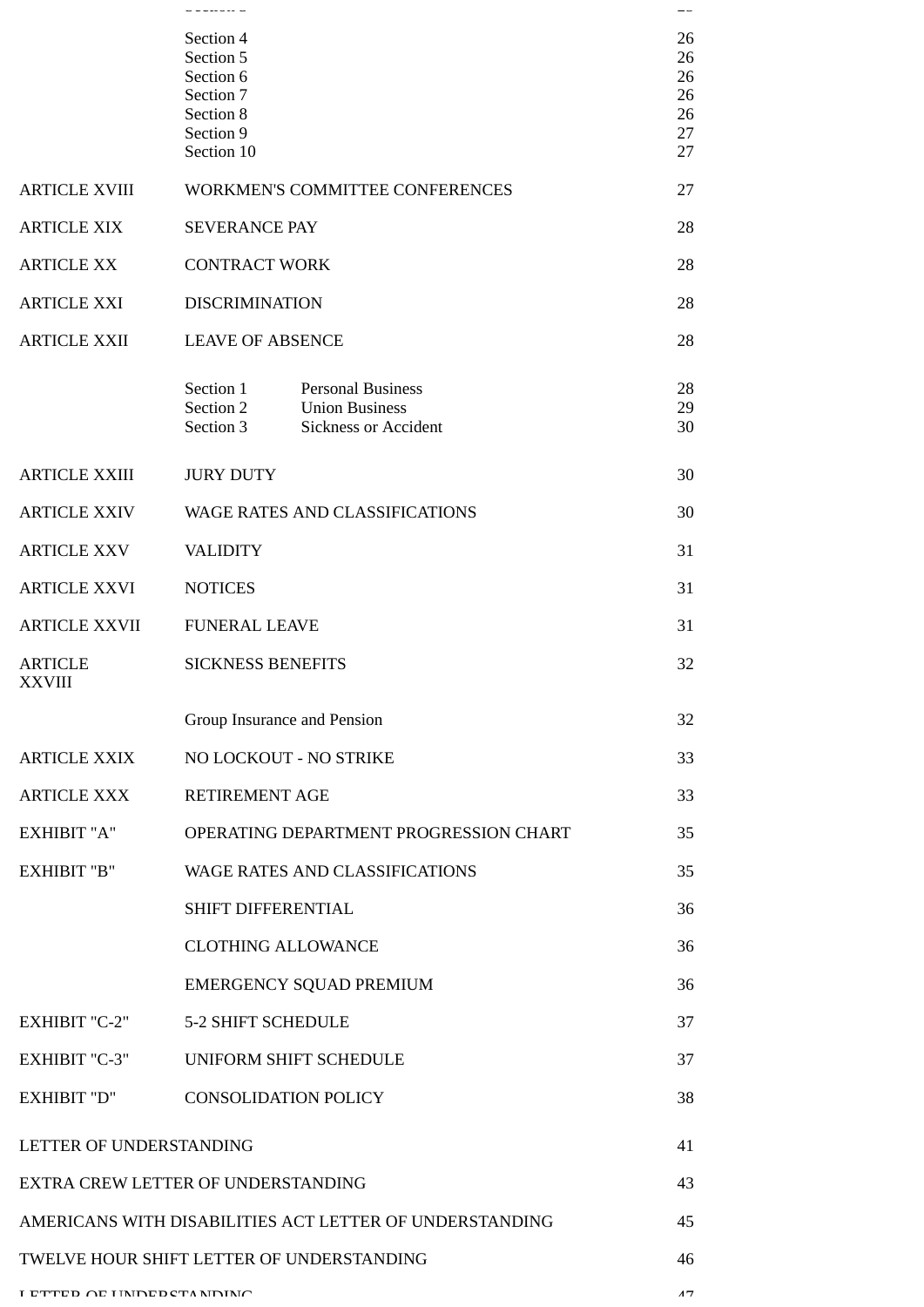#### LETTER OF UNDERSTANDING 49

### **PREAMBLE**

Articles of Agreement between EL DORADO CHEMICAL COMPANY (hereinafter referred to as "Company") and PAPER, ALLIED-INDUSTRIAL, CHEMICAL & ENERGY WORKERS INTERNATIONAL UNION AFL-CIO AND ITS LOCAL 5-434 (hereinafter referred to as "Union"), whom the Company recognizes as the exclusive bargaining agency for all production, chemical, and operating employees included in the bargaining unit at its chemical plant located North of El Dorado, Arkansas, for the purposes of pay, wages, and other conditions of employment. There is excepted from the bargaining unit described all Maintenance employees not otherwise described within the Preamble, guards, shipping attendants, janitors and common laborers, office and clerical employees, non-working Foremen, and all supervisory employees.

## **ARTICLE I TERM OF AGREEMENT**

This Agreement shall remain in full force and effect for a period beginning at 12:01 a.m., August 4, 2001, and ending at 12:00 Midnight, July 31, 2004. At reasonable times after June 1, 2004, the parties will meet for the purpose of negotiating a new contract to be effective for the period commencing after 12:01 a.m., August 4, 2004.

# **ARTICLE II MANAGEMENT RIGHTS CLAUSE**

The Union expressly recognizes that the Company has the exclusive responsibility for and authority over (whether or not the same was exercised heretofore) the management, operation and maintenance of its facilities and, in furtherance thereof, has, subject to the terms of this Agreement, the right to determine policy affecting the selection, hiring, and training of employees; to direct the work force and to schedule work; to institute and enforce reasonable rules of conduct, to assure discipline, and efficient operation; to determine what work is to be done, what is to be produced and by what means; to determine the quality and quantity of workmanship; to determine the size and composition of the work force; to determine the allocation and assignment of work to employees; to determine the location of business, including the establishment of new locations or departments, divisions, or subdivisions thereof; to arrange for work to be don e by other companies or other divisions of the Company; to alter, combine, or eliminate any classification, operation, service or department; to sell, merge, or discontinue the business or any phase thereof; provided, however, in the exercise of these prerogatives, none of the specific provisions of the Agreement shall be abridged.

The Company will not use the vehicle of subcontracting for the sole purpose of laying off employees or reducing the number of hours available to them.

# **ARTICLE III RIGHT TO ARBITRATE**

 All grievances and disputes as to classifications, hours of work, and other working conditions, arising between the Company and the employees shall be governed in manner of settlement by the terms of this Agreement. Whenever any grievance or dispute arises which cannot be otherwise adjusted, the parties hereto agree that the same shall be decided in the manner provided for in Article IV. Only a matter concerning the interpretation or application of a provision of this Agreement shall be the subject of arbitration.

# **ARTICLE IV GRIEVANCE PROCEDURE AND ARBITRATION**

## **Section 1.**

Grievances shall be limited to matters concerning the provisions of the Agreement. A "grievance," as that term is used in this contract, means a claim by an employee, or the Union, that a term of this contract has been violated. All time limits in the first, second, third, and fourth steps listed below shall be to "working days" which shall be interpreted to include only Monday through Friday, but shall not include holidays. Time limits specified herein may be extended by mutual written agreement of the parties in unusual cases.

#### **First Step**

The aggrieved employee, and/or his Steward, shall verbally discuss the grievance with his foreman and/or supervisor. If the foreman and/or supervisor's verbal reply is not satisfactory, the employee and/or his Steward shall submit the grievance in writing to his foreman or supervisor. No grievance shall be considered unless it is filed within fifteen (15) days after the occurrence of the event complained of. The supervisor to whom the grievance is submitted in writing shall provide his written reply within fifteen (15) days after receipt of the grievance.

Within five (5) days after the receipt of the written decision of the supervisor, the Steward shall notify the supervisor as to whether his decision is satisfactory.

## **Second Step**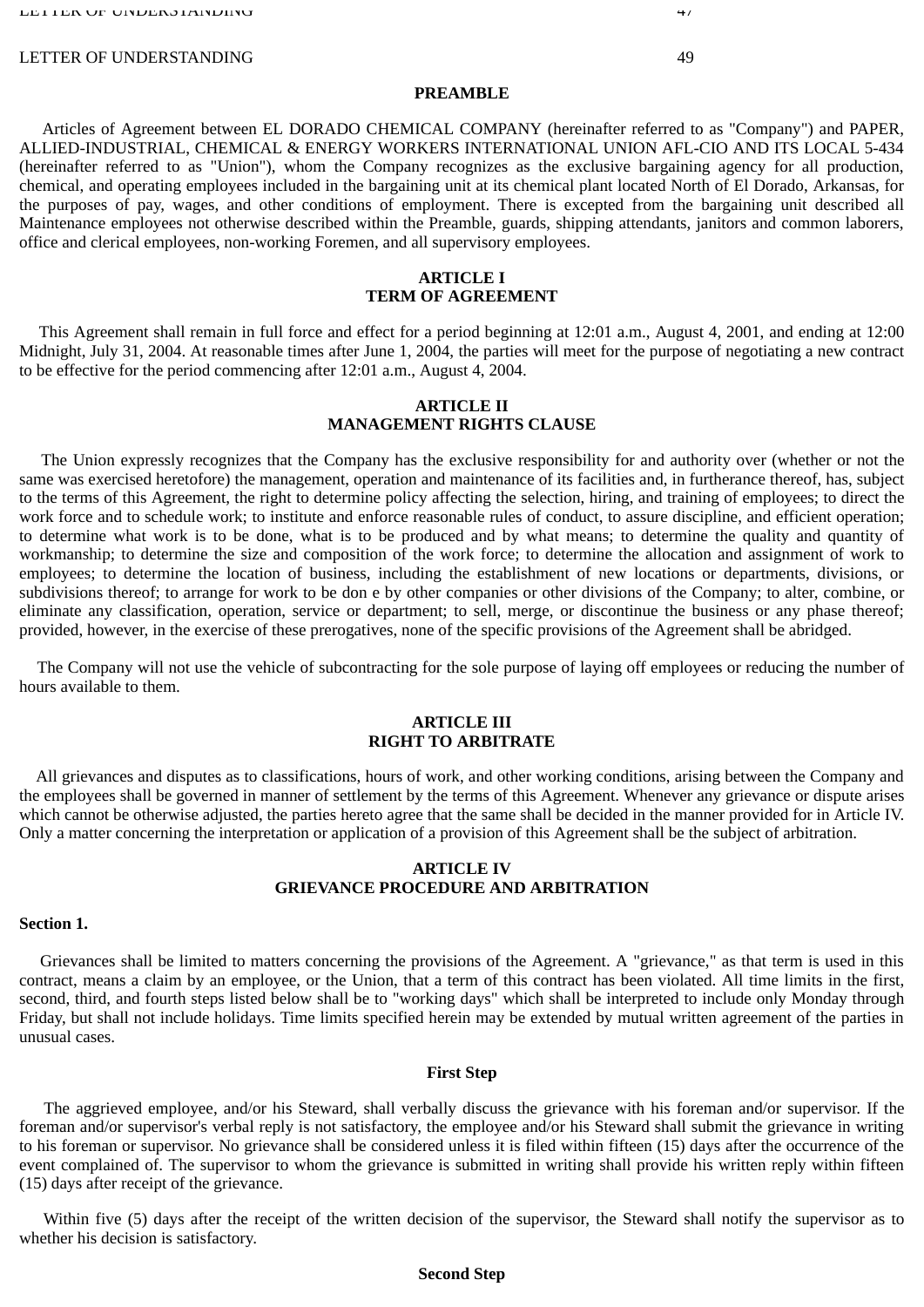If the written decision of the supervisor is not satisfactory, the Chief Steward shall submit the grievance in writing, within ten (10) days, to the head of the department in which the grievance arose. He shall give his reply in writing within fifteen (15) days after receipt of the grievance.

Within five (5) days after the receipt of the written decision of the department head, the Chief Steward shall notify the department head as to whether the decision is satisfactory.

## **Third Step**

If the decision of the appropriate department head is not satisfactory, it shall be submitted in writing, within ten (10) days, to the Plant Manager, who shall then have ten (10) days after receipt of the grievance in which to render his decision.

Within ten (10) days after receipt of the written decision of the Plant Manager, the Workmen's Committee shall notify the Plant Manager, in writing, as to whether his decision is satisfactory.

## **Fourth Step**

If the procedure is not adjusted satisfactorily through the procedure hereinbefore mentioned, the matter may be referred to an arbitrator. If the Union desires to submit such grievance to an impartial arbitrator (providing the grievance is one which does not involve matters on which arbitration is specifically prohibited under the terms of this Agreement, and which the Company and the Union have mutually agreed to submit to arbitration) it must notify the other party of that fact, in writing, within thirty (30) days after the date the Plant Manager, or other duly authorized representative, advised the Workmen's Committee of his decision.

The Union and the Company shall make written application to the Federal Mediation and Conciliation Service requesting a seven-name arbitrator panel from which the parties shall select an arbitrator. The parties shall alternately each strike three names, one at a time. After striking, the remaining name shall act as Arbitrator. It is understood that, starting with the first arbitration case following the date of the execution of this Agreement, the Union shall strike the first name. In the next case, the first name stricken will be by the Company and, alternately, the Union and the Company thereafter. Both the Company and the Union shall have the right to reject two panels submitted by the Federal Mediation and Conciliation Service.

 When the Arbitrator has been selected, he shall meet for the consideration of the grievance as soon thereafter as is practical. Any such meeting of an Arbitrator shall be held in El Dorado, Arkansas, unless the parties unanimously decide otherwise.

Any such Arbitrator shall decide only the grievance submitted to him upon testimony presented to him by the Union and the Company, and shall render his decision in writing.

Except as otherwise specifically provided in this Agreement, the Arbitrator shall have no power to change the wages, hours, or conditions of employment set forth in this Agreement; he shall have no power to add to, subtract from, or modify any of the terms of this Agreement; he shall deal only with the grievance which occasioned his appointment. He will require that the Union has the burden of establishing its position on behalf of the employee, except in a discipline and/or discharge case when the burden will be on management.

The parties hereto shall comply fully with the award or decision made by any such Arbitrator, and the decision of the Arbitrator will be final and binding on both parties.

The expense of the Arbitrator shall be paid equally by the Company and the Union.

#### **Section 2.**

No provision of this Article IV, or of any other Article of this Agreement, shall deprive any employee covered by the terms of this Agreement of any rights to which he may be entitled under Section 9(a) of the Labor Management Relations Act of 1947, or any other Statute of the United States.

## **Section 3.**

In the event a grievance arises over a discharge or layoff, the first and second steps of the grievance procedure may be bypassed.

# **ARTICLE V CLASSIFICATION CHANGES**

# **Section 1.**

An employee who is temporarily required to perform (for more than one (1) hour) work of a classification which has a higher rate of pay than the rate of pay for the classification to which the employee is regularly assigned, shall be paid at the rate of the higher classification in which he is working so long as, and only as long as, he is required continuously to perform work of the higher classification. The payment of the higher rate for one (1) hour or more will be retroactive to the start of the time when that employee began to work in the higher classification.

## **Section 2.**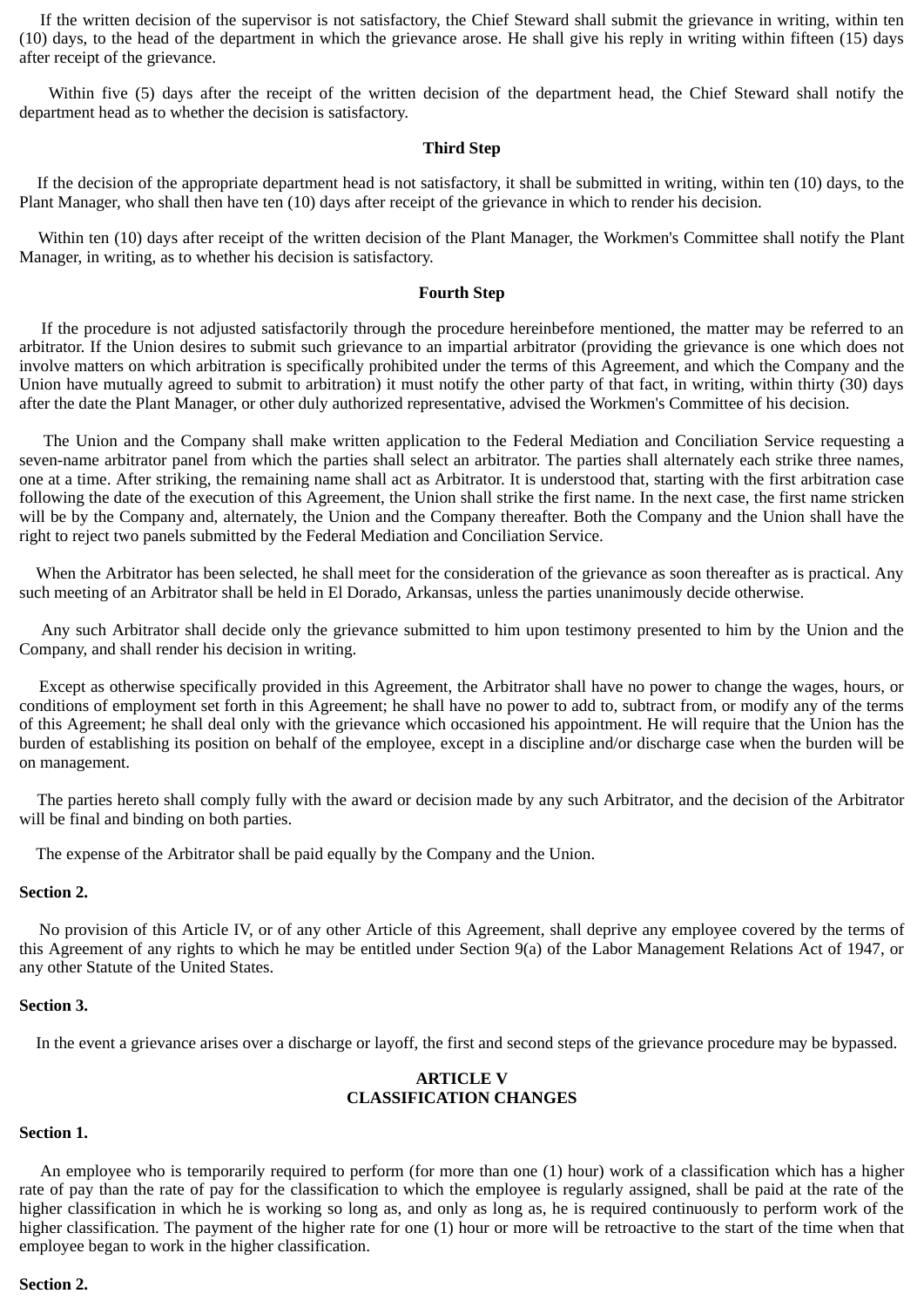Subject to the provision of Article XI, Section 10, when an employee is transferred to a classification paying a smaller wage rate than the classification from which he was transferred, he shall receive the rate of pay of the new classification at the end of ninety (90) calendar days.

If an employee is shifted to any classification paying a smaller wage rate than his regularly assigned classification due to the temporary shutdown of equipment, no reduction in rate shall be made during the first ninety (90) calendar days.

If an employee is transferred to a lower classification due to the exercise of seniority provisions of this Agreement, he shall receive the rate of his new classification on the date of transfer.

# **Section 3.**

An employee who is to be laid off, due to reduction in the work force shall be given two (2) weeks' notice of the date of the layoff. In the absence of such notice, the employee shall be given two (2) weeks' pay at his rate at the time of his layoff. It is provided, however, if an employee is temporarily laid off and is reemployed within less than two (2) weeks of the date on which he was temporarily laid off, he shall be paid only a sum equal to the number of hours he would have worked during the period of the layoff on his regular schedule, multiplied by the hourly wage rate which he was earning at the time he was laid off.

Neither notice nor pay in lieu of notice referred to in this Section 3 shall be required with respect to a temporary layoff which is due to a reduction in forces caused by fire, storm, explosion, Act of God, production emergency due to manpower shortage, or by a strike of any employees of the Company at the Chemical Plant (which employees are in another bargaining unit), or by a strike of any employees of any other employer.

# **Section 4.**

All work peculiar to any classification shall normally be done by employees regularly assigned to that classification except in cases of emergency. An employee called out or assigned to fill that vacancy will be considered regularly assigned to that classification. However, operating personnel in operating areas may perform any other duties and routine process control analyses related to the operation of the Unit. No arbitrary changes in present classifications or duties thereof will be made with the purpose or result of reducing the pay of any classification. Any man who has available time over and above his normal duties shall assist other employees in his area.

When an employee's area duties are down and there is to be no work for him at all on his shift, he may be assigned to:

- 1. Fill other operating vacancies within his area.
- 2. Assist in maintenance efforts anywhere in the plant.
- 3. Perform yard maintenance work anywhere in the plant.
- 4. Perform minor maintenance in his unit.

 5. Perform any other duties as directed by his supervisor so long as it does not require the performance of an immoral or unsafe act.

(Under this condition, an employee may be notified to change shifts and, if so notified sixteen (16) hours or more in advance of the beginning of his new shift, will not be entitled to pay in lieu of short notice under Article VII of the current agreement.)

When an employee's assignment is down only part of the shift, he may be assigned to:

- 1. Assist in maintenance efforts in his unit.
- 2. Perform yard maintenance work in his unit.
- 3. Perform minor maintenance in his unit.

4. Perform any other duties as directed by his supervisor so long as it does not require the performance of an immoral or unsafe act.

An Operating Department employee shall perform minor maintenance functions while his unit is operating if he has time available over and above his primary operating duties.

## **Section 5.**

Except in cases of emergency and for training purposes, no foreman, supervisor, or employee not covered by this Agreement shall do any work peculiar to any classification covered by the bargaining unit. However, Maintenance employees may from time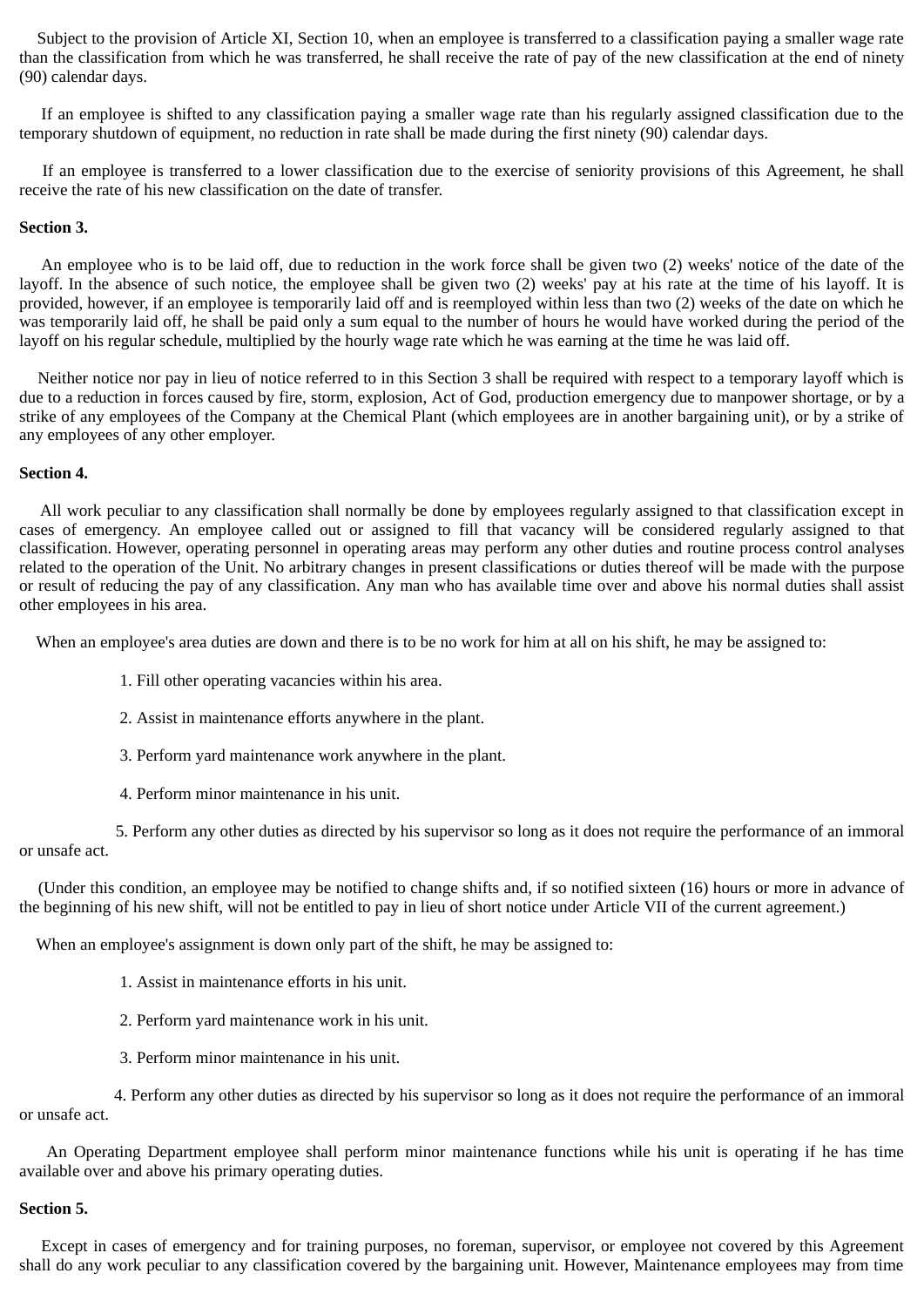to time perform minor operating functions when accompanied by operating personnel. The Company shall use technical employees from time to time to make tests and inspections requiring engineering skill.

# **ARTICLE VI HOURS OF WORK**

#### **Section 1.**

The regular hours for work shall be eight  $(8)$  hours per day and forty  $(40)$  hours per work week. One and one-half  $(1-1/2)$  times the applicable hourly rate will be paid for all work in excess of eight (8) hours in any one day, in excess of eight (8) hours in succession, or forty (40) hours in any one week.

#### **Section 2.**

The work week shall begin at 11:00 p.m. on Sunday and end at 11:00 p.m. the following Sunday. The work day shall begin at 11:00 p.m. and end at 11:00 p.m.

#### **Section 3.**

The work schedule and shift schedules which are presently in effect and which are made a part of this contract as Exhibit "C" shall remain in full force and effect for the terms of this Agreement. Regular hours of work for laboratory personnel shall be 8:00 a.m. to 4:30 p.m.

Hours of work may be changed to 7:00 a.m. to 3:00 p.m. as dictated by the needs of the production or production accounting departments and will not be considered a change in shift. Laboratory personnel may be assigned to work other shifts periodically as necessary to meet the needs of the production department.

#### **Section 4.**

The payment of additional compensation for any hours worked in excess of eight (8) hours in any one day, or forty (40) hours in any one work week, shall be in satisfaction of the obligation of the Company under this Agreement. There shall be no duplicate payment for daily overtime and weekly overtime. If daily overtime is greater in any one work week, only daily overtime shall be paid, or if weekly overtime is greater in any one work week, only weekly overtime shall be paid.

# **Section 5.**

Notwithstanding any other provision of this Agreement to the contrary, no employee, except in case of emergency, shall be allowed or required to work more than sixteen (16) consecutive hours.

## **ARTICLE VII CALL-OUT OVERTIME AND LOCAL NOTIFICATION**

Overtime shall initially be distributed, as equitably as practicable, to employees regularly assigned within the area where the overtime is required. The Company may then offer such work to employees in other areas who are qualified.

#### **Section 1.**

Work that is required beyond the end of the shift (or end of the day) that is expected to be four (4) hours or less in duration will be performed by a holdover, whereby the overtime will be offered to the employees on duty who are qualified for the work in the order that their names appear on the respective area call-out list. If the work will exceed four (4) hours, Company shall have the option of holding an employee over four (4) hours and calling a qualified oncoming employee in four (4) hours early to complete the overtime, or calling an employee out from the appropriate call-out list.

An employee held over for as much as one (1) hour in a case in which his relief is not late, shall be paid a minimum of four (4) hours at straight time at his regular rate even though the full four (4) hours may not be worked. However, in the case of a holdover due to a Company meeting, individuals will be paid time and one-half (1-1/2) for hours worked.

 An employee called for work outside his regular schedule shall be paid a minimum of four (4) hours at time and one-half (1-1/2) his regular rate even though the full four (4) hours may not be worked or he does not work at all.

An employee called out for work outside his regular hours will not be deprived of completing his daily schedule of hours on account of the extra hours worked on such call-out. An employee called out for work who works continuously until the beginning of his regular hours of work and continues to work the regular hours of his scheduled work shall not be considered to have had a change in shift within the meaning of Section 3 of this Article VII. Notwithstanding the fact that an employee has been called out for work, such employee shall be required to perform his regular work schedule during the remainder of the work week in which such call-out occurs unless excused by the Company.

In the event overtime distribution and/or call-out procedures do not provide the Company with sufficient qualified personnel to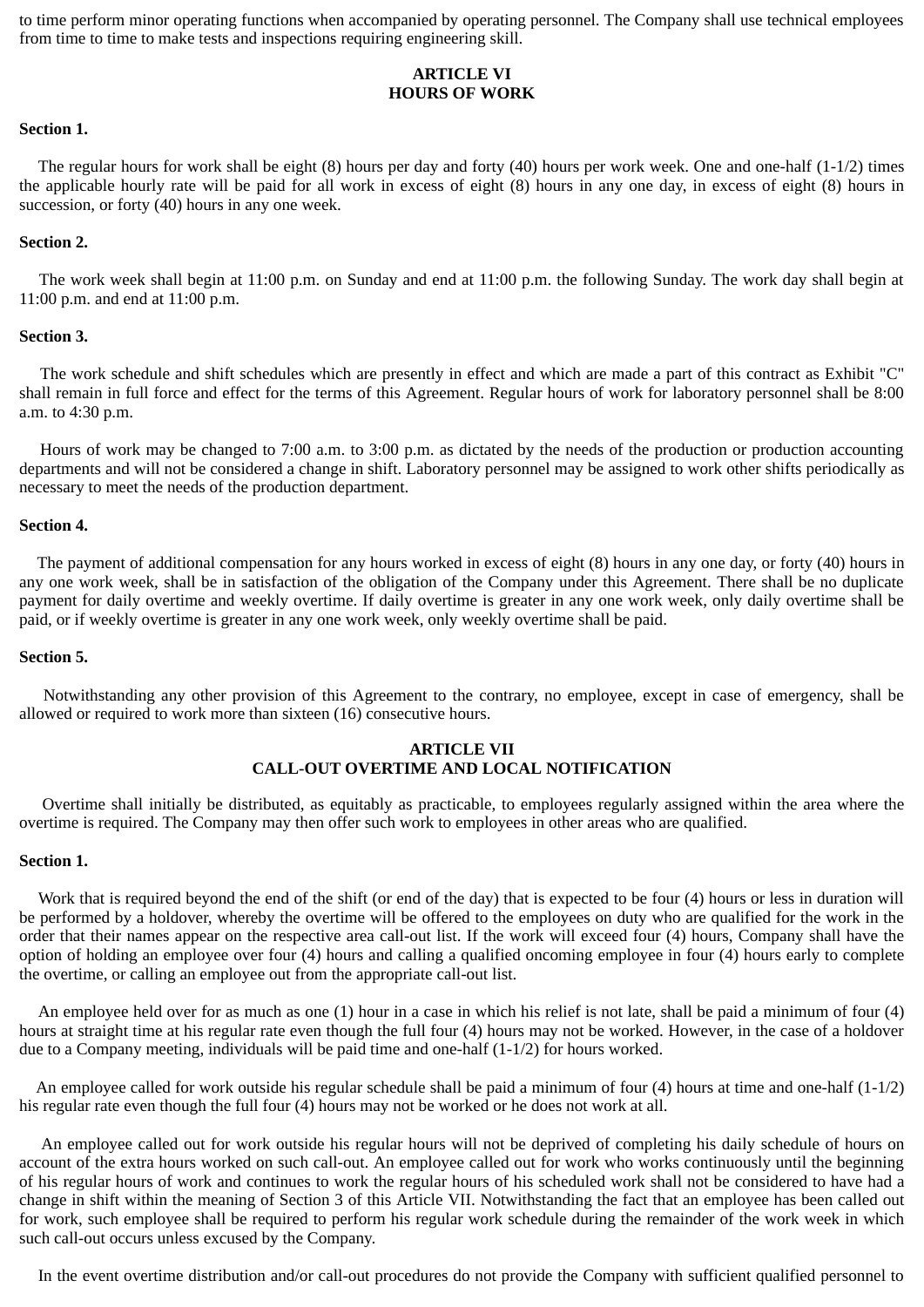perform the overtime work, the Company shall have the right to assign qualified personnel, or at its option, assign the work to a salaried employee.

## **Section 2.**

If an employee reports to work on time as scheduled, he shall be given the opportunity of working a full 8-hour shift. If an employee reports to work late for a scheduled work day and arrangements have been made to have an employee work overtime in his place, the Company shall allow the employee who reported to work late to work the remainder of his regular schedule, and the employee who is working overtime due to such employee being late will be relieved of duty.

## **Section 3.**

No employee shall lose any time from his normally scheduled 40-hour week occasioned by any shift change. However, any employee who is working extra to complete his forty (40) hours per week may be used for filling vacancies in his area in accordance with his seniority. The Company further agrees that each employee shall receive twenty-four (24) hours' notice prior to any change in his shift, or in lieu thereof, the employee shall receive time and one-half (1-1/2) for the first shift worked; however, no such extra pay shall be paid when an employee's shift is changed incident to his promotion to a higher vacancy or when he is returned to his regular assignment from an advancement. However, if an employee's assignment is temporarily shut down and, as a result, there is no work for him on his regular assignment, he may be so notified and reassigned to fill other operating vacancies on another shift or to work with Maintenance on another shift. If the employee is so notified sixteen (16) hours or more in advance of the beginning of his new shift, he will not be entitled to pay in lieu of short notice for shift change.

If an Operator Trainee (in order to complete his forty (40) hours per week) must work outside the regularly scheduled hours of a day employee, he will be assigned to work extra and may be used as a relief man for filling vacancies in the operating area in which he last worked in accordance with his seniority.

## **Section 4.**

If an employee is instructed to work and does work continuously for as much as two (2) hours before or beyond his regular shift or schedule, he shall be paid a sum equivalent to thirty (30) minutes at straight-time pay in lieu of meal time.

# **ARTICLE VIII SHIFT MEN - DAY MEN**

The term "shift employee" as used herein shall be deemed to mean one who is employed for specific periods in the course of continuous operations regularly carried on during two (2) or more shifts per day, five (5) or more days a week; each other employee is a "day employee."

# **ARTICLE IX HOLIDAY PAY**

Each of the following days is a holiday:

 New Year's Day Good Friday Memorial Day July Fourth Labor Day Columbus Day Thanksgiving Day Day after Thanksgiving Christmas Eve Christmas Day

Each of the above-mentioned holidays shall be deemed to begin at 11:00 p.m. on the day immediately preceding the holiday and end at 11:00 p.m. on the holiday, except when the holiday falls on Sunday, in which case those employees who are working a 6-day week will observe the holiday on the following Monday.

 Each employee who works on a holiday will be paid eight (8) hours' holiday pay at his straight time rate and, in addition, will be paid one and one-half (1-1/2) times his straight time rate for each hour worked on the holiday.

Each employee covered by this Agreement who does not work on a particular holiday shall be paid, with respect to that holiday, a sum equal to his regular straight time for eight (8) hours worked, provided that no such payment shall be made to an employee, with respect to a holiday, if such employee (a) is scheduled to work on that holiday and, without permission of the Company, fails to report for work; or (b) is on leave of absence; or (c) is on layoff; or (d) is on sick leave and has not worked or does not work at any time during the 2-week pay period in which the holiday occurs.

Holiday Pay -- Employee will be off on a holiday if so notified that his services are not needed. Employees who fail to receive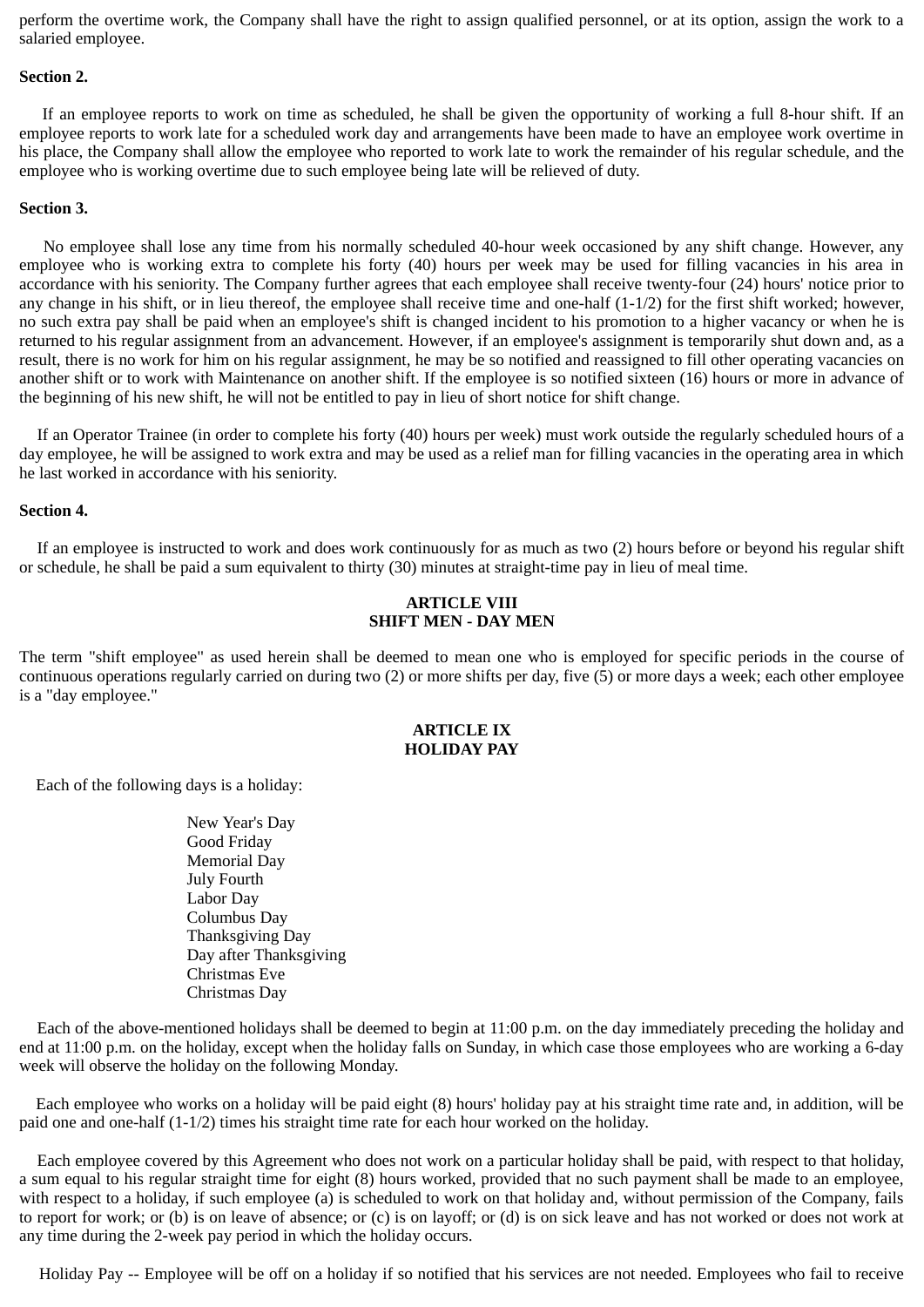proper notification will receive time and one-half (1-1/2) for the first shift worked after the said holiday. Proper notification will be twenty-four (24) hours. Such notification shall not be required in the event of unit or equipment mechanical failure, fire, storm, explosion, or Act of God.

Employees will have the option, by seniority, to elect to work or leave if less than all can be excused.

Day Employees -- assigned to the Operating areas -- who normally work Monday through Friday, shall observe a holiday falling on Saturday the preceding Friday, and a holiday falling on Sunday the following Monday, and not report for work unless notified. However, the Christmas Eve holiday shall be observed on the last scheduled work day prior to Christmas Day holiday.

# **ARTICLE X VACATIONS**

# **Section 1.**

Normal vacation accruals will be computed in accordance with the following provisions:

(a) Two weeks (80 hours) after having accrued one (1) year's Company seniority.

(b) Three weeks (120 hours) during the calendar year after having accrued six (6) or more years' Company seniority.

In computing length of service for vacations, time spent working at the El Dorado Plant will be used.

## **Section 2.**

Those employees who had previously accrued or who will accrue, during the term of this Agreement, twelve (12) years or more Company seniority shall be entitled to a vacation accrual of four weeks (160 hours). Thereafter, and for all other employees, the maximum vacation accrual shall be as provided in Section 1.

## **Section 3.**

Each employee must take his vacation during the calendar year in which it falls due. However, when an employee is absent from work due to authorized occupational injury or illness or personal sick leave and has not returned to work by December 31, he may, at the Company's option, be permitted to take his vacation or receive vacation pay between January 1 and April 1 of the following year. An employee may elect to split his vacation in 40-hour periods, or he may take all his vacation in one period. However, an employee that works the Uniform shift schedule (Exhibit "C-3") may elect to schedule his vacation in either 40-hour periods or 56 hour periods, or a combination of the two. Any remaining vacation of less than forty (40) hours must be scheduled in a single period.

#### **Section 4.**

Vacation schedules must be prepared and submitted to the department head by March 1, if possible. Scheduling of vacations will begin immediately after November 1 each year and no employee shall be allowed more than forty-eight (48) hours after being contacted by his Foreman or supervisor in which to select his vacation date. Vacation preferences will be determined within an area by bargaining unit seniority. Employees who have not indicated their preference of vacation dates at the end of this 48-hour period will be assigned vacation dates by their supervisors. No employee may change his vacation dates after the schedule has been prepared except with his supervisor's permission. Vacations taken before March 1 will be on a first come basis.

An employee will not be eligible for overtime or call-out after 11:00 p.m. of his last scheduled work day prior to the start of his vacation and until his first scheduled shift to return to work following completion of his vacation.

If any employee is not permitted to take his vacation in the calendar year in which it is due because the Company finds it not convenient to excuse him from work, such employee shall be paid a sum equal to the sum to which he would have been entitled if he had taken his vacation within the period of time immediately preceding the end of the year which period is equal to his vacation period. No more than five (5) employees from the Operating Department and one (1) in the Laboratory may be on vacation at one time.

# **Section 5.**

If an employee so requests at least five (5) days prior to the beginning vacation, the Company shall, prior to his beginning vacation, pay him in advance for all vacation being taken, in 5-day increments only.

## **Section 6.**

An employee who (a) resigns, (b) retires, (c) is laid off as part of a reduction in forces, (d) is discharged for cause, or (e) is granted a military leave under the provisions of Article XV, at a time when he has earned vacation to that date but has not taken or previously received pay in lieu of, shall be paid in lieu of any vacation he has earned to that date but has not taken nor previously received pay in lieu of.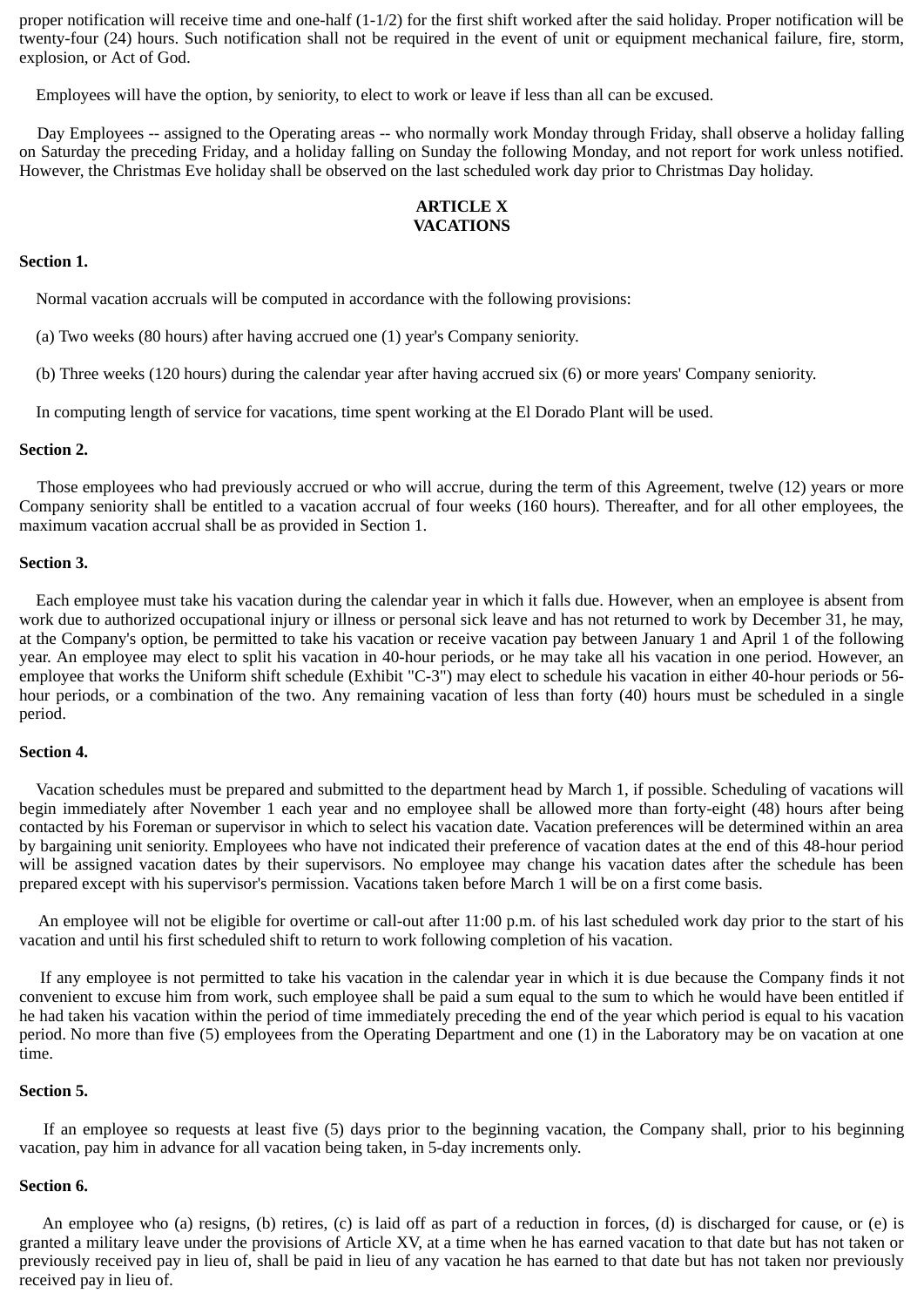Computation of vacation under this section will be earned at the rate of one-twelfth (1/12th) for each month from employee's anniversary date. Sixteen (16) or more calendar days of employment in any calendar month will be considered a full month in computing vacation accruals.

#### **Section 7.**

Vacation pay shall be based upon the straight time rate of an employee's regular classification at the beginning of the vacation and will be taken in accordance with his established work schedule. If a holiday, as defined in Article IX, occurs during an employee's vacation period, the employee will receive pay for said holiday as defined in Article IX.

In the event of the death of an employee who (as of the last day on which that employee worked) had earned but not taken a vacation, a sum of money, in lieu of such vacation, computed on the basis herein stated, shall be paid to the executor or administrator, to the surviving spouse of that employee or, if there is no such representative or surviving spouse, to the next of kin of such employee.

# **ARTICLE XI SENIORITY**

Subject to Article XI, Section 15, seniority shall be adhered to in vacancies within an area, shifts, and layoffs as outlined below in this Article XI, other than discharge for cause. It is understood the Company shall have the right to retain sufficient numbers of qualified personnel in such event and may assign personnel to particular shifts when required temporarily for training.

## **Section 1. Eligibility for Seniority.**

An employee shall be first entitled to seniority when he has been continuously employed for 180 days within the bargaining unit, his seniority dating from the date of the beginning of such employment.

 The Company shall have the right to layoff or discharge, without cause, any employee who has not worked in the bargaining unit a sufficient length of time to be entitled to seniority, and such action on the part of the Company shall not be the subject of a grievance on the part of the Union or the employee involved under any provision of this Agreement.

# **Section 2. Seniority Credits**.

In applying the seniority provisions of this Agreement, each employee shall be credited with the seniority, if any, to which he is entitled as shown on the records of the Company at the time of execution of this Agreement.

#### **Section 3. Progression Chart.**

Attached hereto as Exhibit "A" and made a part hereof is a Progression Chart showing all classifications in the various areas of the Operating Department. Only those employees covered by the terms of this Agreement and included in the bargaining unit shall be entitled to exercise their seniority in their respective areas.

## **Section 4. Bargaining Unit and Area Seniority.**

(a) Subject to the provisions of Section 1 of this Article XI, bargaining unit seniority shall be cumulative and shall be continuous from the date on which the employee enters the bargaining unit as shown on Exhibit "A" attached hereto.

(b) Subject to the provisions of Section 1 of this Article, area seniority shall be cumulative and shall be continuous from the date on which the employee enters any particular area by bidding or by assignment to a vacancy of more than ninety (90) days. In the event that two (2) or more employees have the same area seniority date, area seniority will be determined by bargaining unit seniority.

 (c) In the event an employee is permanently assigned to an area by reasons of (i) shutdown, (ii) reduction in force in an area, (iii) the return of an employee to that area after an absence in excess of ninety (90) days, or (iv) the application of Section 9 of this Article, he shall continue to be considered a part of the area from which he was so transferred until he has failed to accept a vacancy in the area from which he was so transferred.

The last employee to enter an area shall be the first employee reduced from an area upon the termination of an authorized leave in the area. All other reductions from the area will be made by area seniority.

(d) If an employee in any area elects to bid to another area of the Operating Department and is the successful bidder, upon his transfer, he shall then lose his accrued seniority in the area from which he bid. Should he fail to qualify in the area to which he transferred, he will be transferred to Operator Trainee position and will lose any seniority he has accrued in the area where he failed to qualify.

## **Section 5. Vacancies of More Than Ninety (90) Days.**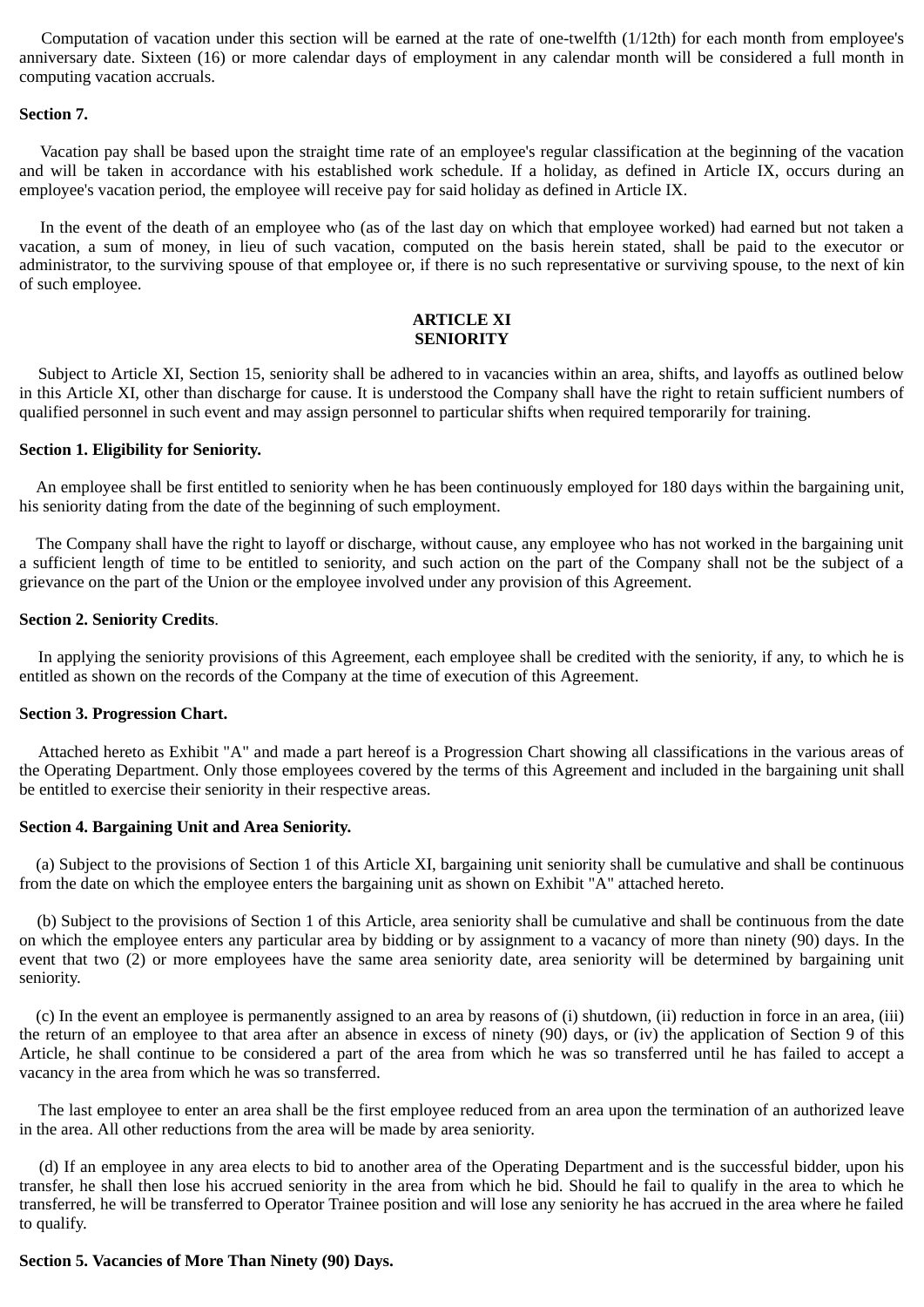(1) Pursuant to Section 15 of this Article, when a vacancy of more than ninety (90) days occurs in any area, the vacancy will be filled by the bidding procedure.

(2) Pursuant to Section 7(1)(a) of this Article, if there are employees not in the area who have retained seniority in the area in which the vacancy occurs, the employee with the most retained seniority shall be assigned without bidding, to the vacancy or forfeit his seniority in the area.

(3) Area seniority shall be adhered to in all shift vacancies of more than ninety (90) days within an area.

## **Section 6. Vacancy Posting and Bidding Procedure.**

(a) The Company shall post promptly and keep posted on the appropriate bulletin board for ten (10) days the notice of any vacancy. It shall be the duty of any employee who feels himself entitled to such vacancy, based on his seniority, to file his signed bid in the manner hereinafter stated.

 (b) In order to be considered valid, a bid must be signed, dated, and the original must be deposited in a locked box marked "PACE Bids for Company," and the duplicate must be deposited in a locked box marked "PACE Workmen's Committee." Each of said boxes will be provided at or near the main entrance gate.

(c) Immediately upon expiration of the posting period of ten (10) days, the names of all bidders will be posted on the bulletin board for a period of five (5) days. Within this 5-day period, each bidder who still wants the vacancy must sign an acceptance notice to this effect and deposit in the box marked "PACE Bids for Company" and place a copy of the notice in the "PACE Workmen's Committee" box at the clock house. However, if an employee is going to be off from work for the duration of this 5-day period, he may leave his acceptance notice with the personnel department.

(d) At the end of this 5-day period, the employee with the most bargaining unit seniority who has turned in an acceptance notice will be assigned the vacancy, and he will be transferred to the new vacancy as soon as possible. The successful bidder's seniority in the area to which he is transferred will start on the sixteenth (16th) day after the vacancy was originally posted. An employee accepting a promotion by either the area realignment or the bidding procedure to a vacancy with a higher rate of pay will not receive the higher rate of pay until qualified for the vacancy.

In cases where more than one (1) vacancy is posted, a bidder must indicate his order of preference on all vacancies he is willing to accept when he turns in his acceptance notice.

(e) In the event no one wishes to accept the posted vacancy, Company may elect to employ a qualified operator or to assign an Operator Trainee to the vacancy.

(f) Notwithstanding any other provisions of this Section 6, it is agreed that the Company shall have the right at any time during said 10-day posting mentioned above, to withdraw that posting in the event the Company decides that such vacancy need not be filled. The provisions of this paragraph will not apply to filling normal vacancies.

## **Section 7. Filling Vacancies of Ninety (90) Days or Less.**

(1) Pursuant to Section 15 of Article XI, when a vacancy exists for a period up to and including ninety (90) days, it shall be filled by promoting the senior employee of the next lower classification who is working the same shift in the area in which the vacancy occurs. If no Operator Trainee, with retained area seniority, is available, this lowest vacancy will be filled on an assignment basis by an Operator Trainee assigned to that area with the most bargaining unit seniority who is available and qualified to perform the work.

In the event the vacancy(ies) cannot be filled by this procedure, the vacancy(ies) will be filled by overtime procedures and will normally be the vacancy which existed in the area before any reassignment.

(a) However, if an employee is removed from the active payroll, the vacancy caused by this action will be filled according to Section 5 of this Article on the first (1st) day after this action.

(2) In the event an Operator Trainee is not available and overtime is required, the following procedure will be used:

(a)(i) When overtime is required other than holdover or early call-in overtime, set forth in Section 1 of Article VII, call-outs will be made from the appropriate call-out list. Overtime call-outs may start up to forty-eight (48) hours in advance of the actual time required. Call-out lists will be maintained for Operator Trainees, Area II, Area III, Area IV, Emergency Squad, and a Master List. Call-outs will be made starting at the top of the list for the area where the overtime is required and proceeding to the bottom, calling those individuals possessing the necessary qualifications for the work.

In the event there will be a vacancy as the result of vacation or other scheduled absence, Company may assign qualified employees to cover such absences up to seven (7) days in advance of such need. Company may also utilize hold-over and call-in, or fill such vacancy by regular call-out procedures.

Upon acceptance or rejection of a call-out, the individual's name will be placed at the bottom of the list. If the call-out is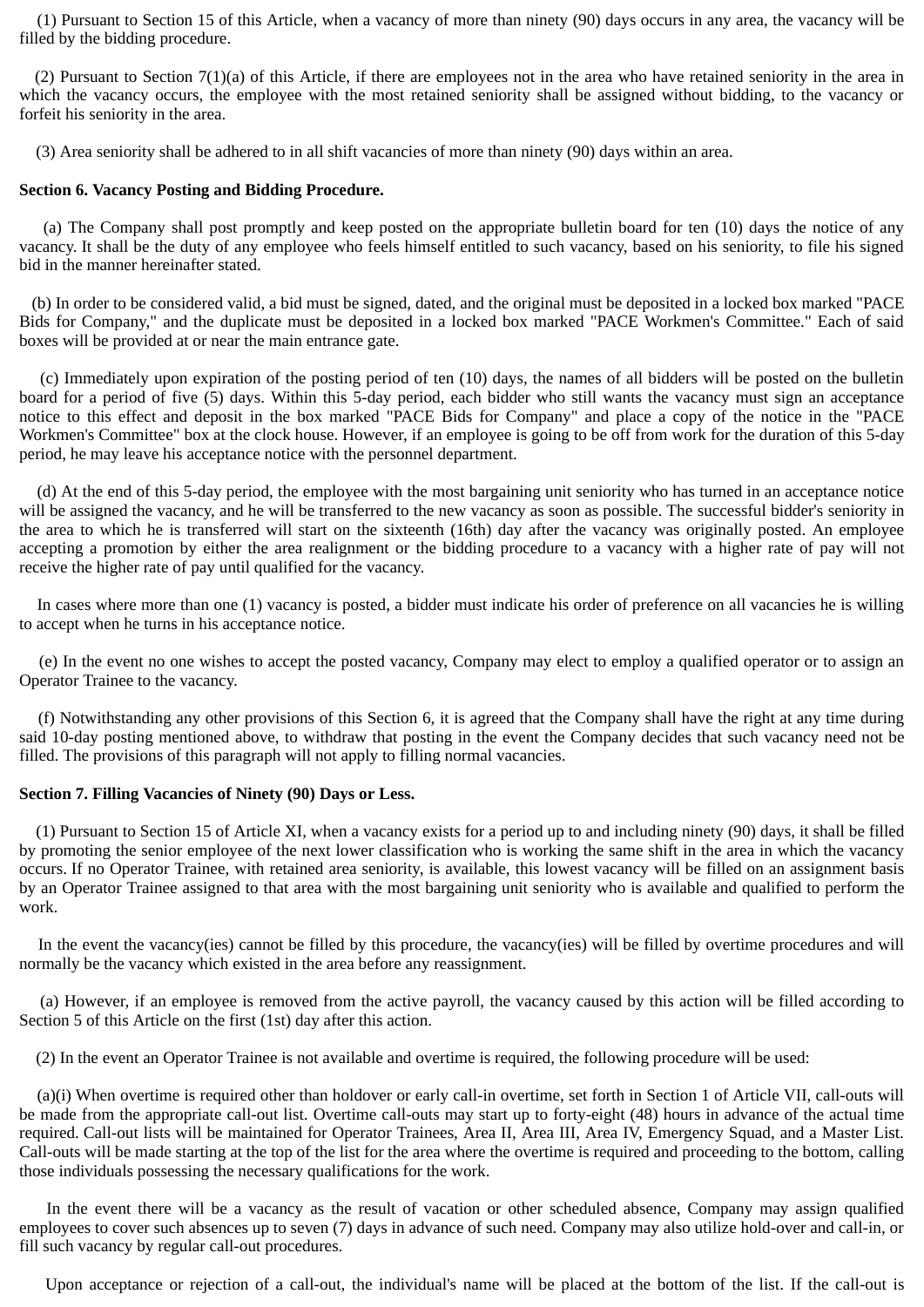canceled, the employee shall be offered makeup overtime without his name moving on the call-out list. Makeup overtime is defined as: Work of the nature encountered in normal operations but not normally done on overtime. At the time the makeup overtime is offered, the employee must accept or reject the makeup overtime. Makeup overtime will be offered for a full 8-hour shift.

Employees are ineligible for call-outs that interfere with previously arranged call-outs or their normal schedule.

The master call-out list will consist of a list of names of regularly assigned employees on Area II, Area III, and Area IV call-out lists who desire to work overtime. Employees called on this list will rotate on this list, but will not rotate on the area list their name appears on for any overtime worked on a master call-out. Master list call-outs will terminate when the work is completed.

(a)(ii) Each call-out will terminate at the end of the shift during which the work on that call-out began. An employee working a call-out, except for filling shift vacancies, will be expected to do the work for which that person was called and other operational work, excluding housekeeping work, in the area that may arise after the individual reports to work, for which that person is qualified. A call-out will end when the work for which the person was called, plus the additional operational work, is completed.

(a)(iii) Individuals' names will not be moved on the call-out lists for any overtime associated with Safety and Housekeeping Inspection Teams, or Accident Investigation Teams, or Safety Meetings, or Emergency Squad Training, or for overtime set forth in Section 1 of Article VII.

(a)(iv) Employees who work the Uniform Shift Schedule will have their names moved to the bottom of their respective call-out lists at the beginning of the 7-3 shift of the day which is their sixth (6th) work day in the same work week.

(a)(v) Operator Trainees may have their names appear on the list in the area where they possess qualifications. For employees with retained area seniority, the call-out list to which their names will be assigned will be the area where they have retained seniority. Upon acceptance or rejection of a call-out, an individual's name will be moved to the bottom of each list where his name appears. An Operator Trainee's name will be moved from one area call-out list to another, at the beginning of the day of transfer of that individual to another area in which the Operator Trainee holds qualifications.

(a)(vi) Any time an employee's name is entered on an area call-out list, his name will be entered at the bottom of that list.

(a)(vii) An employee may, for personal reasons, have his name removed from the call-out list(s). At such time as he desires, he may return his name to the bottom of the appropriate call-out list(s). An employee who is off for vacation, sick leave, or leave of absence will not be available for overtime. His name shall be turned over on the call-out list(s). Upon return, he will be available as though he had no opportunity during his absence.

(a)(viii) The call-out lists will be maintained under the direction of the area supervisors or Foremen, and it will be their responsibility to keep such records as are necessary to administer the call-out procedure and to present the proper information to the shipping attendants for execution. Copies of the daily call-out sheets will be furnished to the Union representatives.

(a)(ix) Any employee who accepts an assignment outside the bargaining unit will have his name placed at the bottom of the appropriate list(s) for the duration of the assignment.

(a)(x) An employee must have a telephone in his residence or be available at the plant in order to be eligible for a call-out. Only one (1) telephone may be listed for each employee.

(a)(xi) Employees will not be eligible for overtime in an operating area until they have qualified on a vacancy in that respective area. Upon qualifying on a vacancy in an area, a new employee's name will be placed on the bottom of that area call-out list and the master call-out list.

If, at the time of each bi-monthly meeting, it is brought to the attention of the Company that an inequity exists between areas in the distribution of overtime, an attempt will be made to equalize overtime.

When an employee is held over due to negligence in providing relief and proper notice has been given, the employee held over will be paid a minimum of two (2) hours at his straight-time rate.

The above procedure may be modified by mutual agreement between the Union and the Plant Manager or his designated representative.

 (b)(i) Any employee who has been off duty due to illness, injury, or an unauthorized leave will be required to give his supervisor eight (8) hours' notice of his intention to return to work or secure permission of the Company to return to work earlier.

 (b)(ii) When an employee's shift is changed for any reason so that he will have only eight (8) hours off between shifts, he will not be eligible to double over from the first shift, and he will not be eligible for call-out during the 8-hour interval between shifts.

 (b)(iii) When an employee who is temporarily working in a higher classification, other than his regular classification, accepts the opportunity to work over, his classification will revert to his regular classification. At the end of his regular shift, said employee who has stayed over onto a shift may exercise his seniority to receive any temporary upgrading that occurs on that shift.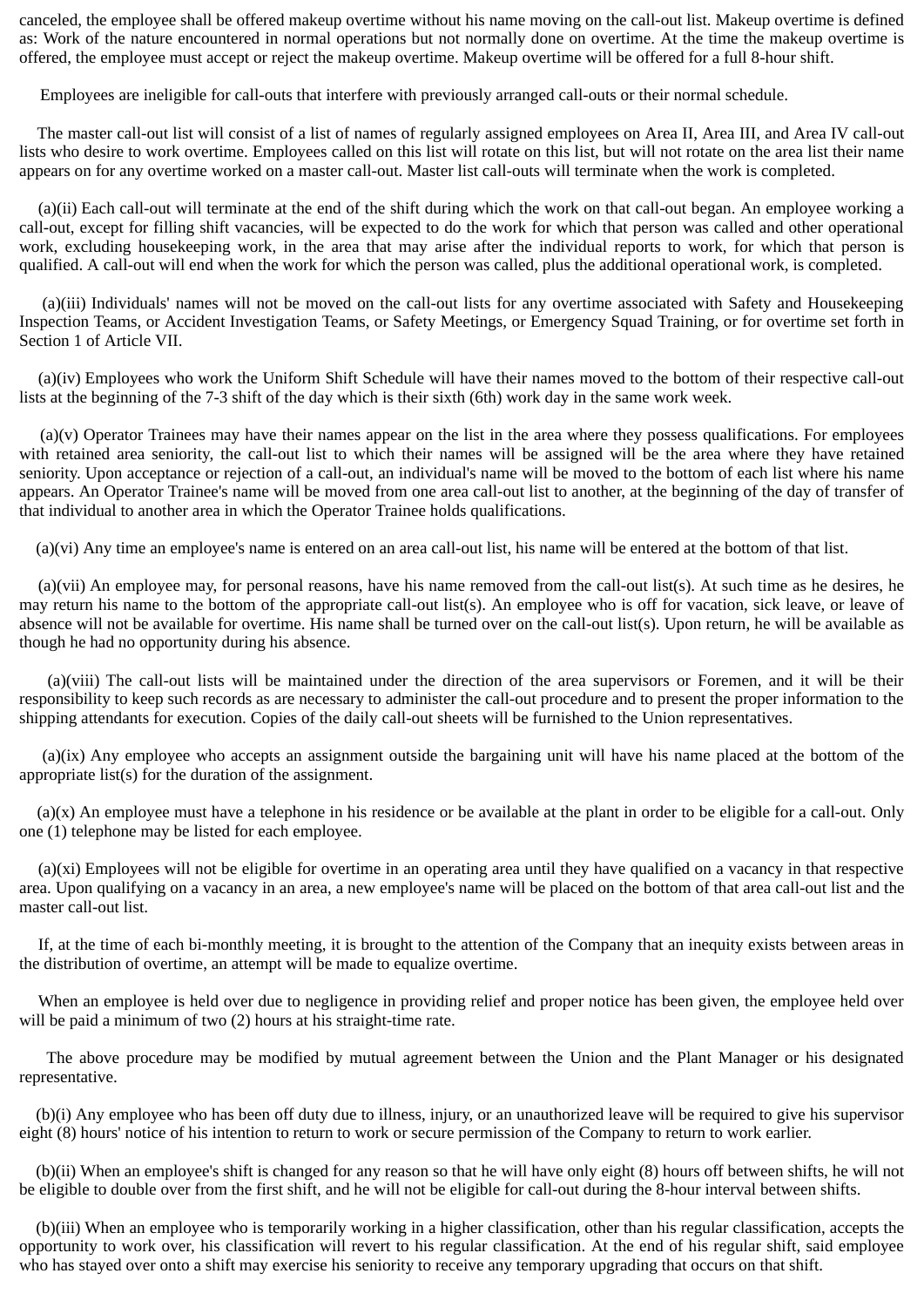(b)(iv) When a unit or piece of equipment is temporarily shut down and as a result there is no work for an employee on his regular assignment, such employee may be required to: (a) perform the duties of other assignments within his area, (b) assist in maintenance efforts anywhere in the plant, or (c) perform minor maintenance in his area. If such employee is absent from work during such temporary shutdown, the Company shall not be required to fill his position.

(b)(v) Notwithstanding any other provisions of this Section, if notice of an employee's absence is not reported, the employee not receiving relief will be required to work over if relief is not available; however, if said employee does not desire to work over, he may waive this work provided there are other employees on the same shift who desire to work over. The employees in the same classification will be given the opportunity to work over in order of their seniority. If no employee in that classification accepts the opportunity to stay over, the overtime will be offered to the other employees on that shift in accordance with their seniority. In case a relief man is not found within thirty (30) minutes, he may not be used to fill such vacancy. If an Operator Trainee does not report on schedule, this paragraph is not applicable.

An employee not eligible to work over in accordance with (b)(iii) of this Section will be required to work over only until relief can be obtained.

The same procedure will be applicable to all employees if proper notice is given that an employee will be less than three (3) hours late. Such employee will be relieved when his relief reports.

# **Section 8. Classifications and Shifts**

(a) Each employee returning to the service of the Company or an area from an authorized leave without pay or from sick leave, or temporary shutdown of equipment of sixty (60) days or less, shall resume his duties uninterrupted service in the area from which he left on the same lettered shift, or any shift that has become vacant during his absence, and has been filled by a man younger in area seniority. Notwithstanding any other provisions of this contract upon (1) the termination of an authorized leave, or (2) the temporary shutdown of equipment of sixty (60) days or less, each employee who was promoted or changed shifts shall revert to the same classification (area), and the same lettered shift from which he moved, or any shift within his area that has become vacant during the leave or shutdown of equipment and is filled by a younger man in area seniority.

(b) Any time a new vacancy is established within an area, the employee with the most area seniority shall have the right to this vacancy if he so desires.

(c) Any new operating facility for products not now being manufactured will be filled by the bidding procedure before being transferred to any area.

(d) When employees return to an area because equipment is started up after a shutdown of more than sixty (60) days, all shifts within a classification will be chosen by area seniority.

 (e) Any time that it becomes necessary for an employee to be demoted to a lower classification, other than a demotion caused by the termination of an authorized leave, he shall be given an opportunity to pick his shift within the classification in accordance with his seniority.

(f) Subject to the provisions of Subsection (e) of this Section 8 of this Article XI, an employee displaced from his shift has been discontinued, shall have the right to displace any other employee in that area in accordance with his area seniority.

 (g) Any shift changes made in accordance with this Section shall be made on Monday following the determination of employees' choices provided that the determinations are made by noon on the preceding Friday and will be made without involving any overtime pay. Determination of employees' choices of shifts must be made within one (1) week after the shift is declared vacant, except as specified above.

## **Section 9. Reduction in Forces.**

1. Effective August 1, 1986, employees who are permanently assigned in areas of the Operating Department who may be transferred from their regularly assigned classifications and thereby assigned, in accordance with the seniority provisions of the Agreement, to a vacancy with a lower rate of pay, shall continue to receive the higher rate of pay until they have had an opportunity to bid on and are the successful bidder to another vacancy calling for the same or higher rate of pay.

When there is more than one (1) bidder receiving the frozen rate of pay, all except the youngest employee in seniority shall have the right to refuse the vacancy. An employee who accepts a vacancy in order to protect a frozen rate or his retained seniority shall have the right to return to the vacancy from which he vacated if the vacancy he takes does not last for more than ninety (90) days.

Any question arising pertaining to safety due to reduced personnel in any area will be subject to Article XVII, Section 2.

2. Reduction in personnel and reduction in rate can, however, result from the fact that the operation of all or part of the equipment being operated in area is shut down either permanently or temporarily.

Any layoff will be in accordance with Article XI, Section 13. No employee will be reduced in pay for ninety (90) calendar days because of temporary shutdown.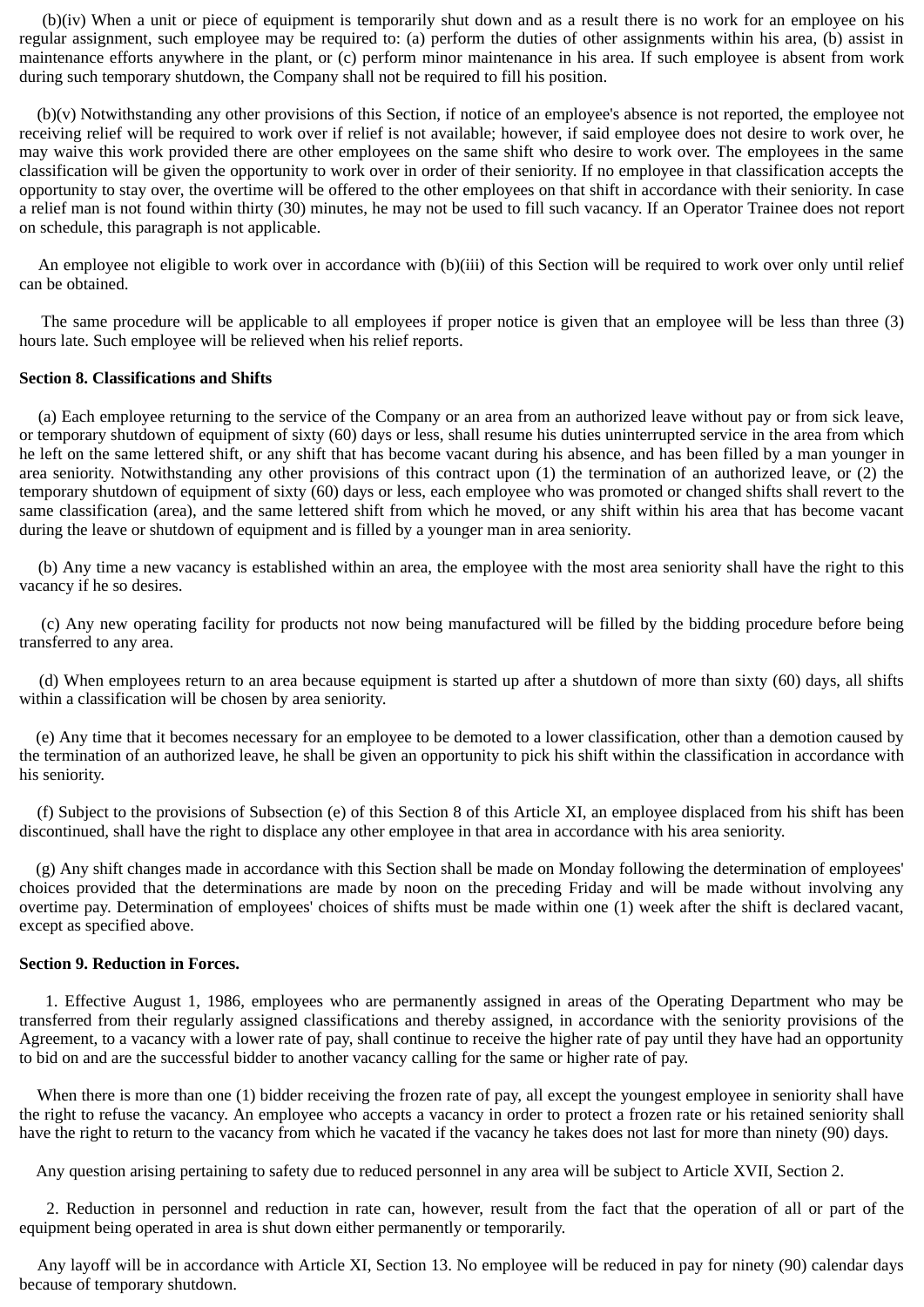3. Bumping Procedure - Employees permanently assigned to an area who are transferred to the Operator Trainee classification due to the shutdown of equipment will be allowed to replace other employees as follows:

(a) An equivalent number of vacancies permanently filled by employees with least bargaining unit seniority in any classification with less bargaining unit seniority, than employees reduced back to the Operator Trainee classification, will be declared vacant. The declaring of vacancies will be made within ninety (90) days after area shutdown and the assignments will be made on the ninetyfirst (91st) day.

 (b) The vacancies declared vacant by the application of Item (1) above will be filled in accordance with bargaining unit seniority by those employees reduced to the Operator Trainee classification, or by the employees whose assignments were declared vacant.

(c) Employees reduced to the Operator Trainee classification who bid on and are the successful bidders before vacancies are declared as provided in Item (a) above will not be included in the number of assignments to be declared vacant.

4. Any employee who has replaced another employee under the provisions of subsection 9(2) above must return to the area from which he was originally reduced when he has an opportunity to do so on a vacancy of more than ninety (90) days or forfeit his seniority in the area to which he was transferred under subsection 9(2) above and go to the Operator Trainee classification.

5. The Bumping Procedure, as set forth in this Section, will not apply as a result of consolidation of assignments, automation, or change in shift schedules.

## **Section 10. Status of Employees Laid Off.**

The accrued seniority, both bargaining unit and area, of an employee who has been laid off through no fault of his own shall continue to exist as of the date of the layoff for the following periods:

| <b>Length of Service</b> | <b>Period Seniority to Exist</b> |
|--------------------------|----------------------------------|
| Less than 180 days       |                                  |
| 180 Days to 2 Years      | Length of Previous Service       |
| 2 Years or More          | 2 Years                          |

#### **Section 11. Seniority Lists.**

Seniority lists shall be complied and be kept at all times available to the Workmen's Committee, and the Workmen's Committee shall also have access to daily time reports to verify disputed seniority lists and service records.

#### **Section 12. Seniority - Outside Assignments.**

Any employee, after having established seniority under the provisions of this Agreement, who is temporarily assigned to another classification by the Company, outside of the bargaining unit, shall continue for not more than ninety (90) working days per calendar year on a cumulative basis to accrue seniority on his regular classification during such period of temporary assignment. If such employee works more than ninety (90) days per calendar year on a cumulative basis, he shall forfeit one (1) day of bargaining unit seniority for each day in excess of ninety (90) days worked outside of the bargaining unit during that calendar year. This paragraph is not applicable to employees who transfer to the Maintenance Department. Such employees forfeit both area seniority and bargaining unit seniority on the date which they transfer to Maintenance.

#### **Section 13. Layoffs and Reemployment.**

The last employee hired shall be the first employee to be laid off on the basis of bargaining unit seniority. The last employee laid off shall, if he still has seniority, be the first employee rehired (notwithstanding any provisions of Section 9 of this Article).

An employee who has worked in the bargaining unit sufficiently long to be entitled to seniority in that department, and who was laid off through no fault of his own, has kept his current address on file with the Company and continues to be entitled to seniority under the terms of this contract, shall, subject to the provisions of this Section, be given first opportunity for reemployment.

If reemployment is available for any such person, the Company shall so notify him by letter (with copy of such letter to the Chairman of Workmen's Committee), addressed to him at his address then on file with the Company. He shall be allowed ten (10) days from the date upon which said letter was mailed, or until he no longer retains his accrued seniority as provided in Section 10 of this Article XI (whichever is the shorter period), in which to notify the Company in writing of his desire to return to work. In the event he delivers such notice, he shall be allowed ten (10) days from the date of delivery thereof to report for work; provided, however, if the employee involved is, on the date which he would otherwise be required to report for work, totally disabled to work, he shall, on or before that date, deliver to said Company a statement in writing from a licensed physician stating that he is so disabled, in which event the period within which he shall be permitted to return to work shall be extended ninety (90) days.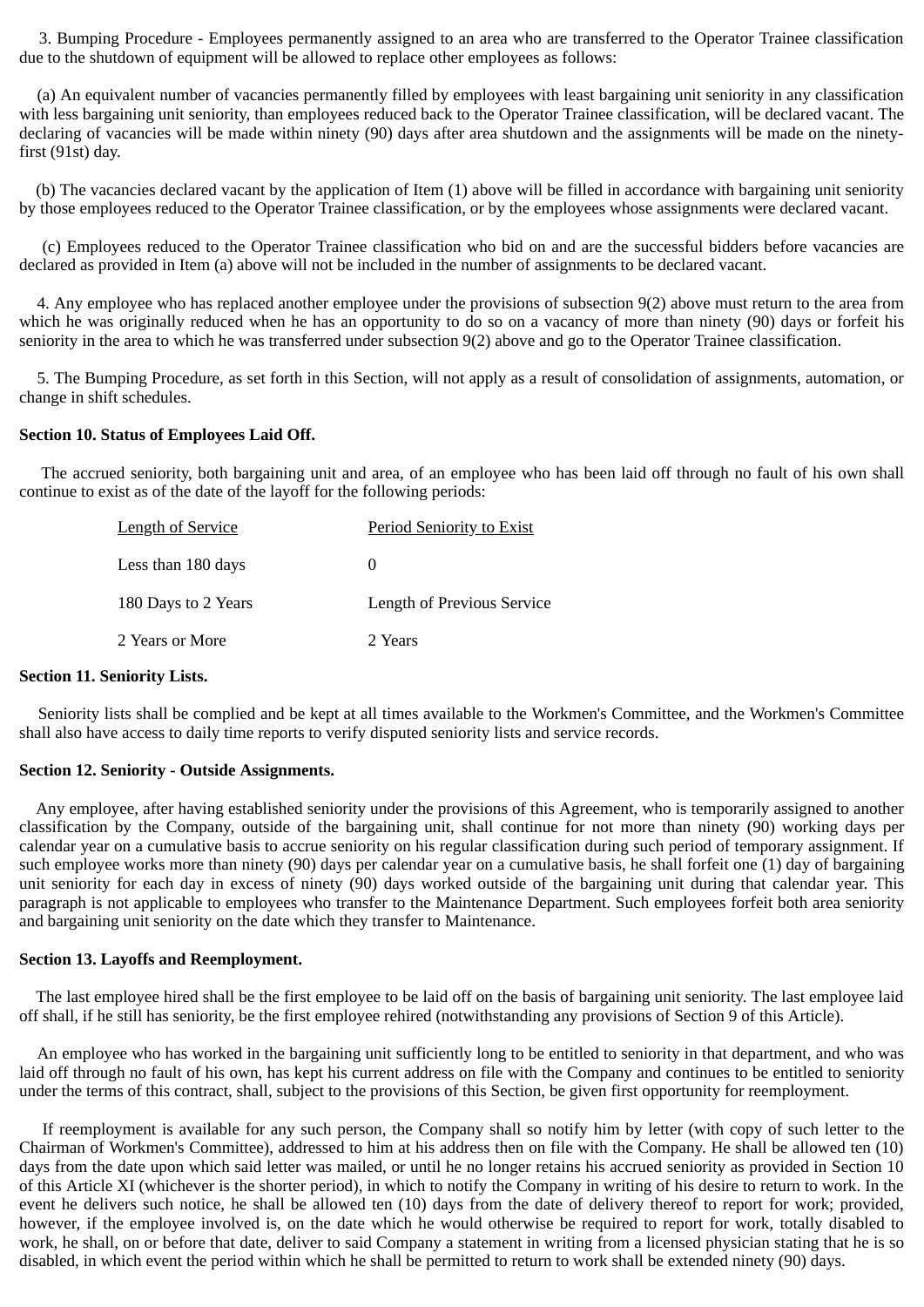## **Section 14. New Operations and Existing Operations.**

The classification to be established in any new operations and the area in which new operations will be incorporated shall be discussed with the Workmen's Committee not less than thirty (30) days prior to the posting of new vacancies in that area.

## **Section 15. Promotional Requirements.**

The minimum qualifications required in order for an employee to be eligible to bid on a classification posted as a vacancy will be the ability to write and to read and comprehend written and verbal operating instructions.

# **ARTICLE XII PHYSICAL EXAMINATIONS**

## **Section 1. Periodical Examinations.**

The Company may, from time to time, require all employees to have periodical physical examinations by a doctor selected by the Company. However, as long as an employee is physically fit, such examination shall not be used as a cause for termination. Each employee shall receive his regular rate of pay for all time required for him to be examined at the request of the Company.

## **Section 2.**

In the case of an employee being absent from work due to illness or physical impairment, he may be required to present a certificate of physical fitness, signed by a licensed physician, before being readmitted to work. This rule, however, shall not limit the right of the Company to require physical examination by a physician in the Company's service in exceptional cases of constantly recurring absence from duty.

# **Section 3.**

Notwithstanding any of the provisions of Article II or Article IV of this Agreement, in case a dispute arises over the physical fitness of an employee to return to work or continue to work, a board of three (3) physicians shall be selected, one by the Company, one by the employee, and one selected by the two so named. The decision of the majority of this board shall be final and binding.

# **ARTICLE XIII AUTHORIZED DEDUCTIONS**

# **1. Union Dues**.

Upon receipt of a signed authorization by an employee in the form provided herein, requesting deductions from his or her wages of his or her monthly Union dues, the Company agrees to honor such authorization according to its terms during the life of this Agreement. The form of such individual authorization shall be as follows:

"Until further notice you are hereby requested and authorized to deduct from wages due me and payable on the first regular pay day of each month, the sum equal to my monthly dues as set by Paper, Allied-Industrial, Chemical & Energy Workers International Union AFL-CIO, Local 5-434, for my account on or before the 15th day of the month following the calendar month for which said deductions are made."

The Financial Secretary of Local Union 5-434 and an International Representative of the Union shall, from time to time, notify the Company in writing the amount of the monthly deduction to be made, from time to time, under this authorization. The Company shall remit to the Union the amount so deducted on or before the 15th day of the calendar month following that for which deductions are made.

## **2. Political Contributions**

The Company hereby agrees to honor contribution deduction authorizations from its employees who are Union members in the following form:

"I hereby authorize the Company to deduct from my pay a yearly specified sum and forward that amount to the Paper, Allied-Industrial, Chemical & Energy Workers International Union AFL-CIO, Local 5-434 Political Committee. This deduction should be made and remitted to the Union on the first regular pay day of February each year. This authorization is voluntarily made on the specific understanding that the signing of this authorization and the making of payments to the Oil, Chemical and Atomic Workers Political Committee are not conditions of membership in the Union or the employment with the Company and that the PACE Political Committee will use the money it receives to make political contributions and expenditures in connection with federal, state, and local elections."

The Union agrees to indemnify the Company for any loss the Company may suffer as the result of this deduction taken by the Company from an employee's pay to be remitted to the Union.

# **ARTICLE XIV DISCHARGE**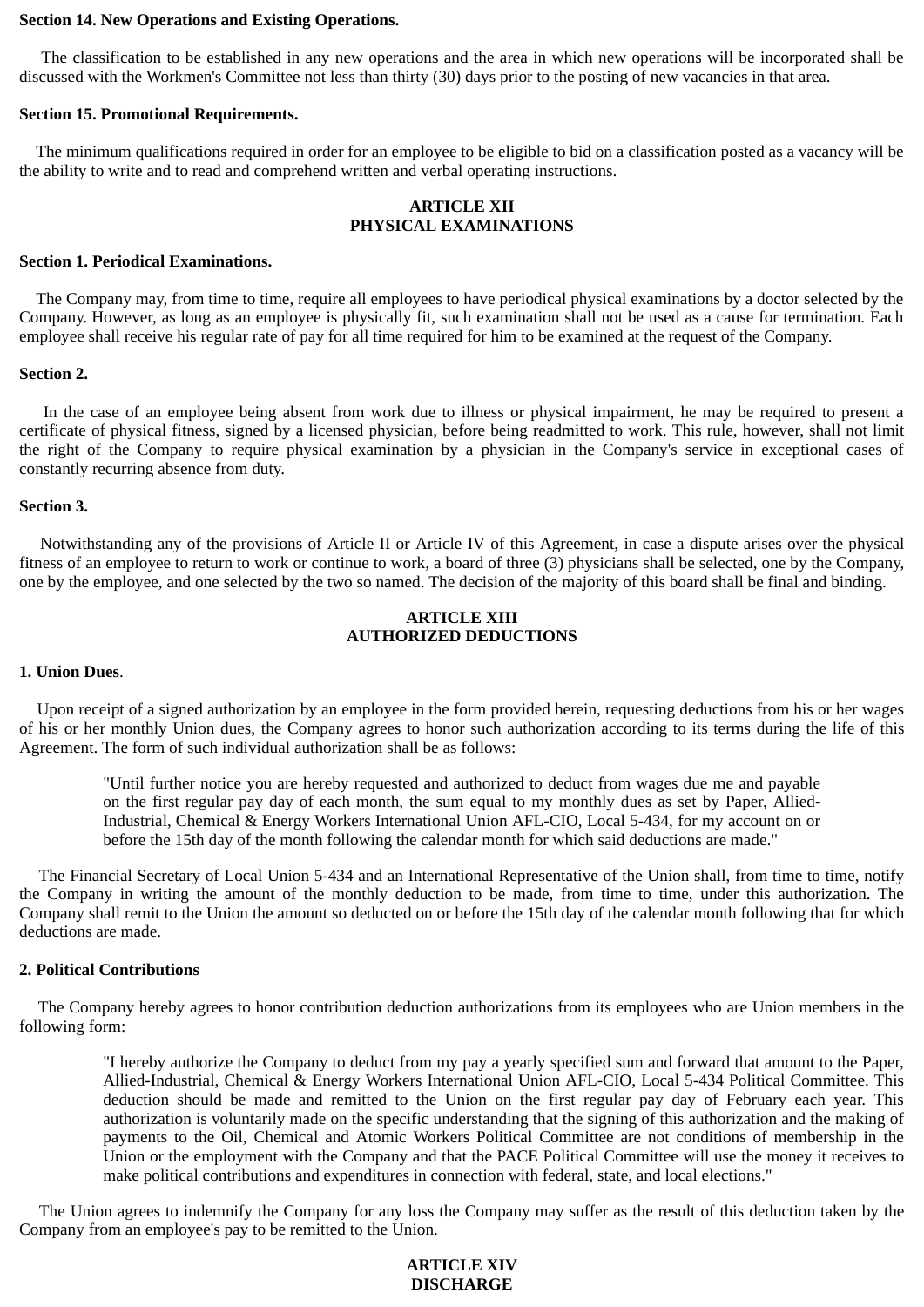## **Section 1.**

An employee shall not be discharged if physically and mentally capable of continuing his duties on account of any accident unless the accident was caused by negligence, carelessness, or malicious intent of the employee.

# **Section 2.**

The company shall expect all of its employees to adhere to its rules and regulations.

# **Section 3.**

The question as to whether a person who is discharged was rightfully discharged shall be a proper subject of arbitration.

The Company and the Union will share in the expenses of arbitration equally.

# **ARTICLE XV MILITARY LEAVE**

# **Section 1. Leave of Absence.**

The rights of employees of the Company who enter military service during the term of this Agreement will be governed in all respects by the Military Selective Service Act including amendments.

# **Section 2.**

An employee, upon return to work from Military Leave, will be allowed to claim any assignment that became vacant during his term of Military Leave to which his area seniority would have entitled him had he not been on Military Leave.

# **ARTICLE XVI BULLETIN BOARDS**

The Company shall maintain a bulletin board to be placed on the property where it may be seen by employees entering and leaving their place of employment.

Such bulletin board may be used by the Workmen's Committee of the Union for any matters pertaining to its membership provided the material posted shall contain nothing of a political or controversial nature nor reflect upon the Company or any of its employees or products.

Any notices other than notices of Union meetings, results of elections, sample ballots of Union elections, social events shall be approved in writing by Plant Manager or his representative before posting.

This bulletin board will be locked with keys, released to the Chairman of the Workmen's Committee, the Chief Steward, the Chairman of El Dorado Chemical Company Group of Local 5-434 of the Union and to the Company.

# 9; **ARTICLE XVII SAFETY & HEALTH**

# **Section 1.**

The Company shall institute and maintain all reasonable precautions for safeguarding the health and safety of its employees, and all employees are expected to cooperate in the implementation thereof. Both the Company and the Workmen's Committee recognize their mutual interest to assist in the prevention, correction, and elimination of all unhealthy and unsafe working conditions and practices.

# **Section 2.**

No employee shall be required to perform services that seriously endanger his physical safety, and his refusal to do such work shall not warrant or justify discharge. In all such cases, an immediate conference between the Company and Union shall be held to settle the issue in question.

# **Section 3.**

The Company recognizes the Workmen's Committee to be a Union Health and Safety Committee that will discharge this responsibility at a scheduled session as held under Article XVIII. Discussion of Safety and Health topics will be included in minutes issued from that session. The Health and Safety Committee will have the responsibility of making constructive recommendations for changes to eliminate unhealthy and unsafe conditions and practices. Recommendations of the Health and Safety Committee will not be subject to the Grievance Procedure under Article IV.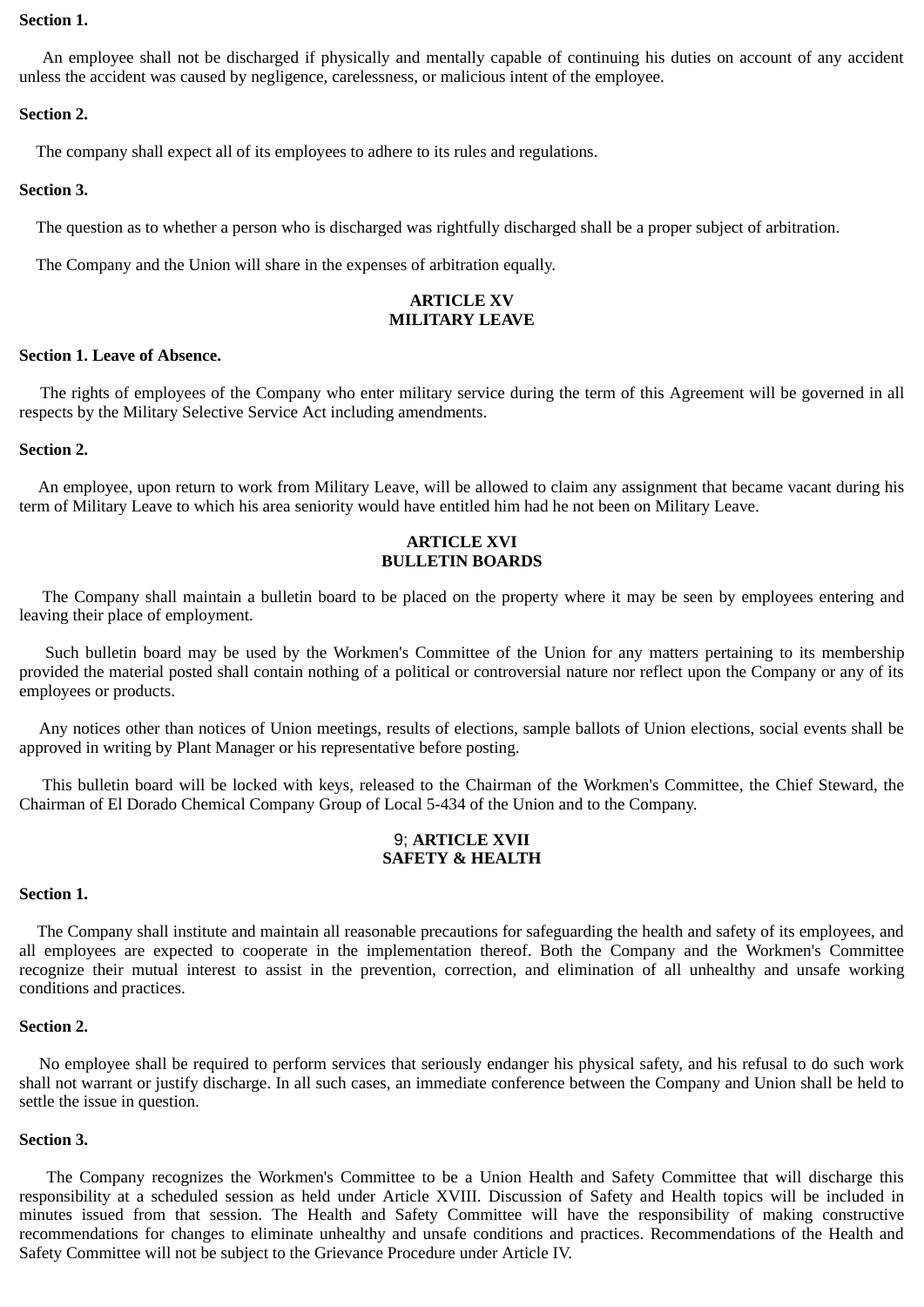## **Section 4.**

The Company will provide and maintain adequate health and safety equipment, monitoring devices, and personnel protective equipment. Additionally, the Company will provide employee training to ensure that employees are knowledgeable in use and maintenance of health and safety equipment and personnel protective equipment.

# **Section 5.**

The Company will provide appropriate routine medical examinations at its discretion. A report of the medical findings will be made to the affected employee.

# **Section 6.**

Inspection of all equipment throughout the plant or place of employment shall be continued by the Plant Manager or other persons designated by the Company from time to time. An inspection of any equipment may be secured upon the recommendation of the Workmen's Committee or the workmen employed on such equipment. The Union Workmen's Committee may make written suggestions to the Plant Manager or his representatives as to the elimination of hazards in order to prevent accidents.

## **Section 7.**

A Safety and Housekeeping Inspection Team will be maintained for purposes of making periodic inspections of the plant premises and recommendations to improve Safety and Housekeeping. This team will consist of not more than two (2) members of this Workmen's Committee, or two (2) other members of the bargaining unit, and other persons outside the bargaining unit as designated by the Company. Those members of the bargaining unit who serve on the team will be excused from work, with pay, on the day of the inspection, and the vacancy created will be filled in accordance with Article XI, Section 8.

# **Section 8.**

Two (2) "at-large" employees will be selected by the Company to participate in the Manufacturing Department Safety Planning Committee. The term of service will normally be one (1) year for these employees. The Company will maintain a list of those employees agreeing to serve.

# **Section 9.**

One (1) "at-large" employee from the area in which the accident occurred, selected by the Company, will be asked to serve on formal Accident Investigation Teams as formed. The Company will maintain a list of those employees agreeing to serve.

## **Section 10.**

The Company may, at its discretion, maintain a plant Emergency Squad for preserving the well-being of both employees and the physical facilities within the plant. The Company may assign employees to the Emergency Squad by classification and classification qualification.

The Emergency Squad shall be trained in first aid, personal rescue, fire fighting and other emergency training under the overall direction of the plant Safety Supervisor. Other selected personnel will be expected to attend training sessions to complement the makeup of the Emergency Squad, emergency equipment, and substitute as Emergency Squad Leader.

The Emergency Squad will be called in the event of an emergency, consistent with the Plant Emergency Plan, and shall be considered the primary crew to perform the duties and direct the operation during the emergency. However, should the need arise, other available employees, including salaried employees, may assist the Emergency Squad. If a need arises during an emergency, the Emergency Squad Leader may, at his discretion, call out additional Emergency Squad members.

The Company will maintain relationships with local emergency service groups so that, if available and if required, these groups may assist the Plant Emergency Squad.

# **ARTICLE XVIII WORKMEN'S COMMITTEE CONFERENCES**

Workmen's Committee, composed of five (5) members from the employee work force, and management representatives, shall hold regular meetings on a bi-monthly basis. It shall be the responsibility of both parties to submit a written agenda of each subject it wishes to discuss no less than forty-eight (48) hours before the day of any such meeting. In the event the aforementioned day occurs on a holiday, the day preceding the holiday shall be the day of the meeting. This date may be changed by mutual agreement.

The members of the Workmen's Committee, when scheduled to work the graveyard shift on the day after any such regular meeting, will be excused from work on that graveyard shift with pay.

# **ARTICLE XIX SEVERANCE PAY**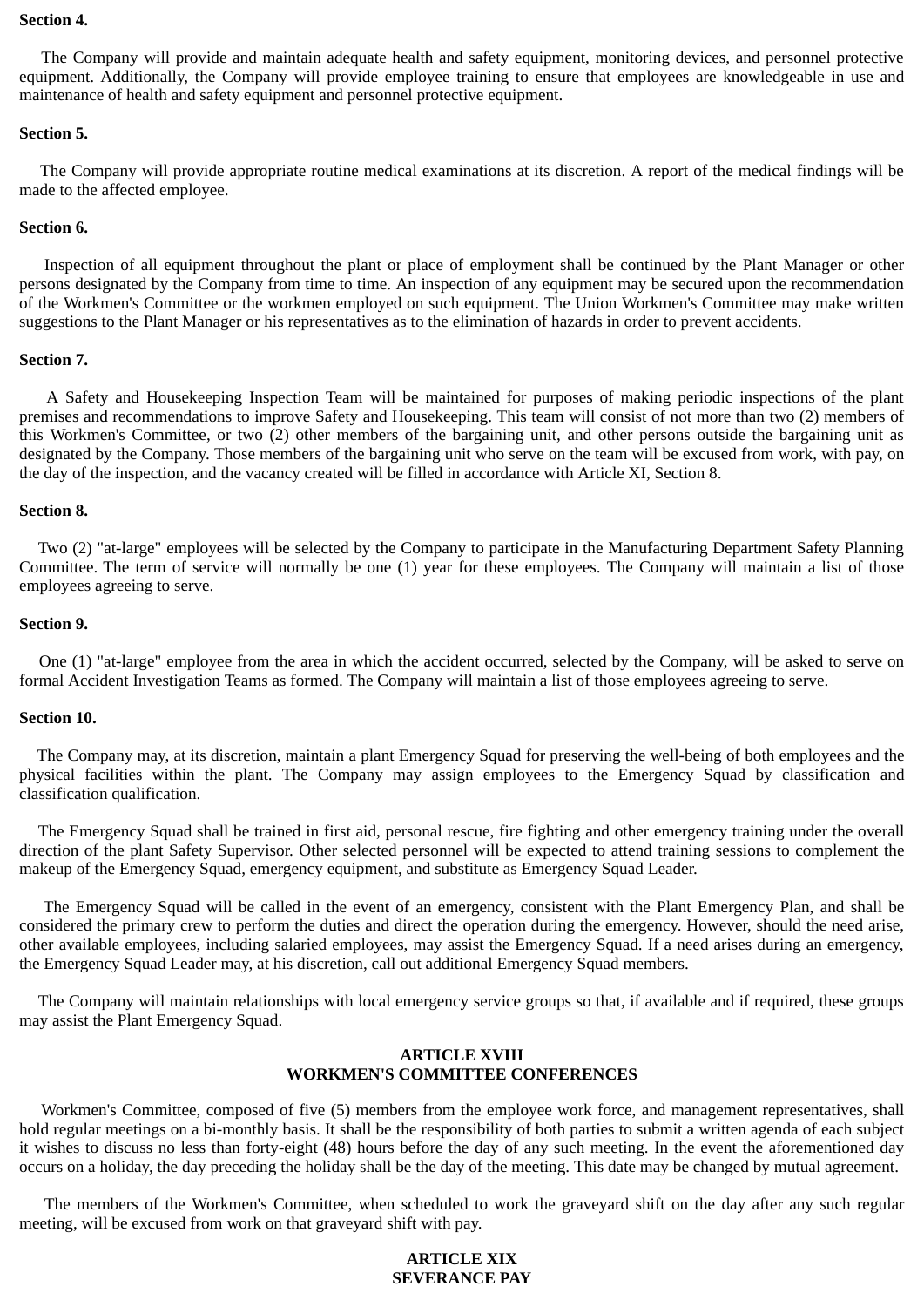Any employee covered by the terms of this Agreement whose services are terminated through no fault of his own shall be granted severance pay after one (1) year of continuous service of one (1) week's pay, equivalent to forty (40) hours' straight-time pay at his regular rate; after two (2) years' service, two (2) weeks' pay equivalent to eighty (80) hours straight-time pay at his regular hourly rate.

If the services of an employee who has been continuously employed by the Company for one (1) year or longer is terminated through no fault of his own, and he has not been notified by the Company (by notice given at least two (2) weeks prior to the date upon which his services are terminated) that his services will be terminated on that date, he shall be paid, in addition to the amount to which he is entitled under the provisions of the first paragraph of this Article, two (2) weeks' pay equivalent to eighty (80) hours straight-time pay at his regular hourly rate.

# **ARTICLE XX CONTRACT WORK**

It is agreed that any work or operation as covered by this Agreement will not be contracted out if the Company has men and equipment available for such work.

# **ARTICLE XXI DISCRIMINATION**

There shall be no discrimination by the Company against any employee on account of his membership in this labor union or on account of any activity undertaken in good faith in his capacity as a representative of other employees. The Union shall not discriminate against any employee who is not a member of the Union.

Where the male gender is used in this contract, it is intended to refer to both male and female. It is a continuing policy of the Company and the Union that the provisions of this Agreement shall be applied to all employees without regard to race, color, religion, sex, physical disability, national origin, or age.

# **ARTICLE XXII LEAVE OF ABSENCE**

#### **Section 1. Personal Business.**

If an employee desires to be off on personal business (not emergencies), he may do so with written consent of the Company, signed by the Plant Manager or his representative, so long as he does not desire to be off work over two (2) work weeks and provided that he gives the Company forty-eight (48) hours' notice of his desire to be absent and the length of time he desires to be off. Upon completion of such leave, he will resume employment on the basis of uninterrupted service. The provisions of this Section 1 shall not be extended to more than two (2) employees in each area at any one time.

## **Section 2. Union Business.**

(a) The Company shall grant a leave of absence, without pay, extending not longer than thirty (30) days to employees in order to engage in any work pertaining to the business of the Union, local or otherwise, upon sufficient notice so that the employee's absence will not cause overtime employment. Upon completion of such leave that employee will resume employment with previous seniority retained. This privilege will not be extended to more than four (4) employees at any one time. This privilege will not be extended to any one (1) employee for more than an aggregate of sixty (60) days in any one (1) calendar year. This does not apply to negotiations.

(b) Notwithstanding the provisions of the foregoing subdivision (a), the Company agrees that upon written request of the President of the Union (addressed to El Dorado Chemical Company, P. O. Box 231, El Dorado, Arkansas, Attention: Plant Manager) one (1) employee will be given a leave of absence not to exceed one (1) year, without pay, to work as an employee of the Union, or any of its affiliates, with the provision, however, that such leave of absence shall, upon the written request of the President of the Union (addressed in like manner) be extended for a period of time not to exceed one (1) additional year.

It is provided, however, that not more than one (1) employee at a time may be on leave of the character mentioned in the paragraph immediately preceding.

No employee shall be granted a leave of absence pursuant to this subsection who has not, immediately preceding the date upon which such leave of absence is to begin, worked for a period of one (1) year continuously.

Upon completion of the leave of absence mentioned within this subsection, or upon completion of the extended term of such leave of absence, if the term thereof is extended pursuant to this subsection, the employee involved will resume employment with previous seniority retained, provided such employee reports to the Company for work within one (1) day following the expiration of said leave of absence or within one (1) day following the extended term of such leave of absence if the term thereof is extended pursuant to this subsection.

An employee who fails to report for work within one (1) day following the end of such leave of absence shall thereby forfeit all of his seniority and his services with the Company shall be terminated; provided, however, if the employee involved is (on the date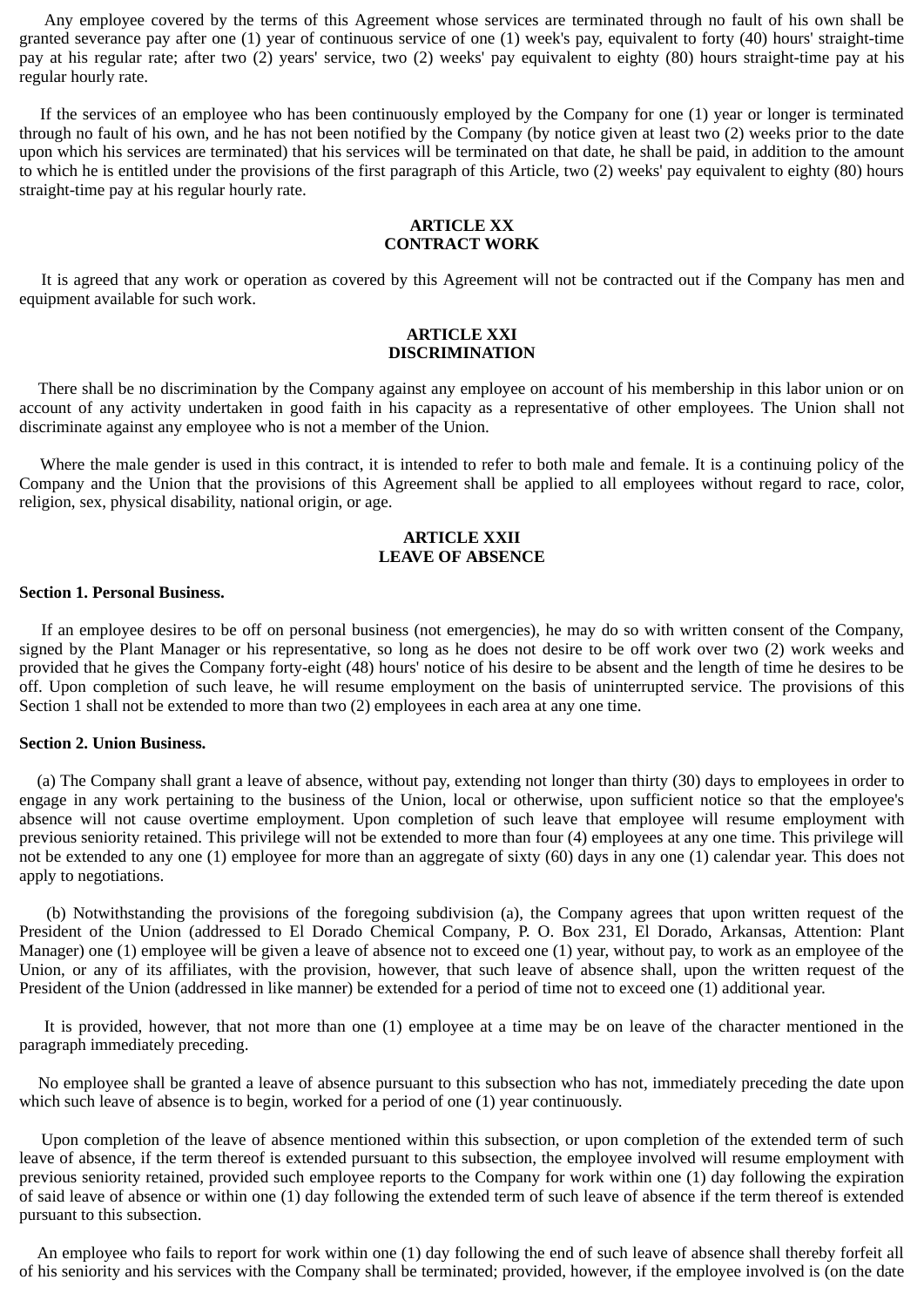which he would otherwise be required to report to work) totally disabled to work, he shall, on or before that date, deliver to the Company a statement in writing from a licensed physician stating that he is so disabled, in which event the period within which he shall be permitted to return to work shall be extended thirty (30) days.

Company shall have the right to require such employee to be examined by a physician of its choice before extending such leave.

#### **Section 3. Sickness or Accident.**

If an employee who has established seniority is out of service due to occupational injury or occupational disease suffered or contracted while he is in the employ of the Company, he shall retain his seniority accrued at the date of his disability and continue to accrue seniority for a period of twenty-four (24) months or length of previously accrued seniority, whichever is less, during the period of his disability as a result thereof, notwithstanding any provisions of Article XI. If an employee who has established seniority is out of service due to nonoccupational injury or disease suffered while he was in the employ of the Company, he shall retain his accrued seniority for a period of twenty-four (24) months and will accrue seniority in the department in which he was last regularly employed for a period of one (1) year.

 Under either of the above conditions, if an employee should accept an equal or better assignment elsewhere, his seniority shall be canceled.

# **ARTICLE XXIII JURY DUTY**

Each employee of the Company who is called to serve upon any grand jury, petit jury, coroner jury, or jury commission shall, after furnishing to his Foreman, a certificate in evidence of his jury service, be paid by the Company for each day which he serves upon said jury a sum equal to the difference between the amount which he would have earned if he had been required to work for the Company on that day for the number of hours of his regular work schedule and the jury pay received, with the provision that no such payment shall be made to an employee for jury service on any day during which, in accordance with his regular work schedule, he would not have worked for the Company.

# **ARTICLE XXIV WAGE RATES AND CLASSIFICATIONS**

Each employee who works during the period beginning 12:01 a.m., August 4, 2001, and ending 12:00 midnight, July 30, 2004, in one of the classifications shown on Exhibit "B" attached hereto, shall be paid for his work in that classification in accordance with the applicable wage rate, shift differential, and clothing allowance in accordance with Exhibit "B".

 Notwithstanding any other provision of this Agreement to the contrary, the question of wages to be paid shall not be construed to include any allowance which results in an increase in the compensation of an employee or of employees.

## **ARTICLE XXV VALIDITY**

If any court shall hold any part of this Agreement invalid, such decision shall not invalidate the entire Agreement.

## **ARTICLE XXVI NOTICES**

Any notice required to be given an employee under Article V, Section 3, or under Article XIX, may be given by posting a notice on the bulletin board of the Union, with a copy of said notice to the Chairman of the Workmen's Committee. If any employee named in such notice is on vacation or on leave of absence, a copy of said notice will be mailed in a sealed envelope, registered, and addressed to him at his address as shown on the records of the Company. Each employee named in any such notice shall be deemed to have received the notice at the time said notice is posted on the bulletin board or mailed to him at his home address.

Any notice to the Company provided herein may be given by depositing same in the U.S. Mail in a sealed envelope, registered, postage prepaid, and addressed to El Dorado Chemical Company, P. O. Box 231, El Dorado, Arkansas 71731, Attention: Plant Manager.

Any notice to be given to the Union may be given by depositing the same in the U.S. Mail in a sealed envelope, registered, postage prepaid, and addressed to the Paper, Allied-Industrial, Chemical & Energy Workers International Union AFL-CIO, Local 5-434, El Dorado, Arkansas 71731, with a copy of the notice to the Secretary, Local 5-434, of the Union, El Dorado, Arkansas 71731.

## **ARTICLE XXVII FUNERAL LEAVE**

Any employee in the bargaining unit shall be allowed to be absent from work to arrange for or to attend the funeral or any of the relatives of the employee hereinafter mentioned for the time hereinafter stated:

(a) If the deceased relative was the husband, wife, child, father, mother, brother, sister, grandfather, grandmother, or grandchild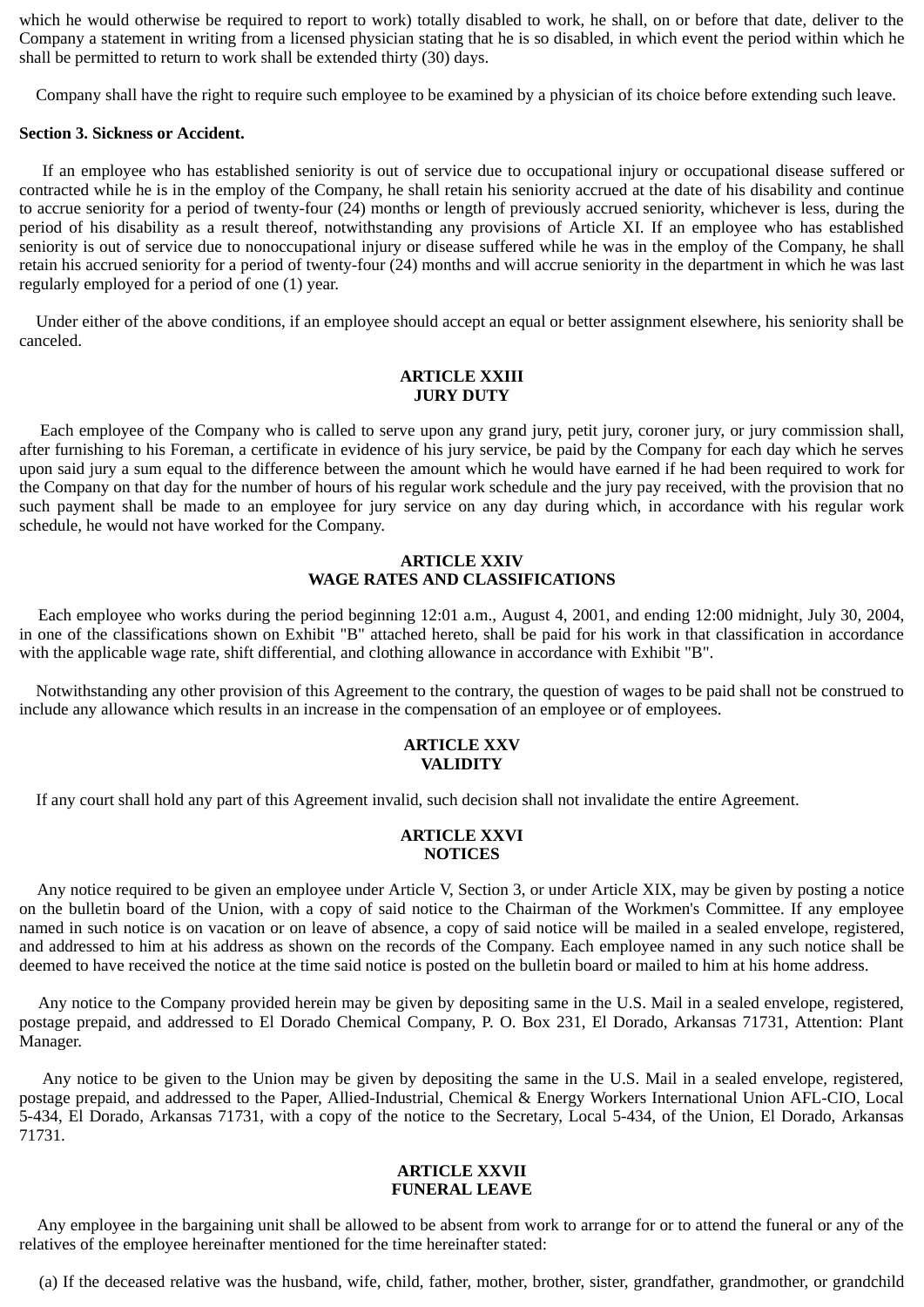of the employee, the employee shall be permitted to be absent from work for a period not to exceed two (2) days. One of these days shall be the day of the funeral. If either or both of these days are scheduled working days, he shall be allowed pay for day(s) off during his regular working schedule.

(b) If the deceased relative was the father-in-law, mother-in-law, brother-in-law, sister-in-law, son-in-law, or daughter-in-law of the employee, the employee shall be permitted to be absent from work with pay for the purpose stated for one (1) scheduled working day if the funeral is held on a scheduled working day. Brother-in-law and sister-in-law will be interpreted as (i) the spouse of an employee's brother or sister; (ii) the brother or sister of an employee's spouse; or (iii) the spouse of an employee's spouse's brother or sister.

(c) If, to attend the funeral for a deceased relative, the employee travels to a point more than 100 miles from El Dorado, Arkansas, he shall be allowed such leave for an additional day with pay.

The pay for each day's leave which the employee receives under the provisions of this Article shall be a sum equal to straighttime for his regular schedule of work on the day involved. There shall be no duplication of payment under provisions of this Article for any other employee benefits such as: vacation pay, holiday pay, or sickness benefits payments.

## **ARTICLE XXVIII SICKNESS BENEFITS**

## **Group Insurance and Pension.**

Effective January 1, 2001, the Company and employees will share the entire cost of group insurance benefits for employees and employee dependents on the following basis, payable bi-weekly:

> Effective January 1, 2002, Sixty (60.00) Dollars Effective January 1, 2003, Sixty-Five (65.00) Dollars Effective January 1, 2004, Seventy (70.00) Dollars

In the event benefits utilization calculations for years 2002, 2003, or 2004 indicates a bi-weekly cost share of less than the amounts stated above, employees will pay the lower bi-weekly cost share commencing January 1, of the following calendar year.

Employee should refer to Summary Plan Descriptions for details of Preferred Plan Benefits, co-payments, deductibles, coinsurance coverage and periodic amendments as may be made from to time to time.

Effective with the date of this Agreement, the Company agrees to pay the cost of employee long-term disability insurance and basic life insurance (twice an employee's annual income).

Dental insurance coverage will be made available as an option. The employee may elect to purchase the insurance by paying the premium each month, or by increasing the deductible amounts of the current group medical plan.

The Savings Incentive Plan for Employees, adopted effective December 1, 1985, shall be continued during the term of this Agreement.

## **ARTICLE XXIX NO LOCKOUT -- NO STRIKE**

 The Company agrees that there shall be no lockout and the Union agrees there shall be no strike, sympathy strike, or interruption of production during the term of this Agreement.

## **ARTICLE XXX RETIREMENT AGE**

Any employee who becomes seventy (70) years of age shall be retired and his services with the Company terminated on the first (1st) day of the month following the day upon which he is age seventy (70).

The seniority of each employee whose services are terminated under the provisions of this Article shall cease as of the date of such retirement.

 IN WITNESS WHEREOF, this instrument is executed on the 4th day of August, 2001, to be effective as of 12:01 a.m. on the 4th day of August, 2001.

## EL DORADO CHEMICAL COMPANY

BY: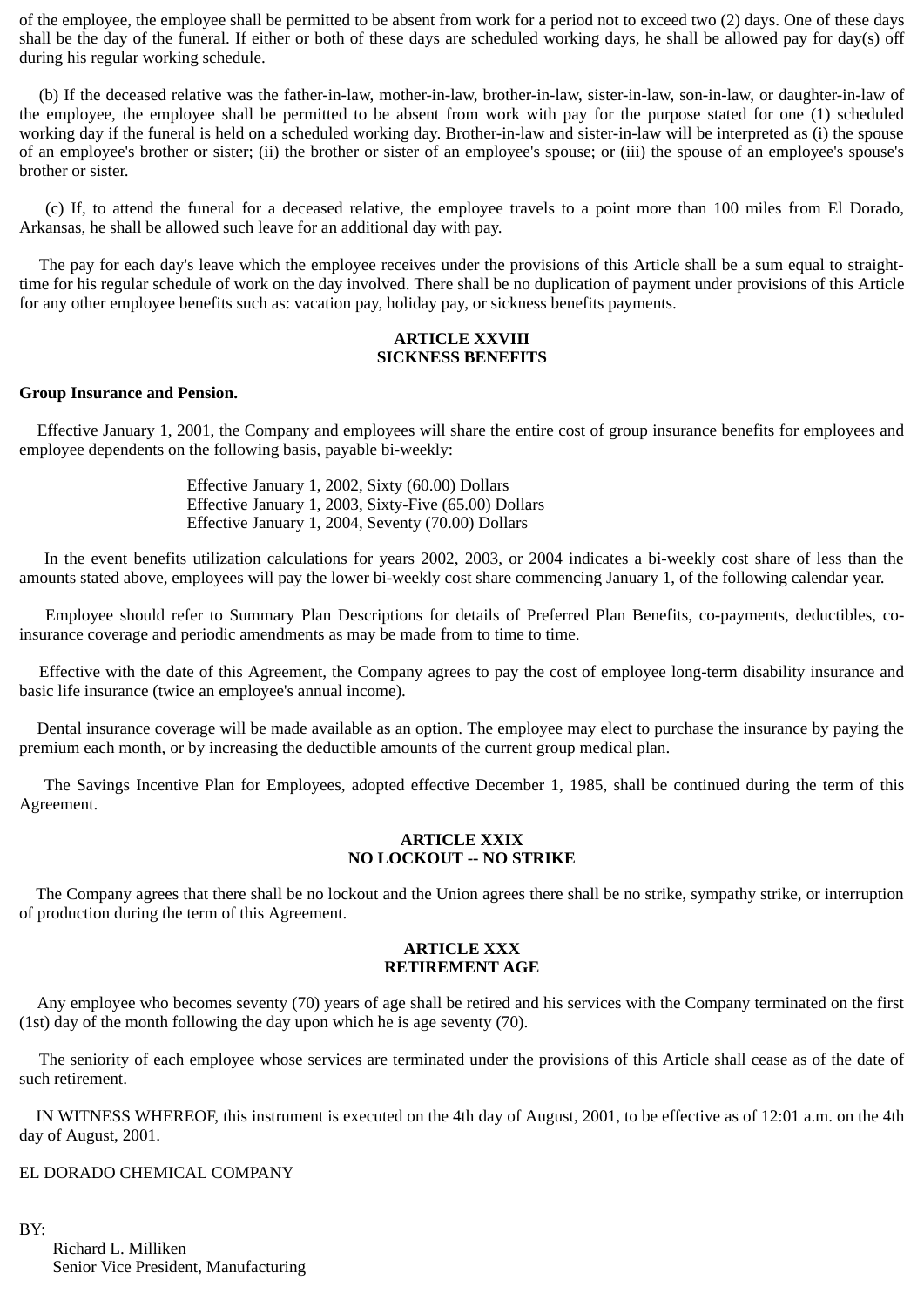# PAPER, ALLIED-INDUSTRIAL, CHEMICAL & ENERGY WORKERS INTERNATIONAL UNION AFL-CIO AND ITS LOCAL 5-434

BY:

Barry L. Strange, Representative

# APPROVED:

# BY:

Kenneth Booker

# BY:

Terry Laster

# BY:

Lance Owens

# BY:

Robert Thornton

# BY:

James Turberville

# **EXHIBIT "A" OPERATING DEPARTMENT PROGRESSION CHART**

| <b>AREA II</b> | <b>AREA III</b> | <b>AREA IV</b> |
|----------------|-----------------|----------------|
| "A" Operator   | "A" Operator    | "A" Analyst    |
| "B" Operator   | "B" Operator    | "B" Analyst    |
| "C" Operator   | "C" Operator    | "C" Analyst    |
| "D" Operator   | "D" Operator    | "D" Analyst    |
| *"E" Operator  | "E" Operator    | "E" Analyst    |

\* (First 180 Days)

# **EXHIBIT "B" WAGE RATES AND CLASSIFICATIONS**

|                                                   | 08/04/01 | 08/04/02 | 08/04/03 |
|---------------------------------------------------|----------|----------|----------|
| "A" Operator/"A" Analyst                          | 17.67    | 17.87    | 18.07    |
| "B" Operator/"B" Analyst                          | 16.65    | 16.85    | 17.05    |
| "C" Operator/"C" Analyst                          | 16.04    | 16.24    | 16.44    |
| "D" Operator/"D" Analyst                          | 13.62    | 13.82    | 14.02    |
| *"E" Operator/"E" Analyst<br>$*$ (First 180 Days) | 9.10     | 9.30     | 9.50     |

An "A" Operator who assigned as Control Board Operator shall receive a premium of \$.50 per hour for such hours worked.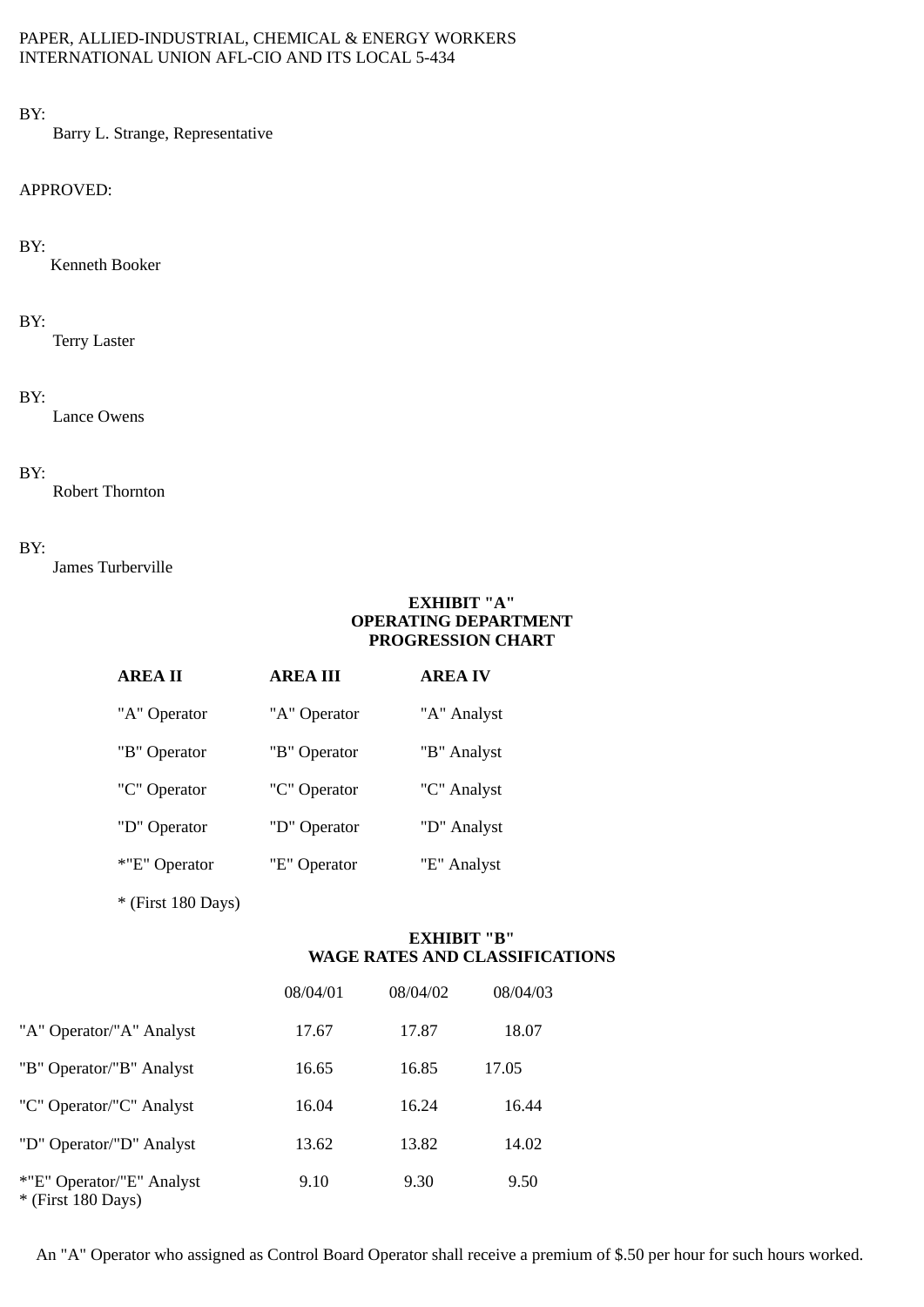Management shall have the right to use casual labor for periods of employment not to exceed ninety (90) days per year for a given individual.

#### **SHIFT DIFFERENTIAL**

In addition to the foregoing hourly rates, there shall be paid a shift differential of forty cents (\$.40) for each hour worked on the 3:00 p.m. to 11:00 p.m. shift and eighty cents (\$.80) for each hour worked on the 11:00 p.m. to 7:00 a.m. shift.

For payroll purposes, shift differential pay will be averaged over all three (3) shifts (7:00 a.m. to 3:00 p.m., 3:00 p.m. to 11:00 p.m., and 11:00 p.m. to 7:00 a.m.) - forty cents (\$.40) per hour will be paid for each hour worked. Shift differential will be paid to operating personnel assigned to rotating shifts.

## 9; **CLOTHING ALLOWANCE**

In addition to the foregoing hourly wage rates, there shall be paid a clothing allowance of nine cents (\$.09) per hour for each hour worked by an employee. Effective August 4, 2001, through the term of this Agreement the clothing allowance will be sixteen cents (\$.16) per hour worked by an employee.

# **EMERGENCY SQUAD PREMIUM**

In addition to the foregoing rates, there shall be paid a rate of ten cents (\$.10) per hour for each hour worked to employees working classifications designated for inclusion on the Plant Emergency Squad.

## **EXHIBIT "C-2" 5-2 SHIFT SCHEDULE**

|                          | MTWTFSS          | MTWTFSS          | MTWTFSS          |
|--------------------------|------------------|------------------|------------------|
| <b>SHIFT</b><br>$7 - 3$  | X X X X X        | YYYYY            | ZZZZZ            |
| <b>SHIFT</b><br>$3-11$   | Y Y Y Y Y        | ZZZZZ            | XXXXX            |
| <b>SHIFT</b><br>$11 - 7$ | ZZZZZ            | <b>XXXXX</b>     | YYYYY            |
| DAYS OFF                 | X X<br>Y Y<br>ΖZ | X X<br>Y Y<br>ΖZ | X X<br>Y Y<br>ΖZ |

# **EXHIBIT "C-3" UNIFORM SHIFT SCHEDULE**

|               |   | <b>EXHIBIT "D"</b>              |  |
|---------------|---|---------------------------------|--|
| OFF           |   | BBCDDAA AABCCDD DDABBCC CCDAABB |  |
| SHIFT<br>3-11 |   | CCBBBBB BBAAAAA AADDDDD DDCCCCC |  |
| SHIFT<br>7-3  |   | DDDCCCC CCCBBBB BBBAAAA AAADDDD |  |
| SHIFT<br>11-7 | D | AAAAAD DDDDDCC CCCCCBB BBBBBAA  |  |
|               |   | MTWTFSS MTWTFSS MTWTFSS MTWTFSS |  |

# **CONSOLIDATION POLICY**

During their negotiations, the Company and the Union discussed the procedures to be followed by the Company in its job consolidation program and agreed as follows:

The Company will accomplish consolidation of jobs in each operating department whereby each employee will be trained through the training program announced by the Company.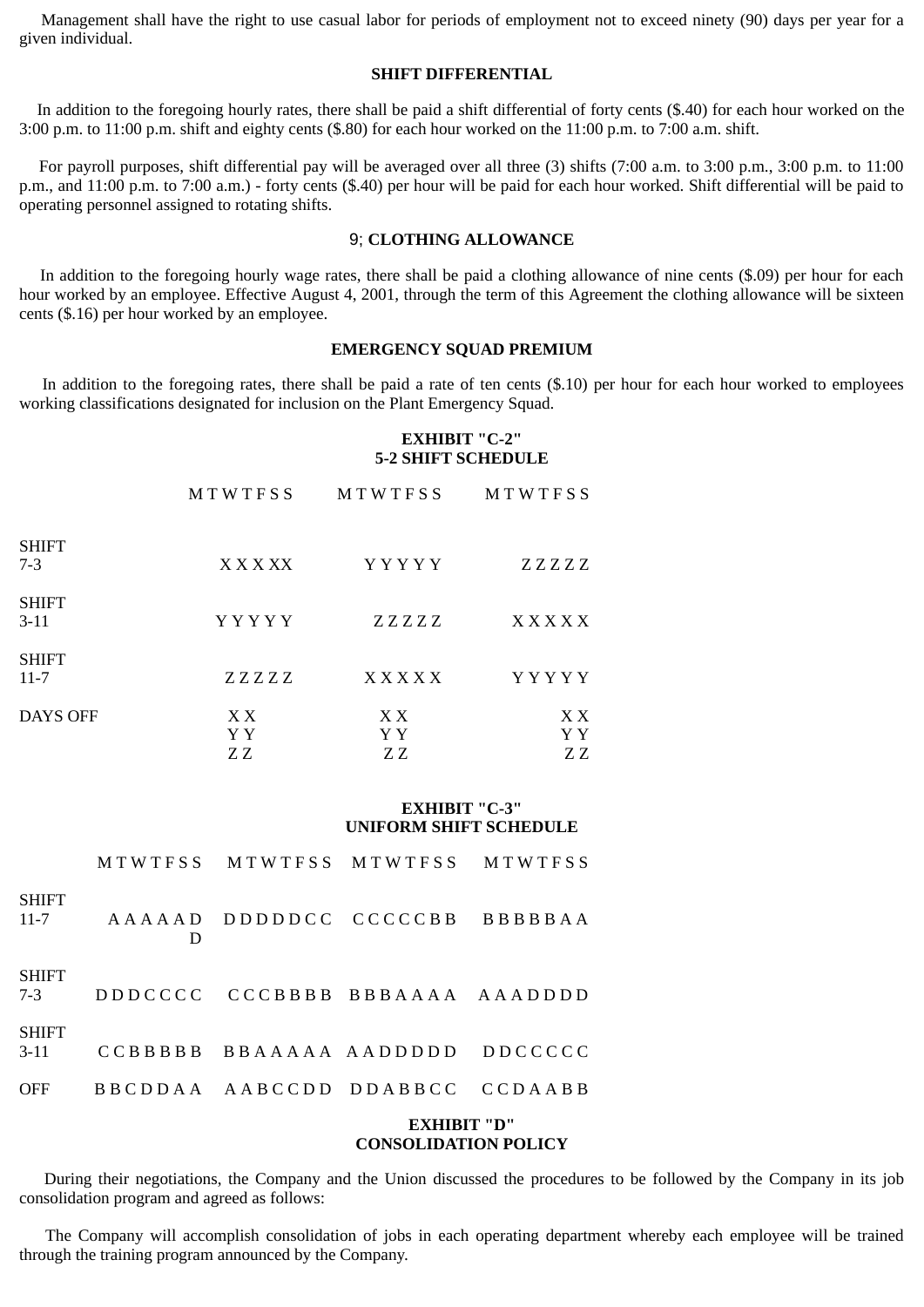As soon as an employee has demonstrated the technical knowledge and qualifications to properly perform all duties of each job within an assigned area (II), (III), then such employee will be promoted to the classification of "A" Operator at the appropriate increase in pay.

(a) The length of training will be determined by the individual's ability to learn and perform the skills required by consolidation. To become qualified and entitled to "A" Operator pay and classification, an employee must have the skills and knowledge to perform any job duty within his/her work area.

(b) Areas and shifts will not be changed as a result of consolidation.

 (c) Company shall have the right to determine the frequency of rotation, (not more often than weekly) in order to accomplish job consolidation. Such rotation shall normally be on a regular basis with exceptions made only because of justifiable business needs such as unplanned personnel absence, Acts of God, and production equipment failure.

(d) The parties have discussed the possible impact of consolidation on a limited number of employees who are not yet "A" Operators because:

1. They do not possess the necessary ability to learn, retain, and satisfactorily complete the requirements of job knowledge and demonstrated skills required for promotion to "A" Operator. (This does not mean physical fitness which is provided for in Article XII.)

2. A very limited number of employees who allege they currently have medical conditions which limit their assignment to perform all the duties of the "A" Operator classification.

3. Those who allege they do not possess the necessary ability to learn, retain, and satisfactorily complete the requirements of job knowledge and demonstrated skills required for promotion to "A" Operator and with whom the Company disagrees.

4. Those who have neither alleged nor requested disqualification, but who are nominated by the Company. Following negotiations, a joint committee shall meet for the purpose of discussing the above individuals subject to the following:

(a) Each employee in categories 1-3 must, no later than September 30, 1989, submit a signed, dated request to the Manager of Manufacturing, requesting consideration for one of the above reasons. This procedure is offered on a one-time basis during such period.

 (b) In the event the joint committee agrees that such an employee is disqualified for the reason alleged, such person shall then be "red-circled" at the rate of the employee's present classification as provided by Exhibit "B". The Company may utilize such individual in any job he/she is qualified to perform in his/her area.

(c) An employee who has submitted a request to be disqualified, due to physical reasons, for assignment to perform all duties of the "A" Operator classification may be required to submit to a physical examination by the Company's physician pursuant to the provisions of Article XII. In case of a disagreement over such employee's physical fitness for such work assignment, the procedures of Section 3 of Article XII may be resorted to by the employee within three (3) working days or the decision of the Company's physician shall be final and binding.

 (d) In the case of an employee who has alleged that he/she does not possess the ability to learn, retain and satisfactorily complete the requirements of job knowledge and demonstrated skills required for promotion to "A" Operator and the joint committee cannot reach a mutual agreement, the Company shall have the right to require such employee to proceed with its job consolidation and training program until the employee either qualifies or the Company agrees that such individual does, in fact, lack such ability. Such individual shall then be "red-circled" at the rate of the employee's present classification as provided by Exhibit "B" and assigned any duties qualified to perform within his/her area.

(e) In the event the joint committee does not agree that a person nominated by the Company under paragraph 4 is not qualified for training for promotion to "A" Operator, the individual may grieve the Company's decision.

(f) The above procedure is available only on a one-time basis, limited to those individuals who have submitted written request for consideration under the provisions of paragraphs 1, 2, or 3, or who were nominated by the Company during the 60-day period commencing August 1, 1989.

It is understood that there may be a situation where, because of training needs, it is necessary to train someone other than the senior operator and shift. In this case, as soon as such individual has been promoted to "A" Operator, the most senior operator will be placed in training for advancement to "A" Operator or paid at the rate of "A" Operator.

DATED this fourth day of August, 2001.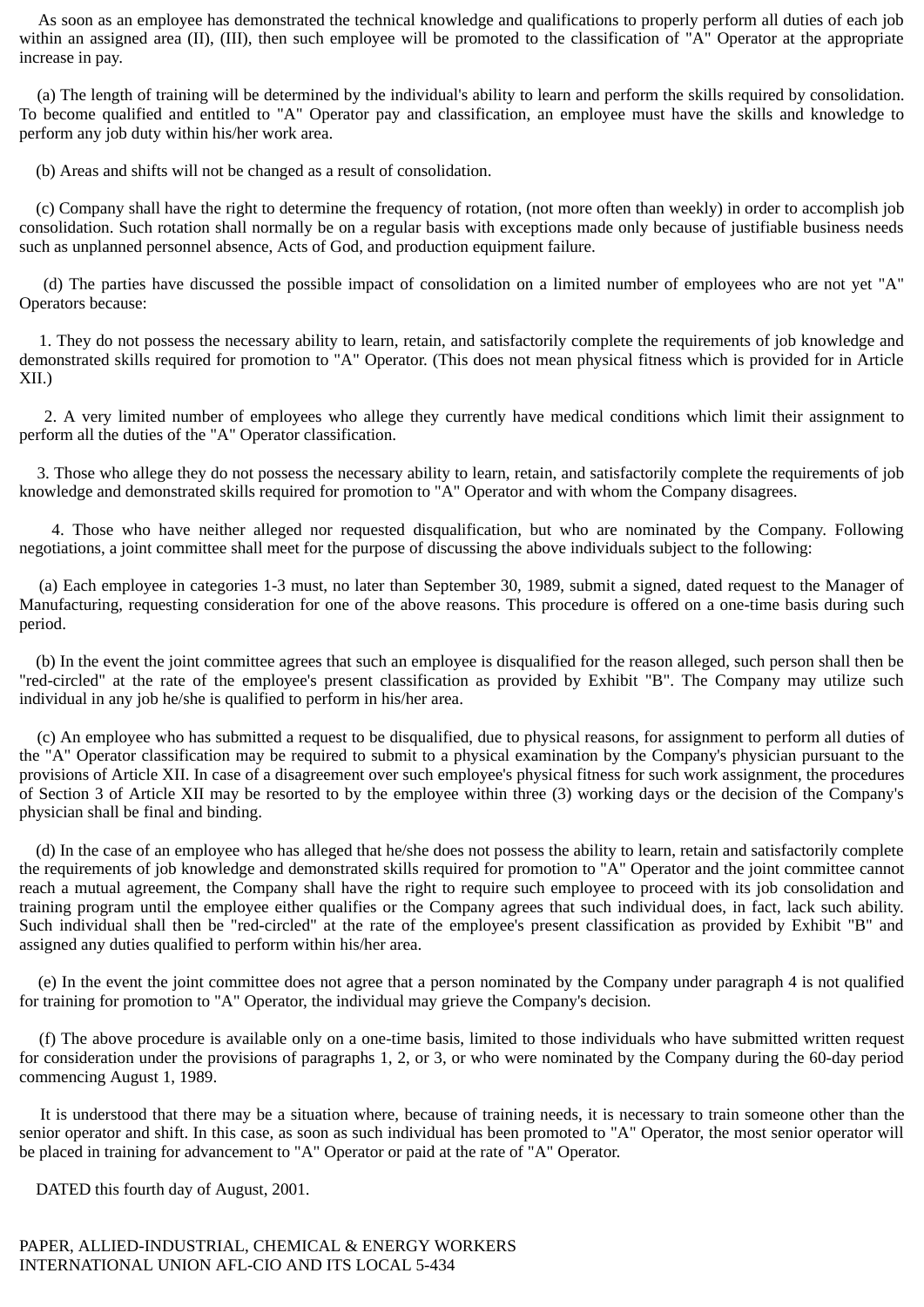### BY:

Barry L. Strange, Representative

#### EL DORADO CHEMICAL COMPANY

#### BY:

Richard L. Milliken, Senior Vice President, Manufacturing

#### APPROVED:

#### BY:

Kenneth Booker

#### BY:

Terry Laster

#### BY:

Lance Owens

#### BY:

Robert Thornton

#### BY:

James Turberville

#### **LETTER OF UNDERSTANDING**

The parties have agreed that not withstanding any other clause or provision of the agreement the following procedures shall apply during the life of the Agreement, effective August 4, 2001:

(a) Commencing August 1, 1990, each employee shall be limited to one bid during each 12-month period commencing with the date the successful bidder is informed of the bid award. A successful bidder will be transferred as soon as a qualified replacement is available to fill his vacancy.

(b) Skills balancing, by shift within each area. Company shall have the right to balance assignment skills in each area on each shift in order to maintain production efficiency and to accomplish training needs.

A shift is considered not balanced until each operating assignment has available a minimum of two qualified operators.

The Company has the right to balance skills on each shift in each area. Whenever three (3) or more employees are qualified on any one assignment within a shift and another shift has only one person qualified for that assignment, the Company may transfer one person to the shift having only one trained person in that assignment in the following manner:

Company will offer the transfers first by area seniority to such qualified personnel and in the event the senior qualified employees decline, there by assignment of the qualified employee(s) with the least area seniority necessary to achieve shift skill balancing.

When more than one shift exceeds minimum skill balancing personnel numbers, the initial offer of transfer opportunity or assignment, will be by area seniority and qualifications from all shifts in the area.

It is understood that the same individual may not be involuntarily transferred for the purpose of skills balancing more frequently than once each twelve (12) months.

Skills balancing between shifts takes precedence over bidding procedures.

In the event the transfer of an employee from one shift to another creates a surplus on the receiving shift, the surplus employee shall then be assigned to the shift from which the transferred employee came. If an employee is not surplus the bidding procedure will be followed.

When there is a conflict between terms of the Agreement and this Letter of Understanding, this document shall control.

DATED this fourth day of August, 2001.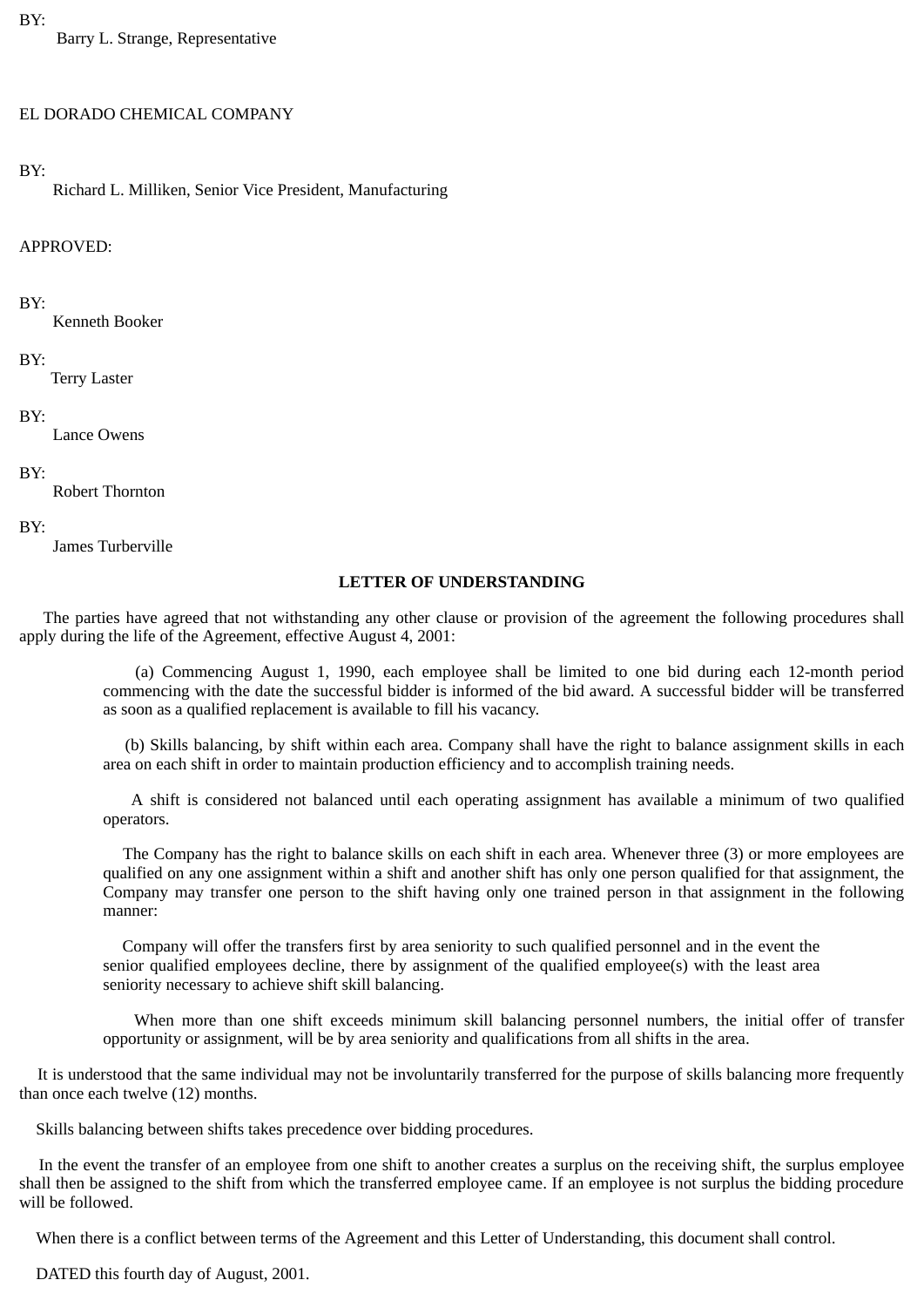#### EL DORADO CHEMICAL COMPANY

### BY:

Richard L. Milliken, Senior Vice President, Manufacturing

### PAPER, ALLIED-INDUSTRIAL, CHEMICAL & ENERGY WORKERS INTERNATIONAL UNION AFL-CIO AND ITS LOCAL 5-434

#### BY:

Barry L. Strange, Representative

#### APPROVED:

#### BY:

Kenneth Booker

### BY:

Terry Laster

#### BY:

Lance Owens

#### BY:

Robert Thornton

#### BY:

James Turberville

### **EXTRA CREW LETTER OF UNDERSTANDING**

During their negotiations, the parties discussed the Company's objective of facilitating its commitment to job consolidation training, recognizing the need for extra personnel who could be used for purposes of relief, training, or replacement of employees who are absent or for overtime assignment.

The parties have agreed that the Company shall have the right to utilize certain lowest seniority individuals who will be designated as "Extra Crew" and assigned as the Company may elect. Such "Extra Crew" personnel will not be assigned to a shift or area until there is a vacancy after the completion of the realignment and bidding procedures, even though the employee has completed 180 days of service.

Such "Extra Crew" members will be drawn from the lowest senior employees in the plant or from "new hires." No regular assignment will be deleted to provide employees for this "Extra Crew."

The Company will utilize four (4) current employees to establish the "Extra Crew," or new hires as attrition takes place.

EL DORADO CHEMICAL COMPANY

BY:

Richard L. Milliken, Senior Vice President, Manufacturing

PAPER, ALLIED-INDUSTRIAL, CHEMICAL & ENERGY WORKERS INTERNATIONAL UNION AFL-CIO AND ITS LOCAL 5-434

 $BY:$ 

Barry L. Strange, Representative

# APPROVED:

BY:

Kenneth Booker

## BY:

Terry Laster

BY: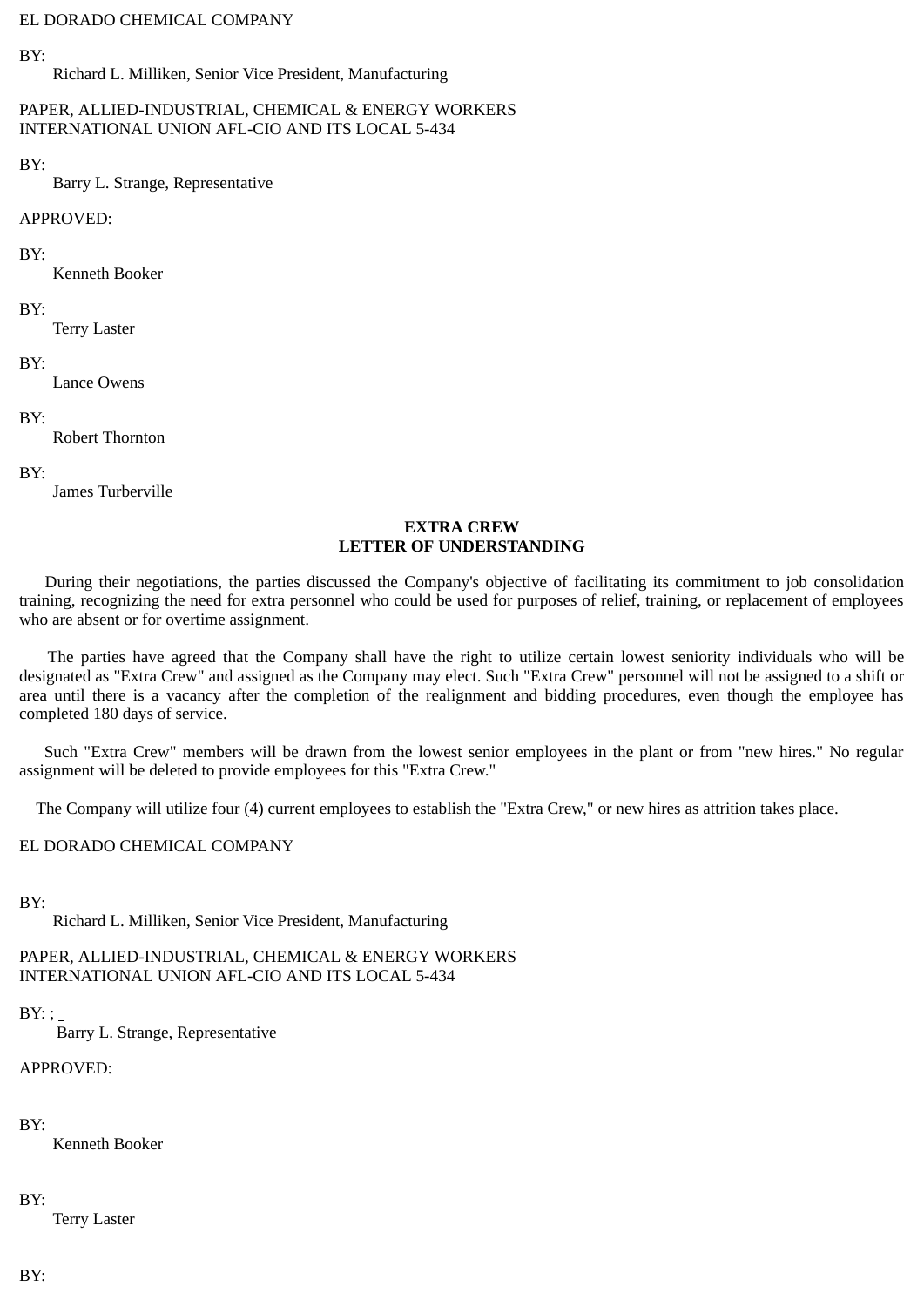Lance Owens

# BY:

Robert Thornton

### BY:

James Turberville

## **AMERICANS WITH DISABILITIES ACT LETTER OF UNDERSTANDING**

The Company and Union recognize the provisions of the American's with Disabilities Act may impact the terms of this Agreement, and thus agree to discuss each instance individually in order to reach a mutual understanding.

# EL DORADO CHEMICAL COMPANY

BY:

Richard L. Milliken, Senior Vice President, Manufacturing

# PAPER, ALLIED-INDUSTRIAL, CHEMICAL & ENERGY WORKERS INTERNATIONAL UNION AFL-CIO AND ITS LOCAL 5-434

# BY:

Barry L. Strange, Representative

# APPROVED:

# BY:

Kenneth Booker

# BY:

Terry Laster

# BY:

Lance Owens

# BY:

Robert Thornton

# BY:

James Turberville

### **TWELVE HOUR SHIFT LETTER OF UNDERSTANDING**

There is presently an operating practice of a twelve hour shift schedule. All matters regarding the twelve hour shift policy are governed by the policy which is contained in Standard Operating Procedures Manual No. A002.

# EL DORADO CHEMICAL COMPANY

BY:

Richard L. Milliken, Senior Vice President, Manufacturing

# PAPER, ALLIED-INDUSTRIAL, CHEMICAL & ENERGY WORKERS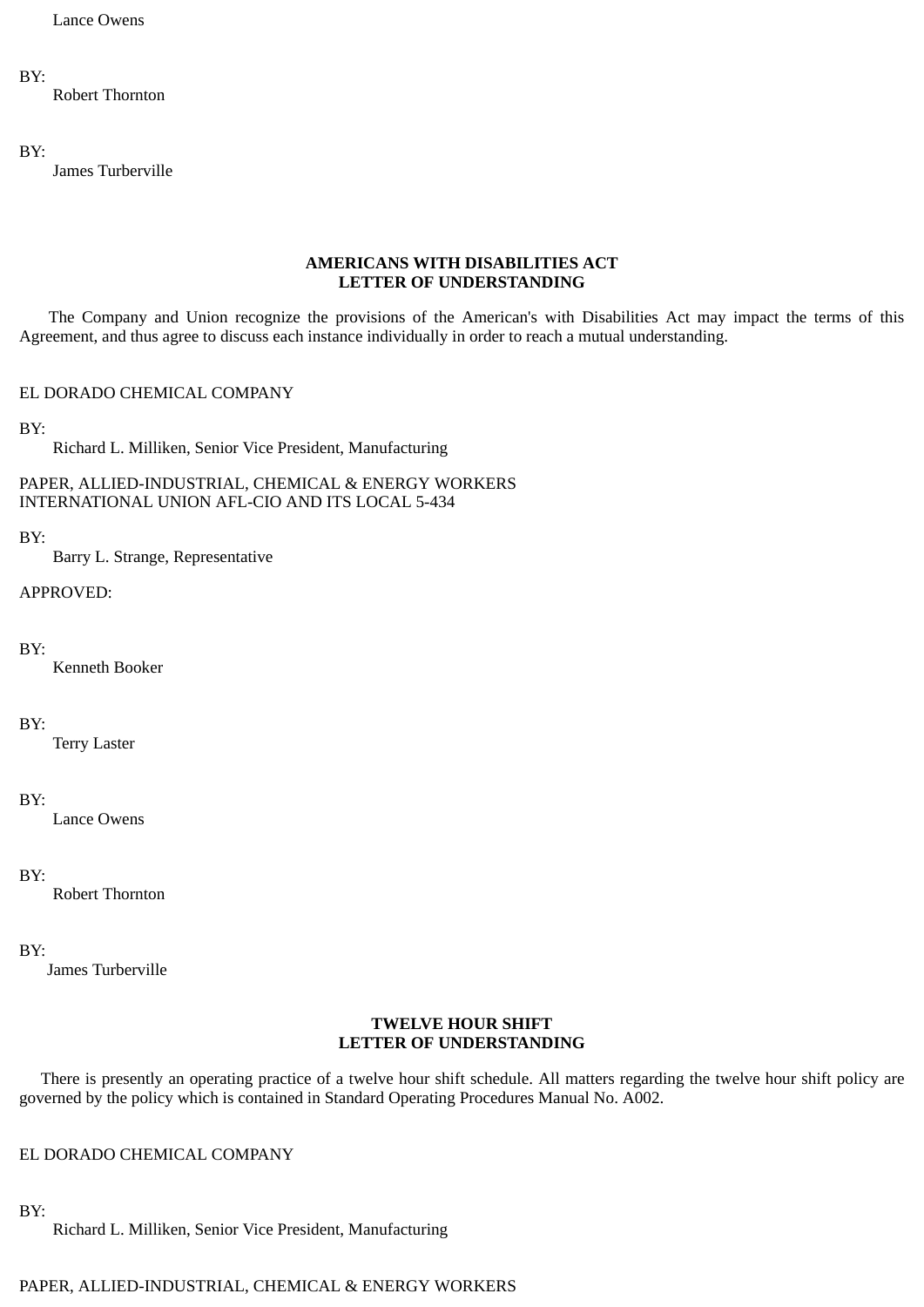# BY:

Barry L. Strange, Representative

# APPROVED:

# BY: 9;

Kenneth Booker

# BY:

Terry Laster

# BY:

Lance Owens

# BY:

Robert Thornton

# BY:

James Turberville

# **LETTER OF UNDERSTANDING**

During their negotiations in July and August, 2001, the parties discussed a proposal which would permit a limited exercise or bargaining unit seniority in the event of a reduction in force from either Area II, Acid, or Area III, Nitrates. The parties recognize the continuing right of the Company to rely on the provisions of Article XI, Seniority, including the first paragraph of Article XI and agreed that Section 4, Bargaining Unit and Area Seniority, subparagraph (c) provides for reducing the numbers of employees from an Area on the basis of area seniority.

The Company agrees, that in the event of a reduction in force from either Area II, or Area III, on the basis of Area seniority, an effected employee must first seek to displace an employee who holds a classification of "D" Operator, on the basis of bargaining unit seniority, within the Area he is presently assigned.

In the event there is no "D" Operator in the Area from which such employee was reduced, he may then request permission to displace an employee who is classified as a "D" Operator from the production area (II or III) he was not displaced from, on the basis of Bargaining Unit Seniority.

The Company shall have the right to give priority over Bargaining Unit Seniority to an employee who seeks to displace a "D" Operator from Area II or III, which he was not displaced from, on the basis of previous qualifications in such Area.

Employees may not displace an employee from a classification wage rate higher than the employee who seeks to retain employment on the basis of Bargaining Unit Seniority.

DATED this fourth day of August, 2001.

# EL DORADO CHEMICAL COMPANY

BY:

Richard L. Milliken, Senior Vice President, Manufacturing

PAPER, ALLIED-INDUSTRIAL, CHEMICAL & ENERGY WORKERS INTERNATIONAL UNION AFL-CIO AND ITS LOCAL 5-434

# BY: 9;

Barry L. Strange, Representative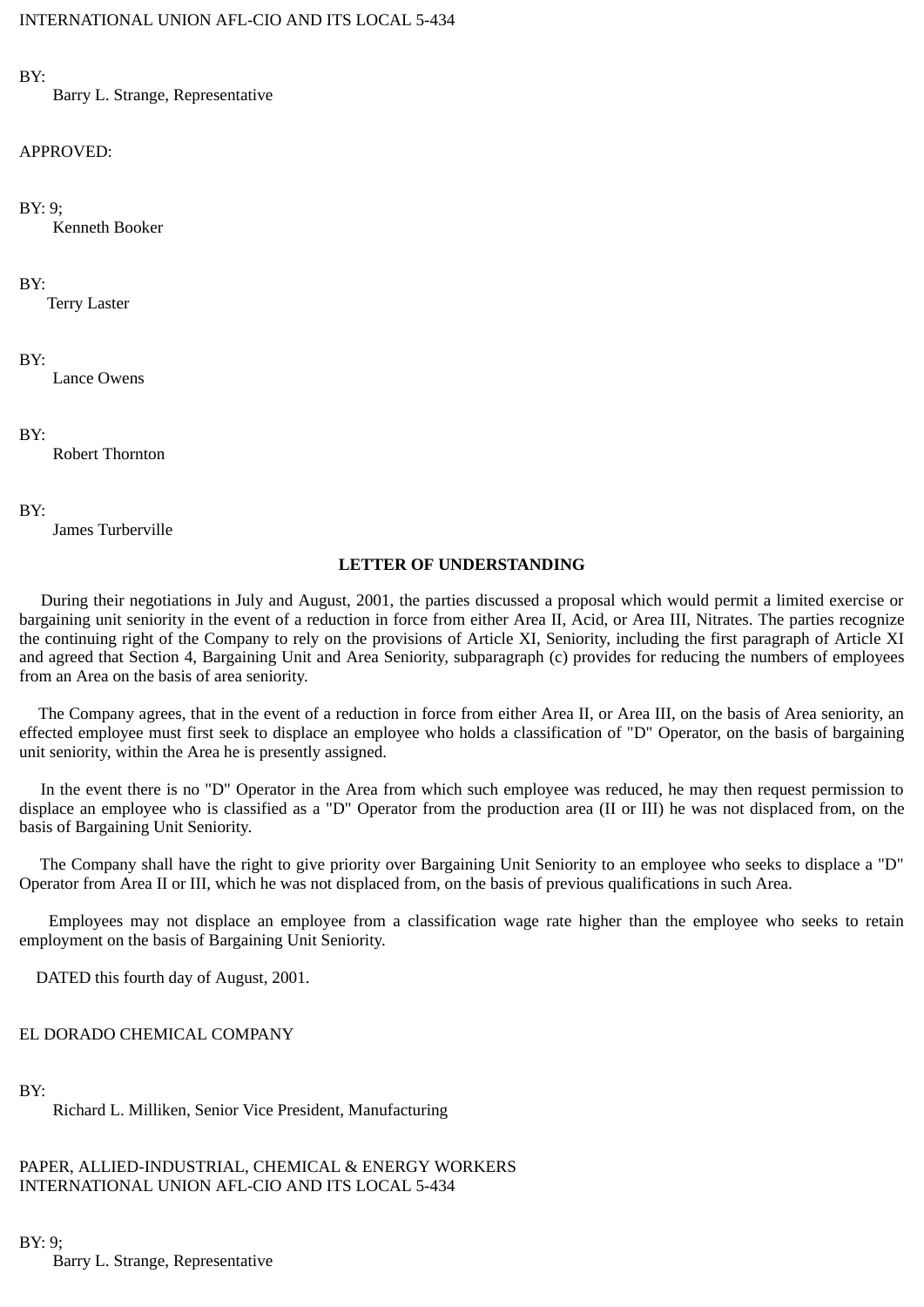# APPROVED:

### BY:

Kenneth Booker

### BY:

Terry Laster

# BY:

Lance Owens

# BY: 9;

Robert Thornton

# BY:

James Turberville

# **LETTER OF UNDERSTANDING**

The parties have discussed the use of past disciplinary events of employees who commit violations of Company policies, rules, work procedures, poor work performance, negligence, errors, etc., which do not involve offenses for which the penalty is immediate discharge, and agree, that a written disciplinary record, issued to an employee who does not receive a subsequent written letter or disciplinary notice, within twelve (12) months of the date of the first written notice, then such notice will not be used as evidence in an arbitration hearing in support of a disciplinary event occurring at a later date.

If an employee receives an additional disciplinary warning, at any point in time, commencing with date of the first written warning, an additional twelve (12) months, commencing with date of the most recent disciplinary incident, must lapse with no disciplinary event, before the previous notices become unavailable as evidence in future arbitration hearings.

DATED this fourth day of August, 2001.

EL DORADO CHEMICAL COMPANY

# BY:

Richard L. Milliken, Senior Vice President, Manufacturing

# PAPER, ALLIED-INDUSTRIAL, CHEMICAL & ENERGY WORKERS INTERNATIONAL UNION AFL-CIO AND ITS LOCAL 5-434

# BY:

Barry L. Strange, Representative

# APPROVED:

# BY:

Kenneth Booker

# BY:

Terry Laster

# BY:

Lance Owens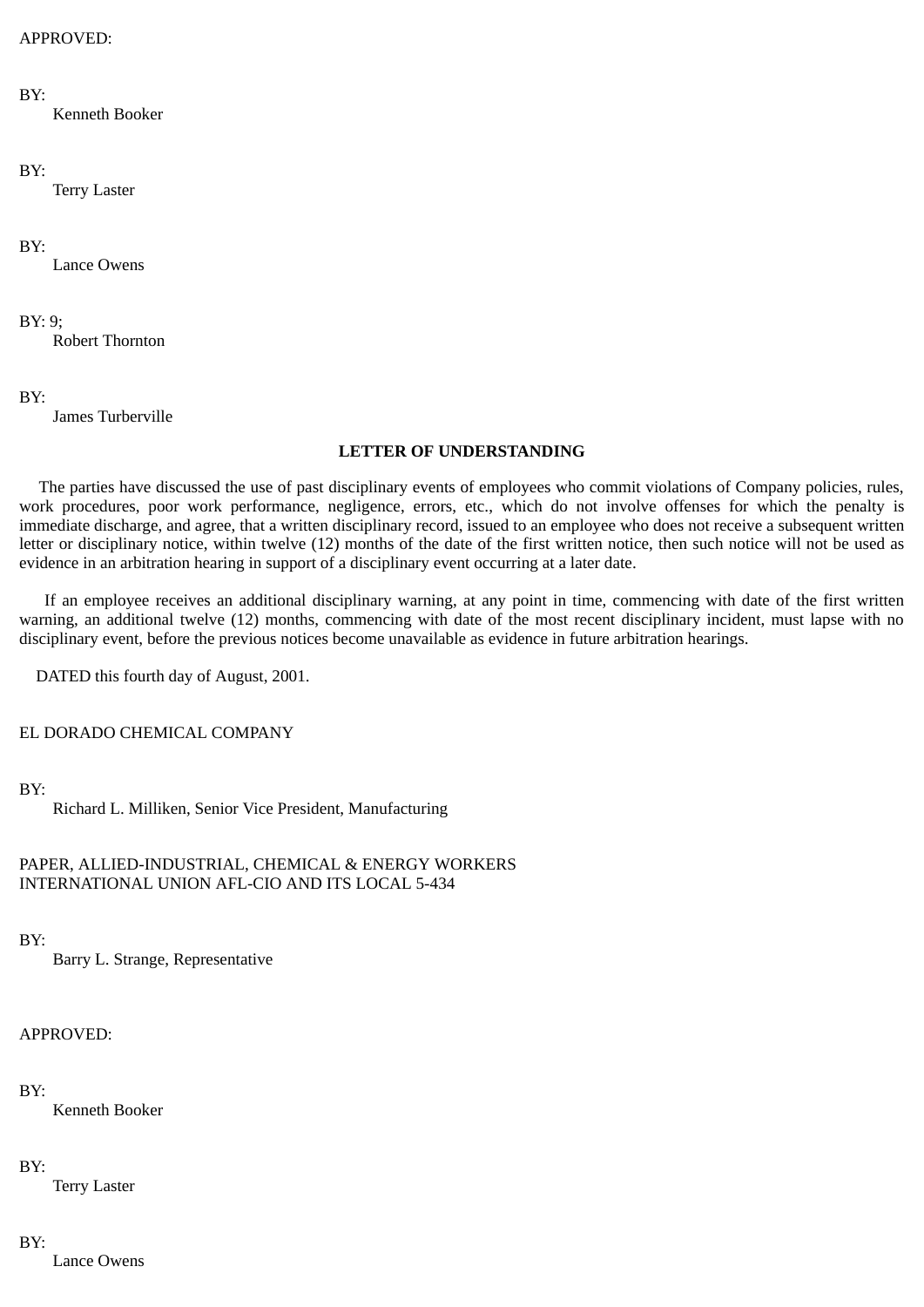# BY:

Robert Thornton

# BY:

James Turberville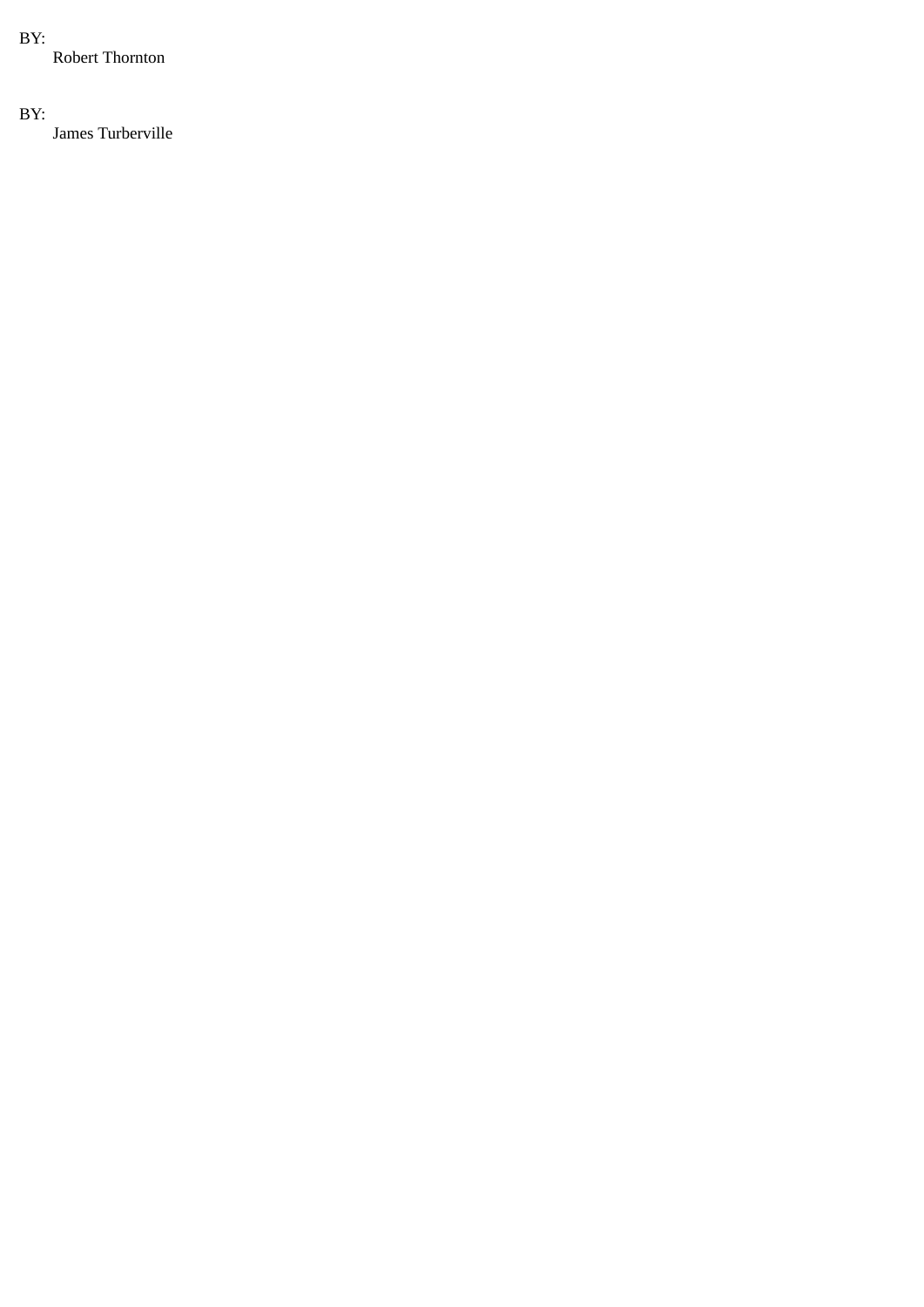# AGREEMENT

### between

# EL DORADO CHEMICAL COMPANY

#### and

## INTERNATIONAL ASSOCIATION OF MACHINISTS AND AEROSPACE WORKERS, AFL-CIO LOCAL NO. 224

# Effective: October 16, 2001

# EL DORADO CHEMICAL COMPANY El Dorado, Arkansas

## **TABLE OF CONTENTS**

| <b>PREAMBLE</b>    |                                                                                                                                                                         |                                                                                                                                                                                                                                                                                                                                                                                                                          | $\mathbf{1}$                                                                                                                                                        |
|--------------------|-------------------------------------------------------------------------------------------------------------------------------------------------------------------------|--------------------------------------------------------------------------------------------------------------------------------------------------------------------------------------------------------------------------------------------------------------------------------------------------------------------------------------------------------------------------------------------------------------------------|---------------------------------------------------------------------------------------------------------------------------------------------------------------------|
| <b>ARTICLE I</b>   |                                                                                                                                                                         | <b>APPLICATION OF AGREEMENT</b>                                                                                                                                                                                                                                                                                                                                                                                          | $\mathbf{1}$                                                                                                                                                        |
| <b>ARTICLE II</b>  | PERIOD OF AGREEMENT                                                                                                                                                     |                                                                                                                                                                                                                                                                                                                                                                                                                          | $\mathbf{1}$                                                                                                                                                        |
| <b>ARTICLE III</b> | MANAGEMENT RIGHTS CLAUSE                                                                                                                                                |                                                                                                                                                                                                                                                                                                                                                                                                                          | $\mathbf{1}$                                                                                                                                                        |
| <b>ARTICLE IV</b>  | <b>CHECK-OFF OF UNION DUES</b>                                                                                                                                          |                                                                                                                                                                                                                                                                                                                                                                                                                          | $\overline{2}$                                                                                                                                                      |
| <b>ARTICLE V</b>   | <b>SENIORITY</b>                                                                                                                                                        |                                                                                                                                                                                                                                                                                                                                                                                                                          | $\overline{2}$                                                                                                                                                      |
|                    | Section 1.<br>Section 2.<br>Section 3.<br>Section 4.<br>Section 5.<br>Section 6.<br>Section 7.<br>Section 8.<br>Section 9.<br>Section 10.<br>Section 11.                | <b>Length of Service</b><br>Order of Seniority<br><b>Eligibility for Seniority</b><br><b>Filling Vacancies</b><br>Qualifications for Job<br>Seniority List<br><b>Seniority Accrued</b><br>Seniority - Outside Assignments<br>Discharges and Reemployment<br>Status of Employees Laid Off<br><b>Loss of Seniority</b>                                                                                                     | 2<br>$\overline{2}$<br>$\overline{2}$<br>$\overline{3}$<br>$\overline{4}$<br>$\overline{4}$<br>$\overline{4}$<br>$\overline{4}$<br>$\overline{4}$<br>5<br>5         |
| <b>ARTICLE VI</b>  | Section 1.<br>Section 2.<br>Section 3.<br>Section 4.<br>Section 5.<br>Section 6.<br>Section 7.<br>Section 8.<br>Section 8A.<br>Section 8B.<br>Section 9.<br>Section 10. | HOURS OF WORK AND OVERTIME<br>Hours of Work<br>Overtime and Call-Out Pay Rates<br><b>Shift Change Notice</b><br><b>Meal Time</b><br>No Reduction of Work Week as Result of Overtime<br><b>Computation of Overtime</b><br>Distribution of Overtime and Call-Out Time<br>Call-out<br>Advance Scheduling of Overtime<br><b>Right to Assign Qualified Personnel</b><br><b>Holiday Pay</b><br>Reporting for Work and Not Used | 6<br>6<br>$\overline{7}$<br>$\overline{7}$<br>8<br>$\, 8$<br>$\, 8$<br>$\, 8$<br>$\boldsymbol{9}$<br>$\boldsymbol{9}$<br>$\boldsymbol{9}$<br>$\boldsymbol{9}$<br>10 |

# ARTICLE VII WAGE RATES AND CLASSIFICATIONS 10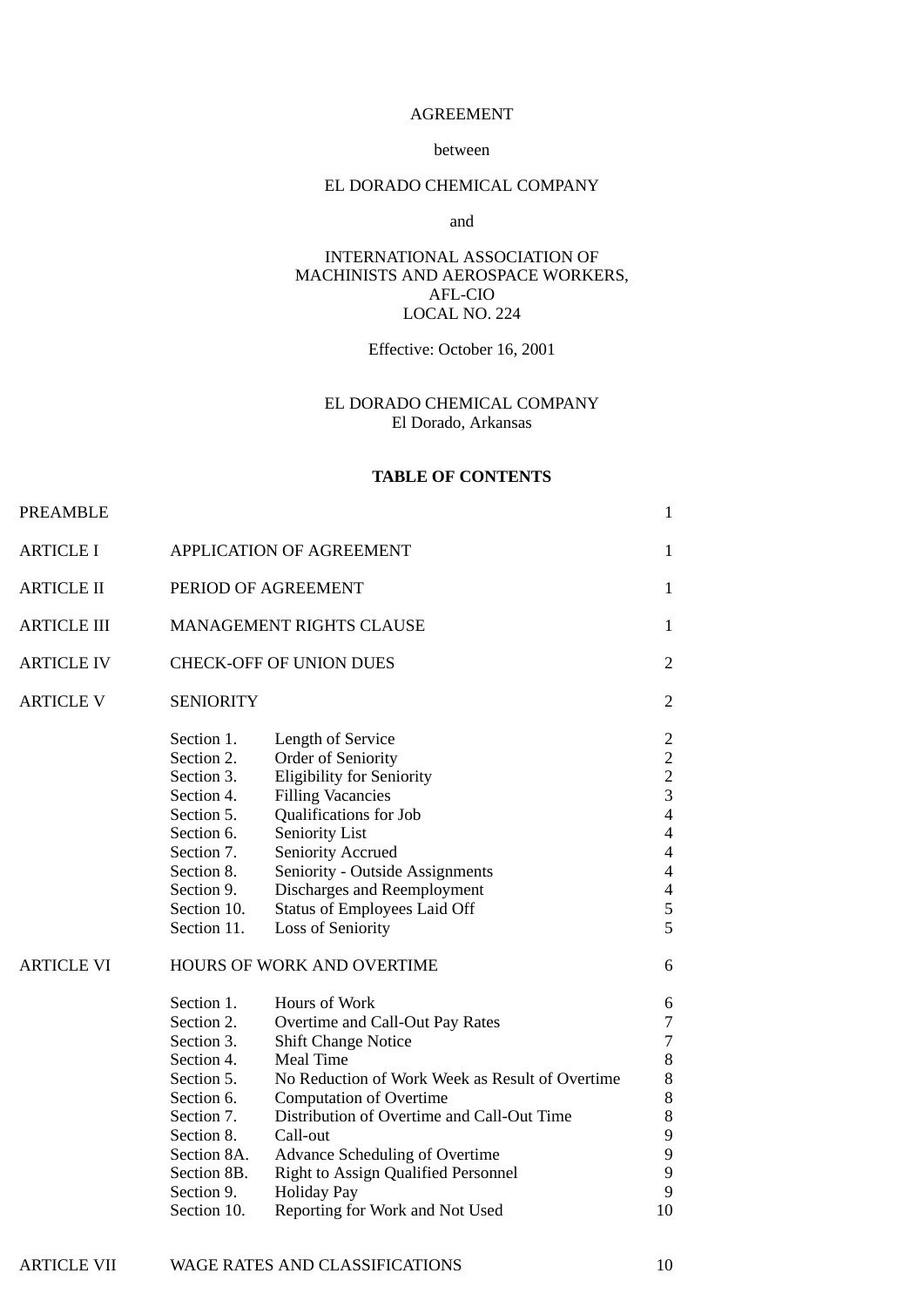|                     | Section 1.<br>Section 2.                                                                                                                                                               | Wages and Pay Period<br>Changes in Classification of Work                                                                                                                                                                                                                                                                                          | 10<br>11                                                                   |
|---------------------|----------------------------------------------------------------------------------------------------------------------------------------------------------------------------------------|----------------------------------------------------------------------------------------------------------------------------------------------------------------------------------------------------------------------------------------------------------------------------------------------------------------------------------------------------|----------------------------------------------------------------------------|
| <b>ARTICLE VIII</b> | <b>HANDLIING OF GRIEVANCES</b>                                                                                                                                                         |                                                                                                                                                                                                                                                                                                                                                    | 11                                                                         |
|                     | Section 1.<br>Section 2.                                                                                                                                                               | <b>Routine Submission</b><br>Arbitration                                                                                                                                                                                                                                                                                                           | 11<br>12                                                                   |
| <b>ARTICLE IX</b>   |                                                                                                                                                                                        | SHOP COMMITTEE AND STEWARDS                                                                                                                                                                                                                                                                                                                        | 13                                                                         |
|                     | Section 1.<br>Section 2.                                                                                                                                                               | Shop Committee<br><b>Stewards</b>                                                                                                                                                                                                                                                                                                                  | 13<br>14                                                                   |
| <b>ARTICLE X</b>    | <b>LEAVE OF ABSENCE</b>                                                                                                                                                                |                                                                                                                                                                                                                                                                                                                                                    | 14                                                                         |
|                     | Article 1.<br>Article 2.<br>Article 3.<br>Article 4.<br>Article 5.                                                                                                                     | <b>Personal Business</b><br><b>Union Business</b><br><b>Sickness or Accident</b><br>Notice to the Company<br><b>Military Reserve Training</b>                                                                                                                                                                                                      | 14<br>14<br>15<br>15<br>15                                                 |
| <b>ARTICLE XI</b>   | <b>VACATIONS</b>                                                                                                                                                                       |                                                                                                                                                                                                                                                                                                                                                    | 16                                                                         |
|                     | Section 1.<br>Section 2.<br>Section 3.<br>Section 4.                                                                                                                                   |                                                                                                                                                                                                                                                                                                                                                    | 16<br>16<br>16<br>17                                                       |
| <b>ARTICLE XII</b>  | <b>MILITARY LEAVE</b>                                                                                                                                                                  |                                                                                                                                                                                                                                                                                                                                                    | 18                                                                         |
|                     | Section 1.<br>Section 2.                                                                                                                                                               | <b>Military Selective Service Act</b><br>Pay in Lieu of Vacation                                                                                                                                                                                                                                                                                   | 18<br>18                                                                   |
| <b>ARTICLE XIII</b> |                                                                                                                                                                                        | PHYSICAL EXAMINATIONS                                                                                                                                                                                                                                                                                                                              | 18                                                                         |
|                     | Section 1.<br>Section 2.<br>Section 3.                                                                                                                                                 | <b>Periodical Examinations</b><br><b>Certificate of Physical Fitness</b><br><b>Dispute Resolution</b>                                                                                                                                                                                                                                              | 18<br>18<br>18                                                             |
| <b>ARTICLE XIV</b>  |                                                                                                                                                                                        | MISCELLANEOUS AND GENERAL                                                                                                                                                                                                                                                                                                                          | 19                                                                         |
|                     | Section 1.<br>Section 2.<br>Section 3.<br>Section 4.<br>Section 5.<br>Section 6.<br>Section 7.<br>Section 8.<br>Section 9.<br>Section 10.<br>Section 11.<br>Section 12.<br>Section 13. | Tool Check-In Time<br><b>Bulletin Board</b><br>Discrimination<br><b>Wage Rate Changes</b><br><b>Safety Provisions</b><br><b>Discharges</b><br>Recess Period (Smoking)<br><b>Jury Duty</b><br><b>Termination Pay</b><br><b>Contract Work</b><br><b>Technical and Supervisory Employees</b><br>Minor Maintenance<br><b>Minor Operating Functions</b> | 19<br>19<br>19<br>19<br>19<br>20<br>20<br>20<br>20<br>21<br>21<br>21<br>21 |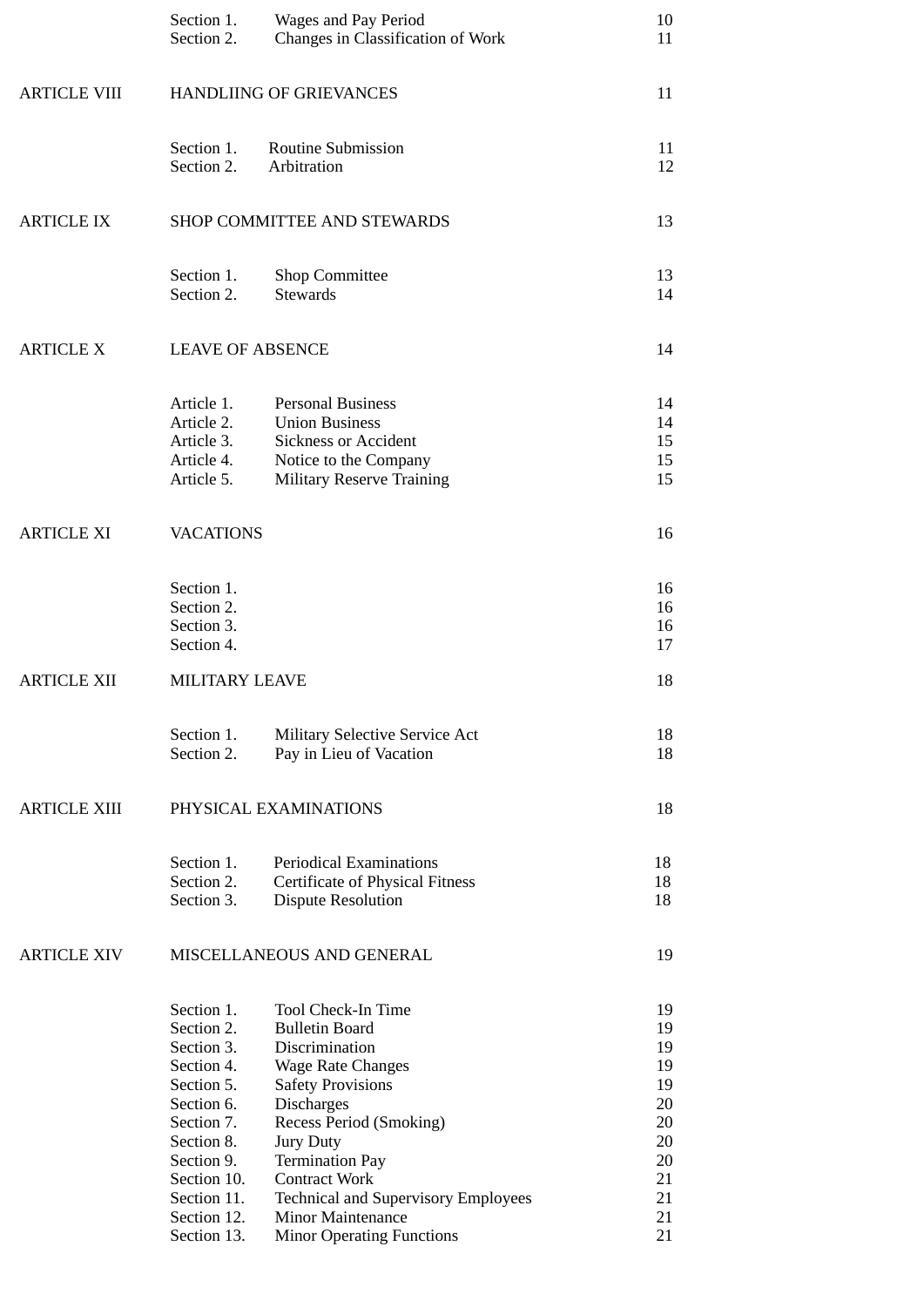| <b>ARTICLE XV</b>     | VALIDITY OF CONTRACT<br>21                                       |          |
|-----------------------|------------------------------------------------------------------|----------|
| <b>ARTICLE XVI</b>    | <b>NOTICE</b><br>22                                              |          |
| <b>ARTICLE XVII</b>   | <b>FUNERAL LEAVE</b><br>22                                       |          |
| <b>ARTICLE XVIII</b>  | <b>GROUP INSURANCE</b>                                           | 23       |
|                       | Section 1.<br>Group Insurance and Retirement                     | 23       |
| <b>ARTICLE XIX</b>    | NO STRIKE OR LOCKOUT                                             | 24       |
| <b>ARTICLE XX</b>     | <b>SERVICE WITH COMPANY</b>                                      | 24       |
| ARTICLE XXI           | <b>RETIREMENT AGE</b>                                            | 24       |
| <b>SIGNATURE PAGE</b> |                                                                  | 24       |
| <b>EXHIBIT "A"</b>    | <b>BASIC HOURLY WAGE RATE</b><br>ASBESTOS ABATEMENT TEAM PREMIUM | 26<br>26 |
| <b>EXHIBIT "B"</b>    | <b>CLOTHING ALLOWANCE</b>                                        | 27       |
| <b>EXHIBIT "C"</b>    | PART <sub>1</sub><br>RECOGNIZED MAINTENANCE WORK GROUPS          | 28       |
| <b>EXHIBIT "D"</b>    | <b>EMPLOYEE DUES AUTHORIZATION LETTER</b>                        | 29       |
| <b>EXHIBIT "E"</b>    | AMERICANS WITH DISABILITIES ACT<br>LETTER OF UNDERSTANDING       | 30       |
| <b>EXHIBIT "F"</b>    | SHIFT DIFFERENTIAL LETTER OF UNDERSTANDING                       | 31       |
| <b>EXHIBIT "G"</b>    | LETTER OF UNDERSTANDING<br>32                                    |          |

#### **PREAMBLE**

This Agreement is made and entered into by and between EL DORADO CHEMICAL COMPANY (hereinafter referred to as the "Company"), and the INTERNATIONAL ASSOCIATION OF MACHINISTS AND AEROSPACE WORKERS, AFL-CIO, LOCAL NO. 224 (hereinafter referred to as the "Union"), which the Company recognizes as the sole bargaining agency for the Maintenance employees of the Company at its chemical plant located north of El Dorado, Arkansas, who are eligible for membership in the Union in accordance with the Labor Management Relations Act of 1947.

#### 9; **ARTICLE I APPLICATION OF AGREEMENT**

The Company hereby recognizes the Union as the exclusive bargaining agency for the employees of the Company at said plant who work in the capacities hereinafter stated in this Article I.

(a) All Maintenance employees, as described in Exhibit "A", engaged in the installation, maintenance and repair of machinery and equipment, but excluding all production, chemical and operating employees, shipping attendants, office and clerical employees, managers, supervisors and guards.

### **ARTICLE II PERIOD OF AGREEMENT**

 This Agreement shall remain in full force and effect for a 3-year contract term commencing October 16, 2001, at 12:01 a.m., and ending 12:00 Midnight, October 16, 2004. At reasonable times after June 1, 2004, the parties will meet to attempt to negotiate a new contract to be effective for a period beginning after 12:01 a.m., October 16, 2004.

### **ARTICLE III MANAGEMENT RIGHTS CLAUSE**

The Union expressly recognizes that the Company has the exclusive responsibility for and authority over (whether or not the same was exercised heretofore) the management, operation and maintenance of its facilities and, in furtherance thereof, has, subject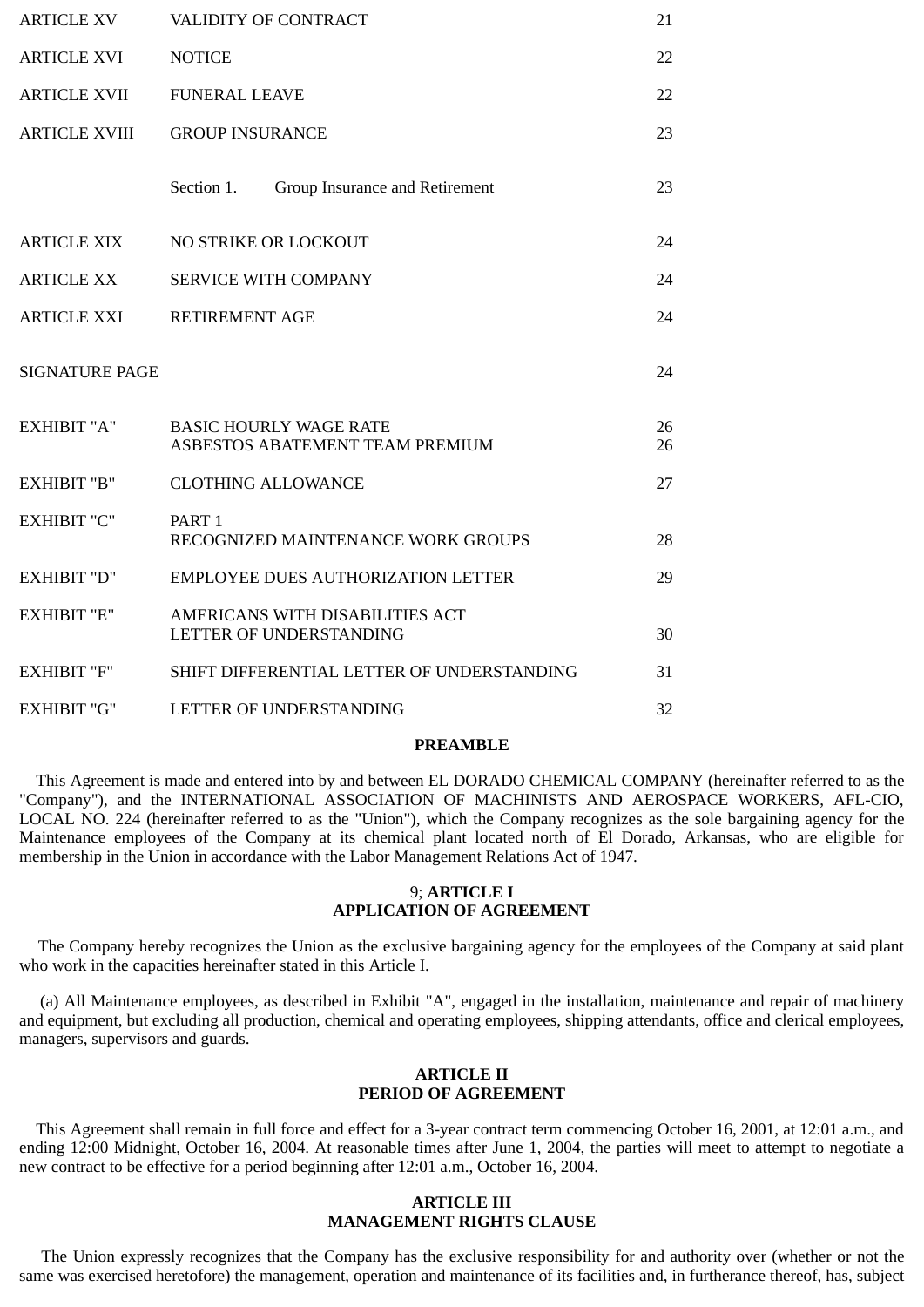to the terms of this Agreement, the right to determine policy affecting the selection, hiring, and training of employees; to direct the work force and to schedule work; to institute and enforce reasonable rules of conduct; to assure discipline and efficient operations; to determine what work is to be done, what is to be produced and by what means; to determine the quality and quantity of workmanship; to determine the size and composition of the work force; to determine the allocation and assignment of work to employees; to determine the location of the business, including the establishment of new locations or departments, divisions, or subdivisions thereof; to arrange for work to be done by other companies or other divisions of the Company; to alter, combine, or eliminate any job, operation, service, or department; to sell, merge or discontinue the business or any phase thereof; provided, however, in the exercise of these prerogatives, none of the specific provisions of the Agreement shall be abridged. The Company will not use the vehicle of subcontracting for the sole purpose of laying off employees or reducing the number of hours available to them.

### **ARTICLE IV CHECK-OFF OF UNION DUES**

Upon receipt of a signed authorization by an employee requesting deductions from his wages for his monthly union dues, the Company agrees to honor such authorization according to its terms during the life of this Agreement. The form of such individual authorization shall be as set forth in Exhibit "D" hereto.

The Financial Secretary of Local 224, IAM-AW, shall, from time to time, notify the Company in writing of the amount of the monthly deduction to be made, from time to time, under this authorization. All money so deducted by the Company shall be paid to the Union on or before the end of the month during which deductions are made. Upon receipt of written request by an employee, the Company shall, after thirty (30) days' notice, discontinue dues deduction.

### **ARTICLE V SENIORITY**

## Section 1. Length of Service.

Length of service in the bargaining unit and with the El Dorado Plant shall, in that order, govern the promotion, demotion, and transfer of employees.

#### Section 2. Order of Seniority.

An employee's seniority shall be determined as follows:

| Order of Importance | <b>Seniority</b>       |
|---------------------|------------------------|
| 1st                 | <b>Bargaining Unit</b> |
| 2nd                 | Plant                  |

### Section 3. Eligibility for Seniority.

An employee shall be first entitled to seniority in the bargaining unit when he has been continuously employed in that unit for 180 days; his seniority dating from the date of the beginning of such employment.

However, an employee who has been employed in the bargaining unit, who has been laid off prior to his having been employed therein for 180 days continuously, and who is reemployed in the bargaining unit within 180 days from the date upon which he is laid off, shall, upon such reemployment, be entitled to have the number of days which he has worked in the bargaining unit, during the period of his most recent previous employment herein, included in any subsequent computation of his seniority in the bargaining unit and shall be entitled to seniority when he has accrued 180 days on that basis.

 The Company shall have the right to layoff or discharge, without cause, any employee who has not worked in the bargaining unit a sufficient length of time to gain seniority, and such action on the part of the Company shall not be the subject of a grievance on the part of the Union under any provision of this Agreement.

#### Section 4. Filling Vacancies.

(a) Temporary and permanent vacancies will be filled only when the Company sees a need to fill the vacancy. In the event the Company sees a need to fill a vacancy, it will be filled by the employee having the most bargaining unit seniority, who desires the job, and who possesses a skill of the group in which the vacancy occurs. Any person so promoted must accept the duties and responsibilities of the job.

(b) When there is a permanent vacancy in a group and the Company sees a need to fill that vacancy, the Company shall post promptly, and keep posted for fifteen (15) days, notice on its bulletin board of the job vacancy. It shall be the duty of an employee who feels himself entitled to such job on account of his seniority to file his sealed bid for such job with the Plant Manager or his representative, and send a copy thereof to the Chairman of the Shop Committee within said 15-day period. In order to be considered valid, a bid must be signed, dated, and deposited in a locked box marked "I.A. of M. and A.W. Bids" located at the plant entrance gate.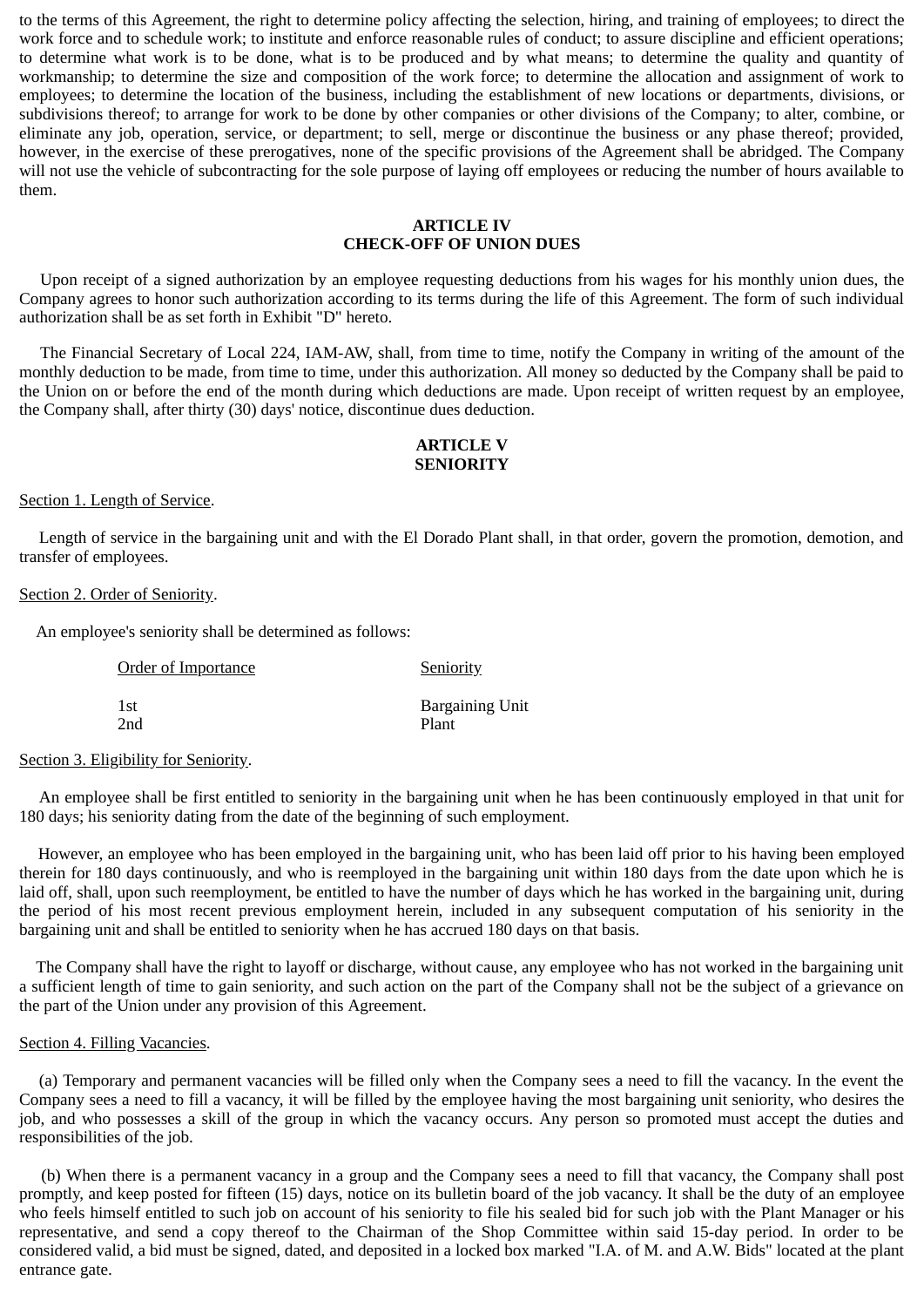Immediately upon expiration of the posting period of fifteen (15) days, the names of all bidders will be posted on the bulletin board, and the bidder having the most seniority and who desires the job shall be assigned to the group and receive the "C" Mechanic rate of pay if he possesses the necessary skill. In the event no qualified bidder possessing the necessary skill bids on the vacancy, the Company may hire a qualified employee from the outside.

If he does not possess the skill, he will be reduced to the rate that compares to his previous experience beginning not later than the beginning of the work week following the week in which the successful bidder is determined, provided the successful bidder is available to report for work on that day.

If the group vacancy is not filled by the procedure set forth above and the Company sees the need to fill the vacancy, a first-year "E" Mechanic job will be posted for filling outside the bargaining unit.

 Notwithstanding any other provisions of this subsection (b), it is agreed that the Company shall have the right at any time during said 15-day posting period to withdraw the posting of a new job in the event the Company decides that such job need not be filled.

 (c) Should an employee within a group who is entitled to a promotion desire to waive his opportunity for that promotion, he shall do so by signing a waiver.

 (d) In the event that it becomes necessary to establish a permanent rotating shift the Company will notify the Shop Committee to discuss the procedure and shift to be implemented at least thirty (30) calendar days before establishing such shift.

### Section 5. Qualifications for Job.

(a) It is not the intention of the parties to this Agreement that any employee shall be permitted to work on a job when he is not qualified to perform the work which that job requires. However, if, in the opinion of the Company, an employee is not qualified for a particular job to which he would otherwise be entitled by virtue of his seniority, and the Company determines that an employee's application for the job shall be denied on the basis of his lack of qualifications, the Company shall notify the Chairman of the Shop Committee and the employee involved of their decision, at least five (5) days prior to the date upon which any other employee is permanently assigned to the job.

### Section 6. Seniority List.

Seniority lists will be compiled on April 1 and October 1 and will be available to all employees. One copy of each seniority list will be furnished to the Shop Committee.

# Section 7. Seniority Accrued.

Each employee shall retain the seniority accrued to him based upon actual service at the El Dorado Plant.

# Section 8. Seniority - Outside Assignments.

 Any employee, after having established seniority under the provisions of this Agreement, who is temporarily assigned to another job by the Company (outside the bargaining unit) shall continue, for not more than ninety (90) days per calendar year, on a cumulative basis, to accrue seniority on his regular classification during such period of temporary assignment. If such employee works more than ninety (90) days per calendar year on a cumulative basis, he shall forfeit one (1) day of bargaining unit seniority for each day in excess of ninety (90) days worked outside of the bargaining unit during that calendar year.

### Section 9. Discharges and Reemployment.

When there is a reduction in the number of employees in the bargaining unit, the employee last employed in the bargaining unit shall be the first employee laid off. The employee laid off through no fault of his own, who has the greatest bargaining unit seniority, shall (subject to the following provisions of this Article) be the person first reemployed in the event additional employees are employed, provided that the person is qualified to perform the duties of the job to which he would be assigned on reemployment.

A person who has worked in the bargaining unit sufficiently long to be entitled to seniority in that unit, and who is laid off through no fault of his own, who has kept his current address on file with the Company, and who continues to be entitled to seniority under the terms of this Agreement shall (subject to the following provisions of this Article) be given first consideration for reemployment.

If reemployment is available for any such person, the Company shall so notify him by letter (with a copy of such letter to the Chairman of the Shop Committee), addressed to him at his address then on file with the Company, and he shall be allowed fifteen (15) days from the date upon which said letter was mailed, or until he no longer retains his accrued seniority as provided in Section 10 of this Article V (whichever is the shorter period), in which to notify the Company in writing of his desire to return to work. In the event he delivers such notice, he shall be allowed seven (7) days from the date of the delivery thereof to report for work; provided, however, if the employee involved is, on the date which he would otherwise be required to report for work totally disabled to work, he shall, on or before that date, deliver to the Company a statement in writing from a licensed physician stating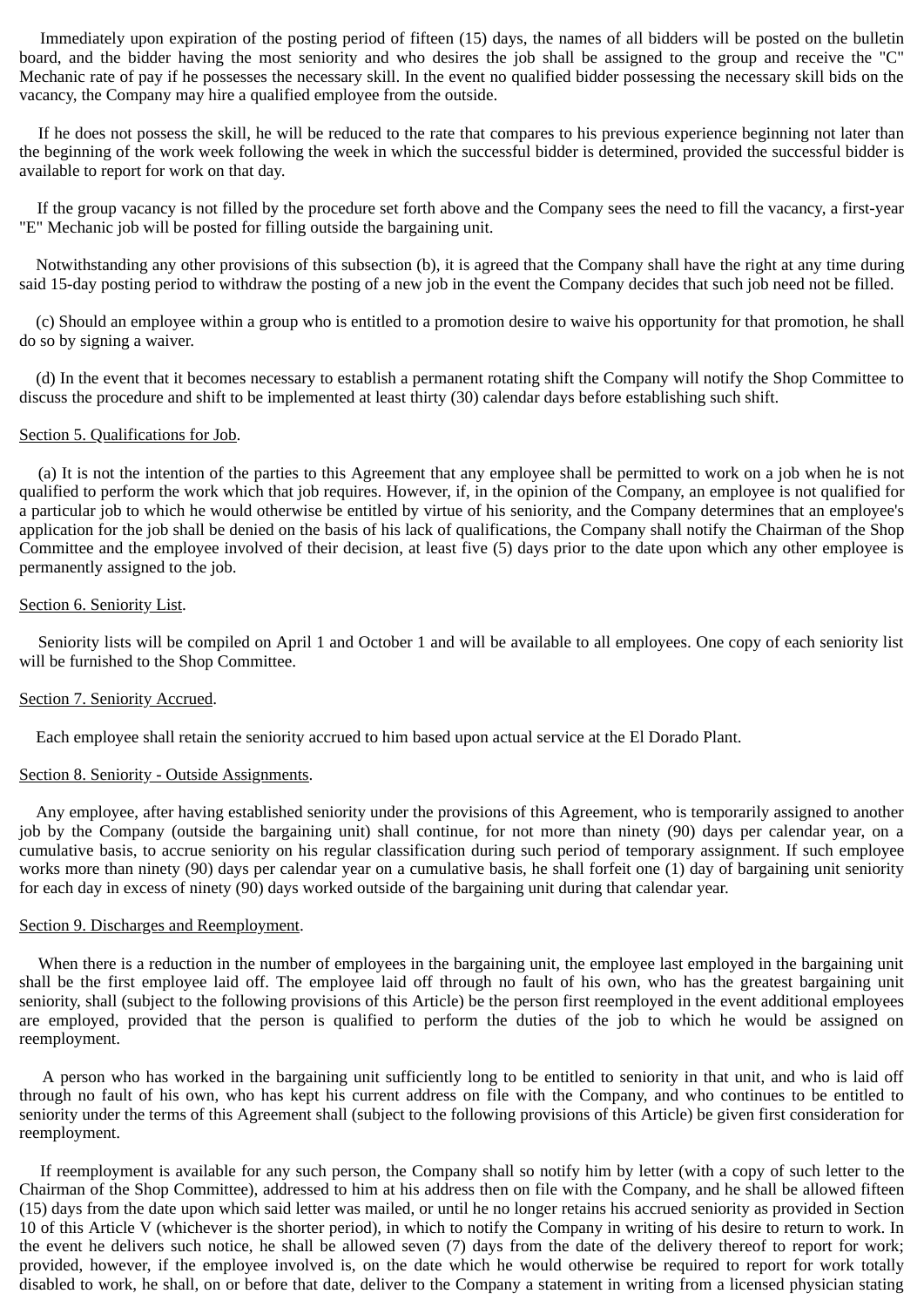that he is so disabled, in which event the period within which he shall be permitted to retu rn to work shall be extended ninety (90) days.

Section 10. Status of Employees Laid Off.

The accrued seniority of an employee who has been laid off through no fault of his own shall continue to exist from the date of his layoff for the following periods:

| <b>Years of Service</b> | <b>Period Seniority to Exist</b>       |
|-------------------------|----------------------------------------|
| $0-180$ days            | $-()$                                  |
| 181 days to 2 years     | Length of previously accrued seniority |
| 2 years or more         | 2 years                                |

### Section 11. Loss of Seniority.

Seniority shall be lost and employment terminated for any of the following reasons:

- (a) Quitting.
- (b) Absence from work for three (3) consecutive days without having notified the Company, unless physically impossible to do so.
- (c) Discharge for just cause.
- (d) Failure to return at the expiration of a leave of absence or vacation.
- (e) If an employee misrepresents the reason for requesting a leave of absence.
- (f) If an employee fails to file for reinstatement within ninety (90) days following discharge from the U.S. Military Service.
- (g) Failure to return to work from layoff within the time specified in Section 9 of this Article.
- (h) At the end of the period specified in Section 10 of this Article, or upon earlier rejection after layoff of an offer of reemployment in a classification equal to the classification from which laid off.

### **ARTICLE VI HOURS OF WORK AND OVERTIME**

# Section 1. Hours of Work.

(a) Regular base hours of work shall be eight (8) hours per day and forty (40) hours per week.

(b) The work week shall begin at 12:01 a.m. each Monday and end at 12:00 midnight the following Sunday. The work day shall begin at 12:01 a.m. and end at 12:00 midnight.

(c) The work week shall normally be five (5) consecutive 8-hour days, Monday through Friday, and will normally begin work at 7:00 a.m. and end at 3:30 p.m. with a 30-minute lunch period from 12:00 noon to 12:30 p.m.

(d) No employee shall be required to work more than twelve (12) hours during any normal work day except in case of an emergency.

(e) All employees shall be expected to report to work promptly at the scheduled time. No employee shall be permitted to work if such employee reports for work more than one and one-half (1-1/2) hours after his regular scheduled reporting time, unless such delay has been previously excused by the Company.

(f) No employee shall be allowed to work more than sixteen (16) continuous hours nor more than sixteen (16) hours in any one day except in the case of an emergency. However, an employee will be allowed to complete his regularly scheduled hours of work as provided in Sections 5, 8 and 10 of this Article VI.

(g) Maintenance overhauls may be staffed on 8-hour, 10-hour, or 12-hour shifts as may be necessitated by the needs of the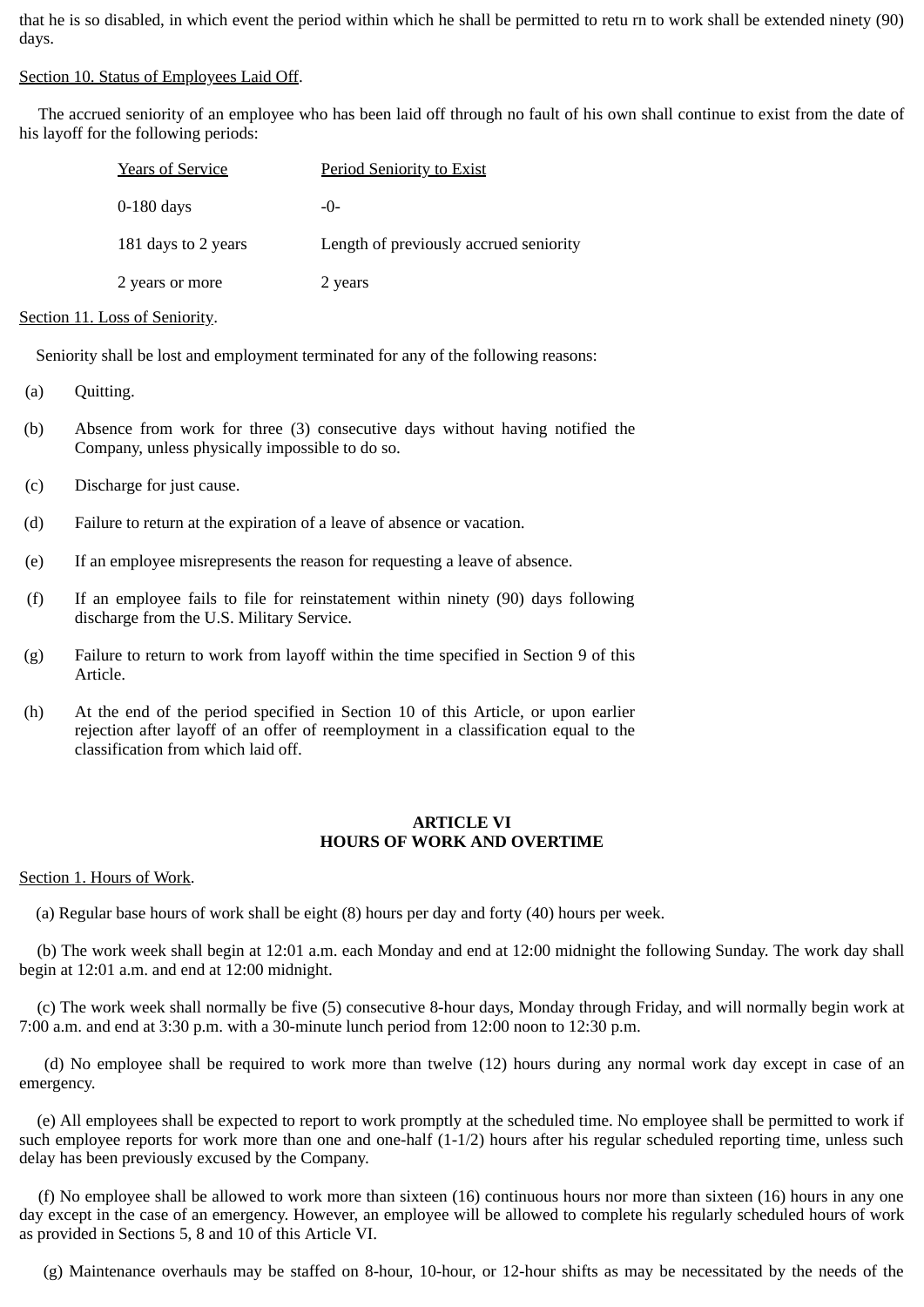#### operation.

The Company will specify and select the number and classifications of personnel on each shift by work group classification for each particular overhaul on a shift basis. Preference to shifts will be governed by the employee's bargaining unit seniority. Shift change notice will be handled as outlined in Article VI, Section 3. In the event there are insufficient qualified personnel on each shift, the Company shall have the right to assign qualified personnel as needed.

### Section 2. Overtime and Call-Out Pay Rates.

 (a) Overtime and call-out rates shall be one and one-half (1-1/2) times the regular rate and shall be paid for all work performed in excess of forty (40) hours per week, continuous actual work in excess of eight (8) hours, and for all work performed as a result of call-out and for hours worked outside an employee's regularly scheduled hours.

(b) Any employee who works over, beyond his regular scheduled work day, shall be paid a minimum of three (3) hours at straight time. If the employee is required to stay over beyond his regular scheduled work day to attend meetings or to receive training, and no production work is involved, he will receive pay for actual time spent at one and one-half (1-1/2) times his regular rate of pay, providing he has received a minimum of twenty-four (24) hours' notice in advance.

(c) No employee shall work overtime without the approval of his Foreman.

### Section 3. Shift Change Notice.

 (a) The Company shall pay each employee one and one-half (1-1/2) times his regular rate of pay for the first shift of a rearranged work schedule if the employee whose shift is changed shall not have been notified of the change at least twenty-four (24) hours prior to the beginning of said first shift. If notice of employee's shift change shall be posted on his regular day off, notice of the change shall be posted at least seventy-two (72) hours prior to the beginning of said first shift. Any notice required to be given to an employee under the provisions of this Section 3 may be given by written notice posted on the general bulletin board of the Company and the bulletin board of the Union, and each employee named in any notice shall be deemed to have received the notice at the time copies of said notices are posted on said boards.

(b) The changing of an employee's shift, incident to the return of an employee from sickness or accident, shall not be considered a change in shift within the meaning of this Section 3, unless the absent employee has given the Company at least seventy-two (72) hours' notice of his intention to return to work and the time at which he will return to work by notifying his supervisor.

(c) The changing of an employee's shift from  $7:00-3:30$  to  $7:00-3:00$ , or from  $7:00-3:00$  to  $7:00-3:30$  will not constitute a shift change.

(d) A change in shift at the request of an employee shall not be considered a change in shift for the purpose of this Section 3.

(e) No employee shall lose any time from his normally scheduled 40-hour week occasioned by any shift change.

### Section 4. Meal Time.

(a) If a "Day Man" is instructed to and continues to work overtime past 6:00 p.m., he shall be allowed a 30-minute period beginning at 6:00 p.m. for supper on Company time; and if said "Day Man" then continues to work additional overtime, he shall be allowed a 30-minute lunch period on Company time; each such period to begin at the end of four (4) hours of additional continuous overtime worked after 6:30 p.m.

(b) Any employee called for work outside of his regular working hours, who is required to work more than four (4) consecutive hours outside his regular hours, shall be allowed a 30-minute period for a meal on Company time at the end of the fourth consecutive hour and at the end of each consecutive 4-hour period thereafter that said employee continues to work outside his regular hours.

### Section 5. No Reduction of Work Week as Result of Overtime.

No employee will be required to take any time off from his regular work week because of overtime worked in that or any other week. If an employee is required to work on his day off, he shall not be forced to take another day off in lieu thereof.

# Section 6. Computation of Overtime.

For the purpose of computing overtime under this Article, the exact time worked, rounded to the nearest quarter hour, shall be accounted for, which shall be paid for at the overtime rate.

There shall be no duplicate payment for daily overtime and weekly overtime. If daily overtime is greater in any one work week, only daily overtime shall be paid, or if weekly overtime is greater in any one work week, only weekly overtime shall be paid. There shall be no pyramiding of overtime.

### Section 7. Distribution of Overtime and Call-Out Time.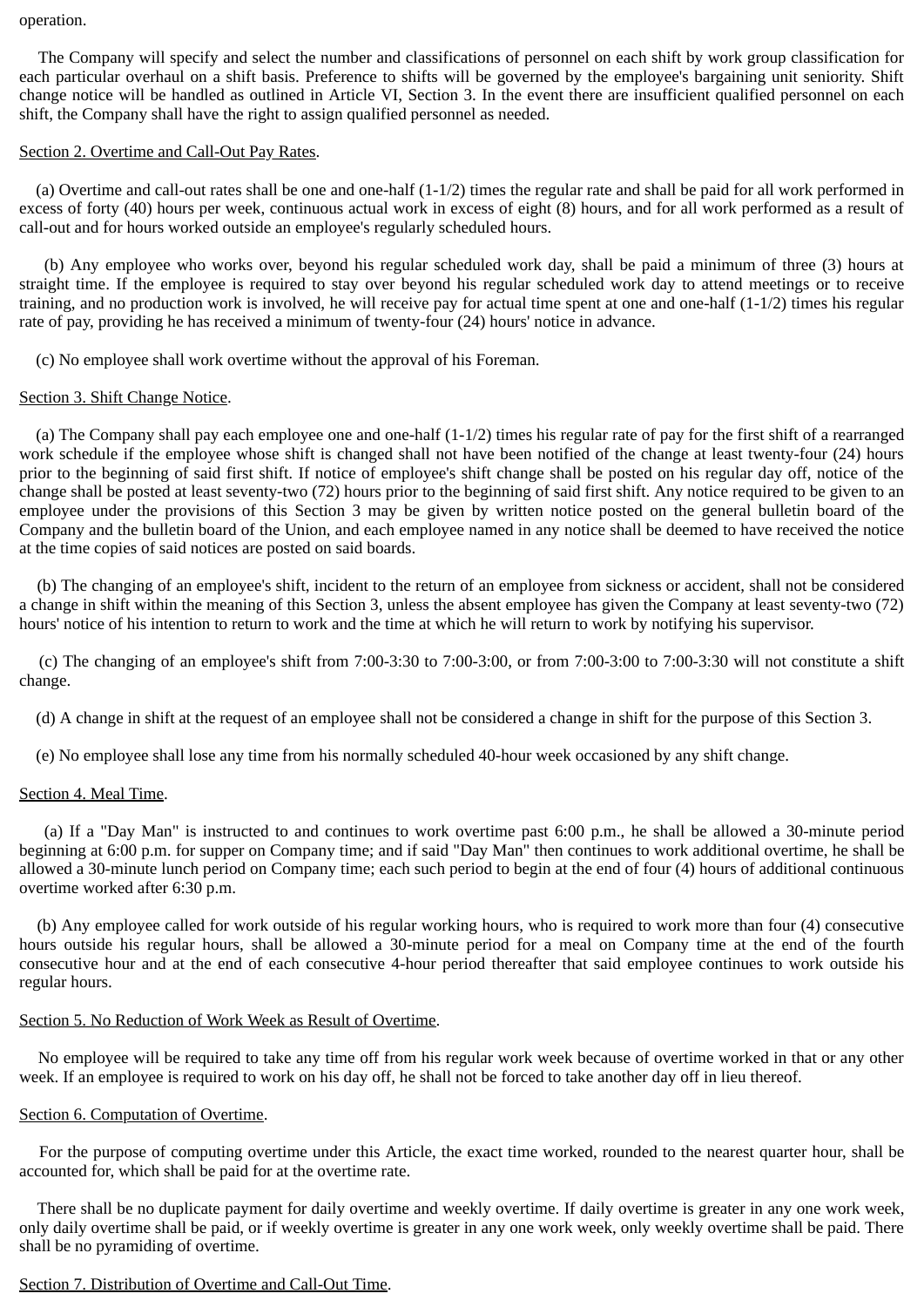Overtime work opportunities shall initially be distributed, as equitably as practicable, within each work group where the overtime is required in accord with the Company's distribution policy. The Company may then offer such work to employees in other work groups who are qualified.

For the purpose of distributing overtime, the Company will submit a list, biweekly, to the work group steward showing the overtime worked, refused and overtime standing of each employee covered within the group.

Each employee who is requested to report for overtime duty shall report at the required time unless he shall first obtain permission from his supervisor to be relieved of such duty.

### Section 8. Call-Out.

An employee who is called out and reports for work outside his regular working hours shall work until excused by the person then supervising his work; provided that no one shall be required to work longer than is provided in Section 1(d) of this Article. An employee who is called out and reports for work shall be paid a minimum for four (4) hours at time and one-half (1-1/2), even though the full four (4) hours may not be worked because no work is available, or he does not work at all because no work is available. An employee called for such work, who works continuously until the beginning of his regular hours of work and continues to work during the regular hours of his scheduled work, shall not be considered to have had a change in shift within the meaning of Section 3 of this Article VI.

A description of the work or jobs to be done, or the problem necessitating the call-out, is provided as accurately as possible by the supervisor in order that the person being called may judge: (a) whether or not he has the ability to do the work, and (b) about how long he may have to work. It is not intended to have a person come out on one job, then surprise him with a list of additional jobs to be done. However, due to emergencies, it cannot be guaranteed that he will only be required to do what he was called for.

Notwithstanding the fact that an employee has been called out for work, such employee shall perform his regular work schedule during the remainder of the work week in which such call-out occurs unless excused from such work.

If an employee is called out for work and works until the beginning of his regular work schedule, the call-out will be considered as ending at the beginning of his regular schedule.

### Section 8A. Advance Scheduling of Overtime.

Overtime may be scheduled up to three (3) weeks in advance of the actual time required. In the event the scheduled overtime is cancelled, eight (8) hours' notice will be given or a call-out will be paid.

#### Section 8B. Right to Assign Qualified Personnel.

In the event overtime distribution and call-out procedures do not provide the Company with sufficient, qualified personnel to perform the overtime work, the Company shall have the right to assign such work to qualified personnel. The performance of such work is mandatory.

#### Section 9. Holiday Pay.

The following days shall be considered holidays and normally no work will be performed on the designated holidays except in cases of emergency, around-the-clock shift work, and in those crafts where work is necessary for continued operations:

- 1. New Year's Day
- 2. Good Friday
- 3. Memorial Day
- 4. July Fourth
- 5. Labor Day
- 6. Columbus Day
- 7. Thanksgiving Day
- 8. Day after Thanksgiving
- 9. Last work day before Christmas holiday
- 10. Christmas Day

When any of these holidays fall on Sunday, the following Monday will be observed as the holiday.

When any of these holidays fall on Saturday, the preceding Friday will be observed as the holiday.

Each employee who is not required to work and who does not work on a holiday shall be paid a bonus equivalent to eight (8) hours at his regular rate at straight time pay, providing he has worked his last scheduled work day immediately preceding the holiday and his first scheduled work day following the holiday unless the failure to work these days is because of confirmed illness or accident no more than five (5) work days before or after the holiday, unless the employee was excused in advance by the Company.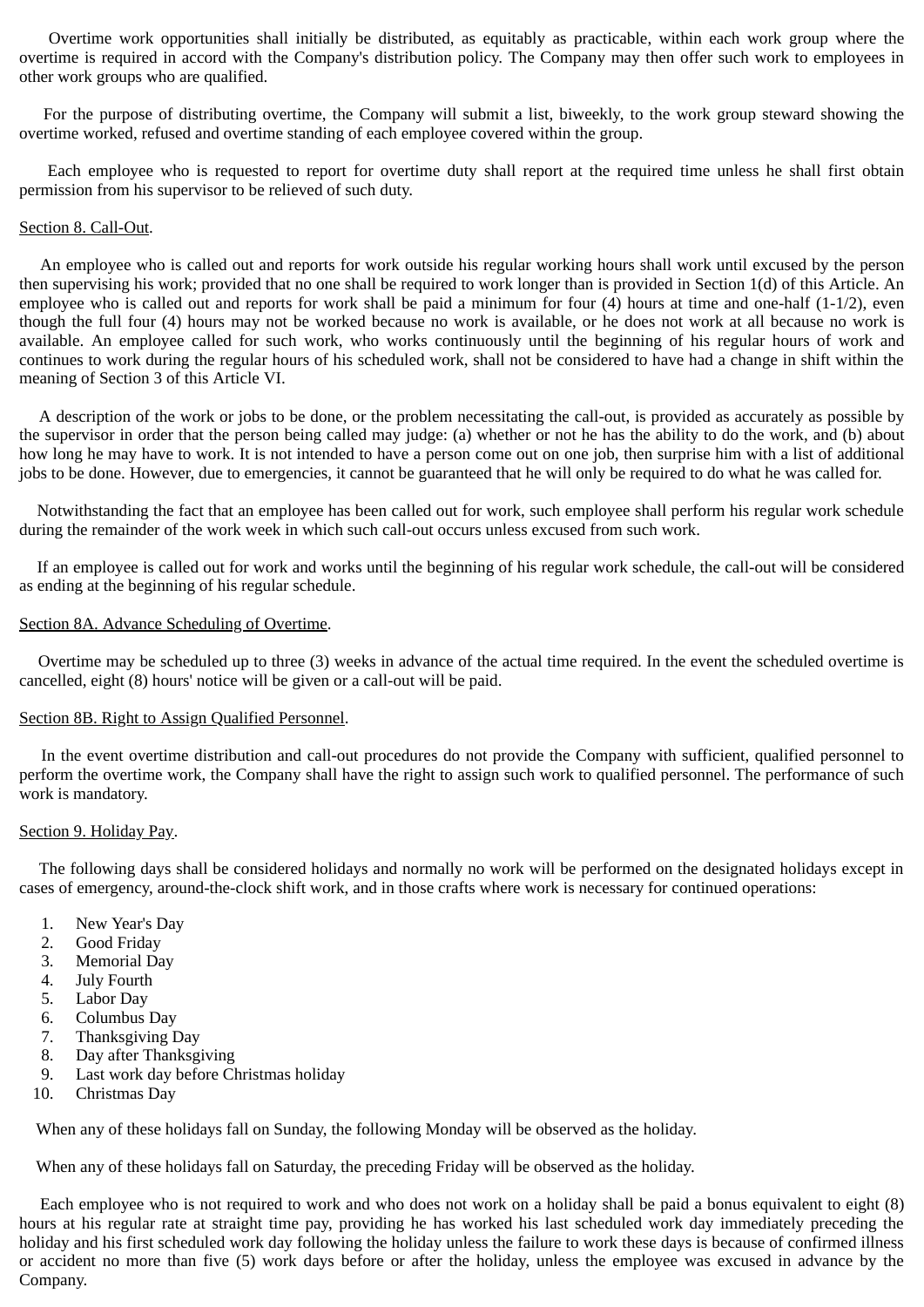Each employee who works on a holiday will be paid, in addition to the 8-hour bonus mentioned above, one and one-half (1-1/2) times his regular rate of pay.

#### Section 10. Reporting for Work and Not Used.

 Except when no work is available due to Act of God, such as fire, flood, explosion, or tornado, an employee who reports for duty on his regular schedule shall be given the opportunity of working a full 8-hour shift.

### **ARTICLE VII WAGE RATES AND CLASSIFICATIONS**

#### Section 1. Wages and Pay Period.

The regular pay periods for employees subject to this Agreement will cover every two (2) scheduled work weeks, and checks will be available to the men on their regular shifts on the Friday following completion of the 2-week period.

Each employee who works during the period beginning 12:01 a.m., October 16, 2001, and ending 12:00 Midnight, October 16, 2004, shall be paid for his work in that classification on the basis of the basic hourly wage rate for that classification shown on Exhibit "A" to this Agreement. Each employee will be paid the applicable clothing allowances provided on Exhibit "B" to this Agreement.

#### Section 2. Changes in Classification of Work.

(a) Each employee covered by any classification is expected to perform any duties to which he may be assigned within his classification or lower classification.

(b) It is understood and agreed by the parties hereto that two (2) work groups shall be recognized under this Agreement. A tabulation of the groups with explanatory notes is made in Exhibit "C," Part 1, which is a part of this Agreement.

(c) All Maintenance personnel may be assigned to do any jobs that they have the ability to perform subject to the provisions of Article V, Section 5, and Article XIV, Section 5, of the current contract.

 (d) The Company reserves the right to increase or reduce, at any time and from time to time, the number of men employed in any group mentioned in Exhibit "C", Part 1, to that number of men which, in the opinion of the Company, are required to perform work in that group for maintaining the plant. Any such increase or reduction of force in any group shall be made on the basis of bargaining unit seniority in that group. The Company shall advise the employee(s) affected seventy-two (72) hours in advance of any permanent change in the number of persons who shall work in any classification.

## **ARTICLE VIII HANDLING OF GRIEVANCES**

#### Section 1. Routine Submission.

(a) For the purpose of adjusting a grievance arising out of the application or interpretation of a written provision of the Agreement, it is agreed that an employee, and/or with his Steward, shall first seek adjustment of the matter with his Foreman; and, if not resolved, the employee, and/or with his Steward, may submit the grievance in writing to his Foreman. No grievance will be considered unless it has been submitted to his Foreman within five (5) working days after the employee knew or should have known that the grievance occurred.

The Foreman shall advise the employee and/or the Steward, in writing, within five (5) days (Saturdays, Sundays and holidays excluded) of his decision on the grievance, if submitted. The grievance must be filed, in writing, on grievance forms provided by the Company and signed by the individual grievant.

If the grievance is not satisfactorily adjusted with the Foreman, the employee and the Steward may submit the grievance to the Shop Committee for handling with the Department Head.

(b) If the Shop Committee elects to process the grievance, it shall submit the grievance to the Department Head, along with a factual statement of the reasons that the Foreman's answer was not satisfactory. The grievance must be submitted to the Department Head within five (5) days (excluding Saturdays, Sundays and holidays) after the date the Foreman advised the Steward and/or employee of his decision. The Department Head shall, within seven (7) calendar days following receipt of the grievance, meet with the designated members of the Shop Committee at a time to be mutually agreed upon. The Department Head shall advise the Shop Committee, in writing, within five (5) days following this meeting (excluding Saturdays, Sundays and holidays) of his decision regarding the grievance.

 (c) If the response of the Department Head is not satisfactory, the Shop Committee may submit the matter, in writing, to the Plant Manager within ten (10) days (excluding Saturdays, Sundays and holidays) after the date the Department Head furnishes his grievance response to the Committee. The Plant Manager shall, within ten (10) calendar days following receipt of such grievance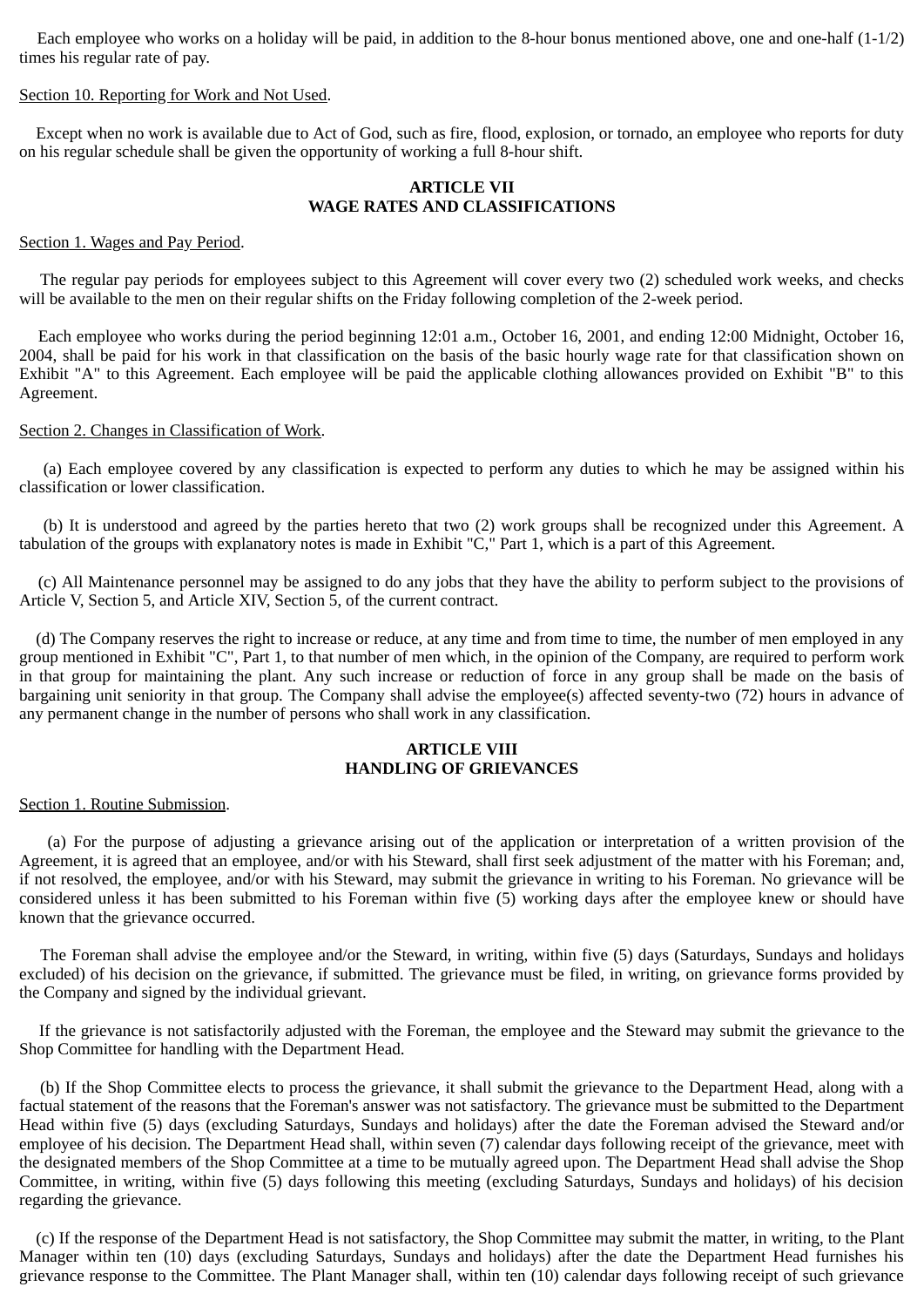(and documentation) meet with the designated members of the Shop Committee, at a time to be mutually agreed upon. The Plant Manager, or his authorized representative, shall render a decision on the grievance, in writing, within ten (10) days (Saturdays, Sundays and holidays excluded) following this meeting.

### Section 2. Arbitration.

If the grievance is not adjusted satisfactorily through the procedure hereinbefore mentioned, the issue may be referred to an arbitrator. If the Union desires to submit such grievance to an impartial arbitrator (providing the grievance is one which does not involve matters in which arbitration is specifically prohibited under the terms of this Agreement, and which the Company and Union have mutually agreed to submit to arbitration) it must notify the Company of that fact, in writing, within thirty (30) days after the date the Plant Manager, or other duly authorized representative, advised the Workmen's Committee of his decision.

 The Union and the Company shall make written application to the Federal Mediation & Conciliation Service requesting a sevenname arbitrator panel from which the parties shall select one (1) arbitrator. The parties shall alternately each strike one name until only one (1) name remains who shall act as Arbitrator. It is understood that, starting with the first arbitration case following the date of the execution of this Agreement, the Union shall strike the first name. In the next case, the first name shall be stricken by the Company, and alternately the Union and the Company thereafter. Both the Company and the Union shall have the right to reject two (2) panels submitted by the Federal Mediation & Conciliation Service.

 When the Arbitrator has been selected, he shall meet for the consideration of the grievance as soon thereafter as is practical. Any such procedure shall be held in El Dorado, Arkansas, unless the parties unanimously decide otherwise.

The expense of the Arbitrator shall be shared equally by the Company and the Union.

 The Arbitrator shall decide only the grievance submitted to him upon testimony presented to him by the Union and the Company, and shall render his decision in writing.

Except as otherwise specifically provided in this Agreement, the Arbitrator shall have no power to change the wages, hours, or conditions of employment set forth in this Agreement; he shall have no power to add to, subtract from or modify any of the terms of this Agreement; he shall deal only with the grievance which occasioned his appointment. He will require that the Union has the burden of establishing its position on behalf of the employee, except in a discipline and/or discharge case when the burden will be on management.

The parties hereto shall comply fully with the award or decision made by any such Arbitrator, and the decision of the Arbitrator will be final and binding on both parties.

No provisions of this Article, or of any other Article of this Agreement, shall deprive any employee covered by the terms of this Agreement of any rights to which he may be entitled under Section 9(a) of the Labor Management Relations Act of 1947, or any other Statute of the United States.

The Union has the authority to process, abandon, or settle grievances on behalf of employees. It is provided, however, that no grievance as to wage scales that shall be paid to all or any group of the employees in the bargaining unit shall be submitted to an arbiter, in any event.

The question as to whether a person has been paid the rate to which he is entitled, in accordance with the wage rates set forth in Exhibit "A" to this Agreement, for work which he has performed shall be a subject for arbitration.

The grievance and arbitration provisions provided for herein, in addition to any other right or obligation under the Agreement, are limited to grievances or clams arising and actually filed in writing during the term of this Agreement.

In the event a grievance arises over a discharge or layoff, the first and second steps of the grievance procedure may be bypassed.

### **ARTICLE IX SHOP COMMITTEE AND STEWARDS**

# Section 1. Shop Committee.

The Shop Committee, composed of four (4) members from the employee work force, and management representatives, shall hold regular meetings on a bimonthly basis. It shall be the responsibility of the Shop Committee to submit a written agenda of each subject it wishes to discuss with the Company no less than forty-eight (48) hours before the day of any such meeting. Only three (3) employees in any one group at any one time shall be a member of the Committee.

### Section 2. Stewards.

(a) A Steward and an assistant Steward may be elected in each work group by the employees of that group, and the Union shall submit to the Company, in writing, the names of each person so designated. The Company shall consider the person so designated as Steward and assistant Steward of each work group until notified, in writing, to the contrary.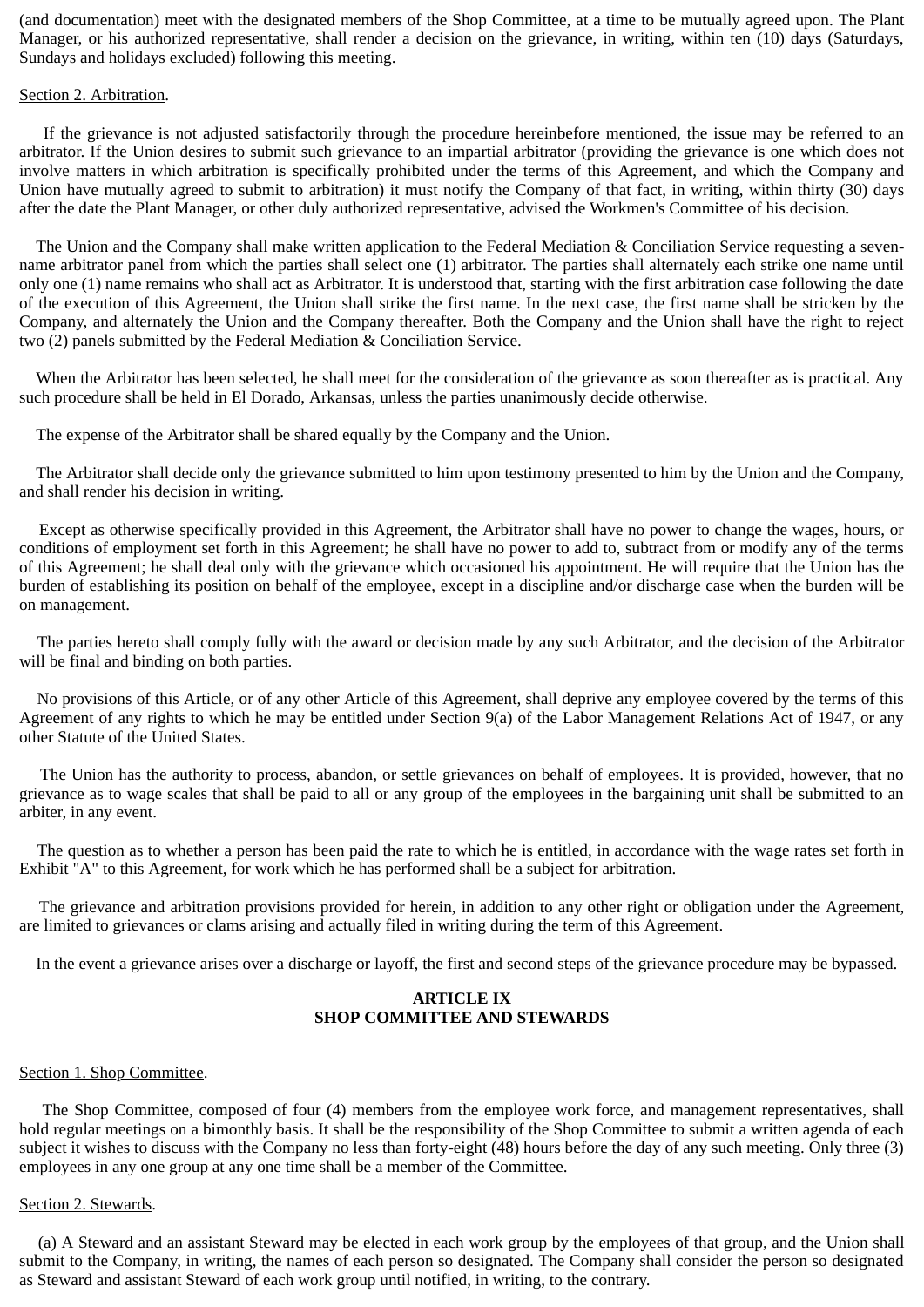(b) Duly-elected Stewards or Committeemen shall be deemed to possess top ranking seniority for purposes of layoff and recall rights within his respective work group or classification while acting as such.

# **ARTICLE X LEAVE OF ABSENCE**

#### Section 1. Personal Business.

If an employee desires to be off on personal business (not emergencies), he may do so with the consent of the Company so long as he does not desire to be off over two (2) work weeks and provided that he gives the Company forty-eight (48) hours' notice of his desire to be absent and the length of time he desires to be off. Upon completion of such leave, he will resume employment on the basis of uninterrupted service.

### Section 2. Union Business.

(a) The Company shall, upon a minimum of thirty (30) days' prior written request from an employee and the President of Local No. 224 of International Association of Machinists and Aerospace Workers, grant a leave of absence, extending not longer than fourteen (14) days, to the employee applying for such leave in order that he may, during that leave, engage in work pertaining to the business of Local No. 224 of International Association of Machinists and Aerospace Workers.

Such a leave shall not be granted to more than one (1) employee at any one time. Such employee shall not be granted such a leave for more than an aggregate of thirty(30) days in any one (1) calendar year.

 (b) The Company shall grant (upon a minimum of sixty (60) days advance prior written request of an employee and the President or Vice President of International Association of Machinists and Aerospace Workers) a leave of absence for a period not to exceed one (1) year in order that the employee requesting such leave may, during the period of such leave, work as any employee of International Association of Machinists and Aerospace Workers. Not more than one (1) employee shall be permitted to be absent from work at any one time on any such leave.

#### Section 3. Sickness or Accident.

If an employee who has established seniority is out of service due to occupational injury or occupational disease suffered or contracted while he is in the employment of the Company, he shall retain his seniority accrued at the date of his disability and continue to accrue seniority for a period of twenty-four (24) months or length of previously-accrued seniority, whichever is less, during the period of his disability as a result thereof. If an employee who has established seniority is out of service due to nonoccupational injury or disease suffered while he was in the employment of the Company, he shall retain his accrued seniority for a period of twenty-four (24) months and will accrue seniority in the classification in which he was last regularly employed for a period of one (1) year.

Under either of the above conditions, if an employee should accept an equal or better job elsewhere, his seniority shall be cancelled.

### Section 4. Notice to the Company.

When an employee becomes aware of the fact that he is going to be absent from work due to sickness, accident, or other emergency, he must notify his supervisor as far in advance of his scheduled shift as he/she has knowledge of such intended absence, but no less than one (1) hour before the time he is due to report to work. In the event the employee cannot contact his Supervisor, it is permissible to contact any member of Management.

#### Section 5. Military Reserve Training.

(a) Any regular employee (not probationary) may be granted a special leave of absence for a period not to exceed fourteen (14) days, plus a reasonable period to cover travel time, when required for the purpose of engaging in a training program for Enlisted Reserve, Reserve Officers, or National Guard Encampment, provided:

1. He furnishes the Company with a copy of orders from the military authorities calling him for duty; and

2. He gives advance notice to his immediate supervisor so that arrangements may be made for his replacement during the period of his leave.

(b) Only one (1) leave of absence for Military Reserve Training shall be granted to any employee during a calendar year.

### **ARTICLE XI VACATIONS**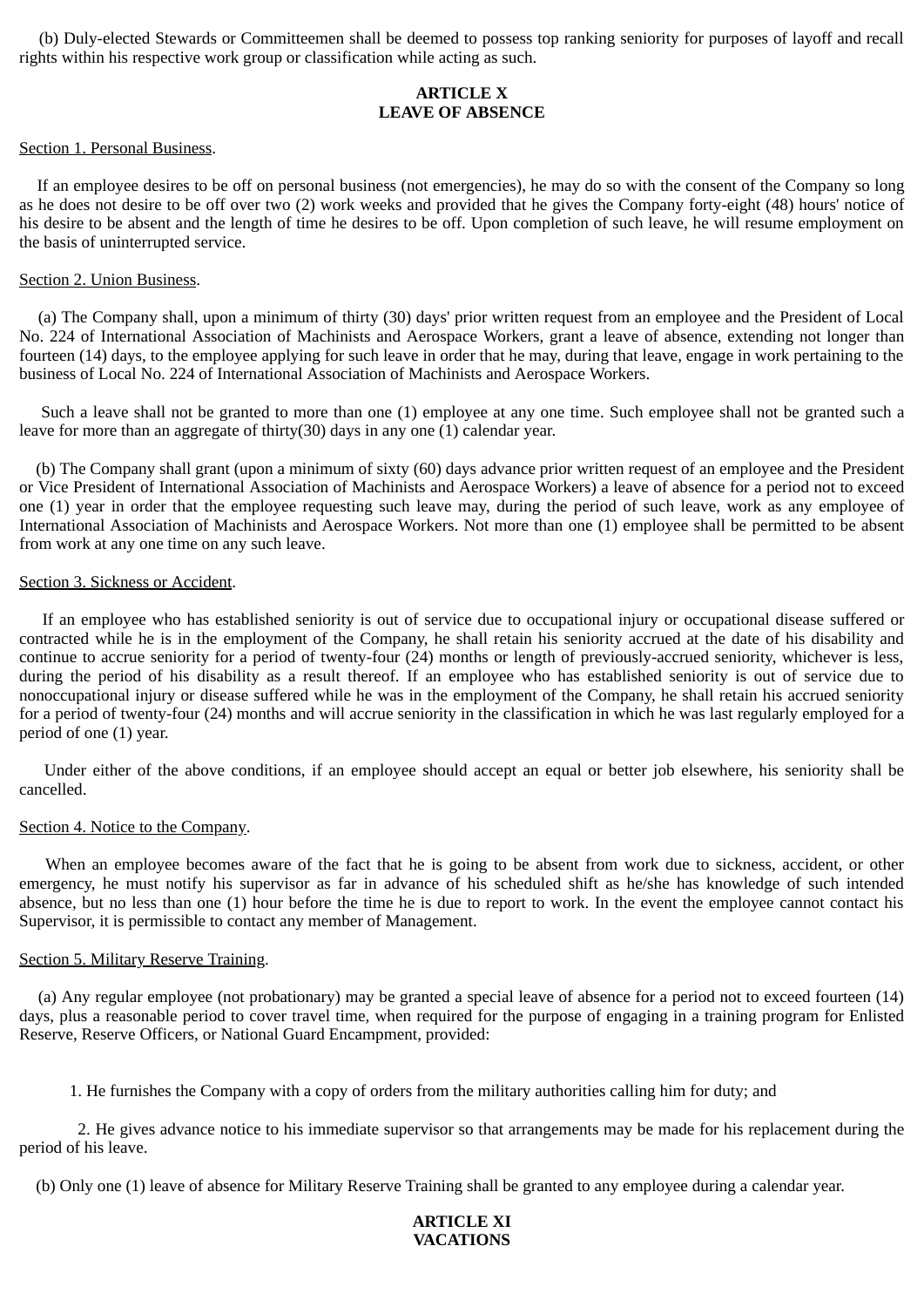#### Section 1.

Normal vacation accruals will be computed in accordance with the following provisions:

(a) Two weeks (80 hours) - after having accrued one (1) year's Company seniority;

(b) Three weeks (120 hours) - during the calendar year in which an employee accrues six (6) year's plant seniority;

In computing length of service for vacations, time spent working at the El Dorado Plant will be used.

### Section 2.

Those employees who had previously accrued or who will accrue, during the term of this Agreement, twelve (12) years or more Company seniority shall be entitled to a vacation accrual of four weeks (160 hours). Thereafter, and for all other employees, the maximum vacation accrual shall be as provided in Section 1.

#### Section 3.

(a) Normally, all vacations will begin with the first work day of the work week schedule.

(b) Vacation pay shall be based upon the straight time rate of an employee's regular classification at the beginning of the vacation and will be taken in accordance with his established work schedule. If a holiday, as defined in Article VI, occurs during an employee's vacation period, the employee will receive pay for said holiday as defined in Article VI.

(c) Each employee must take his vacation during the vacation year (January 1-December 31) in which it falls due, subject to subsections (d) and (i) below.

(d) If an employee is not permitted to take his vacation in any calendar year in which it is due because the Company finds it not convenient to excuse him from work, he shall be paid a sum equal to the sum to which he would have been entitled for working at his regular job based on straight-time pay at normal working schedule during the last part of that year equal to the number of weeks' vacation to which he is entitled.

(e) Except with special permission of the Company, no employee shall be permitted to begin a vacation in any year within three (3) months of the date of the end of the vacation taken by him during the preceding calendar year, and any employee who has received pay in lieu of vacation for one (1) calendar year shall be entitled to his next annual vacation before March 1 of the following year, if it is practical for the Company to give him a vacation.

 (f) An employee who (a) resigns, (b) retires, (c) is laid off as part of a reduction in forces, or (d) is granted a military leave under the provisions of Article XII, at a time when he has earned vacation to that date but has not taken, nor previously received pay in lieu of, shall be paid in lieu of any vacation he has earned to that date but has not taken, nor previously received pay in lieu of.

Computation of vacation under this section will be earned at the rate of one-twelfth (1/12th) for each month from employee's anniversary date. Sixteen (16) or more calendar days of employment in any calendar month will be considered a full month in computing vacation accruals.

(g) An employee will not be eligible for overtime or call-out during the period beginning with the first day of his vacation and until his first scheduled work day following completion of his vacation.

(h) In the event of the death of any employee who was then otherwise eligible for a vacation but who had not taken it, a sum of money equal to pay in lieu of such vacation shall be paid to the person(s) who shall be entitled to the personal property of such decedent.

 (i) No employee shall receive pay in lieu of vacation except as provided in Article XI, Section 2(d). However, when an employee is absent from work due to authorized occupational injury or illness, or personal sick leave, and has not returned to work by December 31, he may, at the Company's option, be permitted to take his vacation or receive vacation pay between January 1, and April 1 of the following year.

### Section 4.

The vacation schedule will be initiated January 2nd of each year for those eligible for vacation in that year. Employees shall choose their vacation periods in order of their bargaining unit seniority. The Company will, insofar as operations permit, arrange by choice and by seniority the employee's request in the vacation schedule. An employee not submitting his vacation preference within a reasonable time after being contacted will have his vacation scheduled during the year at a time convenient to the plant operations.

Normally, subject to operational requirements, the Company will permit from each Maintenance Work Group, a maximum of twenty (20%) percent of the active available employees to be on vacation at the same time.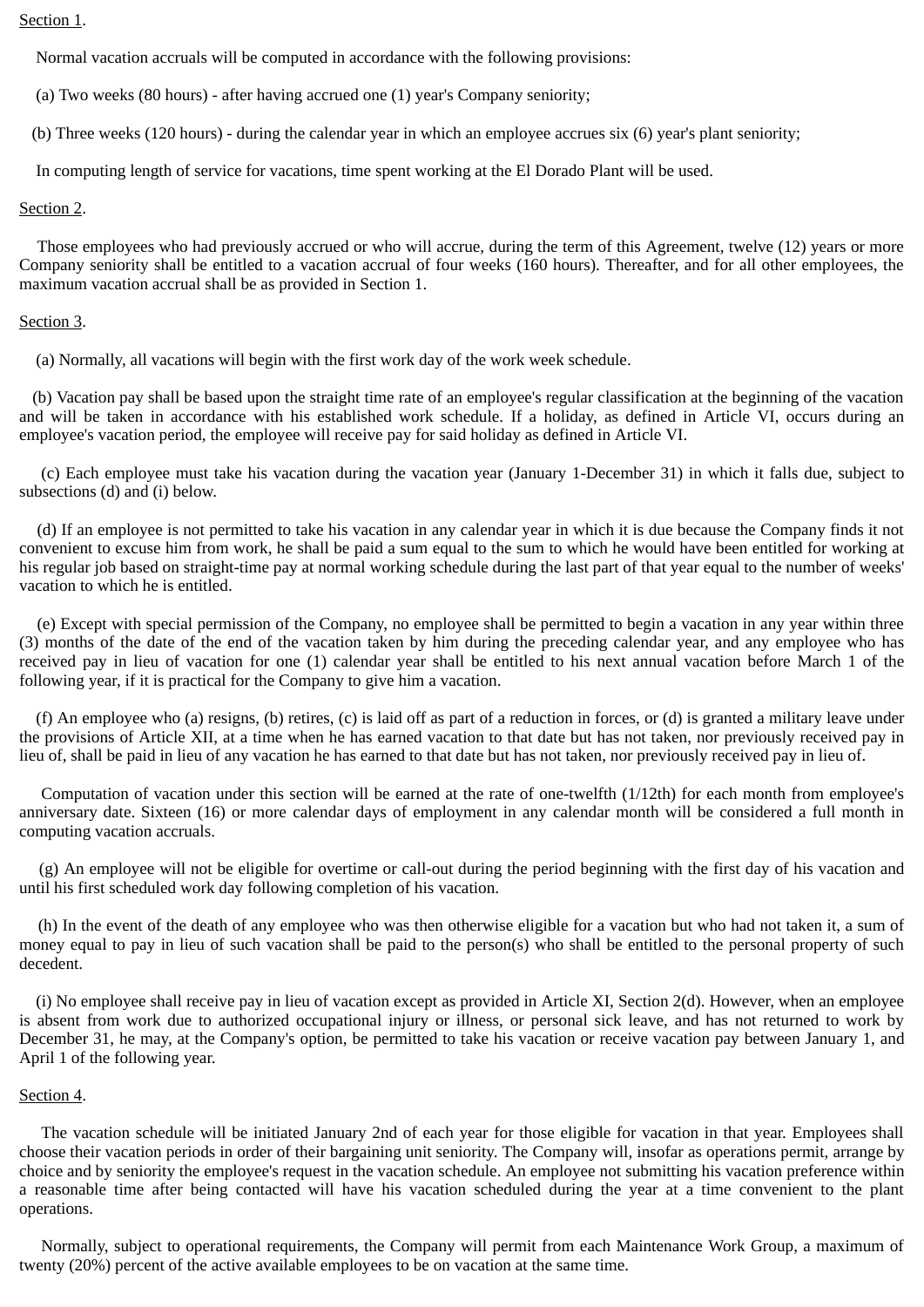#### **ARTICLE XII MILITARY LEAVE**

# Section 1. Military Selective Service Act.

The rights of employees of the Company who enter Military Service during the term of this Agreement will be governed in all respects by the Military Selection Service Act including amendments.

# Section 2. Pay in Lieu of Vacation.

Each such employee who is entitled to a vacation under the vacation policy of the Company at the time he leaves to enter the Armed Forces, who elects not to take the vacation but to receive pay in lieu thereof, shall, upon furnishing to the Company a certificate from his commanding officer establishing the fact that he had been inducted into the military service, be paid the amount of money he would have received had he taken his vacation just prior to the beginning of his military leave.

# **ARTICLE XIII PHYSICAL EXAMINATIONS**

# Section 1. Periodical Examinations.

 The Company may, from time to time, require all employees to have periodical physical examinations by a doctor selected by the Company. However, such examinations shall not be used for the purpose of discriminating against an employee. Each employee shall receive his regular rate of pay for all time required to be examined as provided in this Section 1.

# Section 2. Certificate of Physical Fitness.

In the case of an employee being absent from work due to illness or physical impairment, he may be required to present a certificate of physical fitness, signed by a licensed physician, before being readmitted to work. This rule, however, shall not limit the right of the Company to require physical examination by a physician in the Company's service in exceptional cases of constantly recurring absence from duty.

### Section 3. Dispute Resolution.

Notwithstanding any of the provisions of Article VIII of this Agreement, in case a dispute arises over the physical fitness of an employee to return to work or continue to work, a board of three (3) physicians shall be selected; one by the Company, one by the employee, and one selected by the two so named. The decisions of the majority of this board shall be final and binding.

# **ARTICLE XIV MISCELLANEOUS AND GENERAL**

### Section 1. Tool Check-in Time.

Employees will be allowed fifteen (15) minutes time to clean and check in their tools before quitting time, if such action is required by them.

### Section 2. Bulletin Board.

 The Company shall maintain at the plant entrance gate at the Chemical Plant a bulletin board which shall be designated as "Local No. 224 Bulletin Board" and shall be for the use of the Union for posting -- subject to the approval of the Company -- of any matters of interest to or affecting the business of the Union. It is understood and agreed that the posting of notices by the Union within the plant area will be on this bulletin board only and will be posted by the Chairman of the Shop Committee or his recognized representative. This bulletin board will be locked with a key, released to the Chairman of the Shop Committee and to the Company.

### Section 3. Discrimination.

There shall be no discrimination by the Company against any employee with respect to any conditions of employment on account of his membership in this labor union, or on account of any activity undertaken in good faith in his capacity as a representative of other employees. The Union shall not discriminate against any employee who is not a member of the Union.

Where the male gender is used in this contract, it is intended to refer to both male and female. It is a continuing policy of the Company and the Union that the provisions of this Agreement shall be applied to all employees without regard to race, color, religion, sex, physical disability, national origin, or age.

### Section 4. Wage Rate Changes.

There shall be no change in the basic hourly wage rates set forth in Exhibit "A" to this Agreement, or in the clothing allowance set forth in Exhibit "B" to this Agreement, during the term of this Agreement.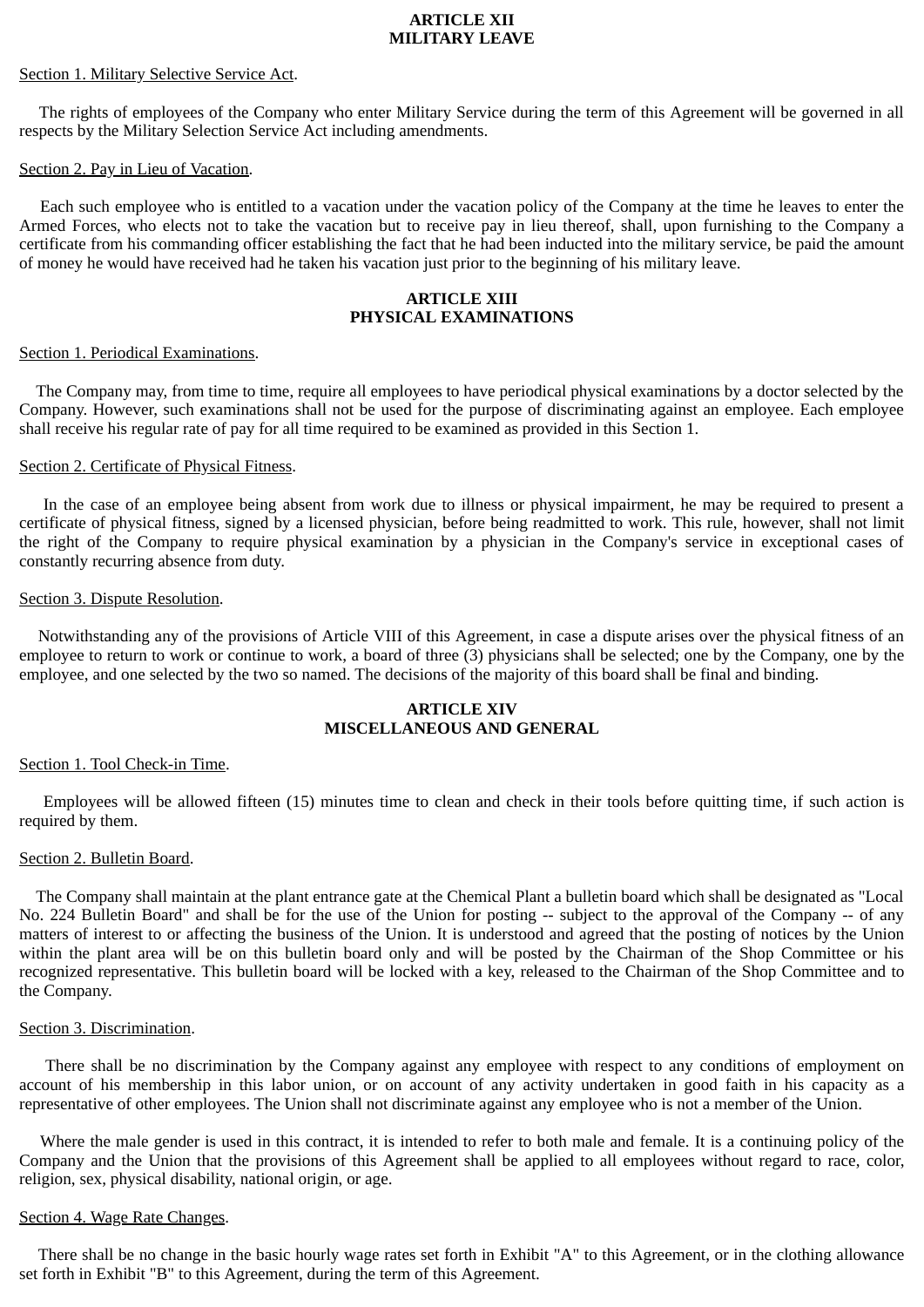### Section 5. Safety Provisions.

The Company shall continue to make reasonable provisions for the safety and the health of its employees at the plant during hours of their employment. Protective devices from injury shall be provided by the Company. Employees, subject to this Agreement, will abide by safe practice rules and regulations of the Company, and failure to do so may be considered grounds for dismissal.

No employee shall be required to perform services which, in the considered judgment of the Company and the Union, seriously endanger his physical safety; his refusal to do such work shall not warrant or justify discharge. If any employee refused to perform such work, representatives of the Company and the Union shall immediately attempt to decide the safety factor. Should they be unable to agree, the decision of a representative of the Safety Department of the Company shall be obtained. If the employee still feels an unsafe condition exists, he will not be required to perform that given job, and the Company will have the work done by any means it elects.

### Section 6. Discharges.

It is agreed by and between the Company and the Union that the Company may, without limitation upon its right to discharge an employee for any other valid reason, discharge any employee, subject to this Agreement, for the violation of any of the Company's rules or regulations, which said rules and regulations heretofore have been approved by both the Company and the Union.

### Section 7. Recess Period (Smoking).

Where men are required to work continuously in restricted and confined areas where smoking is not permitted, the Foreman is authorized to grant a recess of not longer than ten (10) minutes to employees upon request, providing in his judgment, work conditions permit; however, no employee shall be granted more than two (2) such recesses in any one (1) normal work day.

# Section 8. Jury Duty.

Each employee of the Company who is called for service upon any grand jury, petit jury or coroner jury shall, after furnishing to his Foreman, a certificate in evidence of his jury service, be paid by the Company for each day which he serves upon said jury a sum equal to the difference between the amount he would have earned if he had been required to work for the Company on that day for the number of hours of his regular work schedule and the jury pay he received, with the provision that no such payment shall be made to an employee for jury service on any day during which, in accordance with his regular work schedule, he would not have worked for the Company.

### Section 9. Termination Pay.

An hourly employee whose work comes within the scope of the Fair Labor Standards Act, and who has been continuously employed by the Company for one (1) year, shall, if discharged through no fault of his own, receive a sum equivalent to forty (40) hours' straight time pay at his regular rate, based upon his normal schedule of work, and twice that amount if he has been employed by the Company for a period of five (5) years. No employee shall receive such termination pay more than once in any one (1) calendar year.

### Section 10. Contract Work.

It is agreed that any classified work covering maintenance and repair of equipment and machinery now being done by employees of the Company shall not be contracted out as long as the Company has the necessary equipment and as long as there are qualified men available to do the work.

### Section 11. Technical and Supervisory Employees.

The Company may use technical and supervisory employees to install temporary test equipment to be used in evaluating conditions and/or performance of plant facilities.

### Section 12. Minor Maintenance.

It is agreed that Operating Department personnel will perform minor maintenance functions. Minor maintenance functions shall be similar in scope but not limited to the following examples:

- 1. Tightening loose mechanical connections.
- 2. Tightening leaking packing.
- 3. Changing instrument charts.
- 4. Tightening piping fittings to stop minor leaks.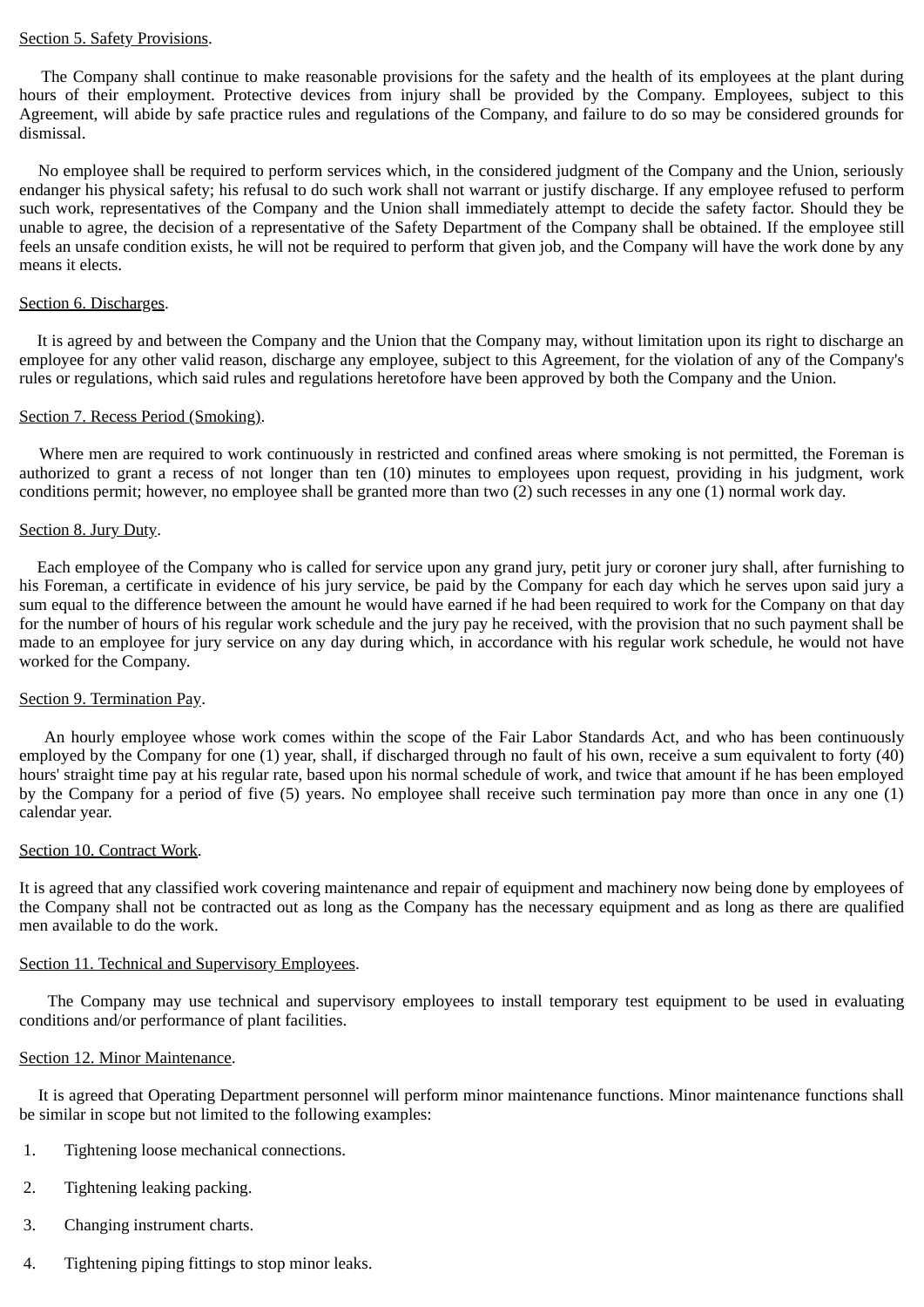- 5. Changing light bulbs.
- 6. Hooking up loading and unloading lines.

Section 13. Minor Operating Functions.

Maintenance personnel may perform minor operating functions when requested by production supervision, but only when accompanied by a qualified member of the operations group. Typical example: Assisting in closing or opening large block valves that are difficult for one person to handle.

## **ARTICLE XV VALIDITY OF CONTRACT**

If any court shall hold any provision of this contract invalid, such decision shall not invalidate the other provisions.

### **ARTICLE XVI NOTICE**

Any notice to the Company provided herein may be given by depositing same in the U.S. Mail in a sealed envelope, registered, postage prepaid, and addressed to:

 El Dorado Chemical Company P.O. Box 231 El Dorado, Arkansas 71731 Attention: Plant Manager

Any notice to be given to the Union may be given by depositing same in the U.S. Mail in a seal envelope, registered, postage prepaid, and addressed to:

 Recording Secretary International Association of Machinists and Aerospace Workers, AFL-CIO, Local No. 224 Box 1332 El Dorado, Arkansas

A copy of notices should be likewise mailed to:

 President, International Association of 9; 9; Machinists and Aerospace Workers AFL-CIO Machinists Building 9000 Machinist Place Upper Marlboro, Maryland 20772-2687

### **ARTICLE XVII FUNERAL LEAVE**

Any employee in the bargaining unit shall be allowed to be absent from work to arrange for or attend the funeral of any one of the relatives of the employee hereinafter stated:

(a) If the deceased relative was the husband, wife, child, father, mother, brother, sister, grandfather, grandmother, or grandchild of the employee, the employee shall be permitted to be absent from work for a period not to exceed two (2) continuous days. One of these days shall be the day of the funeral. The other day may be the day before the funeral or the day after the funeral. If either or both of these days are scheduled working days, he shall be allowed pay for the day(s) off during his regular working schedule.

(b) If the deceased relative was the father-in-law, mother-in-law, brother-in-law, sister-in-law, son-in-law, or daughter-in-law of the employee, the employee shall be permitted to be absent from work with pay for the purposes stated for one (1) scheduled working day if the funeral is held on a scheduled working day. Brother-in-law and sister-in-law will be interpreted as (i) the spouse of an employee's brother or sister; (ii) the brother or sister of an employee's spouse; or (iii) the spouse of an employee's spouse's brother or sister.

(c) If, to attend the funeral for the deceased relative, the employee travels to a point more than 100 miles from El Dorado, Arkansas, he shall be allowed such leave for an additional day with pay.

The pay for each day's leave which the employee receives under the provisions of this Article shall be a sum equal to straight time for his regular schedule of work on the day involved. There shall be no duplication of payment under provisions of this Article for any other employee benefits such as vacation pay, holiday pay, or sickness benefits payments.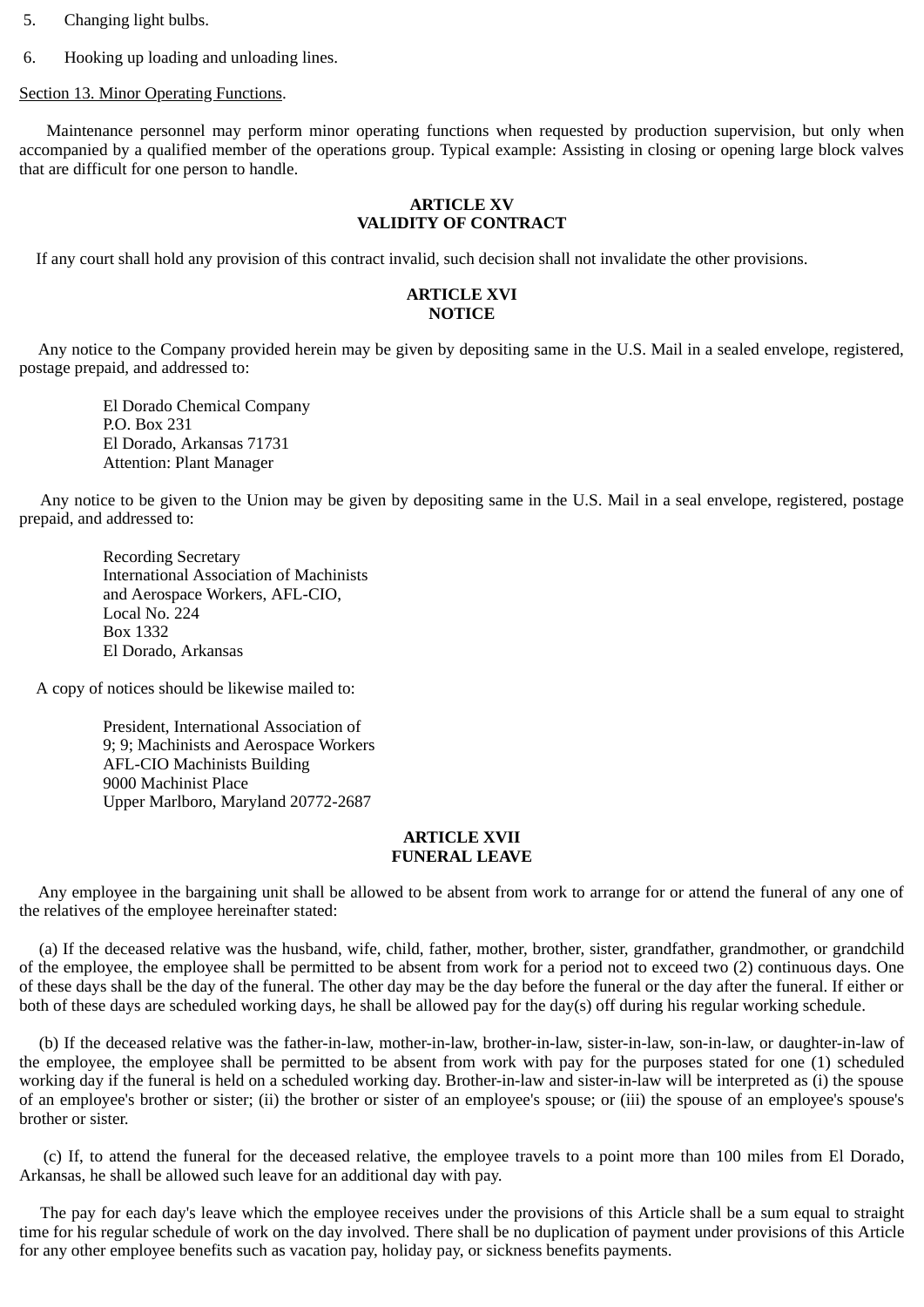Any request for such time off with pay based on false statements will subject the employee making the request to immediate disciplinary action or discharge.

## **ARTICLE XVIII GROUP INSURANCE**

The Company agrees to provide group insurance benefits. Employees participating in these plans will be furnished a booklet explaining the provisions of the agreements.

#### Section 1. Group Insurance and Retirement.

 Effective with the date of this Agreement the Company and employees will share the cost of employee and employee dependent group insurance coverage on the following basis:

> Company 75% Employee 25%

 Effective with the date of this Agreement the Company agrees to pay the cost of employee long-term disability insurance and basic life insurance.

 Dental insurance coverage will be made available as an option. The employee may elect to purchase the insurance by paying the premium each month, or by increasing the deductible amounts of the current group medical plan.

 The Savings Incentive Plan for Employees, adopted effective December 1, 1985, shall be continued during the term of this Agreement.

### 9; **ARTICLE XIX NO STRIKE OR LOCKOUT**

There shall be no strike, sympathy strike, or lockout during the term of this Agreement for any reason.

### **ARTICLE XX SERVICE WITH COMPANY**

 The Company shall honor previous service at the El Dorado Chemical Company for purposes of seniority and vacation eligibility only. Previous service at the plant, or any predecessor of the Company, shall not be credited for purposes of pension benefits.

### **ARTICLE XXI RETIREMENT AGE**

The mandatory retirement age for employees shall be in accord with federal law.

The seniority of each employee whose services are terminated under the provisions of this Article shall cease as of the date of such retirement.

IN WITNESS HEREOF, this instrument is executed on the \_\_\_ day of \_\_\_\_\_\_\_\_, 2001, to be effective as of October 16, 2004, at 12:00 a.m.

### EL DORADO CHEMICAL COMPANY

By:

 R.L. Milliken Senior Vice President, Manufacturing

# INTERNATIONAL ASSOCIATION OF MACHINISTS AND AEROSPACE WORKERS AFL-CIO, LOCAL NO. 224

By:

 Randolph Jiles Directing Business Representative

Members of the Shop Committee:

Jim McKnight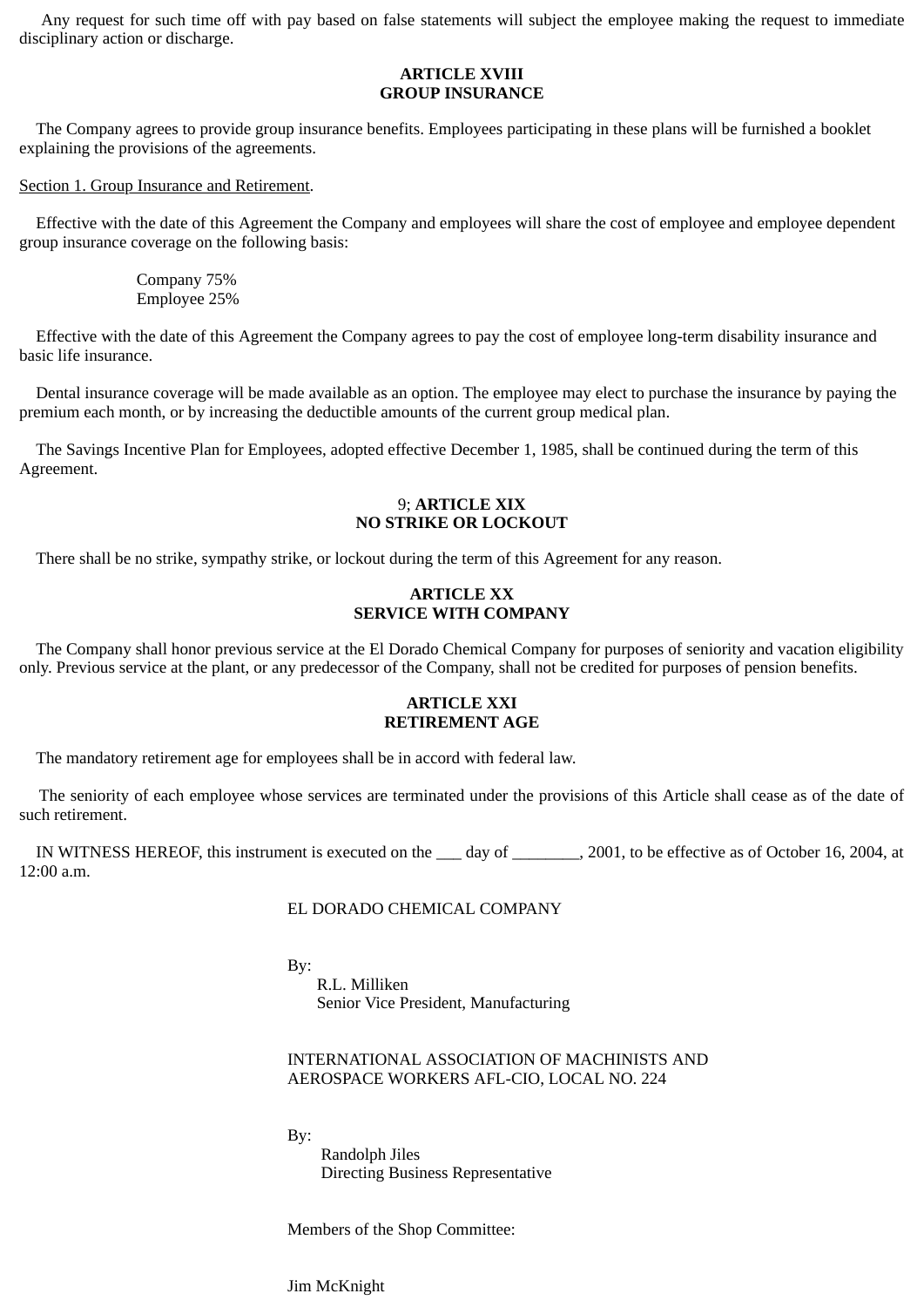Edward Johnson

Wayne Hatch

Jeff Durham

Chuck Sellers

# 9; **EXHIBIT "A"**

#### **BASIC HOURLY WAGE RATE**

| Classification                        | 10/16/01            | 10/16/02              | 10/16/03           |
|---------------------------------------|---------------------|-----------------------|--------------------|
| "A" Mechanic<br>"B" Mechanic          | \$16.91<br>\$16.17  | \$17.33<br>\$16.33    | \$17.67<br>\$16.65 |
| "C" Mechanic                          | \$15.79             | \$15.95               | \$16.27            |
| "D" Mechanic<br>"E" Mechanic-New Hire | \$11.90<br>**<br>\$ | \$12.02<br>$***$<br>S | \$12.26<br>**      |
| (First 180 Days)                      |                     |                       |                    |

\*\* Rate of pay determined by Company on basis of employees qualifications.

The Company shall have the right to select and appoint employee(s) as Lead. In addition to the regular work of their classification, a Lead may be assigned to train, assist, assign employees, carry out the instructions of supervision, and to perform any other duties pertaining to the maintenance department, which may be assigned by management. The selection of Lead personnel and the duration of their appointment is within the sole discretion of management. While so assigned, Lead(s) shall receive a premium of one dollar (\$1.00) above their regular hourly rate.

#### **ASBESTOS ABATEMENT TEAM PREMIUM**

In addition to the foregoing rate, there shall be paid a rate of five cents (\$.05) per hour for each hour worked to employees who are fully qualified and designated, in writing, as members of the Asbestos Abatement Team.

### **EXHIBIT "B"**

#### **CLOTHING ALLOWANCE**

 In addition to the hourly rates set forth in Exhibit "A", there shall be paid a clothing allowance of each hour worked, as indicated below:

 Clothing Allowance Per Hour **\$.16** 

### 9; **EXHIBIT "C" Part 1**

#### **RECOGNIZED MAINTENANCE WORK GROUPS**

Group I - Mechanical

Includes work ordinarily done by:

 Pipefitter, Plumber Welder, Lead Burner Heavy Duty Operator Rigger Machinist General Mechanic Tank Car Repairman Carpenter Painter Mason, Insulator, Concrete Finisher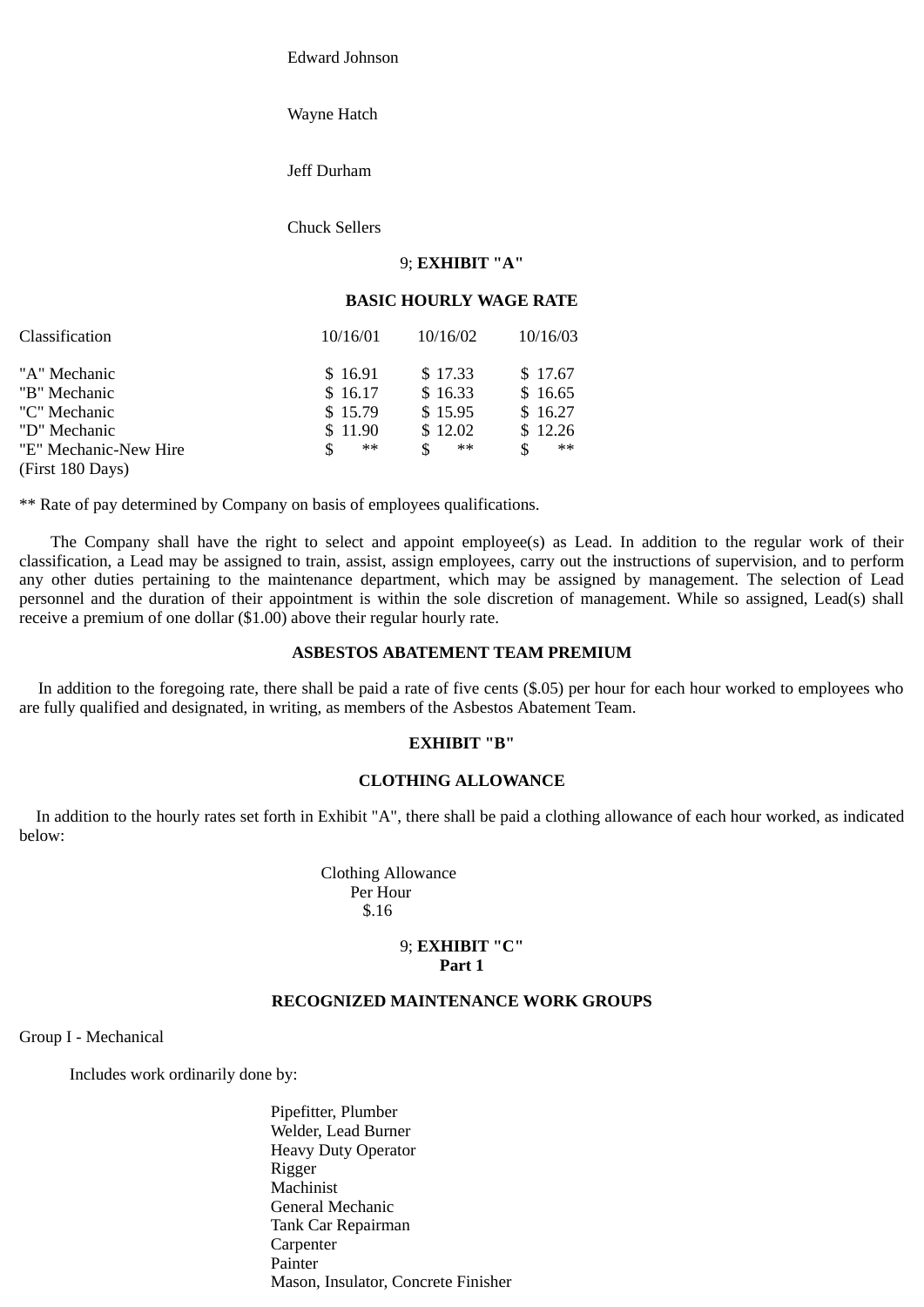Group II - Electrical/Instrumentation

Includes work ordinarily done by:

 Electrician Instrument Repairman

### **EXHIBIT "D"**

## **EMPLOYEE DUES AUTHORIZATION LETTER**

 $\text{DATE:}\$ 

TO: EL DORADO CHEMICAL COMPANY El Dorado, Arkansas

\_\_\_\_\_\_\_\_\_\_\_\_\_\_\_\_\_\_\_\_\_\_\_\_\_\_\_\_\_\_\_\_\_\_\_\_\_\_\_\_\_\_\_

Until further notice, you are hereby requested and authorized to deduct from wages due me, and payable on the first regular pay day of each month, the sum equal to my monthly dues as set by Local 224, IAM & AW, AFL-CIO, for my account on or before the end of the month during which deductions are made.

 "Contributions or gifts to Local Lodge 224, International Association of Machinists and Aerospace Workers are not deductible as charitable contributions for federal income tax purposes. However, they may be tax deductible under other provisions of the Internal Revenue Code."

Employee

### **EXHIBIT "E"**

## **AMERICANS WITH DISABILITIES ACT LETTER OF UNDERSTANDING**

The Company and Union recognize the provisions of the American's with Disabilities Act may impact the terms of this Agreement, and thus agree to discuss each instance individually in order to reach a mutual understanding.

Dated this 16th day of October, 2001.

EL DORADO CHEMICAL COMPANY

 $By:$ 

 R.L. Milliken Senior Vice President, Manufacturing

INTERNATIONAL ASSOCIATION OF MACHINISTS AND AEROSPACE WORKERS AFL-CIO, LOCAL NO. 224

By: Randolph Jiles Directing Business Representative

Members of the Shop Committee:

Jim McKnight

Edward Johnson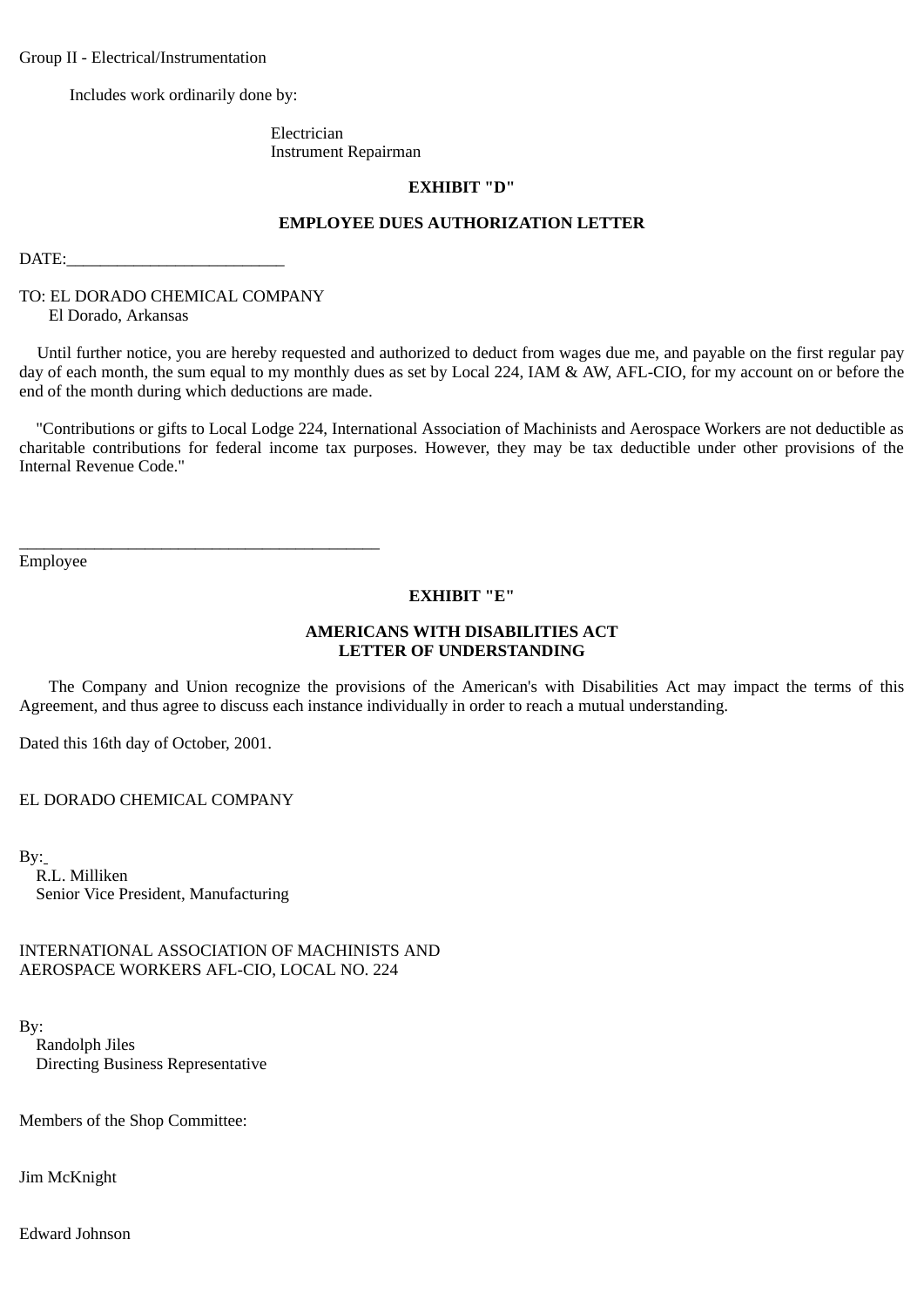Wayne Hatch

Jeff Durham

Chuck Sellers

### **EXHIBIT "F"**

# **SHIFT DIFFERENTIAL LETTER OF UNDERSTANDING**

Effective August 1, 1998, in addition to the foregoing hourly rates, employees who are regularly assigned to a specific shift shall be paid a shift differential of forty cents (\$.40) for each hour worked on the evening shift and eighty cents (\$.80) for each hour worked on the graveyard shift. For payroll purposes, employees who are regularly assigned to a three shift rotating schedule shall receive shift pay averaged over all three shifts (forty cents (\$.40) per hour).

NOTE: Maintenance personnel who are not regularly assigned on a rotating shift basis or to the evening or graveyard shift will receive shift differential in accordance with the August 3, 1989, Letter of Understanding (regarding turnarounds and major maintenance projects).

### EL DORADO CHEMICAL COMPANY

By:

 R.L. Milliken Senior Vice President, Manufacturing

INTERNATIONAL ASSOCIATION OF MACHINISTS AND AEROSPACE WORKERS AFL-CIO, LOCAL NO. 224

By:

 Randolph Jiles Directing Business Representative

Members of the Shop Committee:

Jim McKnight

Edward Johnson

Wayne Hatch

Jeff Durham

Chuck Sellers

# **EXHIBIT "G"**

# **LETTER OF UNDERSTANDING**

During the commencement of their 2001 negotiations, the Company advised the Workmen's Committee and its International Representative, Mr. Randolph Jiles, that due to a historic series of events, including: droughts, natural gas prices, loss of sales due to foreign competition, surplus agricultural chemical capacity, and ever increasing and higher maintenance costs, the Company had experienced a net loss since 1998. Because of the dire financial condition of the Company, a "plea of poverty" was made to both the IAM and PACE Unions at the start of their respective negotiations.

Because of these conditions and the dire financial straits of the Company, we have stated, its survival depends on our ability to improve plant productivity through more effective management of its maintenance work force and its maintenance operations.

After much deliberation, the Company made the decision to propose to eliminate its maintenance workforce and to have their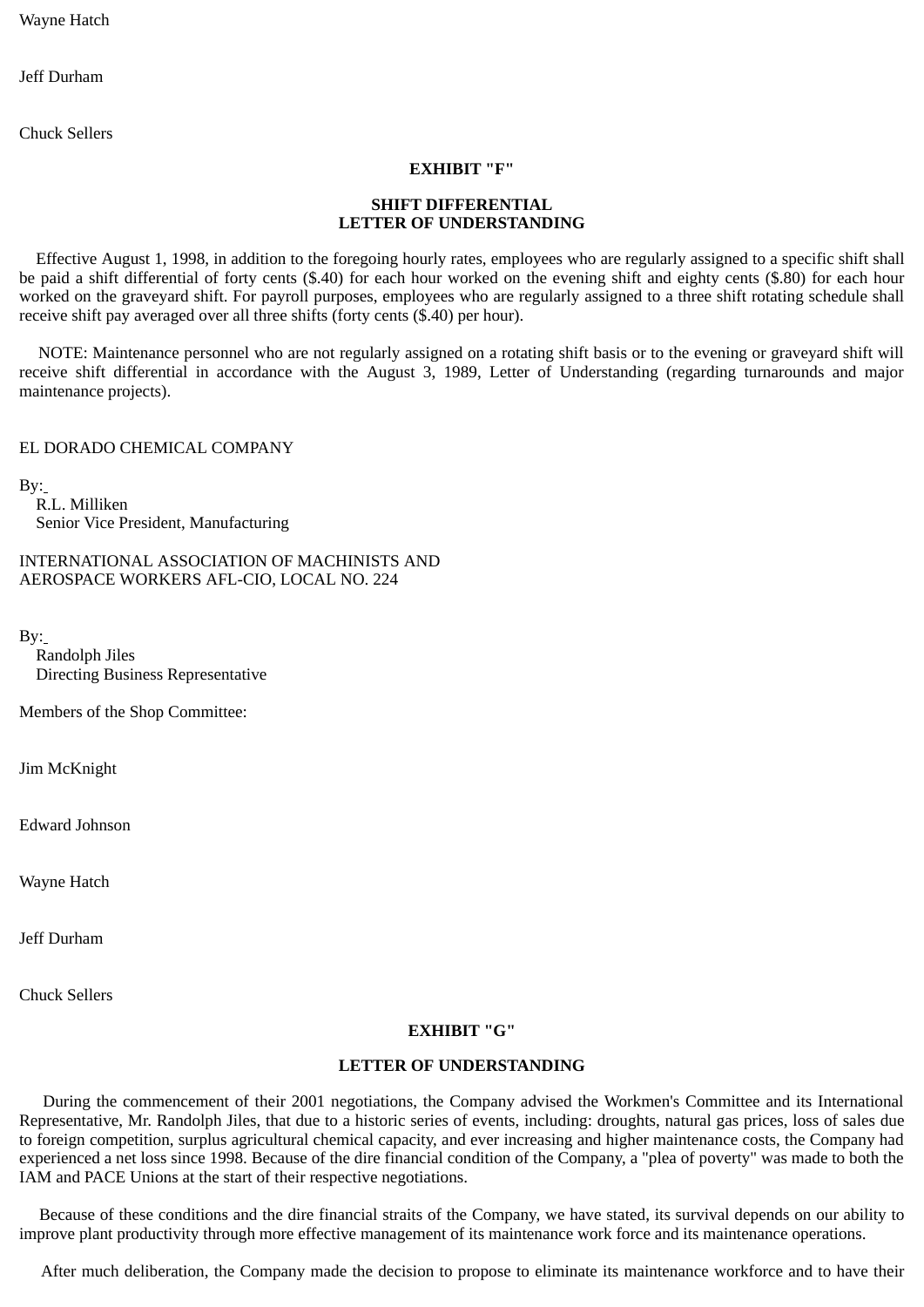work performed by outside contractors.

The parties have been assisted by Commissioner Sherman Bolden of the Federal Mediation and Conciliation Service in their deliberations of this issue.

During a joint negotiations session following the Company's discussion of employee conduct and work practices which influenced its proposal to discuss the decision of whether or not to subcontract its maintenance work, including the following:

- (a) Company's continuing inability to obtain off duty personnel for call-out overtime to perform emergency equipment repairs;
- (b) use of telephone devices such as caller IDs and answering machines, and refusal to work a reasonable amount of overtime;
- (c) abuse of break time;
- (d) employee failure to be at work stations at 0700, and leaving their work stations before 1530; and
- (e) employee failure to seek substitute assignments when assigned project is delayed or equipment not released by production personnel.

There was a discussion of "side agreements" and work practices, which were contrary to efficient production, and the terms of the Collective Bargaining Agreement.

There were also discussions of attendance and work habits including a lack of employee initiative as well as supervisory conduct and planning department bottlenecks.

As the parties ended their October 3<sup>rd</sup> negotiations meeting, Union Spokesman, Jiles, requested that the Company consider their requests and their promises which were that they would become a more efficient and caring workforce, and that the Company consider their promises before making a decision to subcontract maintenance work presently performed by hourly employees and to not make such a decision.

Union spokesman, Jiles, also stated that the employees would comply with rules of conduct and hours of work policies. Mr. Jiles also suggested the Company should republish such rules and policies so that there would be no future misunderstanding about what is expected of the employees and in return the employees would demonstrate by their actions that they will become an efficient and productive work force and, in turn their efforts and improved work could help to maintain the viability of El Dorado Chemical Company as a long term employer.

It was agreed that no one wanted to see the El Dorado Chemical Company close and that the Machinists' Union and the maintenance employees represented by this Union are each committed to the goal of helping the Company survive by utilizing their skills and abilities to perform quality work in a timely fashion.

Company management has carefully considered the Union's comments and their request that we not make the decision to subcontract their work.

In return for the Company's consent to withdraw its proposal to subcontract all maintenance work and to eliminate its maintenance work force, the Company could agree to do so subject to the following conditions:

Delete all side agreements and practices, which are not in conformity with the Collective Bargaining Agreement, and are null and void and will have no future effect. This means that overtime policies and employee work assignment practices will be made on the basis of the rights retained by management, consistent with the Collective Bargaining Agreement, in the manner and means decided upon by management in compliance with a joint goal of increased productivity and maximizing efficient and flexible utilization of employee skills and work time.

The Company will establish a 12-Hour Shift patterned after the production unit 12-Hour Shift, now in place. The Company will have the sole right to determine the number of personnel to be assigned to either eight-hour or twelvehour shifts.

The Company will place time clocks in the assigned maintenance workshops. Work time begins when an employee reports to his or her assigned work area, where they clock in and out, not the main gate. Employees must clock only their own time card.

Employees will be paid for time on the clock minus thirty (30) minutes for lunch. Employees must be prepared to commence work at 0700 no matter how soon they clock in and will not be paid extra time for clocking in before 0700 unless their supervisor has instructed such employee to clock in early to commence work on a job assignment. The same rules will apply for clocking out, if an employee is scheduled to work eight (8) hours and he clocks out late he will not be paid for a holdover unless the employee is held over at the direction of his supervisor. Clock in time and clock ending time will no longer begin when an employee walks through the guard gate. This is not to say that everyone violates these rules or engages in nonproductive conduct, but as in life, it only takes a few to require that rules be put into place which apply to all.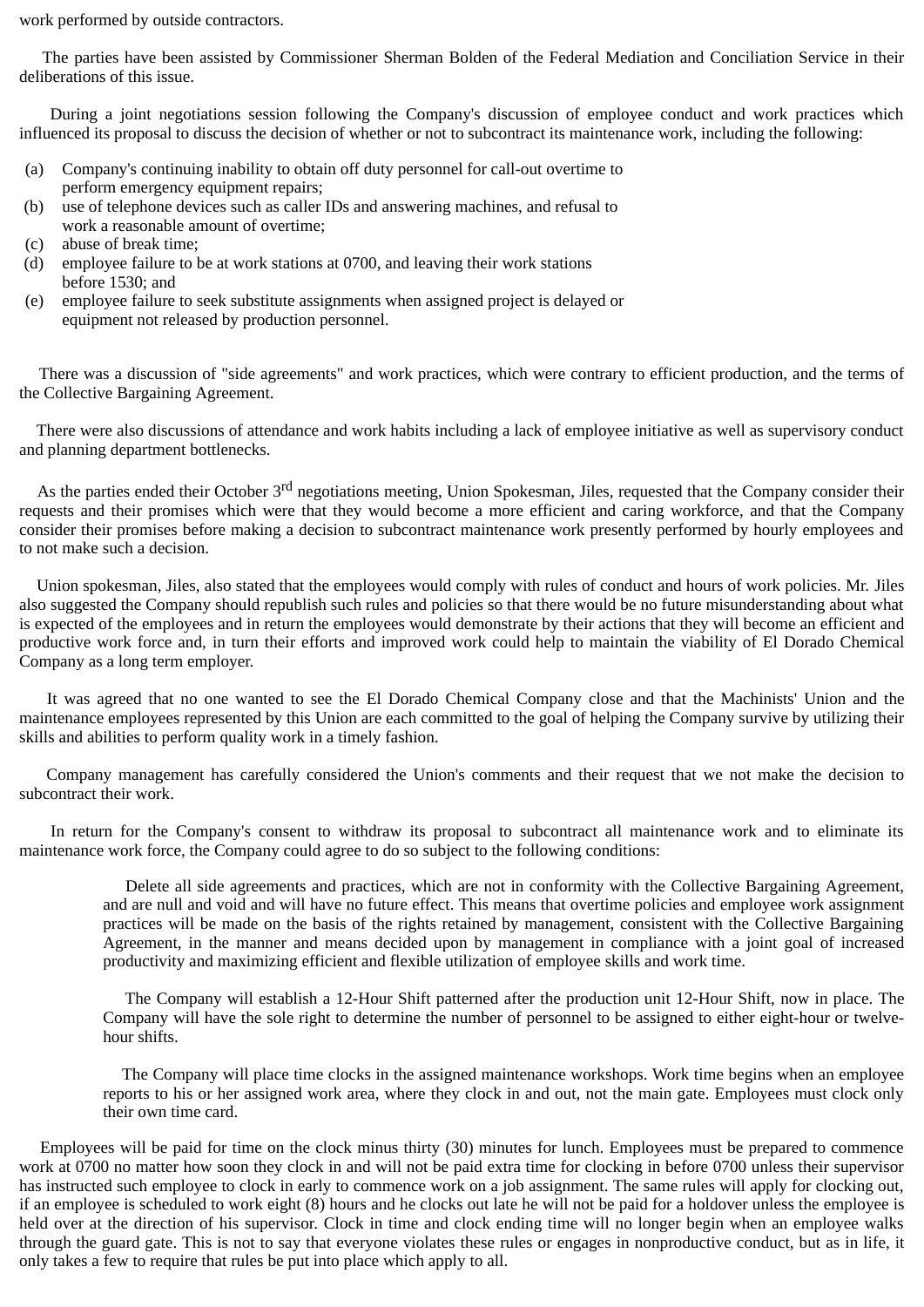Employees who leave their work areas for lunch must clock out and in upon return.

### CONTRACT TERM

Company proposes a three (3) year agreement commencing with date of ratification. The Company agrees that active maintenance employees will receive \$.20 per hour retroactive to August 4, 2001, and will be enrolled in the LSB Health Plan, based on our earlier agreement for contract extension.

The Company will implement a system whereby we can capture records on employees' productivity. There will be a measure of employee productivity and the Company will continue to monitor the call-out procedures compliance. We believe that the employees will stop violating the spirit and intent of the Agreement and will start taking call-outs when necessary.

The Company will install an absentee control procedure, a no-fault policy.

In return for your acceptance of these provisions the Company will have the right, on the one (1) year anniversary date, following ratification of our Agreement, to review performance and efficiency records and call-out records. Company will meet with the Union's committee and Mr. Jiles and provide you with the results at that time. If the employees have carried out their agreements of increased productivity, cooperation, and efficiency, the Company will not seek to contract out the maintenance work of the Company during the remaining two (2) years of the Agreement. However, if Company performance records and other records show otherwise and that we have returned to previous productivity levels, then at that point in time, the Company shall have the right to open up the contract to discuss the subcontracting out of maintenance work and the contract term shall revert to the one (1) year period of time, just ended.

We sincerely do not believe that this will happen, but these are the major factors of concern, required by the Company. The Company's committee truly believes in your capabilities and the commitments that you expressed at our last meeting.

This then constitutes our proposal to you in return for the commitments made at the table during our last negotiations meeting.

PRESENTED BY BILL TONEY COMPANY SPOKESPERSON OCTOBER 11, 2001

INTERNATIONAL ASSOCIATION OF MACHINISTS AND AEROSPACE WORKERS AFL-CIO, LOCAL NO. 224

Randolph Jiles, Directing Business Representative

MEMBERS OF THE SHOP COMMITTEE:

Jim McKnight

Edward Johnson

Wayne Hatch

Jeff Durham

Chuck Sellers

For El Dorado Chemical Company

George Hogg, Plant Manager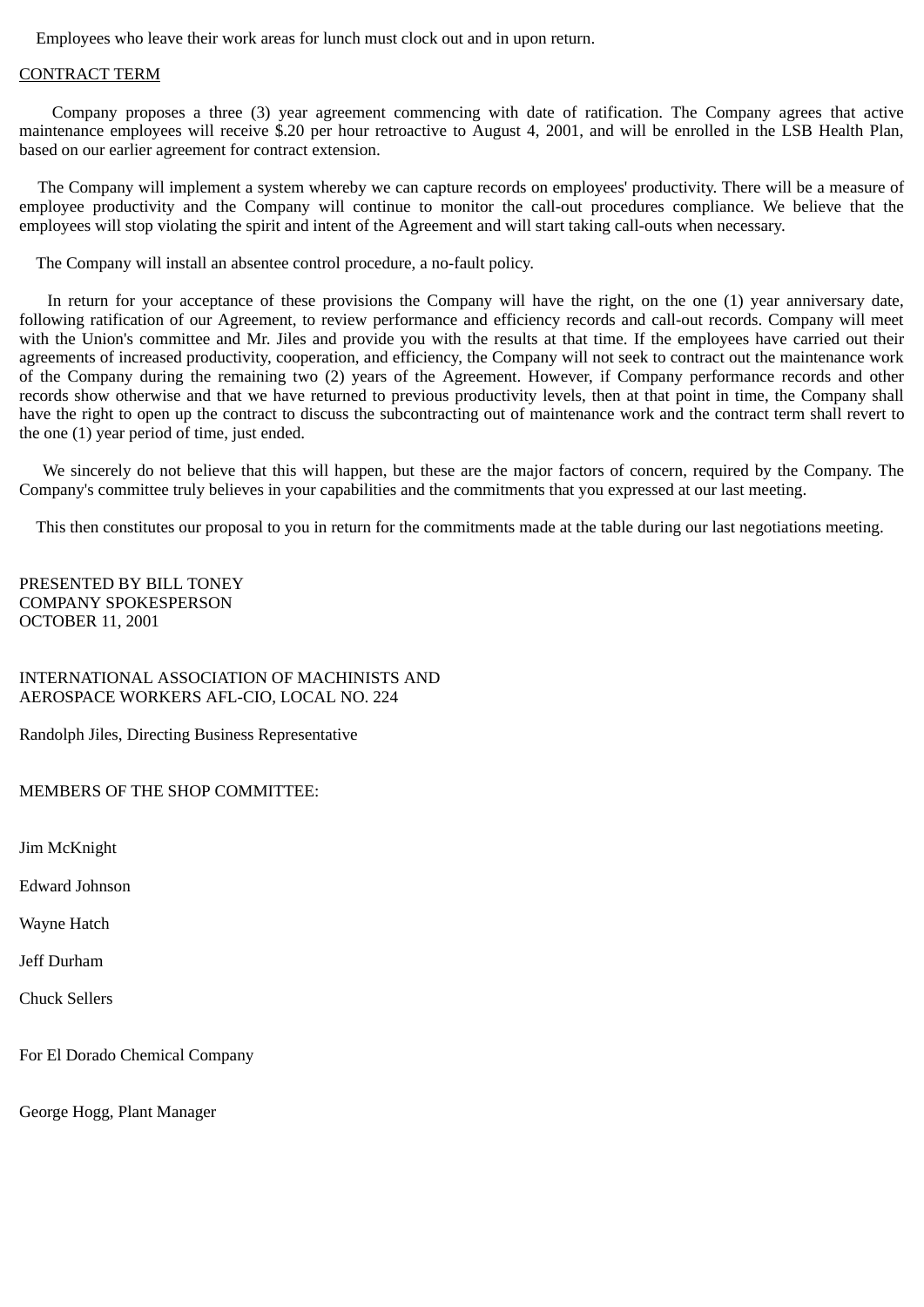### FIRST AMENDMENT TO THIRD AMENDED AND RESTATED LOAN AND SECURITY AGREEMENT

THIS FIRST AMENDMENT TO THIRD AMENDED AND RESTATED LOAN AND SECURITY AGREEMENT (the "Amendment") is dated as of March 29, 2002, and entered into by and between BANK OF AMERICA, N.A. ("Lender") and SUMMIT MACHINE TOOL MANUFACTURING CORP. ("Borrower").

WHEREAS, Lender and Borrower have entered into that certain Third Amended and Restated Loan and Security Agreement dated as of April 16, 2001 (the "Agreement");

WHEREAS, Borrower and Lender have agreed to amend the Agreement in certain respects subject to the terms and conditions contained herein;

NOW, THEREFORE, in consideration of the mutual conditions and agreements set forth in the Agreement and this Amendment, and other good and valuable consideration, the receipt and sufficiency of which are hereby acknowledged, the parties, intending to be legally bound, hereby agree as follows:

# ARTICLE I

### **Definitions**

Section 1.01. Definitions. Capitalized terms used in this Amendment, to the extent not otherwise defined herein, shall have the same meanings as in the Agreement, as amended hereby.

# ARTICLE II

### **Amendments**

Section 2.01. Amendments to Section 1.1. The following amendments are made to Section 1.1 of the Agreement:

(a) "First Amendment Effective Date" is hereby added as a new defined term, the definition of which term shall read in its entirety as follows:

"First Amendment Effective Date" means March 29, 2002.

(b) The definition of "Applicable Margin" is hereby amended and restated to read in its entirety as follows:

"Applicable Margin" means, at all times from and after the First Amendment Effective Date, seven percent (7.0%) per annum.

(c) The definition of "Maximum Revolving Credit Line" is hereby amended and restated to read in its entirety as follows:

"Maximum Revolving Credit Line" means (a) for the period from the First Amendment Effective Date through and including April 30, 2002, One Million Two Hundred Thousand Dollars (\$1,200,000), and (b) on the first day of each calendar month thereafter, commencing with May 1, 2002, an amount equal to (i) the "Maximum Revolving Credit Line" in effect during the immediately preceding calendar month minus (ii) Fifty Thousand Dollars (\$50,000).

Section 2.02 Addition of Section 3.4. A new Section 3.4 is hereby added to the Agreement, which Section 3.4 shall read in its entirety as follows:

3.4 Quarterly Extension Fees. Borrower shall, on the last day of each Fiscal Quarter commencing with the Fiscal Quarter ending June 30, 2002, pay to Lender an extension fee in the amount of \$10,000; provided, however, that if prior to the last day of any Fiscal Quarter (a) this Agreement has terminated in accordance with the terms of Article 12 hereof and (b) the Obligations have been repaid by Borrower in full, no such quarterly extension fee shall be required to be paid on the last day of the Fiscal Quarter during which this Agreement was terminated.

Section 2.03 Amendment to Article 12. Article 12 of the Agreement is hereby amended and restated to read in its entirety as follows:

12. TERM AND TERMINATION. The term of this Agreement shall extend until April 1, 2003 (the "Termination Date"). This Agreement shall automatically be renewed thereafter for successive terms of one month each, unless this Agreement is terminated as provided below. The Borrower shall have the right to terminate this Agreement, without premium or penalty, at any time hereafter, and the Lender shall have the right to terminate this Agreement at the end of the initial term by giving the Borrower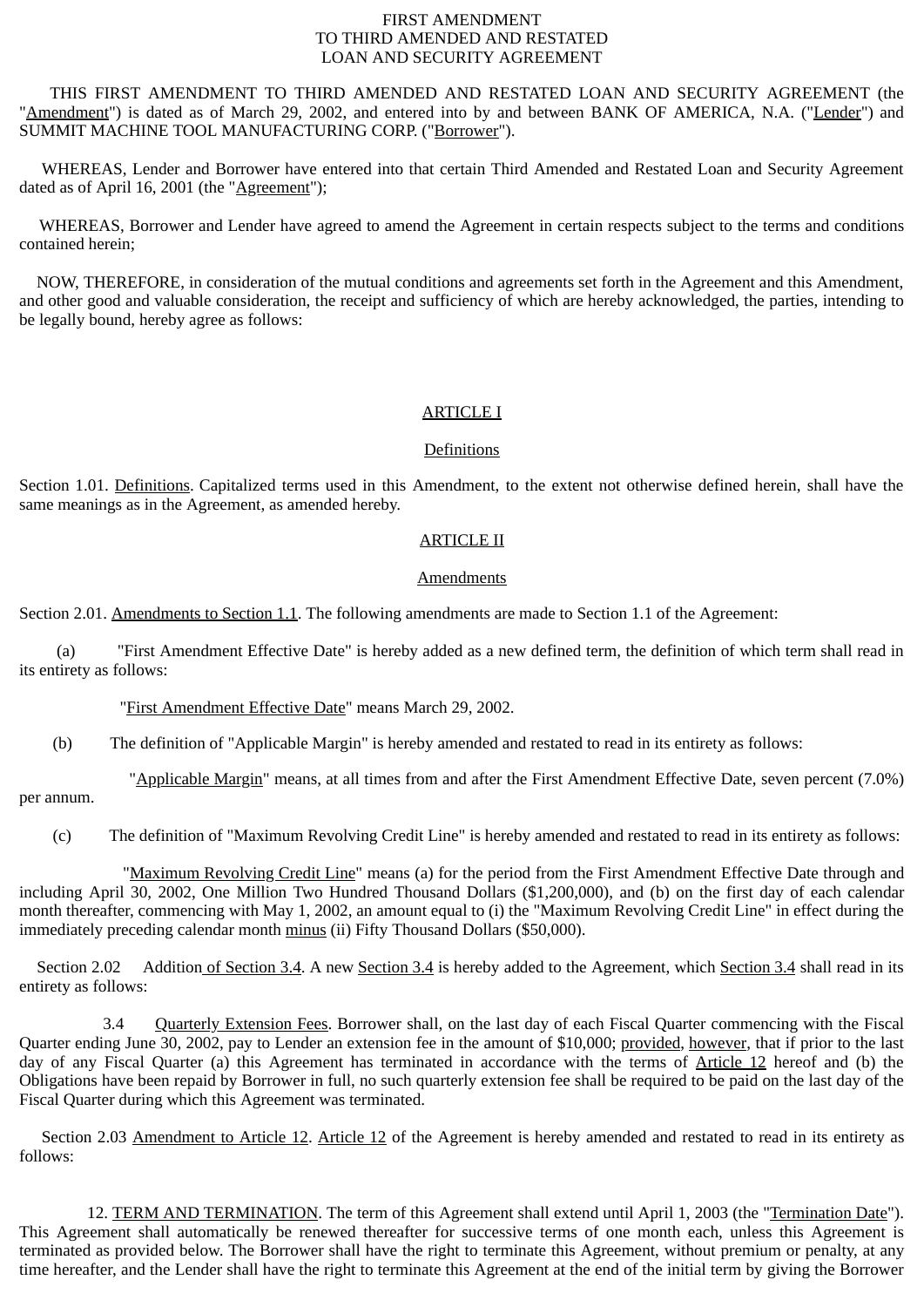written notice not less than fifteen (15) days prior to the end of such term by registered or certified mail. The Lender may also terminate this Agreement without notice upon an Event of Default that has not been cured or otherwise waived to Lender's satisfaction. Upon the effective date of termination of this Agreement for any reason whatsoever, all Obligations shall become immediately due and payabl e. Notwithstanding the termination of this Agreement, until all Obligations are paid and performed in full, the Lender shall retain all its rights and remedies hereunder (including, without limitation, in all then existing and after-arising Collateral).

# ARTICLE III

### Ratifications, Representations and Warranties

Section 3.01. Ratifications. The terms and provisions set forth in this Amendment shall modify and supersede all inconsistent terms and provisions set forth in the Agreement and, except as expressly modified and superseded by this Amendment, the terms and provisions of the Agreement, including, without limitation, all financial covenants contained therein, are ratified and confirmed and shall continue in full force and effect. Lender and Borrower agree that the Agreement as amended hereby shall continue to be legal, valid, binding and enforceable in accordance with its terms.

Section 3.02. Representations and Warranties. Borrower hereby represents and warrants to Lender that the execution, delivery and performance of this Amendment and all other loan, amendment or security documents to which Borrower is or is to be a party hereunder (hereinafter referred to collectively as the "Loan Documents") executed and/or delivered in connection herewith, have been authorized by all requisite corporate action on the part of Borrower and will not violate the Articles of Incorporation or Bylaws of Borrower.

# ARTICLE IV

# Conditions Precedent

 Section 4.01. Conditions. The effectiveness of this Amendment is subject to the satisfaction of the following conditions precedent (unless specifically waived in writing by the Lender):

(a) Lender shall have received all of the following, each dated (unless otherwise indicated) as of the date of this Amendment, in form and substance satisfactory to Lender in its sole discretion:

(i) Company Certificate. A certificate executed by the Secretary or Assistant Secretary of Borrower certifying (A) that Borrower's Board of Directors has met and adopted, approved, consented to and ratified the resolutions attached thereto which authorize the execution, delivery and performance by Borrower of the Amendment and the Loan Documents, (B) the names of the officers of Borrower authorized to sign this Amendment and each of the Loan Documents to which Borrower is to be a party hereunder, (C) the specimen signatures of such officers, and (D) that neither the Articles of Incorporation nor Bylaws of Borrower have been amended since the date of the Agreement;

(ii) No Material Adverse Change. There shall have occurred no material adverse change in the business, operations, financial condition, profits or prospects of Borrower, or in the Collateral since **[December 31, 2001]**, and Lender shall have received a certificate of Borrower's chief executive officer to such effect;

(iii) Consent and Reaffirmation. LSB shall have executed and delivered the Consent and Reaffirmation attached to this Amendment; and

(iv) Other Documents. Borrower shall have executed and delivered such other documents and instruments as well as required record searches as Lender may require.

(b) Borrower shall have paid to Lender on or before the effective date hereof an extension fee in the amount of \$10,000.

(c) All corporate proceedings taken in connection with the transactions contemplated by this Amendment and all documents, instruments and other legal matters incident thereto shall be satisfactory to Lender and its legal counsel, Jenkens & Gilchrist, a Professional Corporation.

# ARTICLE V

### Miscellaneous

Section 5.01. Survival of Representations and Warranties. All representations and warranties made in the Agreement or any other document or documents relating thereto, including, without limitation, any Loan Document furnished in connection with this Amendment, shall survive the execution and delivery of this Amendment and the other Loan Documents, and no investigation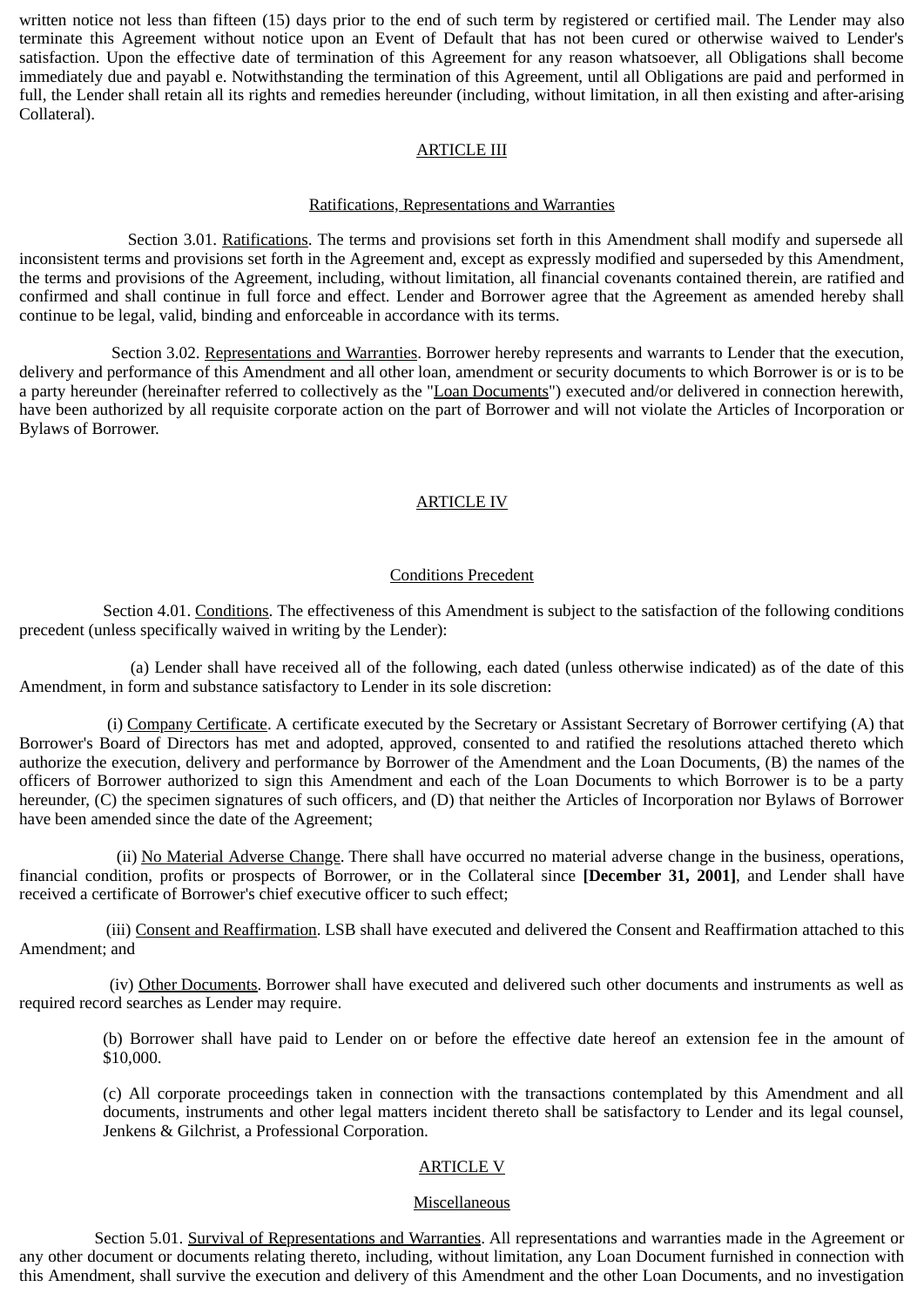by Lender or any closing shall affect the representations and warranties or the right of Lender to rely thereon.

Section 5.02. Reference to Agreement. The Agreement, each of the Loan Documents, and any and all other agreements, documents or instruments now or hereafter executed and delivered pursuant to the terms hereof or pursuant to the terms of the Agreement as amended hereby, are hereby amended so that any reference therein to the Agreement shall mean a reference to the Agreement as amended hereby.

Section 5.03. Severability. Any provision of this Amendment held by a court of competent jurisdiction to be invalid or unenforceable shall not impair or invalidate the remainder of this Amendment and the effect thereof shall be confined to the provision so held to be invalid or unenforceable.

## Section 5.04. **APPLICABLE LAW. THIS AMENDMENT AND ALL OTHER LOAN DOCUMENTS EXECUTED PURSUANT HERETO SHALL BE DEEMED TO HAVE BEEN MADE AND TO BE PERFORMABLE IN THE STATE OF OKLAHOMA AND SHALL BE GOVERNED BY AND CONSTRUED IN ACCORDANCE WITH THE LAWS OF THE STATE OF OKLAHOMA.**

Section 5.05. Successors and Assigns. This Amendment is binding upon and shall inure to the benefit of Lender and Borrower and their respective successors and assigns; provided, however, that Borrower may not assign or transfer any of its rights or obligations hereunder without the prior written consent of Lender. Lender may assign any or all of its rights or obligations hereunder without the prior consent of Borrower.

Section 5.06. Counterparts. This Amendment may be executed in one or more counterparts, each of which when so executed shall be deemed to be an original, but all of which when taken together shall constitute one and the same instrument.

Section 5.07. Effect of Waiver. No consent or waiver, express or implied, by Lender to or of any breach of or deviation from any covenant or condition of the Agreement or duty shall be deemed a consent or waiver to or of any other breach of or deviation from the same or any other covenant, condition or duty. No failure on the part of Lender to exercise and no delay in exercising, and no course of dealing with respect to, any right, power, or privilege under this Amendment, the Agreement or any other Loan Document shall operate as a waiver thereof, nor shall any single or partial exercise of any right, power, or privilege under this Amendment, the Agreement or any other Loan Document preclude any other or further exercise thereof or the exercise of any other right, power, or privilege. The rights and remedies provided for in the Agreement and the other Loan Documents are cumulative and not exclusive of any rights and remedies provided by law.

Section 5.08. Headings. The headings, captions and arrangements used in this Amendment are for convenience only and shall not affect the interpretation of this Amendment.

Section 5.09. Releases. As a material inducement to Lender to enter into this Amendment, Borrower hereby represents and warrants that there are no claims or offsets against, or defenses or counterclaims to, the terms and provisions of and the other obligations created or evidenced by the Agreement or the other Loan Documents. Borrower hereby releases, acquits, and forever discharges Lender, and its successors, assigns, and predecessors in interest, their parents, subsidiaries and affiliated organizations, and the officers, employees, attorneys, and agents of each of the foregoing (all of whom are herein jointly and severally referred to as the "Released Parties") from any and all liability, damages, losses, obligations, costs, expenses, suits, claims, demands, causes of action for damages or any other relief, whether or not now known or suspected, of any kind, nature, or character, at law or in equit y, which Borrower now has or may have ever had against any of the Released Parties, including, but not limited to, those relating to (a) usury or penalties or damages therefor, (b) allegations that a partnership existed between Borrower and the Released Parties, (c) allegations of unconscionable acts, deceptive trade practices, lack of good faith or fair dealing, lack of commercial reasonableness or special relationships, such as fiduciary, trust or confidential relationships, (d) allegations of dominion, control, alter ego, instrumentality, fraud, misrepresentation, duress, coercion, undue influence, interference or negligence, (e) allegations of tortious interference with present or prospective business relationships or of antitrust, or (f) slander, libel or damage to reputation, (hereinafter being collectively referred to as the "Claims"), all of which Claims are hereby waived.

Section 5.10. Expenses of Lender. Borrower agrees to pay on demand (i) all costs and expenses reasonably incurred by Lender in connection with the preparation, negotiation and execution of this Amendment and the other Loan Documents executed pursuant hereto and any and all subsequent amendments, modifications, and supplements hereto or thereto, including, without limitation, the costs and fees of Lender's legal counsel and the allocated cost of staff counsel and (ii) all costs and expenses reasonably incurred by Lender in connection with the enforcement or preservation of any rights under the Agreement, this Amendment and/or other Loan Documents, including, without limitation, the costs and fees of Lender's legal counsel and the allocated cost of staff counsel.

Section 5.11. **NO ORAL AGREEMENTS. THIS AMENDMENT, TOGETHER WITH THE OTHER LOAN DOCUMENTS AS WRITTEN, REPRESENT THE FINAL AGREEMENTS BETWEEN LENDER AND BORROWER AND MAY NOT BE CONTRADICTED BY EVIDENCE OF PRIOR, CONTEMPORANEOUS OR SUBSEQUENT ORAL AGREEMENTS OF THE PARTIES. THERE ARE NO UNWRITTEN ORAL AGREEMENTS BETWEEN LENDER AND BORROWER.**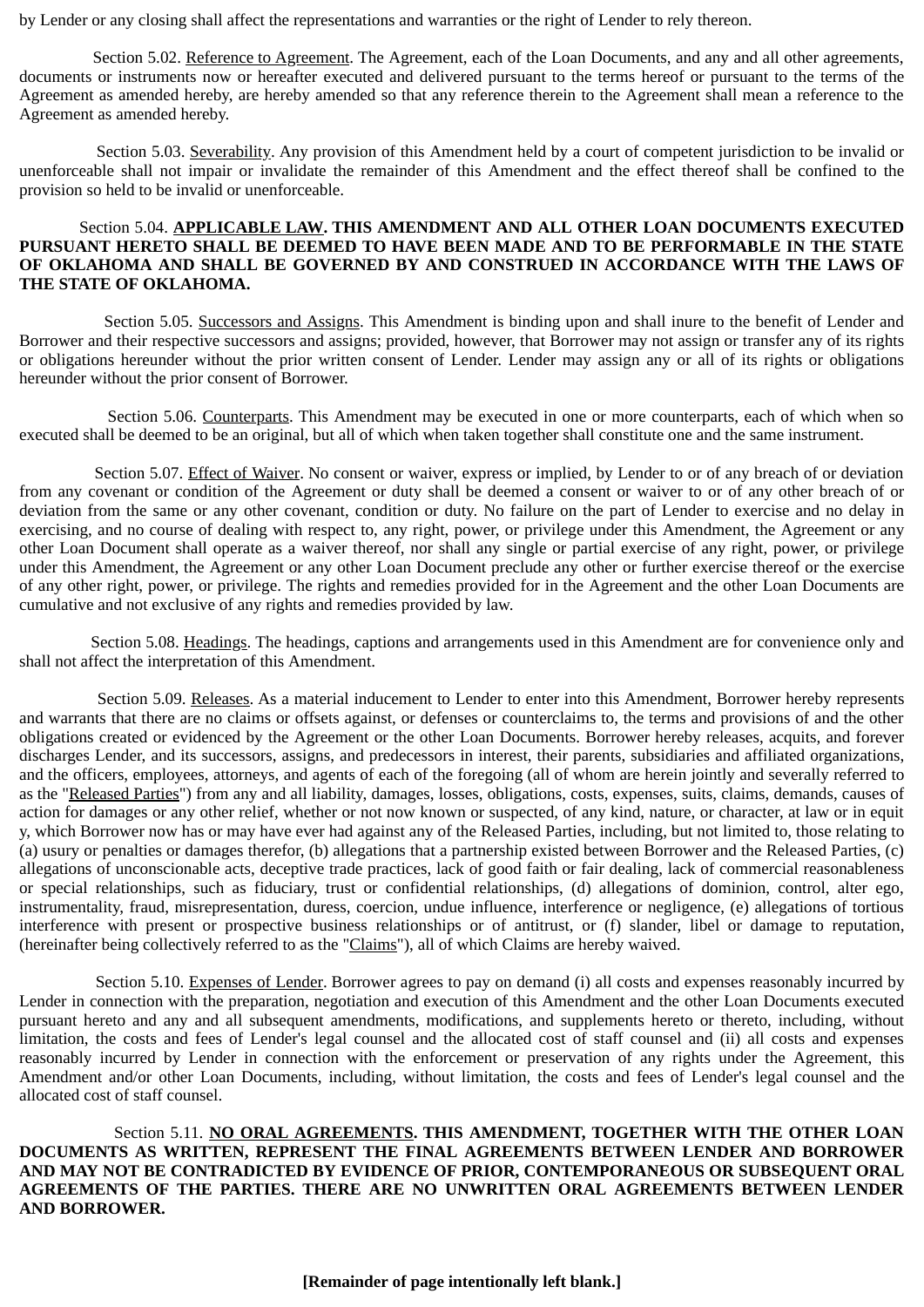IN WITNESS WHEREOF, the parties have executed this Amendment on the date first above written.

# BORROWER:

| SUMMIT MACHINE TOOL MANUFACTURING CORP. |
|-----------------------------------------|
| By:                                     |
| Name:                                   |
| Title:                                  |
|                                         |
| LENDER:                                 |
| BANK OF AMERICA, N.A.                   |
| By:                                     |
| Name:                                   |
| Title: $9$ ;                            |
|                                         |

# CONSENT AND REAFFIRMATION

The undersigned hereby (a) acknowledges the execution of, and consents to the terms and conditions of, that certain First Amendment to Third Amended and Restated Loan and Security Agreement dated as of March 29, 2002, between Summit Machine Tool Manufacturing Corp. and Bank of America, N.A. ("Lender") and reaffirms its obligations under (i) that certain Amended and Restated Continuing Guaranty (the "Guaranty") dated as of April 16, 2001, and (ii) that certain Amended and Restated Stock Pledge Agreement (the "Pledge Agreement") dated as of April 16, 2001, each made by the undersigned in favor of Lender, and (b) acknowledges and agrees that the Guaranty and the Pledge Agreement remain in full force and effect and the Guaranty and the Pledge Agreement are hereby ratified and confirmed.

Dated as of March 29, 2002

LSB INDUSTRIES, INC.

 $By: 9;$  Name: 9; Title: #9;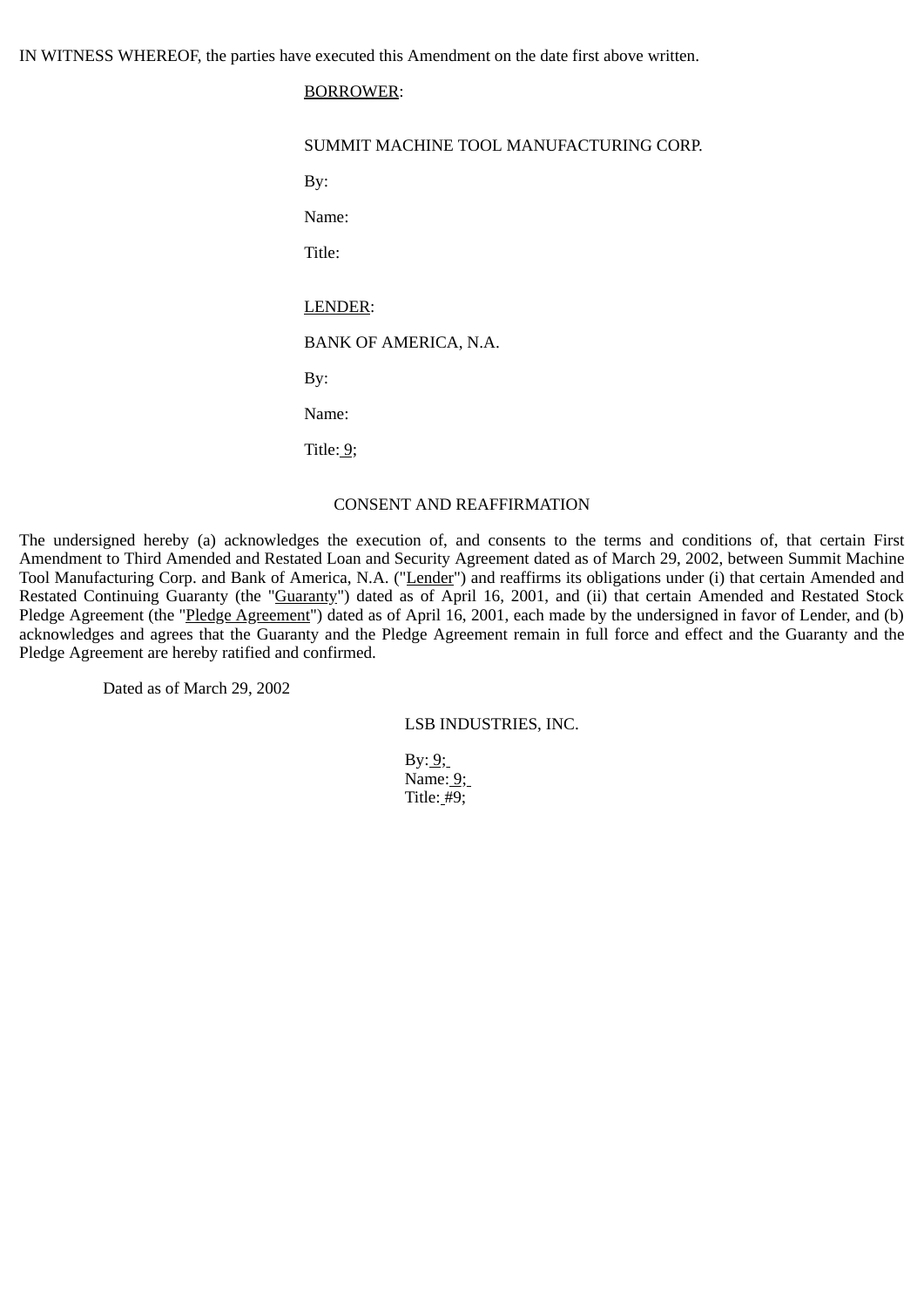# **LSB INDUSTRIES, INC. SUBSIDIARY LISTING As of March 22, 2002**

# LSB INDUSTRIES, INC. (Direct subsidiaries in bold italics)

# *Prime Financial Corporation*

Prime Holdings Corporation Northwest Capital Corporation ClimaChem, Inc. (5% stock ownership)

# *LSB Holdings, Inc.*

LSB-Europa Limited LSB International Sales Corp. Summit Machine Tool Inc. Corp. Crystal City Nitrogen Company L&S Automotive Technologies, Inc. Climatex, Inc. Climate Master International Limited Cherokee Nitrogen Company

# *ClimateCraft Technologies, Inc.*

# *LSA Technologies Inc.*

# INDUSTRIAL PRODUCTS BUSINESS

# *Summit Machine Tool Manufacturing Corp.*

**Summit Machinery Company** 

 Tower Land Development Corp. Clipmate Corporation (20% held by Waldock and Starrett) Pryor Plant Chemical Company

 *Hercules Energy Mfg. Corporation*